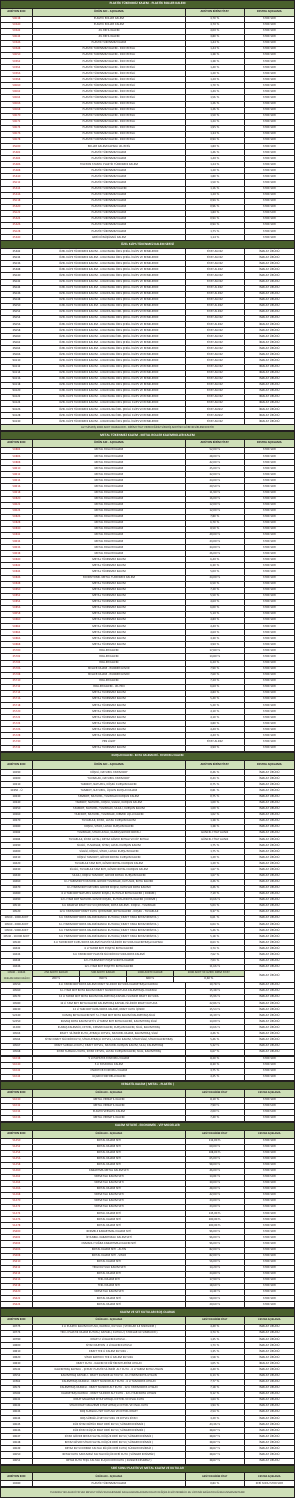**POWERBANK - WIRELES ŞARJ CİHAZI** 

| <b>AKSİYON YENİ KOD</b>          | ÜRÜN ADI - AÇIKLAMA                                                   | <b>AKSİYON BİRİM FİYAT</b>                        | <b>EKSTRA AÇIKLAMA</b>                    |
|----------------------------------|-----------------------------------------------------------------------|---------------------------------------------------|-------------------------------------------|
| 30350<br>30352                   | POWERBANK Lİ DEFTER<br>POWERBANK Lİ DEFTER                            | 320,00 ₺<br>360,00 ₺                              | <b>STOK SOR</b><br><b>STOK SOR</b>        |
| 30354                            | POWERBANK Lİ DEFTER                                                   | 285,00 ₺                                          | <b>STOK SOR</b>                           |
| 50010                            | POWERBAK ORGANIZER                                                    | 350,00 ₺                                          | <b>STOK SOR</b>                           |
| 50012<br>50014                   | POWERBAK ORGANIZER<br>WIRELESS AJANDA DEFTER KILIF                    | 365,00 ₺<br>80,00 ₺                               | <b>STOK SOR</b><br><b>STOK SOR</b>        |
| 50016                            | POWERBANK ORHANIZER                                                   | 360,00 ₺                                          | <b>STOK SOR</b>                           |
| 50018<br>50020                   | POWERBANK CÜZDAN<br>POWERBANK                                         | 290,00 ₺<br>296,00 ₺                              | <b>STOK SOR</b><br><b>STOK SOR</b>        |
| 50022                            | POWERBANK                                                             | 230,00 ₺                                          | <b>STOK SOR</b>                           |
| 50024                            | POWERBANK                                                             | 210,00 ₺                                          | <b>STOK SOR</b>                           |
| 50026<br>50028                   | POWERBANK<br>POWERBANK                                                | 120,00 ₺<br>198,00 ₺                              | <b>STOK SOR</b><br><b>STOK SOR</b>        |
| 50030                            | POWERBANK                                                             | 145,00 ₺                                          | <b>STOK SOR</b>                           |
| 50032<br>50034                   | POWERBANK<br>POWERBANK                                                | 80,00 ₺<br>90,00 ₺                                | <b>STOK SOR</b><br><b>STOK SOR</b>        |
| 50036                            | POWERBANK                                                             | 90,00 ₺                                           | <b>STOK SOR</b>                           |
| 50038                            | POWERBANK                                                             | 110,00₺                                           | <b>STOK SOR</b>                           |
| 50040<br>50042                   | POWERBANK<br>POWERBANK                                                | 76,00 ₺<br>50,00 ₺                                | <b>STOK SOR</b><br><b>STOK SOR</b>        |
| 50044                            | POWERBANK                                                             | 114,00 ₺                                          | <b>STOK SOR</b>                           |
| 50046<br>50048                   | POWERBANK<br>POWERBANK                                                | 170,00 ₺<br>135,00 ₺                              | <b>STOK SOR</b><br><b>STOK SOR</b>        |
| 50050                            | POWERBANK                                                             | 185,00 ₺                                          | <b>STOK SOR</b>                           |
|                                  | <b>USB - FLASH BELLEK</b>                                             |                                                   |                                           |
| <b>AKSİYON YENİ KOD</b>          | ÜRÜN ADI - AÇIKLAMA                                                   | <b>AKSİYON BİRİM FİYAT</b>                        | <b>EKSTRA AÇIKLAMA</b>                    |
| 50182<br>50182                   | 8 GB KRİSTAL USB BELLEK<br>16 GB KRİSTAL USB BELLEK                   | 77,00 ₺<br>81,00 ₺                                | <b>STOK SOR</b><br><b>STOK SOR</b>        |
| 50182                            | 32 GBKRISTAL USB BELLEK                                               | 87,00 ₺                                           | <b>STOK SOR</b>                           |
| 50184<br>50184                   | 8 GB KRİSTAL USB BELLEK<br>16 GB KRİSTAL USB BELLEK                   | 67,00 ₺<br>70,00 ₺                                | <b>STOK SOR</b><br><b>STOK SOR</b>        |
| 50184                            | 32 GBKRİSTAL USB BELLEK                                               | 76,00 ₺                                           | <b>STOK SOR</b>                           |
| 50186                            | 8 GB KRİSTAL USB BELLEK                                               | 77,00 ₺                                           | <b>STOK SOR</b>                           |
| 50186<br>50186                   | 16 GB KRİSTAL USB BELLEK<br>32 GBKRISTAL USB BELLEK                   | 80,00 ₺<br>86,00 ₺                                | <b>STOK SOR</b><br><b>STOK SOR</b>        |
| 50188                            | 8 GB KRISTAL USB BELLEK                                               | 73,00 ₺                                           | <b>STOK SOR</b>                           |
| 50188<br>50188                   | <b>16 GB KRİSTAL USB BELLEK</b><br>32 GBKRİSTAL USB BELLEK            | 76,00 ₺<br>32,00 ₺                                | <b>STOK SOR</b><br><b>STOK SOR</b>        |
| 50190                            | 8 GB USB BELLEK                                                       | 64,00 ₺                                           | <b>STOK SOR</b>                           |
| 50190                            | 16 GB USB BELLEK                                                      | 67,00 ₺                                           | <b>STOK SOR</b>                           |
| 50192<br>50192                   | 8 GB USB BELLEK<br>16 GB USB BELLEK                                   | 48,00 ₺<br>55,00 ₺                                | <b>STOK SOR</b><br><b>STOK SOR</b>        |
| 50194                            | 8 GB USB BELLEK                                                       | 65,00 ₺                                           | <b>STOK SOR</b>                           |
| 50194<br>50196                   | 16 GB USB BELLEK<br>8 GB USB BELLEK                                   | 71,00 ₺<br>49,00 ₺                                | <b>STOK SOR</b><br><b>STOK SOR</b>        |
| 50196                            | 16 GB USB BELLEK                                                      | 54,00も                                            | <b>STOK SOR</b>                           |
| 50196<br>50198                   | 32 GB USB BELLEK<br>4 GB USB BELLEK                                   | 60,00 ₺<br>45,00 ₺                                | <b>STOK SOR</b><br><b>STOK SOR</b>        |
| 50198                            | 8 GB USB BELLEK                                                       | 46,00 ₺                                           | <b>STOK SOR</b>                           |
| 50198<br>50198                   | 16 GB USB BELLEK<br>32 GB USB BELLEK                                  | 49,50 ₺<br>57,00 ₺                                | <b>STOK SOR</b><br><b>STOK SOR</b>        |
| 50198                            | 64 GB USB BELLEK                                                      | 72,00 ₺                                           | <b>STOK SOR</b>                           |
| 50200                            | 8 GB USB BELLEK                                                       | 59,00も                                            | <b>STOK SOR</b>                           |
| 50200<br>50202                   | 16 GB USB BELLEK<br>4 GB USB BELLEK                                   | 64,00 ₺<br>44,00 ₺                                | <b>STOK SOR</b><br><b>STOK SOR</b>        |
| 50202                            | 8 GB USB BELLEK                                                       | 49,00 ₺                                           | <b>STOK SOR</b>                           |
| 50202<br>50202                   | 16 GB USB BELLEK<br>32 GB USB BELLEK                                  | 57,00 ₺<br>60,00 ₺                                | <b>STOK SOR</b><br><b>STOK SOR</b>        |
| 50204                            | 8 GB USB BELLEK                                                       | 38,00 ₺                                           | <b>STOK SOR</b>                           |
| 50204<br>50204                   | 16 GB USB BELLEK<br>32 GB USB BELLEK                                  | 43,00 ₺<br>52,00 ₺                                | <b>STOK SOR</b><br><b>STOK SOR</b>        |
| 50204                            | 64 GB USB BELLEK                                                      | 62,00 ₺                                           | <b>STOK SOR</b>                           |
| 50206                            | 8 GB USB BELLEK                                                       | 43,00 ₺                                           | <b>STOK SOR</b>                           |
| 50206<br>50208                   | 16 GB USB BELLEK<br>8 GB USB BELLEK                                   | 50,00 ₺<br>39,50も                                 | <b>STOK SOR</b><br><b>STOK SOR</b>        |
| 50208                            | 16 GB USB BELLEK                                                      | 45,00 ₺                                           | <b>STOK SOR</b>                           |
| 50208<br>50210                   | 32 GB USB BELLEK<br><b>4 GB KART USB</b>                              | 54,00 ₺<br>37,00も                                 | <b>STOK SOR</b><br><b>STOK SOR</b>        |
| 50210                            | 8 GB KART USB                                                         | 42,00 ₺                                           | <b>STOK SOR</b>                           |
| 50210<br>50210                   | <b>16 GB KART USB</b><br>32 GB KART USB                               | 47,50₺<br>53,00 ₺                                 | <b>STOK SOR</b><br><b>STOK SOR</b>        |
| 50210                            | <b>64 GB KART USB</b>                                                 | 65,00 ₺                                           | <b>STOK SOR</b>                           |
| 50212<br>50212                   | 8 GB OTG ÖZELLİKLİ KART USB<br>16 GB OTG ÖZELLİKLİ KART USB           | 58,00 ₺<br>65,00 ₺                                | <b>STOK SOR</b><br><b>STOK SOR</b>        |
| 50212                            | 32 GB OTG ÖZELLİKLİ KART USB                                          | 80,00 ₺                                           | <b>STOK SOR</b>                           |
| 50214                            | 16 GB KALEM USB                                                       | 112,00 ₺                                          | <b>STOK SOR</b>                           |
| 50216<br>50218                   | 8 GB KALEM USB<br>16 GB KALEM USB                                     | 73,00 ₺<br>65,00 ₺                                | <b>STOK SOR</b><br><b>STOK SOR</b>        |
|                                  | <b>TEKNOLOJI ÜRÜNLERI</b>                                             |                                                   |                                           |
| <b>AKSİYON YENİ KOD</b>          | ÜRÜN ADI - AÇIKLAMA                                                   | <b>AKSİYON BİRİM FİYAT</b>                        | <b>EKSTRA AÇIKLAMA</b>                    |
| 50400                            | 2 Lİ ŞARJ KABLOSU                                                     | 28,00 ₺                                           | <b>STOK SOR</b>                           |
| 50402<br>50404                   | 3 LÜ ŞARJ KABLOSU<br>3 LÜ ŞARJ KABLOSU                                | 21,00 ₺<br>39,00 ₺                                | <b>STOK SOR</b><br><b>STOK SOR</b>        |
| 50406                            | BLUETOOTH HOPARLÖR                                                    | 185,00 ₺                                          | <b>STOK SOR</b>                           |
| 50408<br>50410                   | <b>BLUETOOTH HOPARLÖR</b><br>BLUETOOTH HOPARLÖR                       | 155,00 ₺<br>140,00 ₺                              | <b>STOK SOR</b><br><b>STOK SOR</b>        |
| 50412                            | BLUETOOTH HOPARLÖR                                                    | 200,00 ₺                                          | <b>STOK SOR</b>                           |
| 50414<br>50416                   | <b>BLUETOOTH HOPARLÖR</b><br>AKILLI KOLSAATİ                          | 155,00 ₺<br>170,00 も                              | <b>STOK SOR</b><br><b>STOK SOR</b>        |
| 50418                            | AKILLI KOL SAATİ                                                      | 240,00 ₺                                          | <b>STOK SOR</b>                           |
| 50420<br>50422                   | AKILLI KOL SAATİ<br>AKILLI KOL SAATİ                                  | 496,00 ₺<br>180,00 ₺                              | <b>STOK SOR</b><br><b>STOK SOR</b>        |
| 50424                            | <b>BLUETOOTH KULAKLIK</b>                                             | 340,00 ₺                                          | <b>STOK SOR</b>                           |
| 50426                            | <b>BLUETOOTH KULAKLIK</b>                                             | 125,00 ₺                                          | <b>STOK SOR</b>                           |
| 50428<br>50430                   | <b>BLUETOOTH KULAKLIK</b><br><b>BLUETOOTH KULAKLIK</b>                | 185,00 ₺<br>100,00₺                               | <b>STOK SOR</b><br><b>STOK SOR</b>        |
| 50432                            | FONKSİYONEL LED LAMBA                                                 | 400,00 ₺                                          | <b>STOK SOR</b>                           |
|                                  | <b>SERİ SONU ÜRÜNLER</b>                                              |                                                   |                                           |
| <b>AKSİYON YENİ KOD</b><br>10633 | ÜRÜN ADI - AÇIKLAMA<br>AKSİYON STOKLU POWERBANK - STOK İLE SINIRLIDIR | <b>AKSİYON BİRİM FİYAT</b><br>$53,13 \; \text{*}$ | <b>EKSTRA AÇIKLAMA</b><br><b>STOK SOR</b> |
|                                  |                                                                       |                                                   |                                           |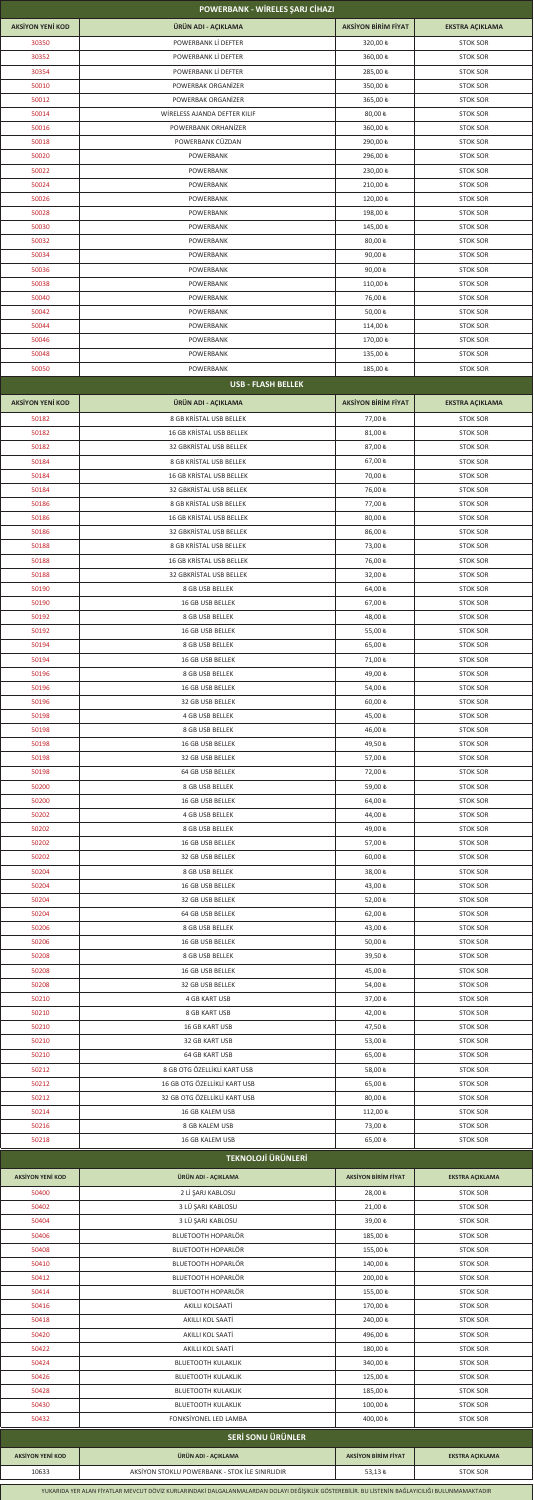|                         | <b>AJANDA VE ORGANIZER</b>                                                                                                                      |                            |                         |
|-------------------------|-------------------------------------------------------------------------------------------------------------------------------------------------|----------------------------|-------------------------|
| <b>AKSİYON YENİ KOD</b> | ÜRÜN ADI - AÇIKLAMA                                                                                                                             | <b>AKSİYON BİRİM FİYAT</b> | <b>EKSTRA AÇIKLAMA</b>  |
| 51152                   | TERMO DERÍ AJANDA                                                                                                                               | 37,00 ₺                    | <b>STOK SOR</b>         |
| 51154                   | GİZLİ SİPİRALLİ AJANDA                                                                                                                          | 37,00 ₺                    | <b>STOK SOR</b>         |
| 51156                   | <b>TERMO DERİ ORGANİZER</b>                                                                                                                     | 120,00 ₺                   | <b>STOK SOR</b>         |
| 51158                   | ORGANIZER                                                                                                                                       | 130,00 ₺                   | <b>STOK SOR</b>         |
| 51160                   | ORGANIZER                                                                                                                                       | 140,00 ₺                   | <b>STOK SOR</b>         |
| 51162                   | TERMO DERÍ AJANDA                                                                                                                               | 52,00 ₺                    | <b>STOK SOR</b>         |
| 51164                   | SUNİ DERİ KAPAKLI ÇANTALI AJANDA                                                                                                                | 72,00 ₺                    | <b>STOK SOR</b>         |
| 30010                   | TERMO DERÍ AJANDA 18 x 24                                                                                                                       | 47,00 ₺                    | <b>STOK SOR</b>         |
| 30012                   | TERMO DERÍ AJANDA 17 x 24                                                                                                                       | 38,00 ₺                    | <b>STOK SOR</b>         |
| 30014                   | TERMO DERÍ AJANDA 17 x 24                                                                                                                       | 35,00 ₺                    | <b>STOK SOR</b>         |
| 30016                   | TERMO DERÍ AJANDA 17 x 24                                                                                                                       | 37,00 ₺                    | <b>STOK SOR</b>         |
| 30018                   | TERMO DERÍ AJANDA 17 x 24                                                                                                                       | 31,00 ₺                    | <b>STOK SOR</b>         |
| 30020                   | TERMO DERÍ AJANDA 17 x 24                                                                                                                       | 31,00 ₺                    | <b>STOK SOR</b>         |
| 30022                   | TERMO DERÍ AJANDA 17 x 24                                                                                                                       | 31,00 ₺                    | <b>STOK SOR</b>         |
| 30024                   | SUNNİ DERİ AJANDA 17 x 24                                                                                                                       | 28,60 ₺                    | <b>STOK SOR</b>         |
| 30026                   | GİZLİ SİPİRALLİ TERMO DERİ AJANDA 17,5 x 24                                                                                                     | 42,00 ₺                    | <b>STOK SOR</b>         |
| 30028                   | GİZLİ SİPİRALLİ TERMO DERİ AJANDA 17,5 x 24                                                                                                     | 37,00 ₺                    | <b>STOK SOR</b>         |
| 30030                   | SİPİRALLİ TERMO DERİ AJANDA 17 x 24                                                                                                             | 43,00 ₺                    | <b>STOK SOR</b>         |
| 30032                   | SİPİRALLİ TERMO DERİ AJANDA 17 x 24                                                                                                             | 37,00 ₺                    | <b>STOK SOR</b>         |
| 30034                   | TERMO DERÍORGANÍZER AJANDA 19 x 26,5                                                                                                            | 86,00 ₺                    | <b>STOK SOR</b>         |
| 30036                   | TERMO DERÍORGANÍZER AJANDA 21,5 x 17                                                                                                            | 92,00 ₺                    | <b>STOK SOR</b>         |
| 30038                   | TERMO DERIORGANIZER AJANDA 18 x 23                                                                                                              | 85,00 ₺                    | <b>STOK SOR</b>         |
| 30040                   | TERMO DERIORGANIZER AJANDA 18 x 23                                                                                                              | 85,00 ₺                    | <b>STOK SOR</b>         |
| 30042                   | TERMO DERÍORGANÍZER AJANDA 18 x 23                                                                                                              | 85,00 ₺                    | <b>STOK SOR</b>         |
| 30044                   | TERMO DERIORGANIZER AJANDA 18 x 23                                                                                                              | 124,00 ₺                   | <b>STOK SOR</b>         |
| 30046                   | TERMO DERIORGANIZER AJANDA 18 x 23                                                                                                              | 85,00 ₺                    | <b>STOK SOR</b>         |
| 30048                   | CANTALI DEFTER 24 x 14,5                                                                                                                        | 52,00 ₺                    | <b>STOK SOR</b>         |
| 30050                   | <b>ÇANTALI DEFTER 14 x 23</b>                                                                                                                   | 54,00 も                    | <b>STOK SOR</b>         |
| 30051                   | <b>CANTALI DEFTER 14 x 23</b>                                                                                                                   | 54,00 ₺                    | <b>STOK SOR</b>         |
| 30052                   | <b>ÇANTALI DEFTER 14,5 x 23</b>                                                                                                                 | 58,00 ₺                    | <b>STOK SOR</b>         |
|                         |                                                                                                                                                 |                            |                         |
|                         | <b>TARIHSIZ DEFTER)</b>                                                                                                                         |                            |                         |
| <b>AKSİYON YENİ KOD</b> | ÜRÜN ADI - AÇIKLAMA                                                                                                                             | <b>AKSİYON BİRİM FİYAT</b> | <b>EKSTRA AÇIKLAMA</b>  |
| 10920                   | SUNİ DERİ BEYAZ DEFTER 13 CM X 21 CM KENAR BOYALI (ENZO KAĞIT)                                                                                  | 17,94 ₺                    | İMALAT ÜRÜNÜ - STOK SOR |
| 10960                   | TERMO DERÍ DEFTER 13 CM X 21 CM KENAR BOYASIZ                                                                                                   | 16,56も                     | İMALAT ÜRÜNÜ - STOK SOR |
| 51308                   | TERMO DERİ DEFTER USB BELLEKLİ                                                                                                                  | 95,00 ₺                    | <b>STOK SOR</b>         |
| 51310                   | TERMO DERİ YUMUŞAK KAPAK SPİRALLİ DEFTER                                                                                                        | 33,00 ₺                    | <b>STOK SOR</b>         |
| 51312                   | <b>TERMO DERİ DEFTER</b>                                                                                                                        | 19,50 ₺                    | <b>STOK SOR</b>         |
| 51314                   | <b>TERMO DERİ DEFTER</b>                                                                                                                        | 14,50 ₺                    | <b>STOK SOR</b>         |
| 51316                   | <b>TERMO DERİ DEFTER</b>                                                                                                                        | 26,00 ₺                    | <b>STOK SOR</b>         |
| 51318                   | <b>TERMO DERİ DEFTER</b>                                                                                                                        | 12,20 ₺                    | <b>STOK SOR</b>         |
| 30080                   | TERMO DERÍ SÍPIRALLI DEFTER 17 x 24                                                                                                             | 40,00 ₺                    | <b>STOK SOR</b>         |
| 30082                   | TERMO DERİ GİZLİ SİPİRALLİ DEFTER 15 x 21,5                                                                                                     | 34,60 ₺                    | <b>STOK SOR</b>         |
| 30084                   | TERMO DERÍ CEPLÍ DEFTER 15 x 21                                                                                                                 | 26,40 ₺                    | <b>STOK SOR</b>         |
| 30086                   | TERMO DERİ DEFTER 14,5 x 21                                                                                                                     | 24,60 ₺                    | <b>STOK SOR</b>         |
| 30088                   | TERMO DERİ DEFTER 14,5 x 21                                                                                                                     | 21,80 ₺                    | <b>STOK SOR</b>         |
| 30090                   | TERMO DERİ DEFTER 12,5 x 20                                                                                                                     | 12,40 ₺                    | <b>STOK SOR</b>         |
| 30092                   | TERMO DERÍ DEFTER 13 x 21                                                                                                                       | 20,60 ₺                    | <b>STOK SOR</b>         |
| 30094                   | TERMO DERÍ DEFTER 13 x 21                                                                                                                       | 17,00 ₺                    | <b>STOK SOR</b>         |
| 30096                   | TERMO DERÍ DEFTER 9 x 14                                                                                                                        | 12,40 ₺                    | <b>STOK SOR</b>         |
|                         |                                                                                                                                                 |                            |                         |
|                         | SERİ SONU DEFTER VE AJANDA                                                                                                                      |                            |                         |
| <b>AKSIYON KOD</b>      | ÜRÜN ADI - AÇIKLAMA                                                                                                                             | <b>AKSİYON BİRİM FİYAT</b> | <b>EKSTRA AÇIKLAMA</b>  |
| 10870                   | 13 x 21 TERMO DERÍ DEFTER 96 YAPRAK KENAR BOYALI                                                                                                | 18,48も                     | <b>STOK SOR</b>         |
| 10900                   | TERMO DERÍ DEFTER 9 CM X 14 CM                                                                                                                  | 10,56 ₺                    | <b>STOK SOR</b>         |
| 10930                   | TERMO DERİ YUMUŞAK KAPAK 13 CM X 21 CM                                                                                                          | 15,84 ₺                    | <b>STOK SOR</b>         |
| 10940                   | TERMO DERİ YUMUŞAK KAPAK 10 CM X 17 CM                                                                                                          | 13,20 ₺                    | <b>STOK SOR</b>         |
|                         | YUKARIDA YER ALAN FİYATLAR MEVCUT DÖVİZ KURLARINDAKİ DALGALANMALARDAN DOLAYI DEĞİŞİKLİK GÖSTEREBİLİR. BU LİSTENİN BAĞLAYICILIĞI BULUNMAMAKTADIR |                            |                         |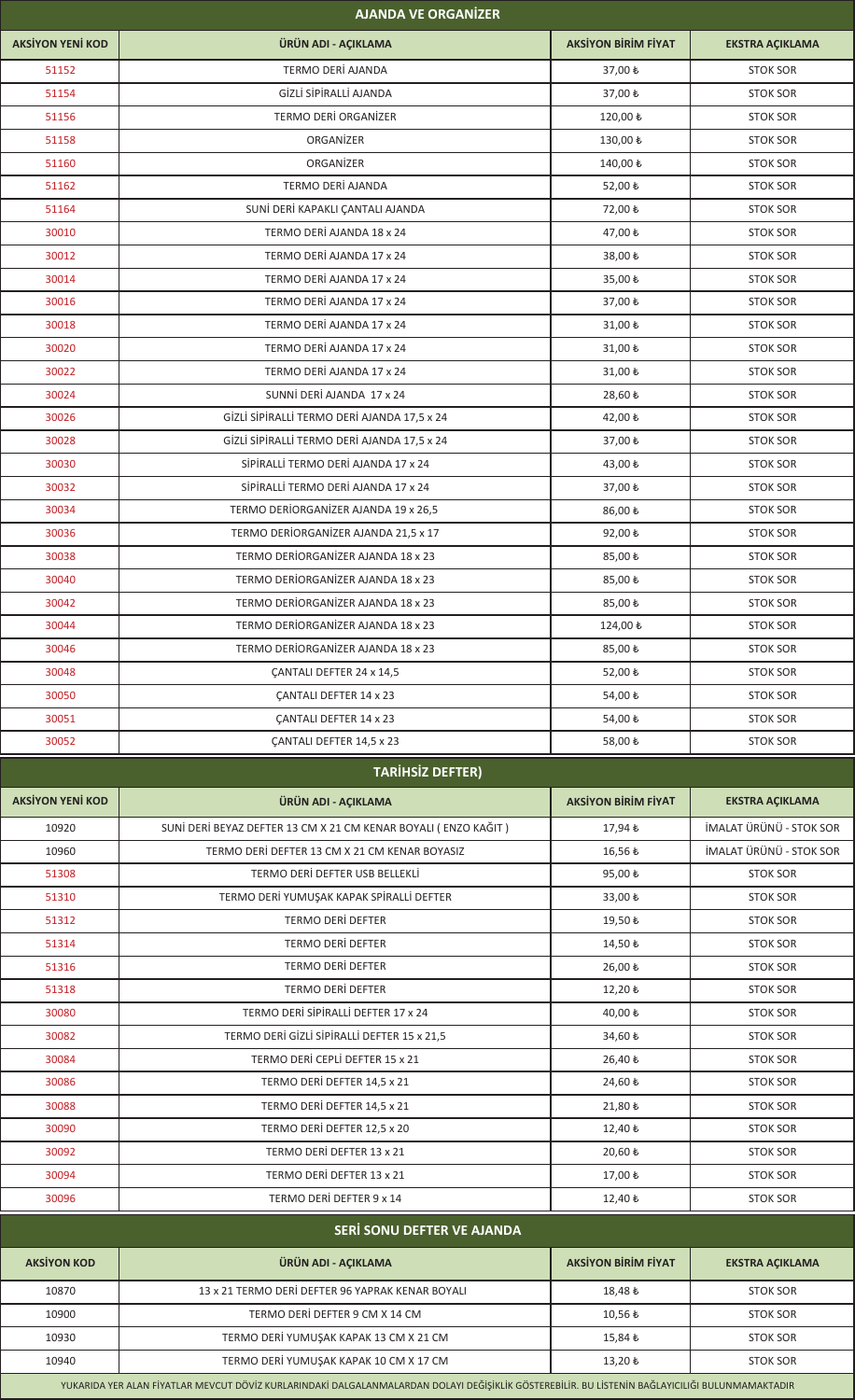| <b>AKSİYON YENİ KOD</b> | ÜRÜN ADI - AÇIKLAMA                                   | <b>AKSİYON BİRİM FİYAT</b>  | <b>EKSTRA AÇIKLAMA</b> |
|-------------------------|-------------------------------------------------------|-----------------------------|------------------------|
| 11160                   | ÜSTTEN SİPİRALLİ NOT DEFTERİ - KALEMSİZ               | $6,46 \text{ t}$            | İMALAT ÜRÜNÜ           |
| 11150                   | TOHUMLU DEFTER VE TOHUMLU TÜKENMEZ KALEM              | 14,35 ₺                     | İMALAT ÜRÜNÜ           |
| 11165                   | ÜSTTEN SPİRALLİ NOT DEFTERİ VE TOHUMLU TÜKENMEZ KALEM | 9,25 $\pm$                  | İMALAT ÜRÜNÜ           |
| 11161                   | TERZİ DİKİŞLİ KRAFT DEFTER (ÇİZGİLİ 80 SAYFA)         | $8,83 \text{ } \frac{1}{2}$ | İMALAT ÜRÜNÜ           |
| 11162                   | SPİRALLİ KRAFT KAPAK DEFTER (ÇİZGİLİ 140 SAYFA)       | 11,04も                      | İMALAT ÜRÜNÜ           |
| 30140                   | GERİ DÖNÜŞÜMLÜ NOTLUK                                 | 18,60 ₺                     | <b>STOK SOR</b>        |
| 30142                   | GERİ DÖNÜŞÜMLÜ SİPİRALLİ DEFTER                       | 14,60 ₺                     | <b>STOK SOR</b>        |
| 30144                   | GERİ DÖNÜŞÜMLÜ MASA SETİ                              | 23,80 ₺                     | <b>STOK SOR</b>        |
| 30146                   | GERİ DÖNÜŞÜMLÜ SİPİRALLİ DEFTER                       | 9,80 $\pm$                  | <b>STOK SOR</b>        |
| 30148                   | GERİ DÖNÜŞÜMLÜ NOTLUK                                 | 12,20 ₺                     | <b>STOK SOR</b>        |
| 30150                   | SİPİRALLİ DEFTER                                      | 9,60 $\pm$                  | <b>STOK SOR</b>        |
| 30152                   | GERİ DÖNÜŞÜMLÜ NOTLUK                                 | 13,20₺                      | <b>STOK SOR</b>        |
| 51500                   | GERİ DÖNÜŞÜMLÜ BLOKNOT                                | 12,50 ₺                     | <b>STOK SOR</b>        |
| 51502                   | GERİ DÖNÜŞÜMLÜ LASTİKLİ BLOKNOT                       | 29,00 ₺                     | <b>STOK SOR</b>        |
| 51504                   | GERİ DÖNÜŞÜMLÜ KALEMLİK                               | 16,00 ₺                     | <b>STOK SOR</b>        |
| 51506                   | GERİ DÖNÜŞÜMLÜ NOTLUK                                 | 17,00 ₺                     | <b>STOK SOR</b>        |
| 51508                   | GERİ DÖNÜŞÜMLÜ LASTİKLİ DEFTER                        | 17,50 ₺                     | <b>STOK SOR</b>        |
| 51510                   | GERİ DÖNÜŞÜMLÜ NOTLUK                                 | 23,00 ₺                     | <b>STOK SOR</b>        |
| 51512                   | GERİ DÖNÜŞÜMLÜ NOTLUK                                 | 10,50 ₺                     | <b>STOK SOR</b>        |
| 51514                   | GERİ DÖNÜŞÜMLÜ BLOKNOT                                | 13,50 ₺                     | <b>STOK SOR</b>        |
| 51516                   | GERİ DÖNÜŞÜMLÜ NOTLUK                                 | 13,30 ₺                     | <b>STOK SOR</b>        |
| 51518                   | GERİ DÖNÜŞÜMLÜ LASTİKLİ NOT DEFTERİ                   | 11,50 ₺                     | <b>STOK SOR</b>        |
| 51520                   | GERİ DÖNÜŞÜMLÜ NOTLUK                                 | 23,90 ₺                     | <b>STOK SOR</b>        |
| 51522                   | GERİ DÖNÜŞÜMLÜ NOTLUK                                 | 19,50 ₺                     | <b>STOK SOR</b>        |
| 51524                   | GERİ DÖNÜŞÜMLÜ NOTLUK                                 | 6,50 k                      | <b>STOK SOR</b>        |
| 51526                   | GERİ DÖNÜŞÜMLÜ NOTLUK                                 | 13,50 ₺                     | <b>STOK SOR</b>        |

**GER7 DÖNÜbÜMLÜ VE KRAFT ÜRÜNLER**

| AHŞAP ÜRÜNLER |
|---------------|
|               |

| <b>AKSİYON YENİ KOD</b>        | ÜRÜN ADI - AÇIKLAMA                                                                                                                                           | <b>AKSİYON BİRİM FİYAT</b>                   | <b>EKSTRA AÇIKLAMA</b>                                       |
|--------------------------------|---------------------------------------------------------------------------------------------------------------------------------------------------------------|----------------------------------------------|--------------------------------------------------------------|
| 14902                          | DÜZ AHSAP TELEFON STANDI - TEKLİ KUTU İÇERİSİNDE                                                                                                              | <b>£4,34</b>                                 | UV - SERİGRAFİ BASKIYA UYGUN                                 |
| 14942                          | GEMİ İKONLU AHŞAP TELEFON STANTI - TEKLİ KUTU İÇERİSİNDE                                                                                                      | <b>£4,63</b>                                 | UV - SERİGRAFİ BASKIYA UYGUN                                 |
| 14967                          | KALP İKONLU AHŞAP TELEFON STANTI - TEKLİ KUTU İÇERİSİNDE                                                                                                      | <b>£4,63</b>                                 | UV - SERİGRAFİ BASKIYA UYGUN                                 |
| 14947                          | KELEBEK İKONLU AHŞAP TELEFON STANTI - TEKLİ KUTU İÇİNDE                                                                                                       | <b>£4,63</b>                                 | UV - SERİGRAFİ BASKIYA UYGUN                                 |
| 14907                          | ÜST ARABA İKONLU AHŞAP TELEFON STANTI - TEKLİ KUTU İÇİNDE                                                                                                     | <b>£4,63</b>                                 | UV - SERİGRAFİ BASKIYA UYGUN                                 |
| 14912<br>14917                 | DAMACANA İKONLU AHŞAP TELEFON STANTI - TEKLİ KUTUDA<br>UÇAK İKONLU AHŞAP TELEFON STANTI - TEKLİ KUTU İÇİNDE                                                   | <b>£4,63</b><br><b>£4,63</b>                 | UV - SERİGRAFİ BASKIYA UYGUN<br>UV - SERİGRAFİ BASKIYA UYGUN |
| 14922                          | MAKAS İKONLU AHŞAP TELEFON STANTI - TEKLİ KUTU İÇİNDE                                                                                                         | <b>£4,63</b>                                 | UV - SERİGRAFİ BASKIYA UYGUN                                 |
| 14927                          | YAN ARABA İKONLU AHŞAP TELEFON STANTI - TEKLİ KUTU İÇİNDE                                                                                                     | <b>£4,63</b>                                 | UV - SERİGRAFİ BASKIYA UYGUN                                 |
| 14932                          | ARI İKONLU AHŞAP TELEFON STANTI - TEKLİ KUTU İÇİNDE                                                                                                           | <b>£4,63</b>                                 | UV - SERİGRAFİ BASKIYA UYGUN                                 |
| 14937                          | YAN EV İKONLU AHŞAP TELEFON STANTI - TEKLİ KUTU İÇİNDE                                                                                                        | <b>£4,63</b>                                 | UV - SERİGRAFİ BASKIYA UYGUN                                 |
| 14952                          | MOTOR İKONLU AHŞAP TELEFON STANTI - TEKLİ KUTU İÇERİSİNDE                                                                                                     | <b>£4,63</b>                                 | UV - SERİGRAFİ BASKIYA UYGUN                                 |
| 14957                          | KARE İKONLU AHŞAP TELEFON STANTI - TEKLİ KUTU İÇİNDE                                                                                                          | <b>£4,63</b>                                 | UV - SERİGRAFİ BASKIYA UYGUN                                 |
| 14962                          | YUVARLAK İKONLU AHSAP TELEFON STANTI - TEKLİ KUTU İCİNDE                                                                                                      | <b>£4,63</b>                                 | UV - SERİGRAFİ BASKIYA UYGUN                                 |
| 14900 - ÖZEL KESİM             | TELEFON STANTI ÖZEL KESİM ALT SİPARİŞ ADETİ EN AZ 500 ADET OLMALIDIR                                                                                          | <b>£5,38</b>                                 | UV - SERİGRAFİ BASKIYA UYGUN                                 |
| 15902                          | KALP ŞEKİLLİ TELEFON STANTLI AHŞAP BARDAK ALTI SETİ - TEKLİ KUTU İÇERİSİNDE                                                                                   | <b>£9,87</b>                                 | UV - SERİGRAFİ BASKIYA UYGUN                                 |
| 15907<br>15917                 | FORMA ŞEKİLLİ TELEFON STANTLI AHŞAP BARDAK ALTI SETİ - TEKLİ KUTU İÇERİSİNDE<br>FİNCAN ŞEKİLLİ TELEFON STANTLI AHŞAP BARDAK ALTI SETİ - TEKLİ KUTU İÇERİSİNDE | <b>£9,87</b><br><b>£9,87</b>                 | UV - SERİGRAFİ BASKIYA UYGUN<br>UV - SERİGRAFİ BASKIYA UYGUN |
| 15922                          | ELMA ŞEKİLLİ TELEFON STANTLI AHŞAP BARDAK ALTI SETİ - TEKLİ KUTU İÇERİSİNDE                                                                                   | <b>£9,87</b>                                 | UV - SERİGRAFİ BASKIYA UYGUN                                 |
| 15937                          | EV ŞEKİLLİ TELEFON STANTLI AHŞAP BARDAK ALTI SETİ - TEKLİ KUTU İÇERİSİNDE                                                                                     | <b>£9,87</b>                                 | UV - SERİGRAFİ BASKIYA UYGUN                                 |
| 15912                          | ÇİÇEK ŞEKİLLİ TELEFON STANTLI AHŞAP BARDAK ALTI SETİ - TEKLİ KUTU İÇERİSİNDE                                                                                  | <b>£9,87</b>                                 | UV - SERİGRAFİ BASKIYA UYGUN                                 |
| 15927                          | YUVARLAK ŞEKİLLİ TELEFON STANTLI AHŞAP BARDAK ALTI SETİ - TEKLİ KUTU İÇERİSİNDE                                                                               | <b>£9,87</b>                                 | UV - SERİGRAFİ BASKIYA UYGUN                                 |
| 15932                          | KARE ŞEKİLLİ TELEFON STANTLI AHŞAP BARDAK ALTI SETİ - TEKLİ KUTU İÇERİSİNDE                                                                                   | <b>£9,87</b>                                 | UV - SERİGRAFİ BASKIYA UYGUN                                 |
| 15901                          | ÖZEL KESİMLİ TELEFON STANTLI AHŞAP BARDAK ALTI SETİ - TEKLİ KUTU İÇERİSİNDE                                                                                   | ₺10,76                                       | UV - SERİGRAFİ BASKIYA UYGUN                                 |
| 18860 - 15 cm                  | AHŞAP CETVEL - 15 CM (1000 Adet Üzeri Baskı Hediye)                                                                                                           | £1,14                                        | UV - SERİGRAFİ BASKIYA UYGUN                                 |
| 18860 - 20 cm                  | AHŞAP CETVEL - 20 CM (1000 Adet Üzeri Baskı Hediye)                                                                                                           | <b>£1,38</b>                                 | UV - SERİGRAFİ BASKIYA UYGUN                                 |
| 18860 - 30 cm                  | AHŞAP CETVEL - 30 CM (1000 Adet Üzeri Baskı Hediye)                                                                                                           | £1,73                                        | UV - SERİGRAFİ BASKIYA UYGUN                                 |
| 18900 - 15 CM                  | KEDİCİK KAFALI AHŞAP CETVEL - 15 CM (1000 Adet Üzeri Baskı Hediye)                                                                                            | <b>£1,44</b>                                 | UV - SERİGRAFİ BASKIYA UYGUN                                 |
| 18900 - 20 CM<br>18870 - 15 cm | KEDİCİK KAFALI AHŞAP CETVEL - 20 CM (1000 Adet Üzeri Baskı Hediye)<br>ZÜRAFA AHSAP CETVEL - 15 CM (1000 Adet Üzeri Baskı Hediye)                              | <b>£1,76</b><br><b>£1,35</b>                 | UV - SERİGRAFİ BASKIYA UYGUN<br>UV - SERİGRAFİ BASKIYA UYGUN |
| 18870 - 20 cm                  | ZÜRAFA AHŞAP CETVEL - 20 CM (1000 Adet Üzeri Baskı Hediye)                                                                                                    | \$1,50                                       | UV - SERİGRAFİ BASKIYA UYGUN                                 |
| 18880 - 15 cm                  | FİL AHŞAP CETVEL - 15 CM (1000 Adet Üzeri Baskı Hediye)                                                                                                       | <b>£1,44</b>                                 | UV - SERİGRAFİ BASKIYA UYGUN                                 |
| 18880 - 20 cm                  | FİL AHŞAP CETVEL - 20 CM (1000 Adet Üzeri Baskı Hediye)                                                                                                       | <b>£1,67</b>                                 | UV - SERİGRAFİ BASKIYA UYGUN                                 |
| 18890 - 15 cm                  | PANDA AHSAP CETVEL - 15 CM (1000 Adet Üzeri Baskı Hediye)                                                                                                     | £1,32                                        | UV - SERİGRAFİ BASKIYA UYGUN                                 |
| 18890 - 20 cm                  | PANDA AHŞAP CETVEL - 20 CM (1000 Adet Üzeri Baskı Hediye)                                                                                                     | <b>£1,50</b>                                 | UV - SERİGRAFİ BASKIYA UYGUN                                 |
| 18910 - 15 cm                  | YUVARLAK AHŞAP CETVEL - 15 CM (1000 Adet Üzeri Baskı Hediye)                                                                                                  | <b>£1,26</b>                                 | UV - SERİGRAFİ BASKIYA UYGUN                                 |
| 18910 - 20 cm                  | YUVARLAK AHŞAP CETVEL - 20 CM (1000 Adet Üzeri Baskı Hediye)                                                                                                  | <b>£1,55</b>                                 | UV - SERİGRAFİ BASKIYA UYGUN                                 |
| 18920                          | ÜÇGEN CETVEL AHŞAP (1000 Adet Üzeri Baskı Hediye)                                                                                                             | <b>£1,94</b>                                 | UV - SERİGRAFİ BASKIYA UYGUN                                 |
| 18925                          | GÖNYE CETVEL AHSAP (1000 Adet Üzeri Baskı Hediye)                                                                                                             | <b>£1,94</b>                                 | UV - SERİGRAFİ BASKIYA UYGUN                                 |
| 18926<br>18927                 | KAĞITLIK DÜZ MODEL AHŞAP<br>KAĞITLIK KELEBEK MODEL AHŞAP                                                                                                      | <b>£5,50</b><br><b>£5,98</b>                 | UV - SERİGRAFİ BASKIYA UYGUN<br>UV - SERİGRAFİ BASKIYA UYGUN |
| 18928                          | KAĞITLIK EV MODEL AHŞAP                                                                                                                                       | <b>£5,53</b>                                 | UV - SERİGRAFİ BASKIYA UYGUN                                 |
| 18929                          | KAĞITLIK ATATÜRK MODEL                                                                                                                                        | <b>£6,58</b>                                 | UV - SERİGRAFİ BASKIYA UYGUN                                 |
| 18930                          | KAĞITLIK AĞAÇ MODEL                                                                                                                                           | <b>£5,56</b>                                 | UV - SERİGRAFİ BASKIYA UYGUN                                 |
| 18931                          | KAĞITLIK AYICIK MODEL                                                                                                                                         | <b>£5,68</b>                                 | UV - SERİGRAFİ BASKIYA UYGUN                                 |
| 18932                          | KAĞITLIK FORMA MODEL                                                                                                                                          | <b>£5,53</b>                                 | UV - SERİGRAFİ BASKIYA UYGUN                                 |
| 18933                          | KAĞITLIK KAMYON MODEL                                                                                                                                         | <b>£5,83</b>                                 | UV - SERİGRAFİ BASKIYA UYGUN                                 |
| 18934                          | KAĞITLIK YELKENLİ MODEL                                                                                                                                       | <b>£5,98</b>                                 | UV - SERİGRAFİ BASKIYA UYGUN                                 |
| 18935                          | KAĞITLIK DÜZ MODEL YELKENLİ                                                                                                                                   | $\text{\pounds}6,13$                         | UV - SERİGRAFİ BASKIYA UYGUN                                 |
| 18936<br>18937                 | KAĞITLIK DÜZ MODEL KELEBEK<br>KAĞITLIK DÜZ MODEL ATATÜRK                                                                                                      | $\text{\pounds}6,13$<br>$\text{\pounds}6,13$ | UV - SERİGRAFİ BASKIYA UYGUN<br>UV - SERİGRAFİ BASKIYA UYGUN |
| 18938                          | KAĞITLIK DÜZ MODEL EV                                                                                                                                         | <b>£5,83</b>                                 | UV - SERİGRAFİ BASKIYA UYGUN                                 |
| 18939                          | KAĞITLIK DÜZ MODEL AĞAC                                                                                                                                       | ₺5,68                                        | UV - SERİGRAFİ BASKIYA UYGUN                                 |
| 18940                          | KAĞITLIK DÜZ MODEL AYICIK                                                                                                                                     | <b>£5,68</b>                                 | UV - SERİGRAFİ BASKIYA UYGUN                                 |
| 18941                          | KAĞITLIK DÜZ MODEL KAMYON                                                                                                                                     | <b>£5,86</b>                                 | UV - SERİGRAFİ BASKIYA UYGUN                                 |
| 18942                          | KAĞITLIK İÇİN KÜP NOT KAĞIDI 100 ADET - BASKISIZ                                                                                                              | $\text{\pounds}2,24$                         | UV - SERİGRAFİ BASKIYA UYGUN                                 |
| 18943                          | 4 LÜ BARDAK ALTI SETI AHŞAP YUVARLAK                                                                                                                          | £7,77                                        | UV - SERİGRAFİ BASKIYA UYGUN                                 |
| 18944                          | 4 LÜ BARDAK ALTI SETI AHSAP YUVARLAK                                                                                                                          | £7,77                                        | UV - SERİGRAFİ BASKIYA UYGUN                                 |
| 18945                          | KÜP NOT KAĞITLIK AHŞAP MODEL (KAĞITSIZ) (4 RENK ALTERNATİFİ)                                                                                                  | <b>£6,58</b>                                 | UV - SERİGRAFİ BASKIYA UYGUN                                 |
| 18946                          | KALEMLİK AHŞAP (4 RENK ALTERNATİFİ)                                                                                                                           | £7,77                                        | UV - SERİGRAFİ BASKIYA UYGUN                                 |
|                                | <b>SERİ SONU ÜRÜNLER</b>                                                                                                                                      |                                              |                                                              |
| <b>AKSIYON KOD</b>             | ÜRÜN ADI - AÇIKLAMA                                                                                                                                           | <b>AKSIYON BIRIM FIYAT</b>                   | <b>EKSTRA AÇIKLAMA</b>                                       |
| 11130                          | SPİRALLİ KRAFT KAPAK DEFTER (Yapışkanlı Not Kağıtlı)                                                                                                          | 15,87 ₺                                      | İMALAT ÜRÜNÜ                                                 |
| 11030                          | KATLANIR PİRAMİT BLOKNOTLU SET                                                                                                                                | 13,80 ₺                                      | SADECE STOKLA SINIRLIDIR                                     |
| 11040                          | ÜSTTEN SİPİRALLİ DEFTER - KALEMSİZ                                                                                                                            | $6,90 \text{ t}$                             | SADECE STOKLA SINIRLIDIR                                     |
| 11020                          | SPİRALLİ-KALEM TAKMA APARATLI-POSTİTLİ DEFTER (KALEM AKSESUAR)                                                                                                | 8,28も                                        | SADECE STOKLA SINIRLIDIR                                     |
| 11080                          | KRAFT KAPA BLOKNOT - 10,5 CM X 8 CM                                                                                                                           | $5,52 \; \text{t}$                           | SADECE STOKLA SINIRLIDIR                                     |
| 11090                          | KRAFT KAPAK POSTİTLİ BLOKNOT - 8 CM X 8 CM                                                                                                                    | 8,28も                                        | SADECE STOKLA SINIRLIDIR                                     |
| 11100                          | KİTAP AYRACI VE YAPIŞKANLI NOTLUK ( STOKLAR İLE SINIRLIDIR SERİ SONU )                                                                                        | $1,66 \t\t\th$                               | SADECE STOKLA SINIRLIDIR                                     |
| 11110                          | KRAFT KAPAK POSTITLI BLOKNOT - 10,5 CM X 8 CM                                                                                                                 | $9,66 \text{ t}$                             | SADECE STOKLA SINIRLIDIR                                     |
| 11120<br>11130                 | GERİ DÖNÜŞÜMLÜ DEFTER SETI<br>KRAFT KAPAK SPİRALLİ DEFTER VE YAPIŞKANLI NOT KAĞIDI                                                                            | 13,80 ₺<br>13,80 ₺                           | SADECE STOKLA SINIRLIDIR<br>SADECE STOKLA SINIRLIDIR         |
| 11180                          | <b>CANTALI KIRTASİYE SETİ</b>                                                                                                                                 | 55,20も                                       | SADECE STOKLA SINIRLIDIR                                     |
| 11210                          | AHŞAP TELEFON STANTI                                                                                                                                          | $3,86 \text{ } \frac{1}{2}$                  | SADECE STOKLA SINIRLIDIR                                     |
|                                |                                                                                                                                                               |                                              |                                                              |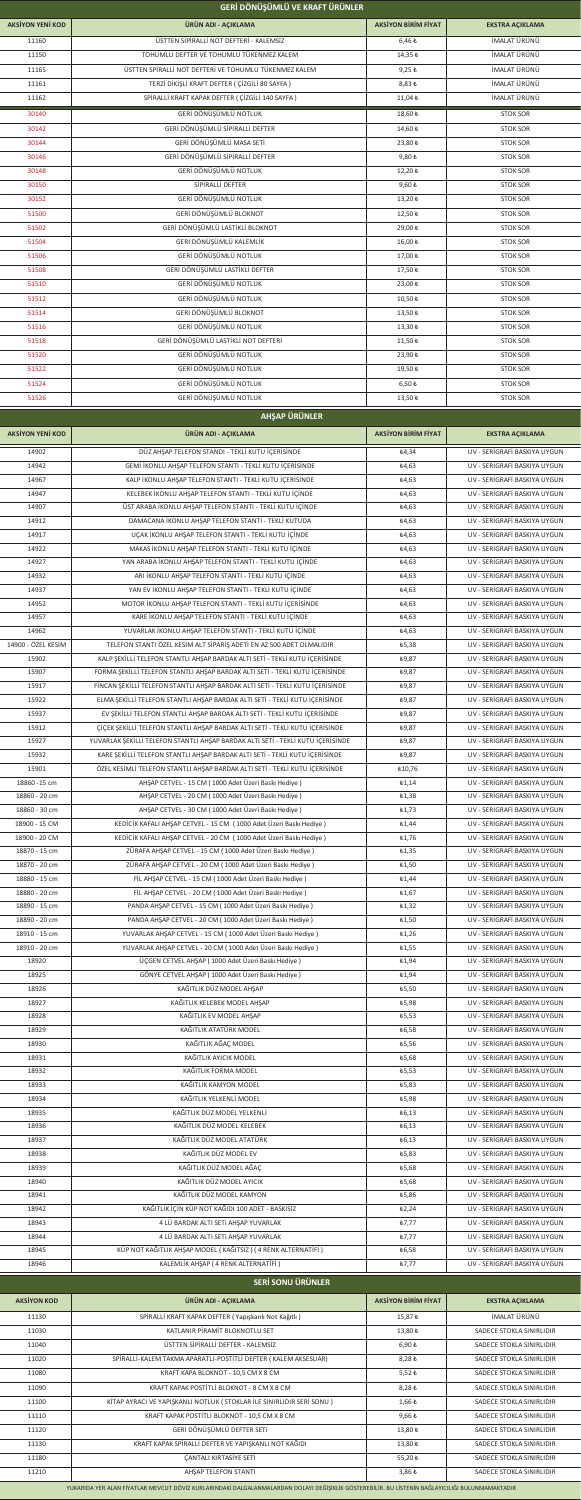|                                                                                                                     |                                                            |          | <b>DUVAR SAATLERI</b>                                |                                     |                               |                        |                             |
|---------------------------------------------------------------------------------------------------------------------|------------------------------------------------------------|----------|------------------------------------------------------|-------------------------------------|-------------------------------|------------------------|-----------------------------|
| <b>AKSİYON YENİ KOD</b>                                                                                             | <b>BASKISIZ ADET BAZLI FİYAT</b><br><b>EKSTRA ACIKLAMA</b> |          |                                                      |                                     |                               |                        |                             |
|                                                                                                                     |                                                            | 100 ADET | 150 - 250 ARALIĞI                                    | 300 - 500 ARALIĞI                   | 750 - 1000 ARALIĞI            |                        |                             |
| 70140                                                                                                               | Büyük Boy Bombeli Cam Saat (48 cm)                         |          | FİYAT ALINIZ                                         | FİYAT ALINIZ                        | FİYAT ALINIZ                  | <b>FİYAT ALINIZ</b>    | İMALAT ÜRÜNÜ                |
| 70150                                                                                                               | Standart Boy Yuvarlak Bombeli Cam Saat (35 cm)             |          | <b>FİYAT ALINIZ</b>                                  | <b>FİYAT ALINIZ</b>                 | FİYAT ALINIZ                  | <b>FİYAT ALINIZ</b>    | İMALAT ÜRÜNÜ                |
| 70160                                                                                                               | Küçük Boy Yuvarlak Bombeli Cam Saat (30 cm)                |          | <b>FİYAT ALINIZ</b>                                  | <b>FİYAT ALINIZ</b>                 | FİYAT ALINIZ                  | <b>FİYAT ALINIZ</b>    | İMALAT ÜRÜNÜ                |
| 70190                                                                                                               | DİKEY Dikdörtgen Bombeli Cam Saat                          |          | <b>FİYAT ALINIZ</b>                                  | FİYAT ALINIZ                        | FİYAT ALINIZ                  | <b>FİYAT ALINIZ</b>    | İMALAT ÜRÜNÜ                |
| 70200                                                                                                               | YATAY Dikdörtgen Bombeli Cam Saat                          |          | FİYAT ALINIZ                                         | <b>FİYAT ALINIZ</b>                 | FİYAT ALINIZ                  | <b>FİYAT ALINIZ</b>    | İMALAT ÜRÜNÜ                |
| 70210                                                                                                               | Metal Çerçeveli Saat (40 cm)                               |          | FİYAT ALINIZ                                         | <b>FİYAT ALINIZ</b>                 | FİYAT ALINIZ                  | <b>FİYAT ALINIZ</b>    | İMALAT ÜRÜNÜ                |
| 70220                                                                                                               | Metal Çerçeveli Saat (36 cm)                               |          | <b>FİYAT ALINIZ</b>                                  | <b>FİYAT ALINIZ</b>                 | FİYAT ALINIZ                  | <b>FİYAT ALINIZ</b>    | İMALAT ÜRÜNÜ                |
| 70230                                                                                                               | Metal Cerceveli Saat (30 cm)                               |          | FİYAT ALINIZ                                         | <b>FİYAT ALINIZ</b>                 | FİYAT ALINIZ                  | <b>FİYAT ALINIZ</b>    | İMALAT ÜRÜNÜ                |
| 70240                                                                                                               | Metal Cerceveli Saat (31,5 cm)                             |          | <b>FİYAT ALINIZ</b>                                  | FİYAT ALINIZ                        | <b>FİYAT ALINIZ</b>           | <b>FİYAT ALINIZ</b>    | İMALAT ÜRÜNÜ                |
| 70270                                                                                                               | Krom Metal Cerceveli Saat (40 cm)                          |          | <b>FİYAT ALINIZ</b>                                  | <b>FİYAT ALINIZ</b>                 | FİYAT ALINIZ                  | <b>FİYAT ALINIZ</b>    | İMALAT ÜRÜNÜ                |
| 70280                                                                                                               | Krom Metal Cerceveli Saat (36 cm)                          |          | <b>FİYAT ALINIZ</b>                                  | <b>FİYAT ALINIZ</b>                 | FİYAT ALINIZ                  | <b>FİYAT ALINIZ</b>    | İMALAT ÜRÜNÜ                |
| 70300                                                                                                               | Krom Metal Çerçeveli Saat (30 cm)                          |          | FİYAT ALINIZ                                         | FİYAT ALINIZ                        | <b>FİYAT ALINIZ</b>           | <b>FİYAT ALINIZ</b>    | İMALAT ÜRÜNÜ                |
| 70770                                                                                                               | Seffaf YUVARLAK Bombeli Buzdolabı Saati (10 cm)            |          | FİYAT ALINIZ                                         | <b>FİYAT ALINIZ</b>                 | FİYAT ALINIZ                  | <b>FİYAT ALINIZ</b>    | İMALAT ÜRÜNÜ                |
| 70780                                                                                                               | SEFFAF KARE Bombeli Buzdolabı Saati (10 cm)                |          | FİYAT ALINIZ                                         | <b>FİYAT ALINIZ</b>                 | FİYAT ALINIZ                  | <b>FİYAT ALINIZ</b>    | İMALAT ÜRÜNÜ                |
| 30250                                                                                                               | PLASTIK CERCEVE CAP 30 CM                                  |          | <b>FİYAT ALINIZ</b>                                  | FİYAT ALINIZ                        | FİYAT ALINIZ                  | <b>FİYAT ALINIZ</b>    | İMALAT ÜRÜNÜ                |
| 30252                                                                                                               | PLASTIK CERCEVE CAP 35 CM                                  |          | FİYAT ALINIZ                                         | <b>FİYAT ALINIZ</b>                 | FİYAT ALINIZ                  | <b>FİYAT ALINIZ</b>    | İMALAT ÜRÜNÜ                |
| 30254                                                                                                               | PLASTIK CERCEVE CAP 40 CM                                  |          | FİYAT ALINIZ                                         | <b>FİYAT ALINIZ</b>                 | FİYAT ALINIZ                  | <b>FİYAT ALINIZ</b>    | İMALAT ÜRÜNÜ                |
| 30256                                                                                                               | AY YILDIZ SAAT - BRİSTOL KADRAN                            |          | FİYAT ALINIZ                                         | <b>FİYAT ALINIZ</b>                 | FİYAT ALINIZ                  | <b>FİYAT ALINIZ</b>    | İMALAT ÜRÜNÜ                |
|                                                                                                                     |                                                            |          | <b>BASKI ÜCRETLENDİRMESİ</b>                         |                                     |                               |                        |                             |
| <b>BUZDOLABI SAATİ GURUPLARI OFSET BASKI</b>                                                                        | 100 ADET E KADAR SABİT ÜCRET                               |          |                                                      | 500 ADETE KADAR SABİT ÜCRET         |                               | 1000 ADETE KADAR SABİT |                             |
|                                                                                                                     | £400.00                                                    |          |                                                      | ₺600.00                             |                               | ₺700.00                |                             |
| 34,2 CM CAPA KADAR OFSET BASKI                                                                                      | 100 ADET E KADAR SABİT ÜCRET                               |          |                                                      | 500 ADETE KADAR SABİT ÜCRET         |                               | 1000 ADETE KADAR SABİT |                             |
|                                                                                                                     | ₺600,00                                                    |          |                                                      | ₺800,00                             |                               | ₺1.000,00              |                             |
| 35 CM CAP VE ÜZERİ OFSET BASKI                                                                                      |                                                            |          |                                                      | 1000 ADETE KADAR SABİT ÜCRET ALINIR |                               |                        |                             |
|                                                                                                                     |                                                            |          |                                                      | ₺1,200.00                           |                               |                        |                             |
| SERİGRAFİ BASKI - DIŞA BASKI (TEK RENK)                                                                             | 250 ADET E KADAR SABİT ÜCRET                               |          | 500 ADET E KADAR SABİT ÜCRET                         |                                     | 1000 ADET E KADAR SABİT ÜCRET |                        | 1000 ADET ÜZERİ BİRİM FİYAT |
|                                                                                                                     | ₺300,00                                                    |          | ₺500,00<br>₺900.00                                   |                                     |                               | ₺0,80                  |                             |
| BASKI BÜYÜKLÜĞÜ, SİPARİS ADETİ VE SAAT MODELİNE GÖRE ÖZEL FİYAT CALISMASI YAPILMAKTADIR<br>DIŞA UV BASKI (ÇOK RENK) |                                                            |          |                                                      |                                     |                               |                        |                             |
|                                                                                                                     |                                                            |          | SAAT GURUBUMUZDA EN AZ 100 ADET SÍPARÍS ALINMAKTADIR |                                     |                               |                        |                             |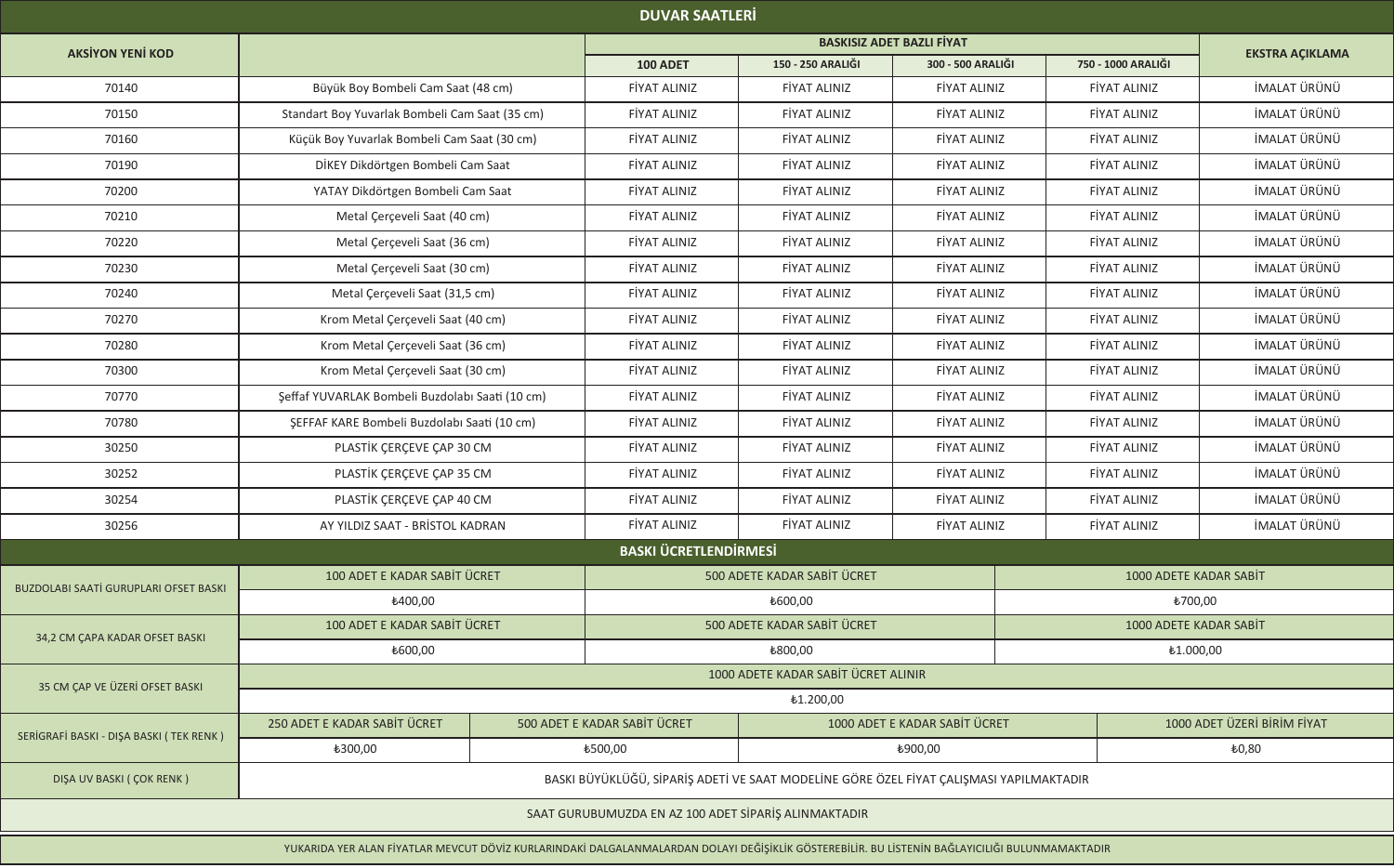| MASA ÜSTÜ VİP ÜRÜNLER   |                                                                                              |                            |                        |  |
|-------------------------|----------------------------------------------------------------------------------------------|----------------------------|------------------------|--|
| <b>AKSİYON YENİ KOD</b> | ÜRÜN ADI - AÇIKLAMA                                                                          | <b>AKSİYON BİRİM FİYAT</b> | <b>EKSTRA AÇIKLAMA</b> |  |
| 50604                   | 8 PARCA SÜMEN TAKIMI                                                                         | 920,00 ₺                   | <b>STOK SOR</b>        |  |
| 50606                   | 8 PARÇA SÜMEN TAKIMI                                                                         | 790,00 ₺                   | <b>STOK SOR</b>        |  |
|                         | <b>VIP SETLER</b>                                                                            |                            |                        |  |
| <b>AKSİYON YENİ KOD</b> | ÜRÜN ADI - AÇIKLAMA                                                                          | <b>AKSIYON BIRIM FIYAT</b> | <b>EKSTRA AÇIKLAMA</b> |  |
| 10351                   | DERİ KAPLAMA SET KUTUSU, 50 ML BAYAN PARFÜM, 9x14 TERMO DERİ DEFTER, TERMO DERİ ANAHTARLIK   | 148,35 ₺                   | <b>STOK SOR</b>        |  |
| 10352                   | DERİ KAPLAMA SET KUTUSU, 50 ML BAYAN PARFÜM, TERMO DERİ KREDİ KARTLIK, TERMO DERİ ANAHTARLIK | 148,35 ₺                   | <b>STOK SOR</b>        |  |
| 10353                   | DERİ KAPLAMA SET KUTUSU, 50 ML ERKEK PARFÜM, 9x14 TERMO DERİ DEFTER, TERMO DERİ ANAHTARLIK   | 148,35 ₺                   | <b>STOK SOR</b>        |  |
| 10354                   | DERİ KAPLAMA SET KUTUSU, 50 ML ERKEK PARFÜM, TERMO DERİ KREDİ KARTLIK, TERMO DERİ ANAHTARLIK | 148,35 ₺                   | <b>STOK SOR</b>        |  |
| 10355                   | BÜYÜK BOY SET KUTUSU, 13x21 DEFTER, METAL VE DERİ KARTVİZİTLİK, ANAHTARLIK, METAL KALEM      | 110,63 ₺                   | <b>STOK SOR</b>        |  |
| 10356                   | DÜZ SİYAH SET ( SİYAH SET KUTUSU, SİYAH 13x21 DEFTER, SİYAH METAL KALEM                      | 74,75 ₺                    | <b>STOK SOR</b>        |  |
| 10357                   | SİYAH GÖVDE BEYAZ FALTA SET KUTUSU, BEYAZ SİYAH BOYALI DEFTER, BEYAZ METAL KALEM             | 74,75 ₺                    | <b>STOK SOR</b>        |  |
| 10358                   | BEYAZ GÖVDE SİYAH FALTA SET KUTUSU, BEYAZ SİYAH BOYALI DEFTER, BEYAZ METAL KALEM             | 74,75 ₺                    | <b>STOK SOR</b>        |  |
| 10359                   | BEYAZ GÖVDE SAKS MAVİ FALTA SET KUTUSU, BEYAZ SAKS MAVİ DEFTER VE SAKS MAVİ METAL KALEM      | 74,75 ₺                    | <b>STOK SOR</b>        |  |
| 10361                   | BEYAZ GÖVDE KIRMIZI FALTA SET KUTUSU, BEYAZ KIRMIZI DEFTER VE KIRMIZI METAL KALEM            | 74,75 ₺                    | <b>STOK SOR</b>        |  |
| 10362                   | BEYAZ GÖVDE YESİL FALTA SET KUTUSU, BEYAZ YESİL DEFTER VE YESİL METAL KALEM                  | 74,75 ₺                    | <b>STOK SOR</b>        |  |
| 30450                   | VİP SET - 38 x 28 x 5,5                                                                      | 475,00 ₺                   | <b>STOK SOR</b>        |  |
| 30452                   | VİP SET - 26 x 21 x 3,5                                                                      | 280,00 ₺                   | <b>STOK SOR</b>        |  |
| 50478                   | TERMO DERÍ VÍP SET                                                                           | 225,00 ₺                   | <b>STOK SOR</b>        |  |
| 50480                   | TERMO DERÍ VÍP SET                                                                           | 75,00 ₺                    | <b>STOK SOR</b>        |  |
| 50482                   | KUTULU VİP SET                                                                               | 325,00 ₺                   | <b>STOK SOR</b>        |  |
| 50484                   | KUTULU VİP SET                                                                               | 690,00 ₺                   | <b>STOK SOR</b>        |  |
| 50486                   | KUTULU VİP SET                                                                               | 90,00 ₺                    | <b>STOK SOR</b>        |  |
| 50488                   | KUTULU VİP SET                                                                               | 72,00 ₺                    | <b>STOK SOR</b>        |  |
| 50490                   | KUTULU VİP SET                                                                               | 64,00 ₺                    | <b>STOK SOR</b>        |  |
| 50492                   | KUTULU VİP SET                                                                               | 350,00 ₺                   | <b>STOK SOR</b>        |  |
| 50494                   | KUTULU VİP SET                                                                               | 80,00 ₺                    | <b>STOK SOR</b>        |  |
| 50496                   | KUTULU VİP SET                                                                               | 100,00 ₺                   | <b>STOK SOR</b>        |  |
| 50498                   | KUTULU VİP SET                                                                               | 350,00 ₺                   | <b>STOK SOR</b>        |  |
| 50500                   | KUTULU VİP SET                                                                               | 300,00 ₺                   | <b>STOK SOR</b>        |  |
|                         | <b>BOŞ DERİ SET KUTULARI</b>                                                                 |                            |                        |  |
| <b>AKSIYON YENI KOD</b> | ÜRÜN ADI - AÇIKLAMA                                                                          | <b>AKSIYON BIRIM FIYAT</b> | <b>EKSTRA AÇIKLAMA</b> |  |
| 10362                   | DÜZ SİYAH BÜYÜK EBAT DERİ KUTU ( SÜNGER KESİMSİZ ) BOŞ KUTU                                  | 47,84 TL                   | İMALAT ÜRÜNÜ           |  |
| 10363                   | DÜZ SİYAH KÜÇÜK EBAT DERİ KUTU ( SÜNGER KESİMSİZ ) BOŞ KUTU                                  | 41,86 TL                   | İMALAT ÜRÜNÜ           |  |
| 10364                   | SİYAH GÖVDE BEYAZ FALTALI KÜÇÜK DERİ KUTU ( SÜNGER KESİMSİZ ) BOŞ KUTU                       | 41,86 TL                   | İMALAT ÜRÜNÜ           |  |
| 10365                   | BEYAZ GÖVDE SİYAH FALTALI KÜÇÜK DERİ KUTU ( SÜNGER KESİMSİZ ) BOŞ KUTU                       | 41,86 TL                   | İMALAT ÜRÜNÜ           |  |
| 10366                   | BEYAZ KUTU KIRMIZI FALTALI KÜÇÜK DERİ KUTU( SÜNGER KESİMSİZ ) BOŞ KUTU                       | 41,86 TL                   | İMALAT ÜRÜNÜ           |  |
| 10367                   | BEYAZ KUTU SAKS MAVİ FALTALI KÜÇÜK DERİ KUTU ( SÜNGER KESİMSİZ ) BOŞ KUTU                    | 41,86 TL                   | İMALAT ÜRÜNÜ           |  |
| 10368                   | BEYAZ KUTU YEŞİL FALTALI KÜÇÜK DERİ KUTU ( SÜNGER KESİMSİZ ) BOŞ KUTU                        | 41,86 TL                   | İMALAT ÜRÜNÜ           |  |
|                         |                                                                                              |                            |                        |  |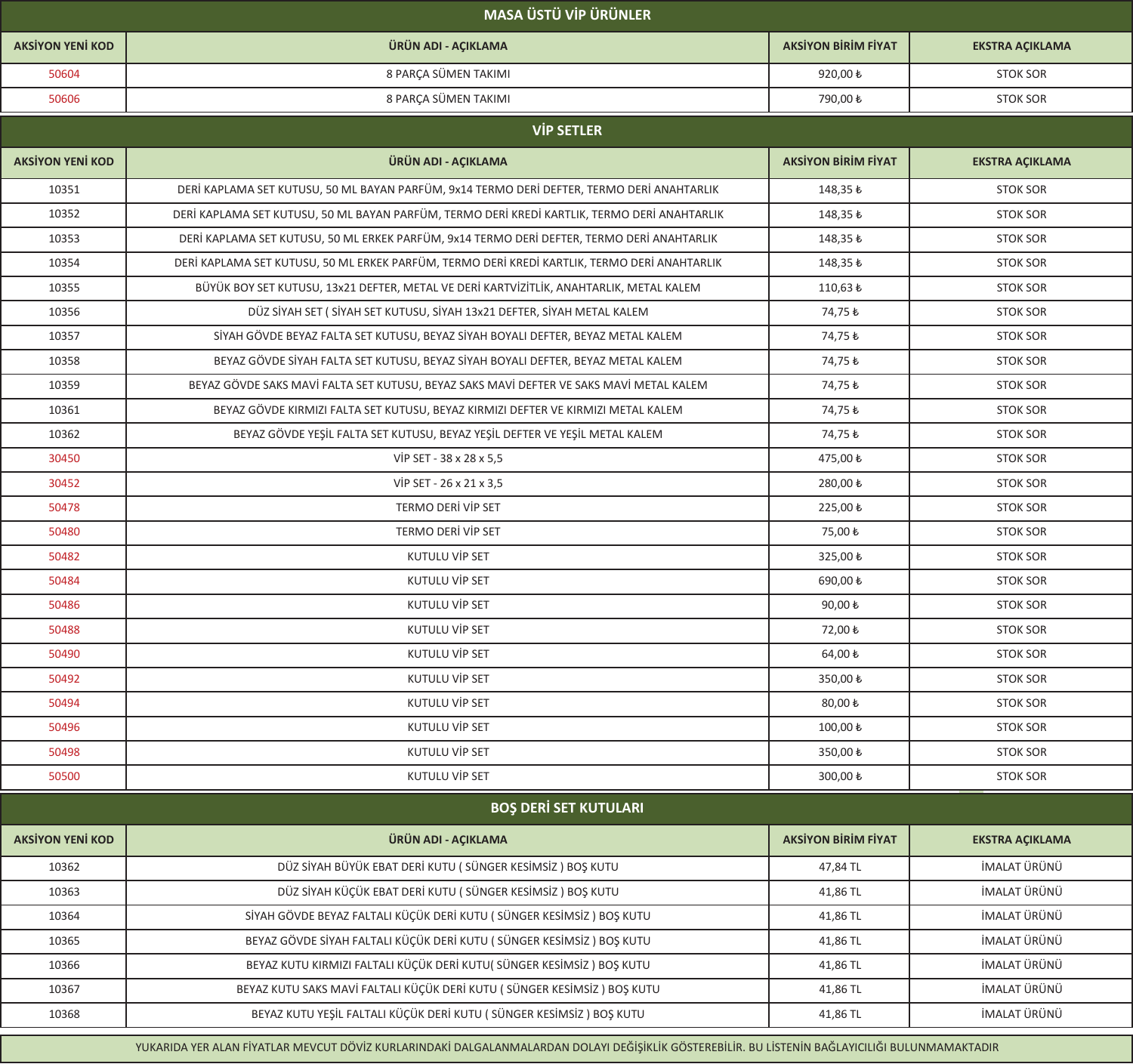| <b>AKSİYON YENİ KOD</b> | ÜRÜN ADI - AÇIKLAMA                     | <b>AKSİYON BİRİM FİYAT</b>  | <b>EKSTRA AÇIKLAMA</b> |
|-------------------------|-----------------------------------------|-----------------------------|------------------------|
| 51800                   | SUNİ DERİ KARTVİZİTLİK                  | 26,00 ₺                     | <b>STOK SOR</b>        |
| 51802                   | SUNİ DERİ KARTVİZİTLİK                  | 28,00 ₺                     | <b>STOK SOR</b>        |
| 51804                   | SUNİ DERİ KARTVİZİTLİK                  | 13,00 ₺                     | <b>STOK SOR</b>        |
| 51806                   | SUNİ DERİ KARTVİZİTLİK                  | 22,00 ₺                     | <b>STOK SOR</b>        |
|                         | <b>TERMOS - MATARA ve TERMOS BARDAK</b> |                             |                        |
| <b>AKSİYON YENİ KOD</b> | ÜRÜN ADI - AÇIKLAMA                     | <b>AKSİYON BİRİM FİYAT</b>  | <b>EKSTRA AÇIKLAMA</b> |
| 51750                   | 500 ML DEVRİLMEZ TERMOS                 | 98,00 ₺                     | <b>STOK SOR</b>        |
| 51752                   | 450 ML ÇİFT DUVAR TEMOS                 | 96,00 ₺                     | <b>STOK SOR</b>        |
| 51754                   | 350 ML DEVRİLMEZ TERMOS                 | 88,00 ₺                     | <b>STOK SOR</b>        |
| 30550                   | 540 ML BAMBU TERMOS                     | 178,00 ₺                    | <b>STOK SOR</b>        |
| 30552                   | 470 ML BAMBU TERMOS                     | 150,00 ₺                    | <b>STOK SOR</b>        |
| 30554                   | 360 ML BAMBU TERMOS                     | 158,00 ₺                    | <b>STOK SOR</b>        |
| 30558                   | 500 ML ÇELİK TERMOS                     | 118,00 ₺                    | <b>STOK SOR</b>        |
| 30560                   | 500 ML ÇELİK TERMOS                     | 122,00 ₺                    | <b>STOK SOR</b>        |
| 30562                   | 480 ML DEVRİLMEZ TERMOS                 | 112,00 ₺                    | <b>STOK SOR</b>        |
| 30564                   | 500 ML DEVRİLMEZ TERMOS                 | 110,00 ₺                    | <b>STOK SOR</b>        |
| 30566                   | 500 ML BARDAKLI TERMOS                  | 114,00 ₺                    | <b>STOK SOR</b>        |
| 30568                   | 480 ML BANNER LI TERMOS                 | 66,00 ₺                     | <b>STOK SOR</b>        |
| 30570                   | 240 ML BARDAK TERMOS                    | 100,00 ₺                    | <b>STOK SOR</b>        |
| 30572                   | 250 ML BARDAK TERMOS                    | 70,00 ₺                     | <b>STOK SOR</b>        |
| 30574                   | 550 ML EMZİKLİ TERMOS                   | 74,00 ₺                     | <b>STOK SOR</b>        |
| 30576                   | 680 ML EMZİKLİ TERMOS                   | 68,00 ₺                     | <b>STOK SOR</b>        |
|                         | <b>FONKSİYONEL ÜRÜNLER</b>              |                             |                        |
| <b>AKSİYON YENİ KOD</b> | ÜRÜN ADI - AÇIKLAMA                     | <b>AKSİYON BİRİM FİYAT</b>  | <b>EKSTRA AÇIKLAMA</b> |
| 51856                   | <b>SERIT METRE 5 MT</b>                 | 63,00 ₺                     | <b>STOK SOR</b>        |
| 51858                   | ŞERİT METRE 3 METRE                     | 57,00 ₺                     | <b>STOK SOR</b>        |
| 51860                   | <b>ŞERİT METRE 5 MT</b>                 | 44,00 ₺                     | <b>STOK SOR</b>        |
| 51862                   | SERIT METRE 3 METRE                     | 35,00 ₺                     | <b>STOK SOR</b>        |
| 51864                   | ŞERİT METRE 3 METRE                     | 36,00 ₺                     | <b>STOK SOR</b>        |
| 51866                   | SERIT METRE 3 METRE                     | 32,00 ₺                     | <b>STOK SOR</b>        |
| 51868                   | SU TERAZİLİ 1 METRE                     | $8,20 \text{ } \frac{1}{2}$ | <b>STOK SOR</b>        |
| 51870                   | FENERLİ 1 METRE                         | 8,50 k                      | <b>STOK SOR</b>        |
| 51872                   | <b>ANAHTARLIK 1 METRE</b>               | 7,90 ₺                      | <b>STOK SOR</b>        |
| 51874                   | METAL EL FENERÍ                         | 30,90 ₺                     | <b>STOK SOR</b>        |
| 51876                   | METAL EL FENERÍ                         | 30,90 ₺                     | <b>STOK SOR</b>        |

KARTVÍZÍTLÍK

| 51876 | METAL EL FENERÍ                  | 30,90 ₺  | <b>STOK SOR</b> |
|-------|----------------------------------|----------|-----------------|
| 51878 | METAL EL FENERÍ                  | 30,90 ₺  | <b>STOK SOR</b> |
| 51880 | METAL ISIKLI ANAHTARLIK          | 15,50₺   | <b>STOK SOR</b> |
| 51882 | FENERLİ TORNİVADA SETİ           | 14,90 ₺  | <b>STOK SOR</b> |
| 51884 | BOYUN ASKILI TÜKENMEZ KALEM      | 6,70 k   | <b>STOK SOR</b> |
| 51857 | FENERLİ 5 FONKSİYONLU PENSE SETİ | 145,00 ₺ | <b>STOK SOR</b> |
| 51859 | FONKSİYONLU ÇAKI SETİ            | 110,00 ₺ | <b>STOK SOR</b> |
| 51861 | FONKSİYONLU ÇAKI SETİ            | 27,00 ₺  | <b>STOK SOR</b> |
| 51863 | FONKSİYONEL ÇAKI SETİ            | 96,00 ₺  | <b>STOK SOR</b> |
| 51865 | FONKSİYONEL ÇAKI SETİ            | 92,00 ₺  | <b>STOK SOR</b> |

| CEP AYNALARI - MANİKÜR SETLERİ |                                                                                       |                            |                        |  |
|--------------------------------|---------------------------------------------------------------------------------------|----------------------------|------------------------|--|
| <b>AKSİYON YENİ KOD</b>        | ÜRÜN ADI - AÇIKLAMA                                                                   | <b>AKSİYON BİRİM FİYAT</b> | <b>EKSTRA AÇIKLAMA</b> |  |
| 11390                          | DİKDÖRTGEN AYNA - DÜZ BEYAZ - MIKNATIS YOK                                            | 7,64 ₺                     | <b>STOK SOR</b>        |  |
| 11390-2                        | DİKDÖRTGEN AYNA - DÜZ BEYAZ ÜZERİ TEK YÖN BOYALI - MIKNATIS YOK                       | 9.67 k                     | <b>STOK SOR</b>        |  |
| 11390-4                        | DİKDÖRTGEN AYNA - DÜZ BEYAZ ÜZERİ 2 YÖN BOYALI - MIKNATIS YOK                         | 11,23 k                    | <b>STOK SOR</b>        |  |
| 11400                          | YUVARLAK AYNA - DÜZ BEYAZ - MIKNATIS YOK                                              | 7,64 ₺                     | <b>STOK SOR</b>        |  |
| 11400-2                        | YUVARLAK AYNA - DÜZ BEYAZ ÜZERİ TEK YÖN BOYALI - MIKNATIS YOK                         | 9,67 k                     | <b>STOK SOR</b>        |  |
| 11400-4                        | YUVARLAK AYNA - DÜZ BEYAZ ÜZERİ 2 YÖN BOYALI - MIKNATIS YOK                           | 11,23 k                    | <b>STOK SOR</b>        |  |
| AYNA BASKI NOT                 | 250 ADET VE ÜZERİ SİPARİŞLERDE BOYALI AYNALARDA EKSTRA BASKI ÜCRETİ ALINMAZ           |                            |                        |  |
| <b>AYNA MIKNATIS</b>           | AYNALARDA MIKNATIS İSTENMESİ DURUMUNDA BİRİM FİYATLARA EKLENECEK TUTAR 1 TL + KDV DİR |                            |                        |  |
| 51196                          | KARE SUNİ DERİ CEP AYNASI                                                             | 24,00 ₺                    | <b>STOK SOR</b>        |  |
| 51198                          | YUVARLAK SUNİ DERİ CEP AYNASI                                                         | 24,00 ₺                    | <b>STOK SOR</b>        |  |
| 51200                          | DİKDÖRTGEN SUNİ DERİ CEP AYNASI                                                       | 24,00 ₺                    | <b>STOK SOR</b>        |  |
| 51202                          | AYNALI MANİKÜR SETİ                                                                   | 27,00 ₺                    | <b>STOK SOR</b>        |  |
| 51204                          | MANİKÜR SETİ                                                                          | 28,00 ₺                    | <b>STOK SOR</b>        |  |
| 51206                          | MANİKÜR SETİ                                                                          | 15,00 ₺                    | <b>STOK SOR</b>        |  |
|                                | KİŞİSEL ÜRÜNLER                                                                       |                            |                        |  |
| <b>AKSİYON YENİ KOD</b>        | ÜRÜN ADI - AÇIKLAMA                                                                   | <b>AKSİYON BİRİM FİYAT</b> | <b>EKSTRA AÇIKLAMA</b> |  |
| 51220                          | ELDİVENLİ BUZ KAZIYICI                                                                | 22,00 ₺                    | <b>STOK SOR</b>        |  |
| 51222                          | TEK KULLANIMLIK YAĞMURLUK                                                             | 9,00 $\pm$                 | <b>STOK SOR</b>        |  |
| 51224                          | PLASTIK KATLANIR YELPAZE                                                              | 18,00 ₺                    | <b>STOK SOR</b>        |  |
| 51226                          | AHŞAP SAP ŞEMSİYE                                                                     | 74,00 ₺                    | <b>STOK SOR</b>        |  |
| 51228                          | PLASTIK SAP SEMSIYE                                                                   | 69,00 ₺                    | <b>STOK SOR</b>        |  |
| 51230                          | SEMSİYE GÖKKUŞAĞI RENKLERİ                                                            | 98,00 ₺                    | <b>STOK SOR</b>        |  |
| 51232                          | SEMSİYE DIŞI GRİ İÇİ RENKLİ PANEL                                                     | 72,00 ₺                    | <b>STOK SOR</b>        |  |
| 51234                          | SEMSİYE MANUEL MEKANİZMA KATLANIR                                                     | 89,00 ₺                    | <b>STOK SOR</b>        |  |

 $\overline{a}$ 

l,

 $\overline{a}$ 

ł  $\overline{\phantom{0}}$ L

51236

 $110,00 k$ 

STOK SOR

ŞEMSİYE OTOMATİK KATLANIR

| <b>AKSİYON YENİ KOD</b> | ÜRÜN ADI - AÇIKLAMA                                             | <b>AKSİYON BİRİM FİYAT</b> | <b>EKSTRA AÇIKLAMA</b>     |
|-------------------------|-----------------------------------------------------------------|----------------------------|----------------------------|
| 11460                   | CRİCKET ÇAKMAK - TÜM RENKLER - FİYAT ALINIZ                     | ANLIK FİYAT VERİLECEKTİR   | <b>ANLIK FIYAT VERILIR</b> |
| 11470                   | CRİCKET MAYETOLU ÇAKMAK - TÜM RENK - FİYAT ALINIZ               | ANLIK FİYAT VERİLECEKTİR   | ANLIK FİYAT VERİLİR        |
| 11480                   | UFAK BOY TASLI ÇAKMAK BEYAZ RENK                                | ANLIK FİYAT VERİLECEKTİR   | ANLIK FİYAT VERİLİR        |
| 11490                   | ORTA BOY TAŞLI BEYAZ RENK                                       | ANLIK FİYAT VERİLECEKTİR   | ANLIK FİYAT VERİLİR        |
| 11500                   | KKK MANYETOLU BÜYÜK BOY ÇAKMAK - MEVCUT RENKLER                 | ANLIK FİYAT VERİLECEKTİR   | ANLIK FİYAT VERİLİR        |
| 11510                   | MRY CAKMAK - MANYETOLU - SİBOPLU - BÜYÜK BOY - BEYAZ            | ANLIK FİYAT VERİLECEKTİR   | <b>ANLIK FIYAT VERILIR</b> |
| 11520                   | KOKO ÇAKMAK - MANYETOLU - SİBOPLU - ORTA BOY - BEYAZ            | ANLIK FİYAT VERİLECEKTİR   | ANLIK FİYAT VERİLİR        |
| 11530                   | KOKO ÇAKMAK - MANYETOLU - SİBOPLU - BÜYÜK BOY - BEYAZ           | ANLIK FİYAT VERİLECEKTİR   | ANLIK FİYAT VERİLİR        |
| 11465                   | TELEFON STANTLI TAŞLI BÜYÜK BOY                                 | ANLIK FİYAT VERİLECEKTİR   | <b>ANLIK FIYAT VERILIR</b> |
| 11475                   | TAŞLI, BÜYÜK BOY, SİBOP LU DOLDURULABİLİR                       | ANLIK FİYAT VERİLECEKTİR   | ANLIK FİYAT VERİLİR        |
| 11540                   | METAL BENZİNLİ KAPAKLI KASA ÇAKMAK - ALT SİPARİŞ 20 ADET TİR    | ANLIK FİYAT VERİLECEKTİR   | ANLIK FİYAT VERİLİR        |
| 11550                   | TEKLİ İSİM LAZER KAZIMALI OLARAK                                | ANLIK FİYAT VERİLECEKTİR   | ANLIK FİYAT VERİLİR        |
|                         | HESAP MAKİNALARI - RESİM ÇERÇEVELERİ                            |                            |                            |
| <b>AKSİYON YENİ KOD</b> | ÜRÜN ADI - AÇIKLAMA                                             | <b>AKSİYON BİRİM FİYAT</b> | <b>EKSTRA AÇIKLAMA</b>     |
| 51888                   | 12 HANELİ HESAP MAKİNESİ                                        | 59,00 ₺                    | <b>STOK SOR</b>            |
| 51890                   | 12 HANELİ HESAP MAKİNESİ                                        | 59,00 ₺                    | <b>STOK SOR</b>            |
| 51892                   | 12 HANELİ HESAP MAKİNESİ                                        | 55,00 ₺                    | <b>STOK SOR</b>            |
| 51894                   | 8 HANELİ HESAP MAKİNESİ                                         | 40,00 ₺                    | <b>STOK SOR</b>            |
| 51896                   | 8 HANELİ HESAP MAKİNESİ                                         | 12,60 ₺                    | <b>STOK SOR</b>            |
|                         | SERİ SONU ÜRÜNLER                                               |                            |                            |
| <b>AKSİYON YENİ KOD</b> | ÜRÜN ADI - AÇIKLAMA                                             | <b>AKSİYON BİRİM FİYAT</b> | <b>EKSTRA AÇIKLAMA</b>     |
| 11300                   | TERMO DERİ KARTLIK, 6 GÖZ + ORTA GÖZ + KUTU İÇERİSİNDE          | 14,38 ₺                    | <b>STOK SOR</b>            |
| 11303                   | ALİMİNYUM METAL KASA KUTULU KARTVİZİTLİK STOKLAR İLE SINIRLIDIR | 8,63 k                     | <b>STOK SOR</b>            |
| 11308                   | ALİMİNYUM METAL KASA KUTULU KARTVİZİTLİK STOKLAR İLE SINIRLIDIR | $8,63 \t{t}$               | <b>STOK SOR</b>            |
| 11313                   | ALİMİNYUM METAL KASA KUTULU KARTVİZİTLİK STOKLAR İLE SINIRLIDIR | 8,63 k                     | <b>STOK SOR</b>            |
| 11318                   | ALİMİNYUM METAL KASA KUTULU KARTVİZİTLİK STOKLAR İLE SINIRLIDIR | 8,63 k                     | <b>STOK SOR</b>            |
| 11323                   | ALİMİNYUM METAL KASA KUTULU KARTVİZİTLİK STOKLAR İLE SINIRLIDIR | $8,63 \t{t}$               | <b>STOK SOR</b>            |
| 11307                   | DERİ TELEFON ARKASI KARTLIK STOKLAR İLE SINIRLIDIR              | 3,74k                      | <b>STOK SOR</b>            |
| 11320                   | METAL ÜZERİ DERİ KAPLI KARTVİZİTLİK STOKLAR İLE SINIRLIDIR      | 23,00 ₺                    | <b>STOK SOR</b>            |
| 11330                   | METAL ÜZERİ DERİ KAPLI KARTVİZİTLİK STOKLAR İLE SINIRLIDIR      | 25,88 ₺                    | <b>STOK SOR</b>            |
| 11310                   | METAL ÜZERİ DERİ KAPLI KARTVİZİTLİK STOKLAR İLE SINIRLIDIR      | 25,88 ₺                    | <b>STOK SOR</b>            |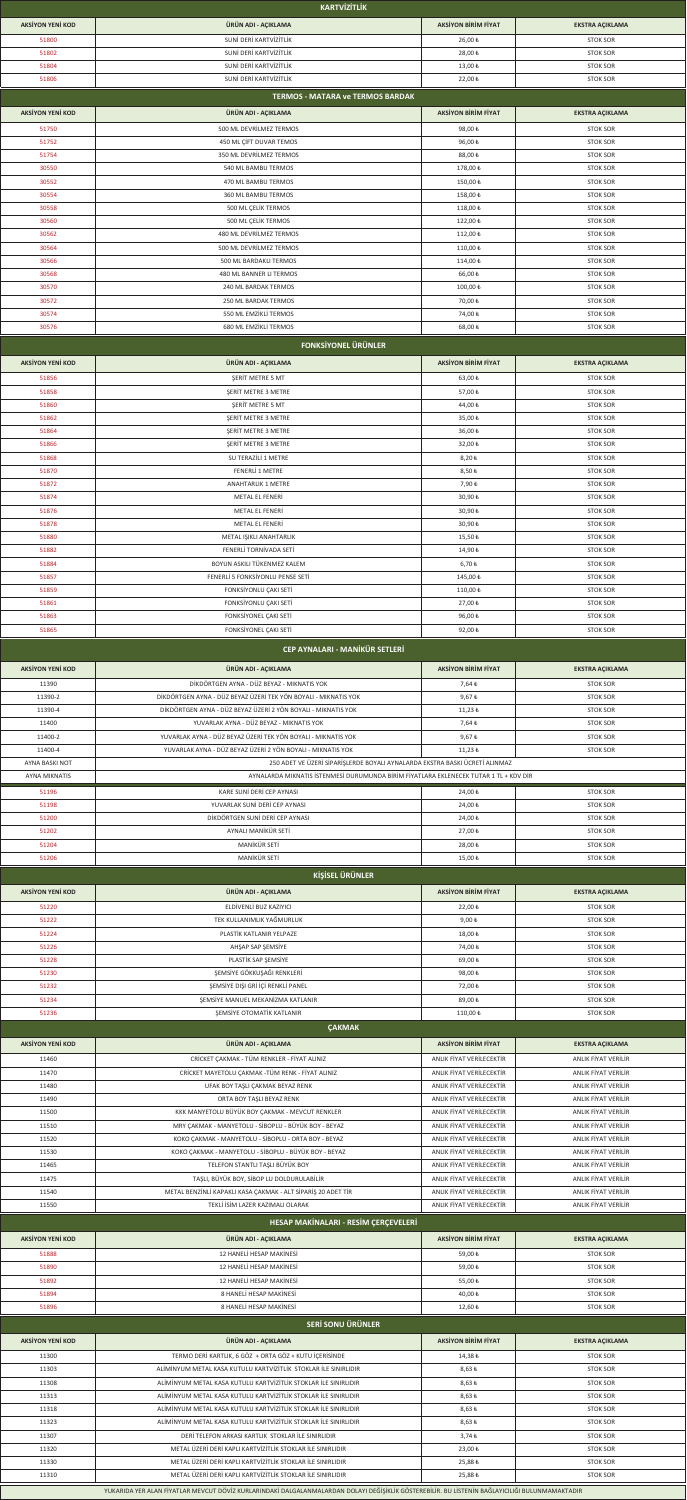|                         | SUNİ DERİ MASA ÜSTÜ ÜRÜNLER      |                            |                        |
|-------------------------|----------------------------------|----------------------------|------------------------|
| <b>AKSİYON YENİ KOD</b> | ÜRÜN ADI - AÇIKLAMA              | <b>AKSİYON BİRİM FİYAT</b> | <b>EKSTRA AÇIKLAMA</b> |
| 51528                   | SUNİ DERİ KALEMLİK               | 22,00 ₺                    | <b>STOK SORUNUZ</b>    |
| 51530                   | SUNİ DERİ KALEMLİK               | 24,90 ₺                    | <b>STOK SORUNUZ</b>    |
| 51532                   | SUNİ DERİ KALEMLİK               | 22,50 ₺                    | <b>STOK SORUNUZ</b>    |
| 51534                   | SUNİ DERİ KALEMLİK               | 17,90 ₺                    | <b>STOK SORUNUZ</b>    |
| 51536                   | SUNİ DERİ KALEMLİK               | 22,50 ₺                    | <b>STOK SORUNUZ</b>    |
| 51538                   | SUNİ DERİ KALEMLİK               | 13,00 ₺                    | <b>STOK SORUNUZ</b>    |
| 51540                   | SUNİ DERİ KALEMLİK               | 10,00 ₺                    | <b>STOK SORUNUZ</b>    |
| 51542                   | SUNİ DERİ KALEMLİK               | 18,90 ₺                    | <b>STOK SORUNUZ</b>    |
| 51544                   | SUNİ DERİ KALEMLİK               | 26,50 ₺                    | <b>STOK SORUNUZ</b>    |
| 51546                   | SUNİ DERİ KALEMLİK               | 22,00 ₺                    | <b>STOK SORUNUZ</b>    |
| 51548                   | SUNİ DERİ KALEMLİK               | 17,50 ₺                    | <b>STOK SORUNUZ</b>    |
| 51550                   | SUNİ DERİ BARDAKALTLIĞI          | 16,50 ₺                    | <b>STOK SORUNUZ</b>    |
|                         | TOPLANTI ÇANTASI - SEKRETERLİK   |                            |                        |
| <b>AKSİYON YENİ KOD</b> | ÜRÜN ADI - AÇIKLAMA              | <b>AKSİYON BİRİM FİYAT</b> | <b>EKSTRA AÇIKLAMA</b> |
| 51600                   | TOPLANTI BLOKNOTU                | 155,00 ₺                   | <b>STOK SORUNUZ</b>    |
| 51602                   | TOPLANTI BLOKNOTU                | 72,00 ₺                    | <b>STOK SORUNUZ</b>    |
| 51604                   | <b>TOPLANTI BLOKNOTU</b>         | 44,00 ₺                    | <b>STOK SORUNUZ</b>    |
| 51606                   | <b>TOPLANTI BLOKNOTU</b>         | 66,00 ₺                    | <b>STOK SORUNUZ</b>    |
| 51608                   | <b>TOPLANTI BLOKNOTU</b>         | 50,00 ₺                    | <b>STOK SORUNUZ</b>    |
|                         | SERİ SONU ÜRÜNLER                |                            |                        |
| <b>AKSİYON YENİ KOD</b> | ÜRÜN ADI - AÇIKLAMA              | <b>AKSİYON BİRİM FİYAT</b> | <b>EKSTRA AÇIKLAMA</b> |
| <b>RUHSAT KABI</b>      | TERMO DERİ - SICAK BASKIYA UYGUN | <b>£11,04</b>              | <b>STOK SONU</b>       |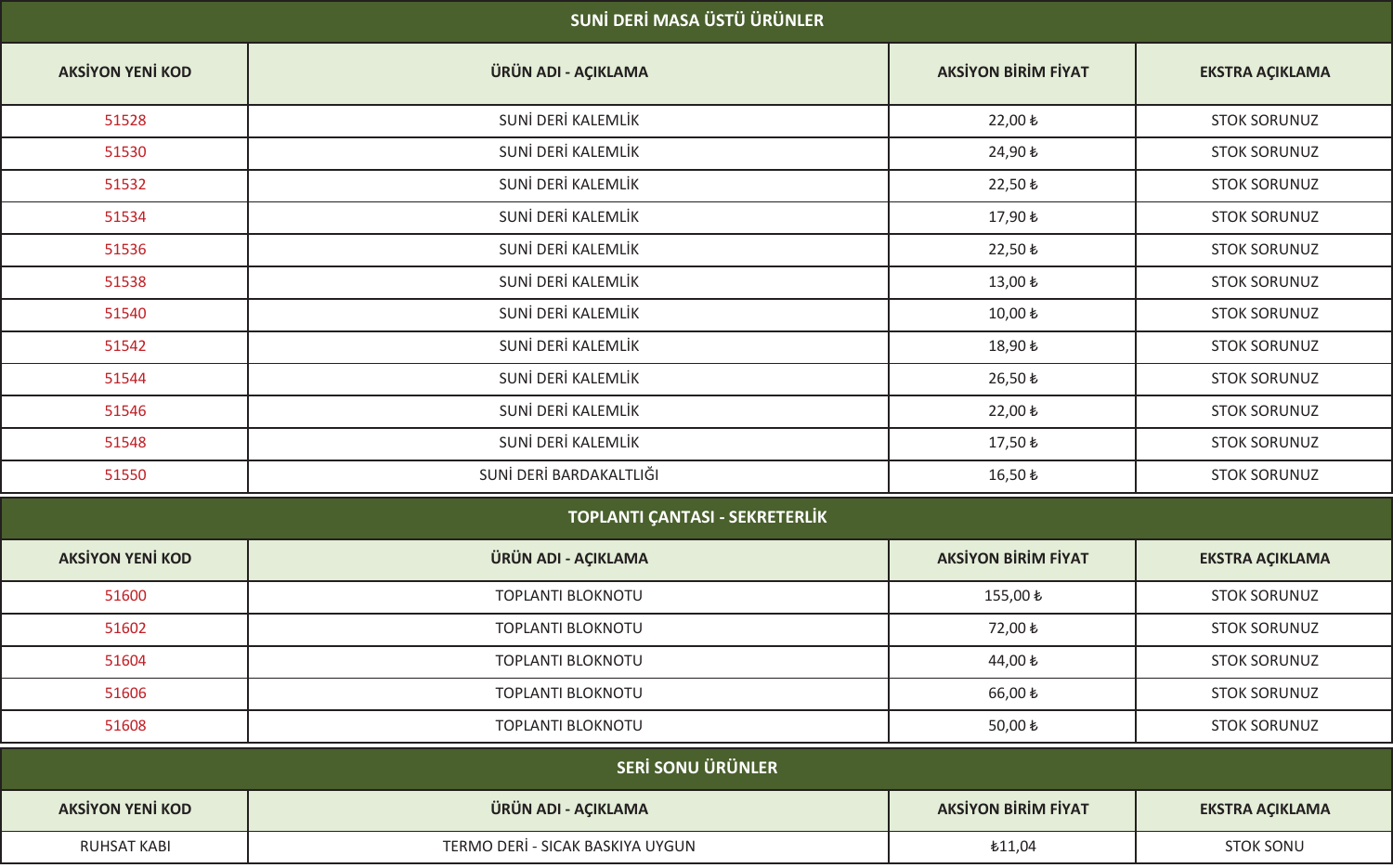| <b>AKSİYON YENİ KOD</b> | ÜRÜN AÇIKLAMA                                         | <b>BİRİM FİYAT</b>  | <b>BASKI SEKİLLERİ</b>                                  |
|-------------------------|-------------------------------------------------------|---------------------|---------------------------------------------------------|
| 11900                   | EV ANAHTARLIK - TEK YÖN MİNELİ                        | 5,756               | TAMPON BASKI - UV BASKI                                 |
| 11920                   | ARABA ANAHTARLIK - TEK YÖN MİNELİ                     | 5,756               | TAMPON BASKI - UV BASKI                                 |
| 11950                   | EKONOMÍK TERMO DERÍ ANAHTARLIK - 6 FARKLI RENK        | $2,50+$             | UV BASKI - SICAK BASKI - TAMPON BASKI - SERİGRAFİ BASKI |
| 11960                   | KANCALI TERMO DERİ ANAHTARLIK - 6 FARKLI RENK         | $5,49*$             | UV BASKI - SICAK BASKI - TAMPON BASKI - SERİGRAFİ BASKI |
| 11970                   | METAL BAŞLIKLI TERMO DERİ ANAHTARLIK - 6 FARKLI RENK  | $4.80*$             | UV BASKI - SICAK BASKI - TAMPON BASKI - SERİGRAFİ BASKI |
| 11980                   | OVAL ORTALI TERMO DERÍ ANAHTARLIK - 6 FARKLI RENK     | $6,21 \text{ t}$    | UV BASKI - SICAK BASKI - TAMPON BASKI - SERİGRAFİ BASKI |
| 11990                   | YUVARLAK ORTALI TERMO DERİ ANAHTARLIK - 6 FARKLI RENK | $6,21 \text{ } \pm$ | UV BASKI - SICAK BASKI - TAMPON BASKI - SERİGRAFİ BASKI |
| 12000                   | KARE ORTALI TERMO DERİ ANAHTARLIK - 6 FARKLI RENK     | $6,21 \text{ } \pm$ | UV BASKI - SICAK BASKI - TAMPON BASKI - SERİGRAFİ BASKI |
| 12010                   | YUVARLAK KAFALI TERMO DERİ ANAHTARLIK - 6 FARKLI RENK | 4,95 ₺              | UV BASKI - SICAK BASKI - TAMPON BASKI - SERİGRAFİ BASKI |
| 12020                   | KARE KAFALI TERMO DERİ ANAHTARLIK - 6 FARKLI RENK     | 4,95 ₺              | UV BASKI - SICAK BASKI - TAMPON BASKI - SERİGRAFİ BASKI |
| 12030                   | OVAL KAFALI TERMO DERİ ANAHTARLIK - 6 FARKLI RENK     | 4,95 ₺              | UV BASKI - SICAK BASKI - TAMPON BASKI - SERİGRAFİ BASKI |
| 12050                   | ATATÜRK İMZALI ANAHTARLIK - 6 FARKLI RENK             | 6,3316              | UV BASKI - SICAK BASKI - TAMPON BASKI - SERİGRAFİ BASKI |
| 12060                   | TAYYİP ERDOĞAN İMZALI ANAHTARLIK - 6 FARKLI RENK      | 5,756               | UV BASKI - SICAK BASKI - TAMPON BASKI - SERİGRAFİ BASKI |

**EKONOMIK SUNI DERI BEYAZ ANAHTARLIK - ÇOK RENK UV BASKIYA UYGUN - STOKTAN HEMEN TESLİM** AKSİYON YENİ KOD **NAZIYON BASKI ŞEKİLLERİ ÜRÜN AÇIKLAMA B**IRIM BIRIM BIRIM FİYAT BIRIM FİYAT BASKI ŞEKİLLERI **19510 - KALP DERI ANAHTARLIK KALP KESIMLİ - 2 YÖNLÜ EKONOMİK DERİ ANHTARLIK - BASKISIZ 1,96 € 1,96 € UV BASKI - SERİGRAFİ BASKI - TAMPON BASKI** FORMA KESÍMLÍ - 2 YÖNLÜ EKONOMÍK DERÍ ANHTARLIK - BASKISIZ **andan az ASKISIZ DERFI ANHTARLIK - BASKI - SER** OV BASKI - SERÍGRAFÍ BASKI - TAMPON BASKI 19510 - FORMA DERÍ ANAHTARLIK 19510 - EV DERÍ ANAHTARLIK EV KESİMLİ - 2 YÖNLÜ EKONOMİK DERİ ANHTARLIK - BASKISIZ  $1,96 \; \texttt{\&}$ UV BASKI - SERİGRAFİ BASKI - TAMPON BASKI **19510 - KAMYON DERÎ ANAHTARLIK KAMYON KESÎMLÎ - 2 YÖNLÜ EKONOMÎK DERÎ ANHTARLIK - BASKISIZ 1,96 4 € 1,96 € UV BASKI - SERÎGRAFÎ BASKI - TAMPON BASKI** 19510 - UÇAK DERİ ANAHTARLIK UÇAK KESİMLİ - 2 YÖNLÜ EKONOMİK DERİ ANHTARLIK - BASKISIZ 1,96 ₺ UV BASKI - SERİGRAFİ BASKI - TAMPON BASKI  $\Box$ 

|                         | <b>ANAHTARLIK VE ROZETLER</b>                            |                            |                              |
|-------------------------|----------------------------------------------------------|----------------------------|------------------------------|
| <b>AKSİYON YENİ KOD</b> | ÜRÜN ADI - AÇIKLAMA                                      | <b>AKSİYON BİRİM FİYAT</b> | <b>EKSTRA AÇIKLAMA</b>       |
| 12105                   | SİYAH GÖVDE VE RENKLİ TEPELİ METAL ANAHTARLIK            | ₺6,10                      | İMALAT ÜRÜNÜ                 |
| 12106                   | NİKEL KAPLAMA TELEFON STANTLI ANAHTARLIK                 | ₺7,20                      | İMALAT ÜRÜNÜ                 |
| 12107                   | NİKEL KAPLAMA İNGİLİZ ANAHTARI ŞEKLİNDE METAL ANAHTARLIK | ₺6,70                      | İMALAT ÜRÜNÜ                 |
| 12108                   | SİYAH KAPLAMA İNGİLİZ ANAHTARI ŞEKLİNDE METAL ANAHTARLIK | ₺6,70                      | İMALAT ÜRÜNÜ                 |
| 12109                   | SİYAH KAPLAMA DÜZ METAL ANAHTARLIK                       | <b>£5,50</b>               | İMALAT ÜRÜNÜ                 |
| 12110                   | NİKEL KAPLAMA GÖVDE RENKLİ ANAHTARLIK                    | ₺4,70                      | İMALAT ÜRÜNÜ                 |
| 12111                   | NİKEL KAPLAMA SİYAH GÖVDE METAL ANAHTARLIK               | ₺5,40                      | İMALAT ÜRÜNÜ                 |
| 12112                   | SİYAH KAPLAMA AÇACAK ŞEKİLLİ METAL ANAHTARLIK            | ₺7,25                      | İMALAT ÜRÜNÜ                 |
| 12113                   | TIR ŞEKLİNDE MİNELİ METAL ANAHTARLIK                     | <b>£7,50</b>               | İMALAT ÜRÜNÜ                 |
| 12114                   | NİKEL KAPLAMA AÇACAK ŞEKLİNDE METAL ANAHTARLIK           | ₺7,25                      | İMALAT ÜRÜNÜ                 |
| 12115                   | METAL BAŞLIKLI TERMO DERİ ANAHTARLIK                     | ₺7,40                      | İMALAT ÜRÜNÜ                 |
| 12120                   | NİKEL KAPLAMA DİKDÖRTGEM RENKLİ GÖVDE METAL ANAHTARLIK   | ₺5,20                      | İMALAT ÜRÜNÜ                 |
| 12130                   | NİKEL KAPLAMA RENKLİ PİLAKALI METAL ANAHTARLIK           | ₺6,30                      | İMALAT ÜRÜNÜ                 |
| 12135                   | METAL PLAKALI EV ŞEKLİNDE METAL ANAHTARLIK               | ₺5,30                      | İMALAT ÜRÜNÜ                 |
| 12140                   | SİYAH METAL KAFALI TERMO DERİLİ METAL ANAHTARLIK         | ₺7,90                      | İMALAT ÜRÜNÜ                 |
| 12145                   | NİKEL KAFALI SİYAH TERMO DERİLİ METAL ANAHTARLIK         | ₺9,40                      | İMALAT ÜRÜNÜ                 |
| 12150                   | SİYAH KAPLAMALI EV ŞEKİLLİ DÖNER METAL ANAHTARLIK        | ₺8,60                      | İMALAT ÜRÜNÜ                 |
| 12155                   | NİKEL KAPLAMALI EV ŞEKİLLİ DÖNER METAL ANAHTARLIK        | ₺8,60                      | İMALAT ÜRÜNÜ                 |
| 12160                   | SİYAH KAPLAMA ARABA ŞEKİLLİ METAL ANAHTARLIK             | ₺6,70                      | İMALAT ÜRÜNÜ                 |
| 12165                   | NİKEL KAPLAMA ARABA ŞEKİLLİ METAL ANAHTARLIK             | ₺6,70                      | İMALAT ÜRÜNÜ                 |
| 12170                   | SİYAH METAL KAFALI TERMO DERİ ANAHTARLIK                 | ₺7,90                      | İMALAT ÜRÜNÜ                 |
| 12175                   | NİKEL KAFALI SİYAH TERMO DERİLİ METAL ANAHTARLIK         | ₺9,40                      | İMALAT ÜRÜNÜ                 |
| 12180                   | METAL PLAKALI ARABA ŞEKİLLİ METAL ANAHTARLIK             | ₺5,70                      | İMALAT ÜRÜNÜ                 |
| 12185                   | TELEFON STANTLI METAL ANAHTARLIK                         | ₺7,95                      | İMALAT ÜRÜNÜ                 |
| 12190                   | YUVARLAK METAL ANAHTALIK (DÖNER MEKANİZMALI)             | ₺6,50                      | İMALAT ÜRÜNÜ                 |
| 12195                   | YUVARLAK METAL ANAHTALIK (DÖNER MEKANİZMALI)             | ₺7,30                      | İMALAT ÜRÜNÜ                 |
| 51632                   | METAL ANAHTARLIK                                         | ₺5,80                      | İMALAT ÜRÜNÜ<br>İMALAT ÜRÜNÜ |
| 51634<br>51636          | METAL ANAHTARLIK<br>TELEFON STANTI VE YÜZÜĞÜ             | ₺8,50<br>₺10,90            | İMALAT ÜRÜNÜ                 |
| 51638                   | TELEFON STANTI VE YÜZÜĞÜ                                 | <b>£13,90</b>              | İMALAT ÜRÜNÜ                 |
| 51640                   | TELEFON STANTI VE YÜZÜĞÜ                                 | <b>£13,90</b>              | İMALAT ÜRÜNÜ                 |
| 51642                   | ÇANTA ASKISI                                             | <b>£13,90</b>              | İMALAT ÜRÜNÜ                 |
| 51644                   | METAL AYYILDIZ ANAHTARLIK                                | ₺6,40                      | İMALAT ÜRÜNÜ                 |
| 51646                   | METAL ANAHTARLIK                                         | ₺7,20                      | İMALAT ÜRÜNÜ                 |
| 51648                   | METAL ANAHTARLIK                                         | ₺6,90                      | İMALAT ÜRÜNÜ                 |
| 51650                   | METAL ANAHTARLIK                                         | ₺6,40                      | İMALAT ÜRÜNÜ                 |
| 51652                   | METAL ANAHTARLIK                                         | ₺5,80                      | İMALAT ÜRÜNÜ                 |
| 51654                   | METAL ANAHTARLIK                                         | ₺5,80                      | İMALAT ÜRÜNÜ                 |
| 51656                   | METAL ANAHTARLIK                                         | <b>£5,80</b>               | İMALAT ÜRÜNÜ                 |
| 51658                   | METAL ANAHTARLIK                                         | ₺5,80                      | İMALAT ÜRÜNÜ                 |
| 51660                   | METAL ANAHTARLIK                                         | ₺8,40                      | İMALAT ÜRÜNÜ                 |
| 51662                   | METAL ÇİFT TARAFLI DÖNER ANAHTARLIK                      | ₺7,50                      | İMALAT ÜRÜNÜ                 |
| 51664                   | METAL ÇİFT TARAFLI DÖNER ANAHTARLIK                      | ₺7,50                      | İMALAT ÜRÜNÜ                 |
| 51666                   | METAL ÇİFT TARAFLI DÖNER ANAHTARLIK                      | ₺7,50                      | İMALAT ÜRÜNÜ                 |
| 51668                   | METAL ÇİFT TARAFLI DÖNER ANAHTARLIK                      | ₺6,80                      | İMALAT ÜRÜNÜ                 |
| 51670                   | TAKVİMLİ ANAHTARLIK                                      | ₺6,00                      | İMALAT ÜRÜNÜ                 |
| 51672                   | METAL ÇİFT TARAFLI DÖNER ANAHTARLIK                      | <b>£11,60</b>              | İMALAT ÜRÜNÜ                 |
| 51674                   | METAL ÇİFT TARAFLI DÖNER ANAHTARLIK                      | <b>£11,60</b>              | İMALAT ÜRÜNÜ                 |
| 51676                   | METAL ÇİFT TARAFLI DÖNER ANAHTARLIK                      | <b>£11,60</b>              | İMALAT ÜRÜNÜ                 |
| 51678                   | METAL EV ANAHTARLIK                                      | ₺5,80                      | İMALAT ÜRÜNÜ                 |
| 51682                   | KROM KAPLAMALI MİNELİ ANAHTARLIK - ÖZEL FİYAT ÇIKARILIR  | FİYAT ALINIZ               | İMALAT ÜRÜNÜ                 |
| 51684                   | DÖKÜM ANAHTARLIK - ÖZEL FİYAT ÇIKARILIR                  | FİYAT ALINIZ               | İMALAT ÜRÜNÜ                 |
| 51686                   | ESKİTME ÖZEL TASARIM ANAHTARLIK - ÖZEL FİYAT ÇIKARILIR   | <b>FİYAT ALINIZ</b>        | İMALAT ÜRÜNÜ                 |
| 51688                   | MİNELİ DÖKÜM ROZET                                       | FİYAT ALINIZ               | İMALAT ÜRÜNÜ                 |
| 51690                   | PLASTOLU ROZET                                           | FİYAT ALINIZ               | İMALAT ÜRÜNÜ                 |
|                         | <b>IMALAT GURUBU DERİ VE METAL ANAHTARLIK</b>            |                            |                              |

| 19510 - ARABA DERİ ANAHTARLIK             |         |                             | ARABA KESİMLİ - 2 YÖNLÜ EKONOMİK DERİ ANHTARLIK - BASKISIZ                                                                                      |                                                   |              | 1,96 も                        |  |                                                                                                                                                                                                                                                                                                                                                                                                                                                                                                                                                                                                                                                                                                  | UV BASKI - SERİGRAFİ BASKI - TAMPON BASKI |  |  |
|-------------------------------------------|---------|-----------------------------|-------------------------------------------------------------------------------------------------------------------------------------------------|---------------------------------------------------|--------------|-------------------------------|--|--------------------------------------------------------------------------------------------------------------------------------------------------------------------------------------------------------------------------------------------------------------------------------------------------------------------------------------------------------------------------------------------------------------------------------------------------------------------------------------------------------------------------------------------------------------------------------------------------------------------------------------------------------------------------------------------------|-------------------------------------------|--|--|
| 19510 - ÇİÇEK DERİ ANAHTARLIK             |         |                             | CİÇEK KESİMLİ - 2 YÖNLÜ EKONOMİK DERİ ANHTARLIK - BASKISIZ                                                                                      |                                                   |              | 1,96 ₺                        |  |                                                                                                                                                                                                                                                                                                                                                                                                                                                                                                                                                                                                                                                                                                  | UV BASKI - SERİGRAFİ BASKI - TAMPON BASKI |  |  |
| 19510 - DİKDÖRTGEN DERİ ANAHTARLIK        |         |                             | DİKDÖRTGEN KESİMLİ - 2 YÖNLÜ EKONOMİK DERİ ANHTARLIK - BASKISIZ                                                                                 |                                                   |              | 1,96 も                        |  |                                                                                                                                                                                                                                                                                                                                                                                                                                                                                                                                                                                                                                                                                                  | UV BASKI - SERİGRAFİ BASKI - TAMPON BASKI |  |  |
| 19510 - OVAL DERİ ANAHTARLIK              |         |                             | OVAL KESİMLİ - 2 YÖNLÜ EKONOMİK DERİ ANHTARLIK - BASKISIZ                                                                                       |                                                   |              | 1,96 も                        |  |                                                                                                                                                                                                                                                                                                                                                                                                                                                                                                                                                                                                                                                                                                  | UV BASKI - SERİGRAFİ BASKI - TAMPON BASKI |  |  |
| 19510 - YUVARLAK DERİ ANAHTARLIK          |         |                             | YUVARLAK KESİMLİ - 2 YÖNLÜ EKONOMİK DERİ ANHTARLIK - BASKISIZ                                                                                   |                                                   |              | 1,96 ₺                        |  |                                                                                                                                                                                                                                                                                                                                                                                                                                                                                                                                                                                                                                                                                                  | UV BASKI - SERİGRAFİ BASKI - TAMPON BASKI |  |  |
| 19500                                     |         |                             | METAL KAFALI DERİ ANAHTARLIK                                                                                                                    |                                                   |              | 4,376                         |  |                                                                                                                                                                                                                                                                                                                                                                                                                                                                                                                                                                                                                                                                                                  | UV BASKI - SERİGRAFİ BASKI - TAMPON BASKI |  |  |
| <b>TEK YÖN UV BASKI</b>                   |         |                             | <b>TEK YÖN UV BASKI</b>                                                                                                                         |                                                   |              | 2 YÖN UV BASKI                |  | 2 YÖN UV BASKI<br>1000 ADET ÜZERİ BİRİM FİYAT<br>₺0,70<br>2 YÖN SICAK BASKI (BASKI AYNI OLMALIDIR) 1000 ADET E KADAR SABİT<br>₺600,00<br><b>BASKI ŞEKİLLERİ</b><br>UV BASKI - SERİGRAFİ BASKI - TAMPON BASKI<br>UV BASKI - SERİGRAFİ BASKI - TAMPON BASKI<br>UV BASKI - SERİGRAFİ BASKI - TAMPON BASKI<br>UV BASKI - SERİGRAFİ BASKI - TAMPON BASKI<br>UV BASKI - SERİGRAFİ BASKI - TAMPON BASKI<br>UV BASKI - SERİGRAFİ BASKI - TAMPON BASKI<br>UV BASKI - SERİGRAFİ BASKI - TAMPON BASKI<br>UV BASKI - SERİGRAFİ BASKI - TAMPON BASKI<br>UV BASKI - SERİGRAFİ BASKI - TAMPON BASKI<br>UV BASKI - SERİGRAFİ BASKI - TAMPON BASKI<br>UV BASKI - SERİGRAFİ BASKI - TAMPON BASKI<br>2 YÖN UV BASKI |                                           |  |  |
| 1000 ADET E KADAR SABİT ÜCRET             |         |                             | 1000 ADET ÜZERİ BİRİM FİYAT                                                                                                                     |                                                   |              | 1000 ADET E KADAR SABİT ÜCRET |  |                                                                                                                                                                                                                                                                                                                                                                                                                                                                                                                                                                                                                                                                                                  |                                           |  |  |
| ₺400,00                                   |         |                             | ₺0,40                                                                                                                                           |                                                   |              | ₺700,00                       |  |                                                                                                                                                                                                                                                                                                                                                                                                                                                                                                                                                                                                                                                                                                  |                                           |  |  |
|                                           |         |                             | TEK YÖN SICAK BASKI 1000 ADETE KADAR SABİT                                                                                                      |                                                   |              |                               |  |                                                                                                                                                                                                                                                                                                                                                                                                                                                                                                                                                                                                                                                                                                  |                                           |  |  |
|                                           |         | ₺400,00                     |                                                                                                                                                 |                                                   |              |                               |  |                                                                                                                                                                                                                                                                                                                                                                                                                                                                                                                                                                                                                                                                                                  |                                           |  |  |
|                                           |         |                             |                                                                                                                                                 | AHŞAP STANDART VE ÖZEL KESİM ANAHTARLIK MODELLERİ |              |                               |  |                                                                                                                                                                                                                                                                                                                                                                                                                                                                                                                                                                                                                                                                                                  |                                           |  |  |
| <b>AKSİYON YENİ KOD</b>                   |         |                             | ÜRÜN AÇIKLAMA                                                                                                                                   |                                                   |              | <b>BİRİM FİYAT</b>            |  |                                                                                                                                                                                                                                                                                                                                                                                                                                                                                                                                                                                                                                                                                                  |                                           |  |  |
| 19000 - KALP                              |         |                             | 2 YÖNLÜ EKONOMİK AHŞAP ANAHTARLIK                                                                                                               |                                                   |              | 2,07 ₺                        |  |                                                                                                                                                                                                                                                                                                                                                                                                                                                                                                                                                                                                                                                                                                  |                                           |  |  |
| 19000 - FORMA                             |         |                             | 2 YÖNLÜ EKONOMİK AHŞAP ANAHTARLIK                                                                                                               |                                                   |              | 2,07 ₺                        |  |                                                                                                                                                                                                                                                                                                                                                                                                                                                                                                                                                                                                                                                                                                  |                                           |  |  |
| 19000 - EV                                |         |                             | 2 YÖNLÜ EKONOMİK AHŞAP ANAHTARLIK                                                                                                               |                                                   |              | $2,07*$                       |  |                                                                                                                                                                                                                                                                                                                                                                                                                                                                                                                                                                                                                                                                                                  |                                           |  |  |
| 19000 - KAMYON                            |         |                             | 2 YÖNLÜ EKONOMİK AHŞAP ANAHTARLIK                                                                                                               |                                                   | $2,07$ $\pm$ |                               |  |                                                                                                                                                                                                                                                                                                                                                                                                                                                                                                                                                                                                                                                                                                  |                                           |  |  |
| 19000 - UÇAK                              |         |                             | 2 YÖNLÜ EKONOMİK AHŞAP ANAHTARLIK                                                                                                               |                                                   |              | $2,07*$                       |  |                                                                                                                                                                                                                                                                                                                                                                                                                                                                                                                                                                                                                                                                                                  |                                           |  |  |
| 19000 - ARABA                             |         |                             | 2 YÖNLÜ EKONOMİK AHŞAP ANAHTARLIK                                                                                                               |                                                   |              | $2,07$ $\pm$                  |  |                                                                                                                                                                                                                                                                                                                                                                                                                                                                                                                                                                                                                                                                                                  |                                           |  |  |
| 19000 - ÇİÇEK                             |         |                             | 2 YÖNLÜ EKONOMİK AHŞAP ANAHTARLIK                                                                                                               |                                                   |              | $2,07$ $\pm$                  |  |                                                                                                                                                                                                                                                                                                                                                                                                                                                                                                                                                                                                                                                                                                  |                                           |  |  |
| 19000 - DİKDÖRTGEN                        |         |                             | 2 YÖNLÜ EKONOMİK AHŞAP ANAHTARLIK                                                                                                               |                                                   |              | 2,07 ₺                        |  |                                                                                                                                                                                                                                                                                                                                                                                                                                                                                                                                                                                                                                                                                                  |                                           |  |  |
| 19000 - OVAL                              |         |                             | 2 YÖNLÜ EKONOMİK AHŞAP ANAHTARLIK                                                                                                               |                                                   |              | $2,07$ $\pm$                  |  |                                                                                                                                                                                                                                                                                                                                                                                                                                                                                                                                                                                                                                                                                                  |                                           |  |  |
| 19000 - YUVARLAK                          |         |                             | 2 YÖNLÜ EKONOMİK AHŞAP ANAHTARLIK                                                                                                               |                                                   |              | 2,07 ₺                        |  |                                                                                                                                                                                                                                                                                                                                                                                                                                                                                                                                                                                                                                                                                                  |                                           |  |  |
| 19000 - ÖZEL KESİM                        |         |                             | 2 YÖNLÜ AHŞAP ANAHTARLIK ÖZEL KESİM - 28 cm2 Alanı Geçmez                                                                                       |                                                   |              | $2,30*$                       |  |                                                                                                                                                                                                                                                                                                                                                                                                                                                                                                                                                                                                                                                                                                  |                                           |  |  |
| <b>TEK YÖN UV BASKI</b>                   |         |                             | <b>TEK YÖN UV BASKI</b>                                                                                                                         |                                                   |              | 2 YÖN UV BASKI                |  |                                                                                                                                                                                                                                                                                                                                                                                                                                                                                                                                                                                                                                                                                                  |                                           |  |  |
| 1000 ADETE KADAR SABİT ÜCRET              |         |                             | 1000 ADET ÜZERİ BİRİM FİYAT                                                                                                                     |                                                   |              | 1000 ADET E KADAR SABİT ÜCRET |  |                                                                                                                                                                                                                                                                                                                                                                                                                                                                                                                                                                                                                                                                                                  | 1000 ADET ÜZERİ BİRİM FİYAT               |  |  |
| ₺300,00                                   |         |                             | ₺0,30                                                                                                                                           |                                                   |              | ₺560,00                       |  |                                                                                                                                                                                                                                                                                                                                                                                                                                                                                                                                                                                                                                                                                                  | ₺0,56                                     |  |  |
|                                           |         |                             | TEK YÖN LAZER KAZIMA BASKI 1000 ADETE KADAR SABİT                                                                                               |                                                   |              |                               |  | 2 YÖN LAZER KAZIMA BASKI 1000 ADET E KADAR SABİT                                                                                                                                                                                                                                                                                                                                                                                                                                                                                                                                                                                                                                                 |                                           |  |  |
|                                           |         | ₺300,00                     |                                                                                                                                                 |                                                   |              |                               |  | ₺600,00                                                                                                                                                                                                                                                                                                                                                                                                                                                                                                                                                                                                                                                                                          |                                           |  |  |
|                                           |         |                             |                                                                                                                                                 | AKRİLİK ANAHTARLIK - BASKISIZ FİYAT LİSTESİ       |              |                               |  |                                                                                                                                                                                                                                                                                                                                                                                                                                                                                                                                                                                                                                                                                                  |                                           |  |  |
| <b>ÜRÜN KODU</b>                          |         | 500 - 1000 Adet Birim Fiyat | 2000 Adet Birim Fiyat                                                                                                                           | 5000 Adet Birim Fiyat                             |              | 10.000 Adet Birim Fiyat       |  | 15.000 Adet Ve Üzeri                                                                                                                                                                                                                                                                                                                                                                                                                                                                                                                                                                                                                                                                             | Genel Açıklama                            |  |  |
| 12080 - HALKALI                           |         | <b>£1,68</b>                | ₺1,62                                                                                                                                           | <b>\$1,56</b>                                     |              | <b>\$1,50</b>                 |  | <b>£1,44</b>                                                                                                                                                                                                                                                                                                                                                                                                                                                                                                                                                                                                                                                                                     | <b>BASKISIZ</b>                           |  |  |
| 12090 - ZİNCİRLİ                          |         | <b>£1,85</b>                | <b>£1,78</b>                                                                                                                                    | <b>\$1,72</b><br><b>BASKI ÜCRETLENDİRMESİ</b>     |              | <b>£1,65</b>                  |  | <b>£1,58</b>                                                                                                                                                                                                                                                                                                                                                                                                                                                                                                                                                                                                                                                                                     | <b>BASKISIZ</b>                           |  |  |
|                                           |         |                             |                                                                                                                                                 |                                                   |              |                               |  |                                                                                                                                                                                                                                                                                                                                                                                                                                                                                                                                                                                                                                                                                                  |                                           |  |  |
| 1000 Adetre Kadar Sabit Ücret Alınmakdaır |         |                             | 2000 Adet te Birim Fiyat                                                                                                                        | 5000 Adet te Birim Fiyat                          |              | 10.000 Adet te Birim Fiyat    |  | 15.000 Adet Üzeri Birim Fiyat                                                                                                                                                                                                                                                                                                                                                                                                                                                                                                                                                                                                                                                                    | <b>Genel Açıklama</b>                     |  |  |
|                                           | ₺260,00 |                             | ₺0,20                                                                                                                                           | ₺0,18                                             |              | ₺0,16                         |  | <b>£0,14</b>                                                                                                                                                                                                                                                                                                                                                                                                                                                                                                                                                                                                                                                                                     | 2 ön Ofset Baskı Uygulanır                |  |  |
|                                           |         |                             |                                                                                                                                                 | SERİ SONU ÜRÜNLER                                 |              |                               |  |                                                                                                                                                                                                                                                                                                                                                                                                                                                                                                                                                                                                                                                                                                  |                                           |  |  |
| <b>AKSİYON YENİ KOD</b>                   |         |                             | ÜRÜN ADI - AÇIKLAMA                                                                                                                             |                                                   |              |                               |  | <b>AKSIYON BIRIM FIYAT</b>                                                                                                                                                                                                                                                                                                                                                                                                                                                                                                                                                                                                                                                                       | <b>EKSTRA AÇIKLAMA</b>                    |  |  |
| 12040                                     |         |                             | METAL KAFALI TERMO DERİ ANAHTARLIK, DERİ RENK SEÇENEKLERİ BULUNMAKTADIR                                                                         |                                                   |              |                               |  | ₺8,63                                                                                                                                                                                                                                                                                                                                                                                                                                                                                                                                                                                                                                                                                            | SERİ SONU STOKLAR İLE SINIRLIDIR          |  |  |
| 12070                                     |         |                             | METAL PLAKALI YUVARLAK ANAHTARLIK - LAZER BASKIYA UYGUN                                                                                         |                                                   |              |                               |  | <b>£4,60</b>                                                                                                                                                                                                                                                                                                                                                                                                                                                                                                                                                                                                                                                                                     | SERİ SONU STOKLAR İLE SINIRLIDIR          |  |  |
| 12075                                     |         |                             | DOMEKS BASKIYA UYGUN METAL ANAHTARLIK - BOS HALİNİN FİYATIDIR                                                                                   |                                                   |              |                               |  | <b>£4,03</b>                                                                                                                                                                                                                                                                                                                                                                                                                                                                                                                                                                                                                                                                                     | SERİ SONU STOKLAR İLE SINIRLIDIR          |  |  |
|                                           |         |                             | YUKARIDA YER ALAN FİYATLAR MEVCUT DÖVİZ KURLARINDAKİ DALGALANMALARDAN DOLAYI DEĞİŞİKLİK GÖSTEREBİLİR. BU LİSTENİN BAĞLAYICILIĞI BULUNMAMAKTADIR |                                                   |              |                               |  |                                                                                                                                                                                                                                                                                                                                                                                                                                                                                                                                                                                                                                                                                                  |                                           |  |  |

Ī

٦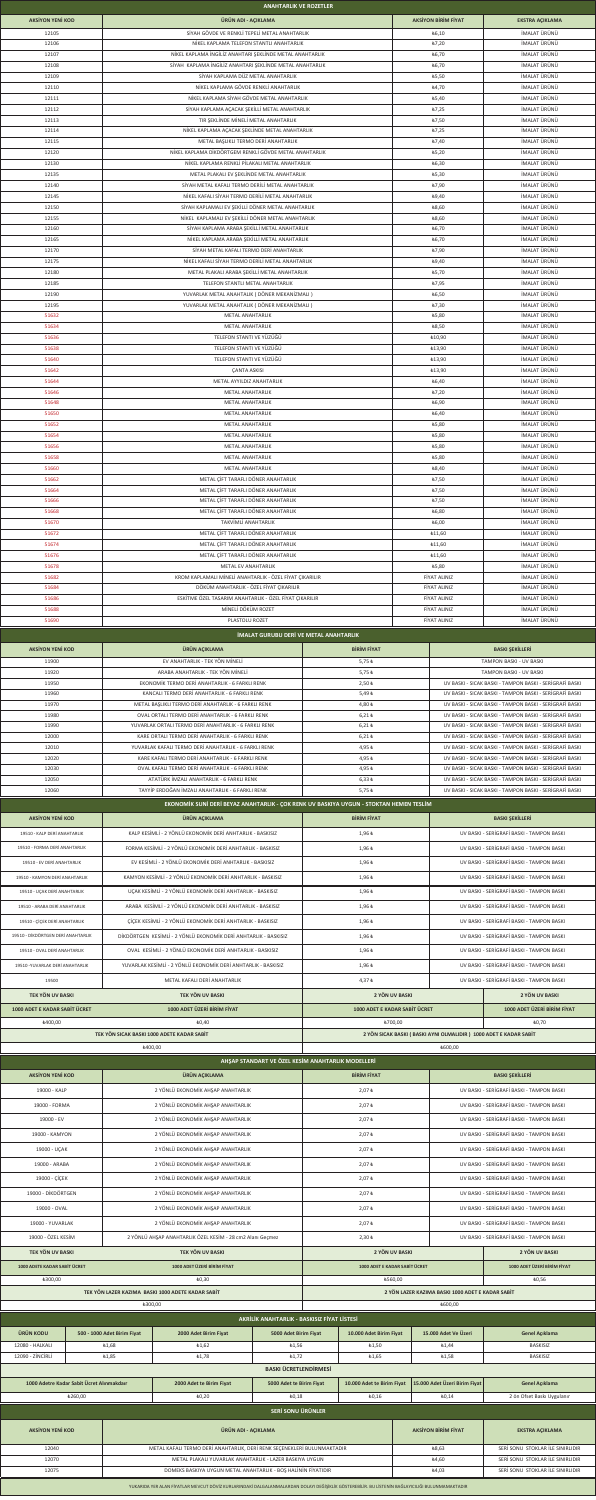| <b>BASKI ŞEKLİ</b>                               |                                                                                                                                                                                                                                                                                                                                                                                                                                                                                                                                                                                                                                                                                                                                                                                                                                                                                                                                                                                                                                                                                                                                                                                                                                                                                                                                                                                                                                                                                                                                                                                                                                                                                                                                                                                                                                                                                                                                                                                                                                                                                                                                                                                                                                                                                                                                                                                                                                                                                                                                                                                                                                                                                                                                                                                                                                                                                                                                                                                                                                                                                                                                                                                                                                                                                                                                                                                                                                                                   | 100 - 240 ADET ARASI                                                                                                                                                          |  |                |  |                |                |  |  |                  |  |                      |  |
|--------------------------------------------------|-------------------------------------------------------------------------------------------------------------------------------------------------------------------------------------------------------------------------------------------------------------------------------------------------------------------------------------------------------------------------------------------------------------------------------------------------------------------------------------------------------------------------------------------------------------------------------------------------------------------------------------------------------------------------------------------------------------------------------------------------------------------------------------------------------------------------------------------------------------------------------------------------------------------------------------------------------------------------------------------------------------------------------------------------------------------------------------------------------------------------------------------------------------------------------------------------------------------------------------------------------------------------------------------------------------------------------------------------------------------------------------------------------------------------------------------------------------------------------------------------------------------------------------------------------------------------------------------------------------------------------------------------------------------------------------------------------------------------------------------------------------------------------------------------------------------------------------------------------------------------------------------------------------------------------------------------------------------------------------------------------------------------------------------------------------------------------------------------------------------------------------------------------------------------------------------------------------------------------------------------------------------------------------------------------------------------------------------------------------------------------------------------------------------------------------------------------------------------------------------------------------------------------------------------------------------------------------------------------------------------------------------------------------------------------------------------------------------------------------------------------------------------------------------------------------------------------------------------------------------------------------------------------------------------------------------------------------------------------------------------------------------------------------------------------------------------------------------------------------------------------------------------------------------------------------------------------------------------------------------------------------------------------------------------------------------------------------------------------------------------------------------------------------------------------------------------------------------|-------------------------------------------------------------------------------------------------------------------------------------------------------------------------------|--|----------------|--|----------------|----------------|--|--|------------------|--|----------------------|--|
|                                                  | METALIZE MALZEMEDEN GÜNEŞLIK MODELLERI<br>1000 ADET VE ÜZERİ<br>250 - 490 ADET ARASI<br><b>500 - 950 ADET ARASI</b><br>FİYAT ALINIZ<br>FİYAT ALINIZ<br>FİYAT ALINIZ<br>FİYAT ALINIZ<br>60 x 120 CM ( 2 CM OPSİYON ), 3 MM KÖPÜK, 2 ADET KUŞGÖZÜ, 2 ADET VANTUZ VE KANCA, 1 ADET BAĞIMISIZ SARGI LASTİĞİ, KENARLAR NONWOVEN BİYELİ, KOLİDE SERİLİ<br>FİYAT ALINIZ<br>FİYAT ALINIZ<br>FİYAT ALINIZ<br>FİYAT ALINIZ<br>46 CM ÇAP (2 CM OPSİYON), ARKA CEP YARIM BOY, TÜM KENARLAR NONWOVEN BİYELİ, 3MM KÖPÜK, KOLİDE SERİLİ<br>FİYAT ALINIZ<br>FİYAT ALINIZ<br>FİYAT ALINIZ<br>FİYAT ALINIZ<br>46 CM CAP ( 2 CM OPSIYON ), ARKA CEP YARIM BOY, TÜM KENARLAR NONWOVEN BİYELİ, 3MM KÖPÜK, KOLİDE SERİLİ<br>TEKLİ RULO VE AMBALAJLI TALEPLERDE 0,80 TL FARK ALINIR. MALZEME YAPISI GEREĞİ BASKILARDA YER YER BOŞLUKLAR VEYA YOĞUNLUKLAR GÖRÜLEBİLİR<br>. İMALAT YAKLAŞIK OLARAK 10GÜN OLUP, ANLIK YOĞUNLUĞA GÖRE BU SÜRE DEĞİŞEBİLİR<br>METALİZE GÜNEŞLİK ÜRÜNLERDE BASKI ÜCRETİ - SERİGRAFİ BASKI<br>SABİT KALIP ÜCRETİ STANDART<br>TEK RENK BASKI BİRİM FİYATI<br>1000 ADET VE ÜZERİ İŞLERDE KALIP ÜCRETİ ALINMAZ<br>FİYAT ALINIZ<br>FİYAT ALINIZ<br>TEK RENK BASKI BİRİM FİYATI<br>SABİT KALIP ÜCRETİ STANDART<br>1000 ADET VE ÜZERİ İŞLERDE KALIP ÜCRETİ ALINMAZ<br>FİYAT ALINIZ<br>FİYAT ALINIZ<br>BUTON ROZET - MAGNET ROZET - KAPAK AÇACAK - AÇACAK ANAHTARLIK<br>İMALAT GURUBU OLUP YÜKSEK ADETLERDE İSTENEN RENKLERDE ÜRETİM YAPILABİLİR<br>100 ADET<br><b>250 ADET</b><br><b>500 ADET</b><br><b>1000 ADET</b><br>2000 ADET VE ÜZERİ<br>AÇIKLAMA<br>İĞNELİ - VERİLEN FİYATLARA BASKI DAHİLDİR<br>2,98 ₺<br>2,88 ₺<br>2,78 ₺<br>2,59 ₺<br>2,50 ₺<br>İĞNELİ - VERİLEN FİYATLARA BASKI DAHİLDİR<br>3,356<br>3,246<br>3,136<br>2,92 ₺<br>2,816<br>İĞNELİ - VERİLEN FİYATLARA BASKI DAHİLDİR<br>3,726<br>3,60 k<br>$3,24 \text{ k}$<br>3,48 ₺<br>3,126<br>44 MM ÇAP<br>5,776<br>5,586<br>$5,02 \; \text{&}$<br>4,846<br>5,396<br>58 MM ÇAP<br>6,70 ₺<br>6,486<br>6,266<br>5,836<br>$5,62 \text{ } \epsilon$<br>58 MM ÇAP<br>5,026<br>4,86 ₺<br>4,70 ₺<br>4,376<br>4,216<br>62 mm ÇAP BASKISIZ<br>$4,54 \text{ } \frac{1}{2}$<br><b>COKN RENK</b><br>5,216<br>$5,04 \text{ } \epsilon$<br>4,87 ₺<br>4,37 ₺<br>77 mm ÇAP BASKISIZ<br>5,586<br>5,406<br>5,226<br>4,86 ₺<br>4,68 ₺<br>ÇOKN RENK<br>75 mm BASKILI<br>$6,88 \text{ } \&$<br>$6,44 \;$ b<br>5,99 ₺<br>5,776<br>ÇOKN RENK<br>6,666<br>PLASTİK MASA ÜZERİ ÜRÜNLER<br><b>BASKISIZ BİRİM FİYAT</b><br>UYGULANABİLİR BASKILAR<br>AÇIKLAMA<br>YUVARLAK MASA ÜZERİ KALEMLİK BASKISIZ<br>4,17 ₺<br>UV - TAMPON - SERİGRAFİ BASKI<br>KÖŞELİ MASA ÜZERİ KALEMLİK BASKISIZ<br>4,316<br>UV - TAMPON - SERİGRAFİ BASKI<br>MASA ÜSTÜ PLASTİK KAĞİTLIK BOŞ<br>UV - TAMPON - SERİGRAFİ BASKI<br>5,326<br>5000 Adet Ve Üzeri Taleplerde, İstenen renklerde Üretim Yapılabilir. Ürünlerimiz Stoklu Olup, Stokta olmaması Durumlarında İmalat Süresi Verilmektedir<br><b>FRİZBİ</b><br><b>AÇIKLAMA</b><br><b>1000 ADET</b><br>2000 ADET VE ÜZERİ BİRİM<br>UYGULANABİLİR BASKILAR<br>100 ADET<br><b>500 ADET</b><br>BASKISIZ GEÇERLİ FİYATLAR<br>6,476<br>UV - TAMPON - SERİGRAFİ BASKI -STİCKER<br>5.000 ADET VE ÜZERİ SİPARİŞLERDE ÖZEL RENK ÜRETİM YAPILMAKTADIR. YUKARIDA YER ALAN FİYATLAR GEÇERLİDİR<br>UV - TAMPON - SERİGRAFİ BASKI - STİCKER<br>100 ADET<br>250 ADET<br>500 ADET<br>1000 ADET<br>2000 ADET<br>ÇOK RENK STİCKER BASKI ADET BAZLI TOPLAM FİYAT<br>3,00 k<br>2,00 k<br>1,50 ₺<br>1,10k<br>0,806<br>€0,70 |                                                                                                                                                                               |  |                |  |                |                |  |  |                  |  |                      |  |
|                                                  |                                                                                                                                                                                                                                                                                                                                                                                                                                                                                                                                                                                                                                                                                                                                                                                                                                                                                                                                                                                                                                                                                                                                                                                                                                                                                                                                                                                                                                                                                                                                                                                                                                                                                                                                                                                                                                                                                                                                                                                                                                                                                                                                                                                                                                                                                                                                                                                                                                                                                                                                                                                                                                                                                                                                                                                                                                                                                                                                                                                                                                                                                                                                                                                                                                                                                                                                                                                                                                                                   |                                                                                                                                                                               |  |                |  |                |                |  |  |                  |  |                      |  |
|                                                  |                                                                                                                                                                                                                                                                                                                                                                                                                                                                                                                                                                                                                                                                                                                                                                                                                                                                                                                                                                                                                                                                                                                                                                                                                                                                                                                                                                                                                                                                                                                                                                                                                                                                                                                                                                                                                                                                                                                                                                                                                                                                                                                                                                                                                                                                                                                                                                                                                                                                                                                                                                                                                                                                                                                                                                                                                                                                                                                                                                                                                                                                                                                                                                                                                                                                                                                                                                                                                                                                   |                                                                                                                                                                               |  |                |  |                |                |  |  |                  |  |                      |  |
|                                                  |                                                                                                                                                                                                                                                                                                                                                                                                                                                                                                                                                                                                                                                                                                                                                                                                                                                                                                                                                                                                                                                                                                                                                                                                                                                                                                                                                                                                                                                                                                                                                                                                                                                                                                                                                                                                                                                                                                                                                                                                                                                                                                                                                                                                                                                                                                                                                                                                                                                                                                                                                                                                                                                                                                                                                                                                                                                                                                                                                                                                                                                                                                                                                                                                                                                                                                                                                                                                                                                                   |                                                                                                                                                                               |  |                |  |                |                |  |  |                  |  |                      |  |
|                                                  | RÜZGAR GÜLÜ MODELLERİ<br><b>AÇIKLAMA</b><br><b>1000 ADET</b><br><b>2000 ADET</b><br>2 YÖN ÇOK RENK BASKILI - TAŞIMA ÇUBUKLU<br>₺4,93<br>63,51<br>YELPAZE MODELLERİ                                                                                                                                                                                                                                                                                                                                                                                                                                                                                                                                                                                                                                                                                                                                                                                                                                                                                                                                                                                                                                                                                                                                                                                                                                                                                                                                                                                                                                                                                                                                                                                                                                                                                                                                                                                                                                                                                                                                                                                                                                                                                                                                                                                                                                                                                                                                                                                                                                                                                                                                                                                                                                                                                                                                                                                                                                                                                                                                                                                                                                                                                                                                                                                                                                                                                                |                                                                                                                                                                               |  |                |  |                |                |  |  |                  |  |                      |  |
|                                                  |                                                                                                                                                                                                                                                                                                                                                                                                                                                                                                                                                                                                                                                                                                                                                                                                                                                                                                                                                                                                                                                                                                                                                                                                                                                                                                                                                                                                                                                                                                                                                                                                                                                                                                                                                                                                                                                                                                                                                                                                                                                                                                                                                                                                                                                                                                                                                                                                                                                                                                                                                                                                                                                                                                                                                                                                                                                                                                                                                                                                                                                                                                                                                                                                                                                                                                                                                                                                                                                                   |                                                                                                                                                                               |  |                |  |                |                |  |  |                  |  |                      |  |
|                                                  | ÖN CAM GÜNEŞLİĞİ METALİZE (BASKISIZ)<br>DİREKSİYON GÜNEŞLİĞİ METALİZE (BASKISIZ)<br>DİREKSİYON GÜNEŞLİĞİ 2018 METALİZE (BASKISIZ)<br>ÖN CAM GÜNEŞLİĞİ<br>DİREKSİYON GÜNEŞLİĞİ<br>ÜRÜN KODU<br>BUTON ROZET (37 MM)<br>BUTON ROZET (44 MM)<br>BUTON ROZET (58 MM)<br>TEK YÖN BUTON ANAHTARLIK<br>AÇACAK ANAHTARLIK<br>AÇACAK MAGNETLİ<br>KAPAK ŞEKLİNDE AÇACAK<br>KAPAK ŞEKLİNDE AÇACAK<br><b>BUTON AÇACAK</b><br>ÜRÜN KODU<br>11800 - AKS-11300<br>11810 - AKS-11310<br>11820 - AKS-11320<br><b>ÜRÜN KODU</b><br>11840 - AKS-21500 STANDART FİRİZBİ<br>11850 - AKS-21500 ÖZEL RENK FİRİZBİ<br>FİRİZBİ STİCKER BASKISI<br>ÜRÜN<br><b>3000 ADET</b><br><b>5000 ADET</b><br>62,75<br>₺2,53<br>BU GURUPTA YER ALAN ÜRÜNLER DE 100 ADET EKSİ VEYA ARTI YÖNDE ADET FARKLILIKLARI OLABİLİR. SİPARİŞ VEREN FİRMA KABUL ETMİŞ SAYILIR. BU ORANLAR FATURA TURARINA YANSITILACAKTIR                                                                                                                                                                                                                                                                                                                                                                                                                                                                                                                                                                                                                                                                                                                                                                                                                                                                                                                                                                                                                                                                                                                                                                                                                                                                                                                                                                                                                                                                                                                                                                                                                                                                                                                                                                                                                                                                                                                                                                                                                                                                                                                                                                                                                                                                                                                                                                                                                                                                                                                                                                                           |                                                                                                                                                                               |  |                |  |                |                |  |  |                  |  |                      |  |
|                                                  | <b>AÇIKLAMA</b><br>2 YÖN ÇOK RENK BASKILI - PLASTİK SAPLI                                                                                                                                                                                                                                                                                                                                                                                                                                                                                                                                                                                                                                                                                                                                                                                                                                                                                                                                                                                                                                                                                                                                                                                                                                                                                                                                                                                                                                                                                                                                                                                                                                                                                                                                                                                                                                                                                                                                                                                                                                                                                                                                                                                                                                                                                                                                                                                                                                                                                                                                                                                                                                                                                                                                                                                                                                                                                                                                                                                                                                                                                                                                                                                                                                                                                                                                                                                                         |                                                                                                                                                                               |  |                |  |                |                |  |  |                  |  |                      |  |
|                                                  | <b>1000 ADET</b><br><b>2000 ADET</b><br><b>3000 ADET</b>                                                                                                                                                                                                                                                                                                                                                                                                                                                                                                                                                                                                                                                                                                                                                                                                                                                                                                                                                                                                                                                                                                                                                                                                                                                                                                                                                                                                                                                                                                                                                                                                                                                                                                                                                                                                                                                                                                                                                                                                                                                                                                                                                                                                                                                                                                                                                                                                                                                                                                                                                                                                                                                                                                                                                                                                                                                                                                                                                                                                                                                                                                                                                                                                                                                                                                                                                                                                          |                                                                                                                                                                               |  |                |  |                |                |  |  |                  |  |                      |  |
|                                                  |                                                                                                                                                                                                                                                                                                                                                                                                                                                                                                                                                                                                                                                                                                                                                                                                                                                                                                                                                                                                                                                                                                                                                                                                                                                                                                                                                                                                                                                                                                                                                                                                                                                                                                                                                                                                                                                                                                                                                                                                                                                                                                                                                                                                                                                                                                                                                                                                                                                                                                                                                                                                                                                                                                                                                                                                                                                                                                                                                                                                                                                                                                                                                                                                                                                                                                                                                                                                                                                                   |                                                                                                                                                                               |  |                |  |                |                |  |  |                  |  |                      |  |
|                                                  |                                                                                                                                                                                                                                                                                                                                                                                                                                                                                                                                                                                                                                                                                                                                                                                                                                                                                                                                                                                                                                                                                                                                                                                                                                                                                                                                                                                                                                                                                                                                                                                                                                                                                                                                                                                                                                                                                                                                                                                                                                                                                                                                                                                                                                                                                                                                                                                                                                                                                                                                                                                                                                                                                                                                                                                                                                                                                                                                                                                                                                                                                                                                                                                                                                                                                                                                                                                                                                                                   |                                                                                                                                                                               |  |                |  |                |                |  |  |                  |  |                      |  |
|                                                  |                                                                                                                                                                                                                                                                                                                                                                                                                                                                                                                                                                                                                                                                                                                                                                                                                                                                                                                                                                                                                                                                                                                                                                                                                                                                                                                                                                                                                                                                                                                                                                                                                                                                                                                                                                                                                                                                                                                                                                                                                                                                                                                                                                                                                                                                                                                                                                                                                                                                                                                                                                                                                                                                                                                                                                                                                                                                                                                                                                                                                                                                                                                                                                                                                                                                                                                                                                                                                                                                   |                                                                                                                                                                               |  |                |  |                |                |  |  |                  |  | <b>BASKI ŞEKLİ</b>   |  |
|                                                  |                                                                                                                                                                                                                                                                                                                                                                                                                                                                                                                                                                                                                                                                                                                                                                                                                                                                                                                                                                                                                                                                                                                                                                                                                                                                                                                                                                                                                                                                                                                                                                                                                                                                                                                                                                                                                                                                                                                                                                                                                                                                                                                                                                                                                                                                                                                                                                                                                                                                                                                                                                                                                                                                                                                                                                                                                                                                                                                                                                                                                                                                                                                                                                                                                                                                                                                                                                                                                                                                   |                                                                                                                                                                               |  |                |  |                |                |  |  |                  |  | ÇOKN RENK            |  |
|                                                  |                                                                                                                                                                                                                                                                                                                                                                                                                                                                                                                                                                                                                                                                                                                                                                                                                                                                                                                                                                                                                                                                                                                                                                                                                                                                                                                                                                                                                                                                                                                                                                                                                                                                                                                                                                                                                                                                                                                                                                                                                                                                                                                                                                                                                                                                                                                                                                                                                                                                                                                                                                                                                                                                                                                                                                                                                                                                                                                                                                                                                                                                                                                                                                                                                                                                                                                                                                                                                                                                   |                                                                                                                                                                               |  |                |  |                |                |  |  |                  |  | ÇOKN RENK            |  |
|                                                  |                                                                                                                                                                                                                                                                                                                                                                                                                                                                                                                                                                                                                                                                                                                                                                                                                                                                                                                                                                                                                                                                                                                                                                                                                                                                                                                                                                                                                                                                                                                                                                                                                                                                                                                                                                                                                                                                                                                                                                                                                                                                                                                                                                                                                                                                                                                                                                                                                                                                                                                                                                                                                                                                                                                                                                                                                                                                                                                                                                                                                                                                                                                                                                                                                                                                                                                                                                                                                                                                   |                                                                                                                                                                               |  |                |  |                |                |  |  |                  |  | ÇOKN RENK            |  |
|                                                  |                                                                                                                                                                                                                                                                                                                                                                                                                                                                                                                                                                                                                                                                                                                                                                                                                                                                                                                                                                                                                                                                                                                                                                                                                                                                                                                                                                                                                                                                                                                                                                                                                                                                                                                                                                                                                                                                                                                                                                                                                                                                                                                                                                                                                                                                                                                                                                                                                                                                                                                                                                                                                                                                                                                                                                                                                                                                                                                                                                                                                                                                                                                                                                                                                                                                                                                                                                                                                                                                   |                                                                                                                                                                               |  |                |  |                |                |  |  |                  |  | ÇOKN RENK            |  |
|                                                  |                                                                                                                                                                                                                                                                                                                                                                                                                                                                                                                                                                                                                                                                                                                                                                                                                                                                                                                                                                                                                                                                                                                                                                                                                                                                                                                                                                                                                                                                                                                                                                                                                                                                                                                                                                                                                                                                                                                                                                                                                                                                                                                                                                                                                                                                                                                                                                                                                                                                                                                                                                                                                                                                                                                                                                                                                                                                                                                                                                                                                                                                                                                                                                                                                                                                                                                                                                                                                                                                   |                                                                                                                                                                               |  |                |  |                |                |  |  |                  |  | ÇOKN RENK            |  |
|                                                  |                                                                                                                                                                                                                                                                                                                                                                                                                                                                                                                                                                                                                                                                                                                                                                                                                                                                                                                                                                                                                                                                                                                                                                                                                                                                                                                                                                                                                                                                                                                                                                                                                                                                                                                                                                                                                                                                                                                                                                                                                                                                                                                                                                                                                                                                                                                                                                                                                                                                                                                                                                                                                                                                                                                                                                                                                                                                                                                                                                                                                                                                                                                                                                                                                                                                                                                                                                                                                                                                   |                                                                                                                                                                               |  |                |  |                |                |  |  |                  |  | ÇOKN RENK            |  |
|                                                  |                                                                                                                                                                                                                                                                                                                                                                                                                                                                                                                                                                                                                                                                                                                                                                                                                                                                                                                                                                                                                                                                                                                                                                                                                                                                                                                                                                                                                                                                                                                                                                                                                                                                                                                                                                                                                                                                                                                                                                                                                                                                                                                                                                                                                                                                                                                                                                                                                                                                                                                                                                                                                                                                                                                                                                                                                                                                                                                                                                                                                                                                                                                                                                                                                                                                                                                                                                                                                                                                   |                                                                                                                                                                               |  |                |  |                |                |  |  |                  |  |                      |  |
|                                                  |                                                                                                                                                                                                                                                                                                                                                                                                                                                                                                                                                                                                                                                                                                                                                                                                                                                                                                                                                                                                                                                                                                                                                                                                                                                                                                                                                                                                                                                                                                                                                                                                                                                                                                                                                                                                                                                                                                                                                                                                                                                                                                                                                                                                                                                                                                                                                                                                                                                                                                                                                                                                                                                                                                                                                                                                                                                                                                                                                                                                                                                                                                                                                                                                                                                                                                                                                                                                                                                                   |                                                                                                                                                                               |  |                |  |                |                |  |  |                  |  |                      |  |
|                                                  |                                                                                                                                                                                                                                                                                                                                                                                                                                                                                                                                                                                                                                                                                                                                                                                                                                                                                                                                                                                                                                                                                                                                                                                                                                                                                                                                                                                                                                                                                                                                                                                                                                                                                                                                                                                                                                                                                                                                                                                                                                                                                                                                                                                                                                                                                                                                                                                                                                                                                                                                                                                                                                                                                                                                                                                                                                                                                                                                                                                                                                                                                                                                                                                                                                                                                                                                                                                                                                                                   |                                                                                                                                                                               |  |                |  |                |                |  |  |                  |  |                      |  |
|                                                  |                                                                                                                                                                                                                                                                                                                                                                                                                                                                                                                                                                                                                                                                                                                                                                                                                                                                                                                                                                                                                                                                                                                                                                                                                                                                                                                                                                                                                                                                                                                                                                                                                                                                                                                                                                                                                                                                                                                                                                                                                                                                                                                                                                                                                                                                                                                                                                                                                                                                                                                                                                                                                                                                                                                                                                                                                                                                                                                                                                                                                                                                                                                                                                                                                                                                                                                                                                                                                                                                   |                                                                                                                                                                               |  |                |  |                |                |  |  |                  |  |                      |  |
|                                                  |                                                                                                                                                                                                                                                                                                                                                                                                                                                                                                                                                                                                                                                                                                                                                                                                                                                                                                                                                                                                                                                                                                                                                                                                                                                                                                                                                                                                                                                                                                                                                                                                                                                                                                                                                                                                                                                                                                                                                                                                                                                                                                                                                                                                                                                                                                                                                                                                                                                                                                                                                                                                                                                                                                                                                                                                                                                                                                                                                                                                                                                                                                                                                                                                                                                                                                                                                                                                                                                                   |                                                                                                                                                                               |  |                |  |                |                |  |  |                  |  |                      |  |
|                                                  |                                                                                                                                                                                                                                                                                                                                                                                                                                                                                                                                                                                                                                                                                                                                                                                                                                                                                                                                                                                                                                                                                                                                                                                                                                                                                                                                                                                                                                                                                                                                                                                                                                                                                                                                                                                                                                                                                                                                                                                                                                                                                                                                                                                                                                                                                                                                                                                                                                                                                                                                                                                                                                                                                                                                                                                                                                                                                                                                                                                                                                                                                                                                                                                                                                                                                                                                                                                                                                                                   |                                                                                                                                                                               |  |                |  |                |                |  |  |                  |  |                      |  |
|                                                  |                                                                                                                                                                                                                                                                                                                                                                                                                                                                                                                                                                                                                                                                                                                                                                                                                                                                                                                                                                                                                                                                                                                                                                                                                                                                                                                                                                                                                                                                                                                                                                                                                                                                                                                                                                                                                                                                                                                                                                                                                                                                                                                                                                                                                                                                                                                                                                                                                                                                                                                                                                                                                                                                                                                                                                                                                                                                                                                                                                                                                                                                                                                                                                                                                                                                                                                                                                                                                                                                   |                                                                                                                                                                               |  |                |  |                |                |  |  |                  |  |                      |  |
|                                                  |                                                                                                                                                                                                                                                                                                                                                                                                                                                                                                                                                                                                                                                                                                                                                                                                                                                                                                                                                                                                                                                                                                                                                                                                                                                                                                                                                                                                                                                                                                                                                                                                                                                                                                                                                                                                                                                                                                                                                                                                                                                                                                                                                                                                                                                                                                                                                                                                                                                                                                                                                                                                                                                                                                                                                                                                                                                                                                                                                                                                                                                                                                                                                                                                                                                                                                                                                                                                                                                                   |                                                                                                                                                                               |  |                |  |                |                |  |  |                  |  |                      |  |
|                                                  |                                                                                                                                                                                                                                                                                                                                                                                                                                                                                                                                                                                                                                                                                                                                                                                                                                                                                                                                                                                                                                                                                                                                                                                                                                                                                                                                                                                                                                                                                                                                                                                                                                                                                                                                                                                                                                                                                                                                                                                                                                                                                                                                                                                                                                                                                                                                                                                                                                                                                                                                                                                                                                                                                                                                                                                                                                                                                                                                                                                                                                                                                                                                                                                                                                                                                                                                                                                                                                                                   |                                                                                                                                                                               |  |                |  |                |                |  |  |                  |  |                      |  |
|                                                  |                                                                                                                                                                                                                                                                                                                                                                                                                                                                                                                                                                                                                                                                                                                                                                                                                                                                                                                                                                                                                                                                                                                                                                                                                                                                                                                                                                                                                                                                                                                                                                                                                                                                                                                                                                                                                                                                                                                                                                                                                                                                                                                                                                                                                                                                                                                                                                                                                                                                                                                                                                                                                                                                                                                                                                                                                                                                                                                                                                                                                                                                                                                                                                                                                                                                                                                                                                                                                                                                   |                                                                                                                                                                               |  |                |  |                |                |  |  |                  |  |                      |  |
|                                                  |                                                                                                                                                                                                                                                                                                                                                                                                                                                                                                                                                                                                                                                                                                                                                                                                                                                                                                                                                                                                                                                                                                                                                                                                                                                                                                                                                                                                                                                                                                                                                                                                                                                                                                                                                                                                                                                                                                                                                                                                                                                                                                                                                                                                                                                                                                                                                                                                                                                                                                                                                                                                                                                                                                                                                                                                                                                                                                                                                                                                                                                                                                                                                                                                                                                                                                                                                                                                                                                                   |                                                                                                                                                                               |  |                |  |                |                |  |  |                  |  |                      |  |
|                                                  |                                                                                                                                                                                                                                                                                                                                                                                                                                                                                                                                                                                                                                                                                                                                                                                                                                                                                                                                                                                                                                                                                                                                                                                                                                                                                                                                                                                                                                                                                                                                                                                                                                                                                                                                                                                                                                                                                                                                                                                                                                                                                                                                                                                                                                                                                                                                                                                                                                                                                                                                                                                                                                                                                                                                                                                                                                                                                                                                                                                                                                                                                                                                                                                                                                                                                                                                                                                                                                                                   |                                                                                                                                                                               |  |                |  |                |                |  |  |                  |  |                      |  |
|                                                  |                                                                                                                                                                                                                                                                                                                                                                                                                                                                                                                                                                                                                                                                                                                                                                                                                                                                                                                                                                                                                                                                                                                                                                                                                                                                                                                                                                                                                                                                                                                                                                                                                                                                                                                                                                                                                                                                                                                                                                                                                                                                                                                                                                                                                                                                                                                                                                                                                                                                                                                                                                                                                                                                                                                                                                                                                                                                                                                                                                                                                                                                                                                                                                                                                                                                                                                                                                                                                                                                   |                                                                                                                                                                               |  |                |  |                |                |  |  |                  |  | <b>5000 ADET</b>     |  |
|                                                  |                                                                                                                                                                                                                                                                                                                                                                                                                                                                                                                                                                                                                                                                                                                                                                                                                                                                                                                                                                                                                                                                                                                                                                                                                                                                                                                                                                                                                                                                                                                                                                                                                                                                                                                                                                                                                                                                                                                                                                                                                                                                                                                                                                                                                                                                                                                                                                                                                                                                                                                                                                                                                                                                                                                                                                                                                                                                                                                                                                                                                                                                                                                                                                                                                                                                                                                                                                                                                                                                   |                                                                                                                                                                               |  |                |  |                |                |  |  |                  |  |                      |  |
|                                                  |                                                                                                                                                                                                                                                                                                                                                                                                                                                                                                                                                                                                                                                                                                                                                                                                                                                                                                                                                                                                                                                                                                                                                                                                                                                                                                                                                                                                                                                                                                                                                                                                                                                                                                                                                                                                                                                                                                                                                                                                                                                                                                                                                                                                                                                                                                                                                                                                                                                                                                                                                                                                                                                                                                                                                                                                                                                                                                                                                                                                                                                                                                                                                                                                                                                                                                                                                                                                                                                                   |                                                                                                                                                                               |  |                |  |                |                |  |  |                  |  | 10.000 ADET VE ÜZERI |  |
| RÜZGAR GÜLÜ 4 KANAT - ÇOK RENK OFSET BASKILI     |                                                                                                                                                                                                                                                                                                                                                                                                                                                                                                                                                                                                                                                                                                                                                                                                                                                                                                                                                                                                                                                                                                                                                                                                                                                                                                                                                                                                                                                                                                                                                                                                                                                                                                                                                                                                                                                                                                                                                                                                                                                                                                                                                                                                                                                                                                                                                                                                                                                                                                                                                                                                                                                                                                                                                                                                                                                                                                                                                                                                                                                                                                                                                                                                                                                                                                                                                                                                                                                                   |                                                                                                                                                                               |  |                |  |                |                |  |  |                  |  | ₺2,40                |  |
|                                                  |                                                                                                                                                                                                                                                                                                                                                                                                                                                                                                                                                                                                                                                                                                                                                                                                                                                                                                                                                                                                                                                                                                                                                                                                                                                                                                                                                                                                                                                                                                                                                                                                                                                                                                                                                                                                                                                                                                                                                                                                                                                                                                                                                                                                                                                                                                                                                                                                                                                                                                                                                                                                                                                                                                                                                                                                                                                                                                                                                                                                                                                                                                                                                                                                                                                                                                                                                                                                                                                                   |                                                                                                                                                                               |  |                |  |                |                |  |  |                  |  |                      |  |
|                                                  |                                                                                                                                                                                                                                                                                                                                                                                                                                                                                                                                                                                                                                                                                                                                                                                                                                                                                                                                                                                                                                                                                                                                                                                                                                                                                                                                                                                                                                                                                                                                                                                                                                                                                                                                                                                                                                                                                                                                                                                                                                                                                                                                                                                                                                                                                                                                                                                                                                                                                                                                                                                                                                                                                                                                                                                                                                                                                                                                                                                                                                                                                                                                                                                                                                                                                                                                                                                                                                                                   |                                                                                                                                                                               |  |                |  |                |                |  |  |                  |  |                      |  |
| ÜRÜN                                             |                                                                                                                                                                                                                                                                                                                                                                                                                                                                                                                                                                                                                                                                                                                                                                                                                                                                                                                                                                                                                                                                                                                                                                                                                                                                                                                                                                                                                                                                                                                                                                                                                                                                                                                                                                                                                                                                                                                                                                                                                                                                                                                                                                                                                                                                                                                                                                                                                                                                                                                                                                                                                                                                                                                                                                                                                                                                                                                                                                                                                                                                                                                                                                                                                                                                                                                                                                                                                                                                   |                                                                                                                                                                               |  |                |  |                |                |  |  | <b>5000 ADET</b> |  | 10.000 ADET VE ÜZERI |  |
| YELPAZE YUVARLAK KESİM<br>YELPAZE TARAFTAR KESİM |                                                                                                                                                                                                                                                                                                                                                                                                                                                                                                                                                                                                                                                                                                                                                                                                                                                                                                                                                                                                                                                                                                                                                                                                                                                                                                                                                                                                                                                                                                                                                                                                                                                                                                                                                                                                                                                                                                                                                                                                                                                                                                                                                                                                                                                                                                                                                                                                                                                                                                                                                                                                                                                                                                                                                                                                                                                                                                                                                                                                                                                                                                                                                                                                                                                                                                                                                                                                                                                                   | 2 YÖN ÇOK RENK BASKILI - PLASTİK SAPLI                                                                                                                                        |  | ₺4,73          |  | 63,32<br>₺3,32 | 62,66          |  |  | 62,36            |  | 62,21                |  |
| YELPAZE KALP KESİM                               |                                                                                                                                                                                                                                                                                                                                                                                                                                                                                                                                                                                                                                                                                                                                                                                                                                                                                                                                                                                                                                                                                                                                                                                                                                                                                                                                                                                                                                                                                                                                                                                                                                                                                                                                                                                                                                                                                                                                                                                                                                                                                                                                                                                                                                                                                                                                                                                                                                                                                                                                                                                                                                                                                                                                                                                                                                                                                                                                                                                                                                                                                                                                                                                                                                                                                                                                                                                                                                                                   | 2 YÖN ÇOK RENK BASKILI - PLASTİK SAPLI                                                                                                                                        |  | ₺4,73<br>₺4,73 |  | 63,32          | ₺2,66<br>₺2,66 |  |  | ₺2,36<br>₺2,36   |  | 62,21<br>62,21       |  |
| YELPAZE AĞAÇ KESİM                               |                                                                                                                                                                                                                                                                                                                                                                                                                                                                                                                                                                                                                                                                                                                                                                                                                                                                                                                                                                                                                                                                                                                                                                                                                                                                                                                                                                                                                                                                                                                                                                                                                                                                                                                                                                                                                                                                                                                                                                                                                                                                                                                                                                                                                                                                                                                                                                                                                                                                                                                                                                                                                                                                                                                                                                                                                                                                                                                                                                                                                                                                                                                                                                                                                                                                                                                                                                                                                                                                   | 2 YÖN ÇOK RENK BASKILI - PLASTİK SAPLI                                                                                                                                        |  | ₺4,73          |  | ₺3,32          | ₺2,66          |  |  | ₺2,36            |  | 62,21                |  |
| YELPAZE SEVİMLİ AYICIK KESİM                     |                                                                                                                                                                                                                                                                                                                                                                                                                                                                                                                                                                                                                                                                                                                                                                                                                                                                                                                                                                                                                                                                                                                                                                                                                                                                                                                                                                                                                                                                                                                                                                                                                                                                                                                                                                                                                                                                                                                                                                                                                                                                                                                                                                                                                                                                                                                                                                                                                                                                                                                                                                                                                                                                                                                                                                                                                                                                                                                                                                                                                                                                                                                                                                                                                                                                                                                                                                                                                                                                   | 2 YÖN ÇOK RENK BASKILI - PLASTİK SAPLI                                                                                                                                        |  | ₺4,73          |  | 63,32          | ₺2,66          |  |  | ₺2,36            |  | 62,21                |  |
| YELPAZE ÖZEL KESİM - TASARIM                     |                                                                                                                                                                                                                                                                                                                                                                                                                                                                                                                                                                                                                                                                                                                                                                                                                                                                                                                                                                                                                                                                                                                                                                                                                                                                                                                                                                                                                                                                                                                                                                                                                                                                                                                                                                                                                                                                                                                                                                                                                                                                                                                                                                                                                                                                                                                                                                                                                                                                                                                                                                                                                                                                                                                                                                                                                                                                                                                                                                                                                                                                                                                                                                                                                                                                                                                                                                                                                                                                   | 2 YÖN ÇOK RENK BASKILI - PLASTİK SAPLI                                                                                                                                        |  | ₺6,21          |  | ₺4,04          | ₺3,26          |  |  | ₺2,65            |  | 62,35                |  |
|                                                  |                                                                                                                                                                                                                                                                                                                                                                                                                                                                                                                                                                                                                                                                                                                                                                                                                                                                                                                                                                                                                                                                                                                                                                                                                                                                                                                                                                                                                                                                                                                                                                                                                                                                                                                                                                                                                                                                                                                                                                                                                                                                                                                                                                                                                                                                                                                                                                                                                                                                                                                                                                                                                                                                                                                                                                                                                                                                                                                                                                                                                                                                                                                                                                                                                                                                                                                                                                                                                                                                   | BU GURUPTA YER ALAN ÜRÜNLER DE 100 ADET EKSİ VEYA ARTI YÖNDE ADET FARKLILIKLARI OLABİLİR. SİPARİŞ VEREN FİRMA KABUL ETMİŞ SAYILIR. BU ORANLAR FATURA TURARINA YANSITILACAKTIR |  |                |  |                |                |  |  |                  |  |                      |  |

**GÜNEŞLİK MODELLER**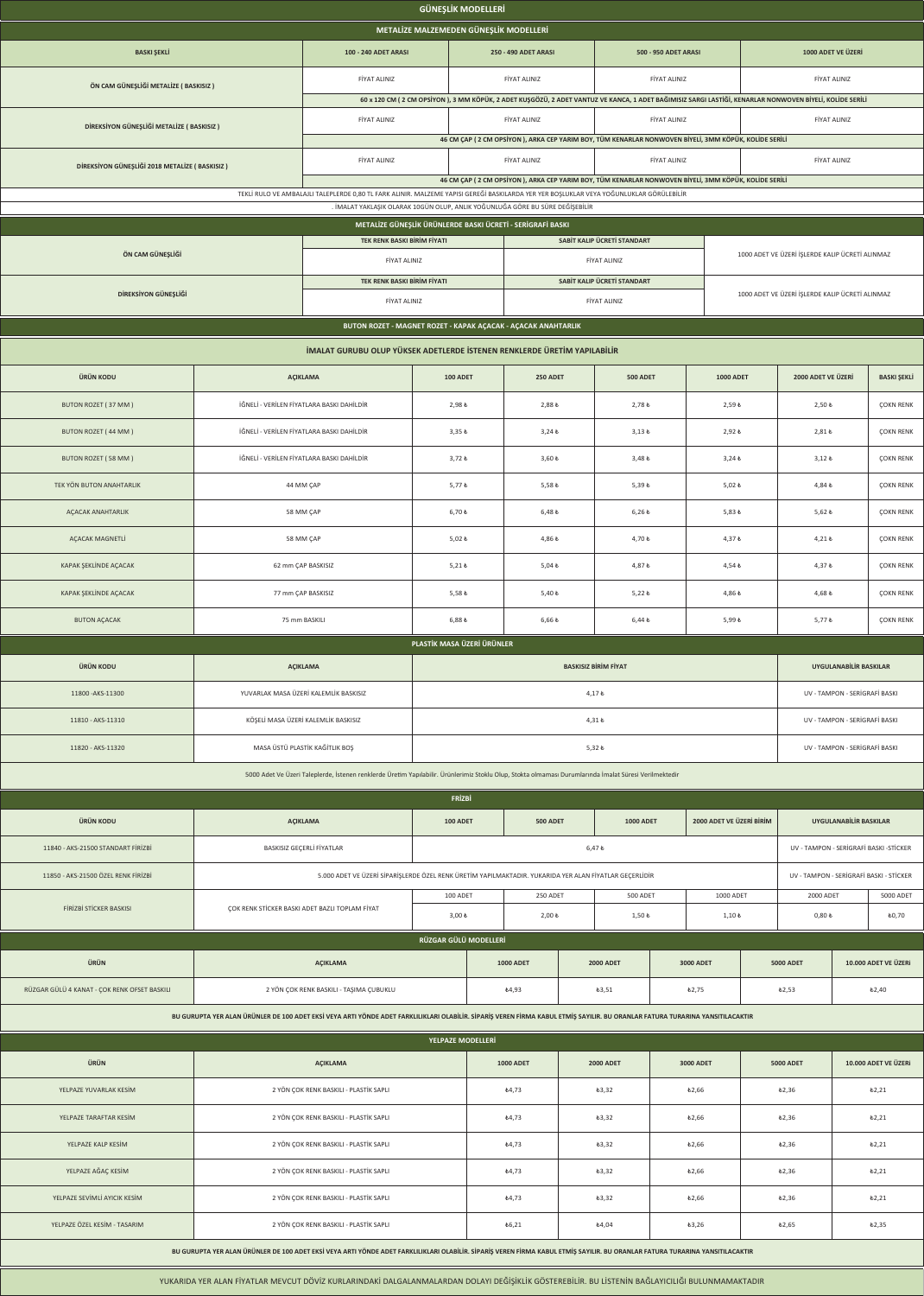KARTON ÇANTA - İPLİ MODEL

250 GR AMERIKAN BRISTOL - 4 RENK OFSET BASKI - PARLAK SELEFON - İPLİ

|       | ÜRÜN ADI            | ÖZELLİK                                      | 1.000 Adet                                                        | <b>2.000 ADET</b>   | 3.000 ADET          | <b>5.000 ADET</b>   | 10.000 ADET VE ÜZERİ |
|-------|---------------------|----------------------------------------------|-------------------------------------------------------------------|---------------------|---------------------|---------------------|----------------------|
| 27255 | <b>KARTON CANTA</b> | EN 25 CM X YÜKSEKLİK 39 CM X KÖRÜK 9 CM      | <b>FİYAT ALINIZ</b>                                               | <b>FİYAT ALINIZ</b> | <b>FİYAT ALINIZ</b> | FİYAT ALINIZ        | FİYAT ALINIZ         |
| 27255 | <b>KARTON CANTA</b> | EN 25 CM X YÜKSEKLİK 37 CM X KÖRÜK 8 CM      | <b>FİYAT ALINIZ</b>                                               | FİYAT ALINIZ        | <b>FİYAT ALINIZ</b> | FİYAT ALINIZ        | FİYAT ALINIZ         |
| 27255 | <b>KARTON CANTA</b> | EN 26 CM X YÜKSEKLİK 39,5 CM X KÖRÜK 8 CM    | FİYAT ALINIZ                                                      | <b>FİYAT ALINIZ</b> | FİYAT ALINIZ        | FİYAT ALINIZ        | FİYAT ALINIZ         |
| 27255 | <b>KARTON CANTA</b> | EN 22.5 CM X YÜKSEKLİK 31.5 CM X KÖRÜK 11 CM | FİYAT ALINIZ                                                      | <b>FİYAT ALINIZ</b> | <b>FİYAT ALINIZ</b> | FİYAT ALINIZ        | FİYAT ALINIZ         |
| 27255 | <b>KARTON CANTA</b> | EN 22 CM X YÜKSEKLİK 36 CM X KÖRÜK 12 CM     | FİYAT ALINIZ                                                      | <b>FİYAT ALINIZ</b> | <b>FİYAT ALINIZ</b> | FİYAT ALINIZ        | FİYAT ALINIZ         |
| 27255 | <b>KARTON CANTA</b> | EN 17 CM X YÜKSEKLİK 16,8 CM X KÖRÜK 6,5 CM  | <b>FİYAT ALINIZ</b>                                               | FİYAT ALINIZ        | FİYAT ALINIZ        | FİYAT ALINIZ        | FIYAT ALINIZ         |
| 27255 | <b>KARTON CANTA</b> | EN 27 CM X YÜKSEKLİK 16 CM X KÖRÜK 6 CM      | FİYAT ALINIZ                                                      | <b>FİYAT ALINIZ</b> | <b>FİYAT ALINIZ</b> | FİYAT ALINIZ        | FİYAT ALINIZ         |
| 27255 | <b>KARTON CANTA</b> | EN 16 CM X YÜKSEKLİK 25 CM X KÖRÜK 6 CM      | FİYAT ALINIZ                                                      | <b>FİYAT ALINIZ</b> | <b>FİYAT ALINIZ</b> | <b>FİYAT ALINIZ</b> | FİYAT ALINIZ         |
| 27255 | <b>KARTON CANTA</b> | EN 17 CM X YÜKSEKLİK 21 CM X KÖRÜK 5 CM      | <b>FİYAT ALINIZ</b>                                               | FİYAT ALINIZ        | <b>FİYAT ALINIZ</b> | FİYAT ALINIZ        | FİYAT ALINIZ         |
| 27255 | <b>KARTON CANTA</b> | EN 18 CM X YÜKSEKLİK 27,5 CM X KÖRÜK 5,5 CM  | <b>FİYAT ALINIZ</b>                                               | <b>FİYAT ALINIZ</b> | FİYAT ALINIZ        | FİYAT ALINIZ        | FİYAT ALINIZ         |
| 27265 | <b>KRAFT CANTA</b>  | EN 25 CM X YÜKSEKLİK 39 CM X KÖRÜK 9 CM      | FİYAT ALINIZ                                                      | <b>FİYAT ALINIZ</b> | <b>FİYAT ALINIZ</b> | <b>FİYAT ALINIZ</b> | FİYAT ALINIZ         |
| 27265 | <b>KRAFT CANTA</b>  | EN 25 CM X YÜKSEKLİK 37 CM X KÖRÜK 8 CM      | FİYAT ALINIZ                                                      | <b>FİYAT ALINIZ</b> | <b>FİYAT ALINIZ</b> | <b>FİYAT ALINIZ</b> | <b>FİYAT ALINIZ</b>  |
| 27265 | <b>KRAFT CANTA</b>  | EN 26 CM X YÜKSEKLİK 39,5 CM X KÖRÜK 8 CM    | <b>FİYAT ALINIZ</b>                                               | FİYAT ALINIZ        | <b>FİYAT ALINIZ</b> | FİYAT ALINIZ        | FİYAT ALINIZ         |
| 27265 | <b>KRAFT CANTA</b>  | EN 22,5 CM X YÜKSEKLİK 31,5 CM X KÖRÜK 11 CM | FİYAT ALINIZ                                                      | <b>FİYAT ALINIZ</b> | FİYAT ALINIZ        | FİYAT ALINIZ        | FİYAT ALINIZ         |
| 27265 | <b>KRAFT CANTA</b>  | EN 22 CM X YÜKSEKLİK 36 CM X KÖRÜK 12 CM     | FİYAT ALINIZ                                                      | <b>FİYAT ALINIZ</b> | FİYAT ALINIZ        | FİYAT ALINIZ        | FİYAT ALINIZ         |
| 27265 | <b>KRAFT CANTA</b>  | EN 17 CM X YÜKSEKLİK 16,8 CM X KÖRÜK 6,5 CM  | FİYAT ALINIZ                                                      | <b>FİYAT ALINIZ</b> | <b>FİYAT ALINIZ</b> | <b>FİYAT ALINIZ</b> | FİYAT ALINIZ         |
| 27265 | <b>KRAFT CANTA</b>  | EN 27 CM X YÜKSEKLİK 16 CM X KÖRÜK 6 CM      | <b>FİYAT ALINIZ</b>                                               | <b>FİYAT ALINIZ</b> | <b>FİYAT ALINIZ</b> | FİYAT ALINIZ        | FİYAT ALINIZ         |
| 27265 | <b>KRAFT CANTA</b>  | EN 16 CM X YÜKSEKLİK 25 CM X KÖRÜK 6 CM      | <b>FİYAT ALINIZ</b>                                               | <b>FİYAT ALINIZ</b> | <b>FİYAT ALINIZ</b> | FIYAT ALINIZ        | FIYAT ALINIZ         |
| 27265 | <b>KRAFT CANTA</b>  | EN 17 CM X YÜKSEKLİK 21 CM X KÖRÜK 5 CM      | <b>FİYAT ALINIZ</b>                                               | <b>FİYAT ALINIZ</b> | FİYAT ALINIZ        | FİYAT ALINIZ        | FİYAT ALINIZ         |
| 27265 | <b>KRAFT CANTA</b>  | EN 18 CM X YÜKSEKLİK 27,5 CM X KÖRÜK 5,5 CM  | FİYAT ALINIZ                                                      | <b>FİYAT ALINIZ</b> | FİYAT ALINIZ        | FİYAT ALINIZ        | FİYAT ALINIZ         |
|       |                     |                                              | ÖZEL EDATLI, ÖZEL MALZEMELİ, ÖZEL ADETLİ İCLED İÇİN EİVAT ALINUZ. |                     |                     |                     |                      |

IP RENGI BELIRTILMEZ ISE BEYAZ IP KULLANILACAKTIR

MATBAA ÜRÜNLERİ ( PFSET BASKILI )

|       |                    | BİRİM FİYATLAR - SİPARİŞ ADETİ, ÜRÜN ÖZELLİKLERİ VE BASKI DETAYLARINA GÖRE FARKLILIK GÖSTERMEKTEDİR                                             |              |                     |                     |                   |                      |
|-------|--------------------|-------------------------------------------------------------------------------------------------------------------------------------------------|--------------|---------------------|---------------------|-------------------|----------------------|
|       | ÜRÜN ADI           | ÖZELLİK                                                                                                                                         | 1.000 Adet   | 2.000 ADET          | 3.000 ADET          | <b>5.000 ADET</b> | 10.000 ADET VE ÜZERİ |
| 27275 | KÜP BLOKNOT        | AMERİKAN BRİSTOL KUTU -9 cm X 9 Cm - 250 YAPRAK                                                                                                 | FİYAT ALINIZ | FİYAT ALINIZ        | <b>FİYAT ALINIZ</b> | FİYAT ALINIZ      | FİYAT ALINIZ         |
| 27275 | KÜP BLOKNOT        | AMERİKAN BRİSTOL KUTU -9 cm X 9 Cm - 300 YAPRAK                                                                                                 | FİYAT ALINIZ | <b>FİYAT ALINIZ</b> | <b>FİYAT ALINIZ</b> | FİYAT ALINIZ      | <b>FİYAT ALINIZ</b>  |
| 27275 | KÜP BLOKNOT        | AMERİKAN BRİSTOL KUTU -9 cm X 9 Cm - 500 YAPRAK                                                                                                 | FİYAT ALINIZ | FİYAT ALINIZ        | <b>FİYAT ALINIZ</b> | FİYAT ALINIZ      | FİYAT ALINIZ         |
| 27275 | KÜP BLOKNOT        | AMERİKAN BRİSTOL KUTU -9 cm X 9 Cm - 750 YAPRAK                                                                                                 | FİYAT ALINIZ | FİYAT ALINIZ        | <b>FİYAT ALINIZ</b> | FİYAT ALINIZ      | FİYAT ALINIZ         |
| 27285 | KÜP BLOKNOT        | KRAFT KUTU -9 cm X 9 Cm - 250 YAPRAK                                                                                                            | FİYAT ALINIZ | <b>FİYAT ALINIZ</b> | <b>FİYAT ALINIZ</b> | FİYAT ALINIZ      | <b>FİYAT ALINIZ</b>  |
| 27285 | KÜP BLOKNOT        | KRAFT KUTU -9 cm X 9 Cm - 300 YAPRAK                                                                                                            | FİYAT ALINIZ | <b>FİYAT ALINIZ</b> | <b>FİYAT ALINIZ</b> | FİYAT ALINIZ      | FİYAT ALINIZ         |
| 27285 | KÜP BLOKNOT        | KRAFT KUTU -9 cm X 9 Cm - 500 YAPRAK                                                                                                            | FİYAT ALINIZ | <b>FİYAT ALINIZ</b> | <b>FİYAT ALINIZ</b> | FİYAT ALINIZ      | FİYAT ALINIZ         |
| 27285 | KÜP BLOKNOT        | KRAFT KUTU -9 cm X 9 Cm - 750 YAPRAK                                                                                                            | FİYAT ALINIZ | <b>FİYAT ALINIZ</b> | <b>FİYAT ALINIZ</b> | FİYAT ALINIZ      | FİYAT ALINIZ         |
| 27295 | <b>KÜP BLOKNOT</b> | AMERİKAN BRİSTOL KUTU -8 cm X 8 Cm - 250 YAPRAK                                                                                                 | FİYAT ALINIZ | <b>FİYAT ALINIZ</b> | <b>FİYAT ALINIZ</b> | FİYAT ALINIZ      | FİYAT ALINIZ         |
| 27295 | KÜP BLOKNOT        | AMERÍKAN BRÍSTOL KUTU -8 cm X 8 Cm - 300 YAPRAK                                                                                                 | FİYAT ALINIZ | FİYAT ALINIZ        | <b>FİYAT ALINIZ</b> | FİYAT ALINIZ      | FİYAT ALINIZ         |
| 27295 | KÜP BLOKNOT        | AMERIKAN BRISTOL KUTU -8 cm X 8 Cm - 500 YAPRAK                                                                                                 | FİYAT ALINIZ | FİYAT ALINIZ        | <b>FİYAT ALINIZ</b> | FİYAT ALINIZ      | FİYAT ALINIZ         |
| 27295 | KÜP BLOKNOT        | AMERİKAN BRİSTOL KUTU -8 cm X 8 Cm - 750 YAPRAK                                                                                                 | FİYAT ALINIZ | <b>FİYAT ALINIZ</b> | FIYAT ALINIZ        | FİYAT ALINIZ      | FİYAT ALINIZ         |
| 27305 | KÜP BLOKNOT        | KRAFT KUTU -8 cm X 8 Cm - 250 YAPRAK                                                                                                            | FİYAT ALINIZ | FİYAT ALINIZ        | <b>FİYAT ALINIZ</b> | FİYAT ALINIZ      | <b>FİYAT ALINIZ</b>  |
| 27305 | KÜP BLOKNOT        | KRAFT KUTU -8 cm X 8 Cm - 300 YAPRAK                                                                                                            | FİYAT ALINIZ | <b>FİYAT ALINIZ</b> | <b>FİYAT ALINIZ</b> | FİYAT ALINIZ      | FİYAT ALINIZ         |
| 27305 | KÜP BLOKNOT        | KRAFT KUTU -8 cm X 8 Cm - 500 YAPRAK                                                                                                            | FİYAT ALINIZ | FİYAT ALINIZ        | FİYAT ALINIZ        | FİYAT ALINIZ      | <b>FİYAT ALINIZ</b>  |
| 27305 | KÜP BLOKNOT        | KRAFT KUTU -8 cm X 8 Cm - 750 YAPRAK                                                                                                            | FİYAT ALINIZ | <b>FİYAT ALINIZ</b> | <b>FİYAT ALINIZ</b> | FİYAT ALINIZ      | <b>FİYAT ALINIZ</b>  |
| 27315 | DİK NOT            | UNUTMAYINIZ NOTLUK                                                                                                                              | FİYAT ALINIZ | FİYAT ALINIZ        | <b>FİYAT ALINIZ</b> | FİYAT ALINIZ      | FİYAT ALINIZ         |
| 27325 | ÜSTTEN SPİRALLİ    | ÜSTTEN SİPİRALLİ KAPAKLI BLOKNOT                                                                                                                | FİYAT ALINIZ | <b>FİYAT ALINIZ</b> | <b>FİYAT ALINIZ</b> | FİYAT ALINIZ      | <b>FİYAT ALINIZ</b>  |
| 27335 | ÜSTTEN SPİRALLİ    | ÜSTTEN SİPİRALLİ KAPAKSIZ BLOKNOT                                                                                                               | FİYAT ALINIZ | <b>FİYAT ALINIZ</b> | <b>FİYAT ALINIZ</b> | FİYAT ALINIZ      | FİYAT ALINIZ         |
| 27345 | YANDAN SPİRALLİ    | YANDAN SPİRALLİ KAPAKLI BLOKNOT                                                                                                                 | FİYAT ALINIZ | <b>FİYAT ALINIZ</b> | FİYAT ALINIZ        | FİYAT ALINIZ      | FİYAT ALINIZ         |
| 27355 | YANDAN SPİRALLİ    | YANDAN SPİRALLİ KAPAKSIZ BLOKNOT                                                                                                                | FİYAT ALINIZ | FİYAT ALINIZ        | FİYAT ALINIZ        | FİYAT ALINIZ      | <b>FİYAT ALINIZ</b>  |
| 27365 | ÜSTTEN SPİRALLİ    | ÜSTTENTUTKALLI KAPAKLI BLOKNOT                                                                                                                  | FİYAT ALINIZ | FİYAT ALINIZ        | <b>FİYAT ALINIZ</b> | FİYAT ALINIZ      | FİYAT ALINIZ         |
| 27375 | ÜSTTEN SPİRALLİ    | ÜSTTEN TUTKALLI KAPAKSIZ BLOKNOT                                                                                                                | FİYAT ALINIZ | <b>FİYAT ALINIZ</b> | <b>FİYAT ALINIZ</b> | FİYAT ALINIZ      | <b>FİYAT ALINIZ</b>  |
| 27385 | <b>TAC BLOKNOT</b> | TAC KAPAKLI TEKLİ BLOKNOT                                                                                                                       | FİYAT ALINIZ | FİYAT ALINIZ        | FİYAT ALINIZ        | FİYAT ALINIZ      | FİYAT ALINIZ         |
| 27395 | TAÇ BLOKNOT        | TAÇ KAPAKLI İKİLİ BLOKNOT                                                                                                                       | FİYAT ALINIZ | <b>FİYAT ALINIZ</b> | FİYAT ALINIZ        | FİYAT ALINIZ      | FİYAT ALINIZ         |
|       |                    | YUKARIDA YER ALAN FİYATLAR MEVCUT DÖVİZ KURLARINDAKİ DALGALANMALARDAN DOLAYI DEĞİŞİKLİK GÖSTEREBİLİR. BU LİSTENİN BAĞLAYICILIĞI BULUNMAMAKTADIR |              |                     |                     |                   |                      |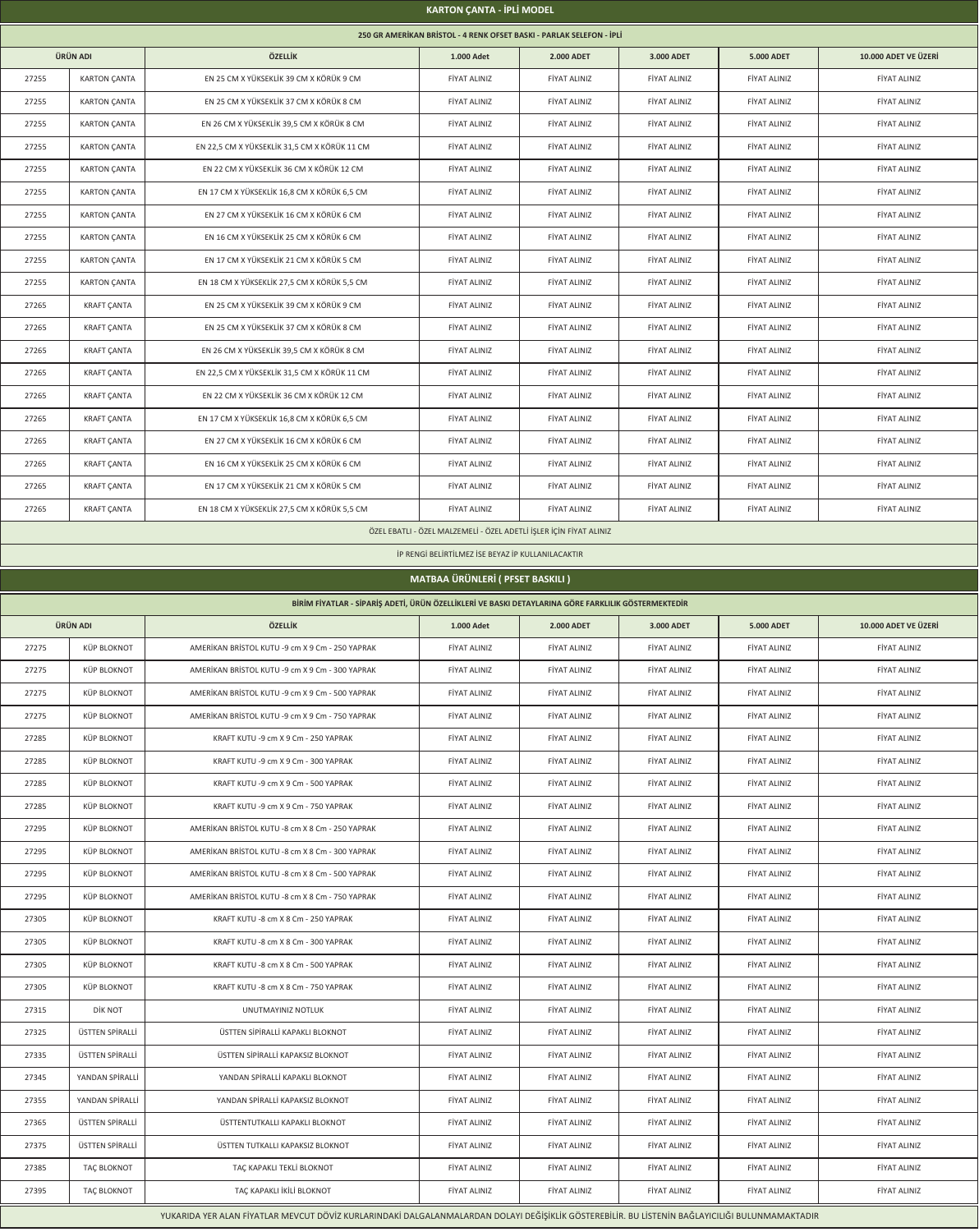|                                           |                               |          |           | 30/1 SUPREM - OPENAND - 125 ve 145 gr M2 T-SHİRT (TÜP KESİM) |                   |                 |                                                  |
|-------------------------------------------|-------------------------------|----------|-----------|--------------------------------------------------------------|-------------------|-----------------|--------------------------------------------------|
| <b>AKSİYON ÜRÜN ADI KODU</b>              |                               |          |           | SİPARİŞ ADETİNE GÖRE BİRİM FİYAT                             |                   |                 | <b>ACIKLAMA</b>                                  |
| 125 GRAM - BEYAZ - SIFIR YAKA - YETİŞKİN  | 50 ADET                       | 100 ADET | 250 ADET  | <b>500 ADET</b>                                              | <b>1000 ADET</b>  | 2000 ADET ÜZERİ | VERİLEN FİYATLAR BASKISIZ VE KARMA BEDEN İÇİNDİR |
|                                           | 31.35 ₺                       | 28.22 ₺  | $27.17 +$ | 26.13 k                                                      | 25.08 ₺           | 25.08 ₺         | <b>STOK SORUNUZ</b>                              |
| 125 GRAM - RENKLİ - SIFIR YAKA - YETİSKİN | 50 ADET                       | 100 ADET | 250 ADET  | <b>500 ADET</b>                                              | <b>1000 ADET</b>  | 2000 ADET ÜZERİ | VERİLEN FİYATLAR BASKISIZ VE KARMA BEDEN İCİNDİR |
|                                           | 34,65 ₺                       | 31,19 ₺  | 30,03 ₺   | 28,88 ₺                                                      | 27,72 ₺           | 27,72 ₺         | <b>STOK SORUNUZ</b>                              |
| 145 GRAM - BEYAZ- SIFIR YAKA - YETİSKİN   | 50 ADET                       | 100 ADET | 250 ADET  | <b>500 ADET</b>                                              | <b>1000 ADET</b>  | 2000 ADET ÜZERİ | VERİLEN FİYATLAR BASKISIZ VE KARMA BEDEN İCİNDİR |
|                                           | 36,30 ₺                       | 32,67 ₺  | 31,46 ₺   | 30,25 ₺                                                      | 29,04 ₺           | 29,04 ₺         | <b>STOK SORUNUZ</b>                              |
| 145 GRAM - RENKLİ- SIFIR YAKA - YETİŞKİN  | 50 ADET                       | 100 ADET | 250 ADET  | <b>500 ADET</b>                                              | <b>1000 ADET</b>  | 2000 ADET ÜZERİ | VERİLEN FİYATLAR BASKISIZ VE KARMA BEDEN İÇİNDİR |
|                                           | 39,60 ₺                       | 35,64 ₺  | 34,32 ₺   | 33,00 ₺                                                      | 31,68 ₺           | 31,68 ₺         |                                                  |
| 125 GRAM - BEYAZ - V YAKA - YETİSKİN      | 50 ADET                       | 100 ADET | 250 ADET  | <b>500 ADET</b>                                              | <b>1000 ADET</b>  | 2000 ADET ÜZERİ | VERİLEN FİYATLAR BASKISIZ VE KARMA BEDEN İÇİNDİR |
|                                           | 32,18 ₺                       | 28,96 ₺  | 27,89 ₺   | 26,81 ₺                                                      | 25.74 ₺           | 25,74 ₺         | <b>STOK SORUNUZ</b>                              |
| 125 GRAM - RENKLİ - V YAKA - YETİŞKİN     | 50 ADET                       | 100 ADET | 250 ADET  | <b>500 ADET</b>                                              | <b>1000 ADET</b>  | 2000 ADET ÜZERİ | VERİLEN FİYATLAR BASKISIZ VE KARMA BEDEN İÇİNDİR |
|                                           | 35,48 ₺                       | 31,93 ₺  | 30,75 ₺   | 29,56 ₺                                                      | 28.38 ₺           | 28,38 ₺         | <b>STOK SORUNUZ</b>                              |
| 145 GRAM - BEYAZ- V YAKA - YETİSKİN       | 50 ADET                       | 100 ADET | 250 ADET  | <b>500 ADET</b>                                              | <b>1000 ADET</b>  | 2000 ADET ÜZERİ | VERİLEN FİYATLAR BASKISIZ VE KARMA BEDEN İÇİNDİR |
|                                           | 37.13 ₺                       | 33.41 k  | 32.18 ₺   | 30.94 も                                                      | 29.70 ₺           | 29.70 ₺         | <b>STOK SORUNUZ</b>                              |
| 145 GRAM - RENKLİ- V YAKA - YETİSKİN      | 50 ADET                       | 100 ADET | 250 ADET  | <b>500 ADET</b>                                              | <b>1000 ADET</b>  | 2000 ADET ÜZERİ | VERİLEN FİYATLAR BASKISIZ VE KARMA BEDEN İÇİNDİR |
|                                           | 40,43 ₺                       | 36,38 ₺  | 35,04 ₺   | 33,69 ₺                                                      | $32,34 \text{ k}$ | 32,34 ₺         | <b>STOK SORUNUZ</b>                              |
| 145 GRAM - BEYAZ - SIFIR YAKA - COCUK     | 50 ADET                       | 100 ADET | 250 ADET  | <b>500 ADET</b>                                              | 1000 ADET         | 2000 ADET ÜZERİ | VERİLEN FİYATLAR BASKISIZ VE KARMA BEDEN İCİNDİR |
|                                           | $21.45 \text{ } \pm \text{ }$ | 19.31 ₺  | 18.59 ₺   | 17.88 ₺                                                      | 17.16 ₺           | 17,16 ₺         | <b>STOK SORUNUZ</b>                              |
| 145 GRAM SİYAH-KIRMIZI SIFIR YAKA ÇOCUK   | 50 ADET                       | 100 ADET | 250 ADET  | <b>500 ADET</b>                                              | <b>1000 ADET</b>  | 2000 ADET ÜZERİ | VERİLEN FİYATLAR BASKISIZ VE KARMA BEDEN İCİNDİR |
|                                           | 24,75 ₺                       | 22,28 ₺  | 21,45 ₺   | 20,63 ₺                                                      | 19,80 ₺           | 19,80 ₺         | <b>STOK SORUNUZ</b>                              |

30/1 SÜPREM - % 100 Pamuk - YAN DİKİŞSİZ TÜP KESİM - OPENAND - 10 ARLI KATLAR HALİNDE

ÜRÜNLER S-M-L-XL KARMA BEDEN DİR. YUKARI DOĞRU YAPILAN BEDEN ATLAMALARI BİRİM FİYATA 0,25 TL OLARAK EKLENİR. BU FİYAT FARKINA İSKONTO UYGULANMAZ

TEKLİ ÜTÜ VE PAKETLEME EKSTRA OLUP, FİYATI 0,75 TL DİR. İSKONTO UYGLANMAZ

|                                               |          |          |             | PİKE KUMAŞ 180 -200 gr M2 - YAKALI ve DÜĞMELİ T-SHİRT (KISA KOL VE UZUN KOL) |                  |                 |                                                  |
|-----------------------------------------------|----------|----------|-------------|------------------------------------------------------------------------------|------------------|-----------------|--------------------------------------------------|
| POLO YAKA - BEYAZ RENK - YETİŞKİN - KISA KOL  | 50 ADET  | 100 ADET | 250 ADET    | 500 ADET                                                                     | <b>1000 ADET</b> | 2000 ADET ÜZERİ | VERİLEN FİYATLAR BASKISIZ VE KARMA BEDEN İÇİNDİR |
|                                               | 99,00 ₺  | 89,10 ₺  | 85,80 ₺     | 82.50 ₺                                                                      | 79,20 ₺          | 79,20 ₺         | <b>STOK SORUNUZ</b>                              |
| POLO YAKA -DİĞER RENKLER- YETİŞKİN - KISA KOL | 50 ADET  | 100 ADET | 250 ADET    | 500 ADET                                                                     | <b>1000 ADET</b> | 2000 ADET ÜZERİ | VERİLEN FİYATLAR BASKISIZ VE KARMA BEDEN İCİNDİR |
|                                               | 105,60 ₺ | 95,04 ₺  | 91,52 $\pm$ | 88,00 ₺                                                                      | 84,48 ₺          | 84,48 ₺         | <b>STOK SORUNUZ</b>                              |
| POLO YAKA - BEYAZ RENK - YETİŞKİN - UZUN KOL  | 50 ADET  | 100 ADET | 250 ADET    | <b>500 ADET</b>                                                              | <b>1000 ADET</b> | 2000 ADET ÜZERİ | VERİLEN FİYATLAR BASKISIZ VE KARMA BEDEN İCİNDİR |
|                                               | 132.00 ₺ | 118.80 ₺ | 114.40 ₺    | 110.00 ₺                                                                     | 105.60 ₺         | 105,60 ₺        | <b>STOK SORUNUZ</b>                              |
| POLO YAKA -DİĞER RENKLER- YETİSKİN - UZUN KOL | 50 ADET  | 100 ADET | 250 ADET    | 500 ADET                                                                     | <b>1000 ADET</b> | 2000 ADET ÜZERİ | VERİLEN FİYATLAR BASKISIZ VE KARMA BEDEN İÇİNDİR |
|                                               | 138,60 ₺ | 124.74 ₺ | 120,12 ₺    | 115.50 ₺                                                                     | 110.88 ₺         | 110,88 ₺        | <b>STOK SORUNUZ</b>                              |
| POLO YAKA - BEYAZ RENK - COCUK - KISA KOL     | 50 ADET  | 100 ADET | 250 ADET    | 500 ADET                                                                     | 1000 ADET        | 2000 ADET ÜZERİ | VERİLEN FİYATLAR BASKISIZ VE KARMA BEDEN İCİNDİR |
|                                               | 85,80 ₺  | 77.22 ₺  | 74.36 ₺     | 71,50 ₺                                                                      | 68.64 ₺          | 68.64 ₺         | <b>STOK SORUNUZ</b>                              |
| POLO YAKA -DİĞER RENKLER- ÇOCUK - KISA KOL    | 50 ADET  | 100 ADET | 250 ADET    | <b>500 ADET</b>                                                              | <b>1000 ADET</b> | 2000 ADET ÜZERİ | VERİLEN FİYATLAR BASKISIZ VE KARMA BEDEN İÇİNDİR |
|                                               | 95,70 ₺  | 86.13 k  | 82.94 ₺     | 79,75 ₺                                                                      | 76.56 ₺          | 76.56 ₺         | <b>STOK SORUNUZ</b>                              |
| POLO YAKA - BEYAZ RENK - COCUK - UZUN KOL     | 50 ADET  | 100 ADET | 250 ADET    | 500 ADET                                                                     | <b>1000 ADET</b> | 2000 ADET ÜZERİ | VERİLEN FİYATLAR BASKISIZ VE KARMA BEDEN İÇİNDİR |
|                                               | 108.90 ₺ | 98,01 ₺  | 94.38 ₺     | 90,75 ₺                                                                      | 87,12 ₺          | 87,12 ₺         | <b>STOK SORUNUZ</b>                              |
| POLO YAKA - DİĞER RENKLER- ÇOCUK - UZUN KOL   | 50 ADET  | 100 ADET | 250 ADET    | 500 ADET                                                                     | <b>1000 ADET</b> | 2000 ADET ÜZERİ | VERİLEN FİYATLAR BASKISIZ VE KARMA BEDEN İCİNDİR |
|                                               | 118,80 ₺ | 106,92 ₺ | 102,96 ₺    | 99,00 ₺                                                                      | 95,04 ₺          | 95,04 ₺         | <b>STOK SORUNUZ</b>                              |

180 gr - 200 gr M2 ARALIĞI - PİKE KUMAŞ - OPENAND - YAKALI - 2 DÜĞMELİ - YARI SLİM - CEPSİZ - İMALAT ÜRÜNÜDÜR AYRICA STOK SORUNUZ

ÜRÜNLER S-M-L-XL KARMA BEDEN DİR. YUKARI DOĞRU YAPILAN BEDEN ATLAMALARI BİRİM FİYATA 0,50 TL OLARAK EKLENİR. BU FİYAT FARKINA İSKONTO UYGULANMAZ

TEKLI ÜTÜ VE PAKETLEME EKSTRA OLUP, FİYATI 0,60 TL DİR. İSKONTO UYGLANMAZ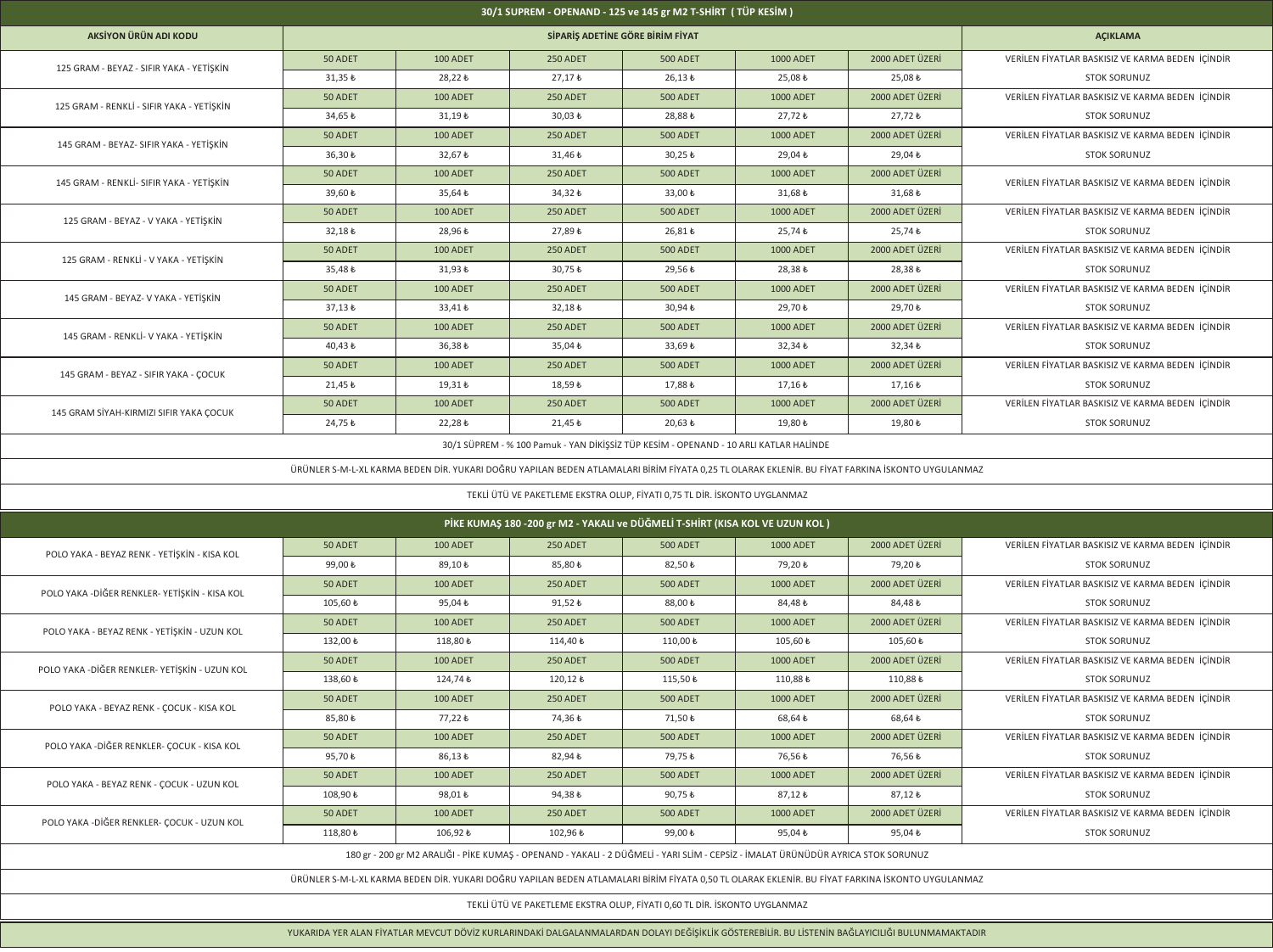|                                                                    |                                                                                                                                                 |                  | SAPKA - YERLI URETIM MODELLER                                                                                                                                                                                                                                                                                             |                  |                                                       |                                                                                       |                     |                                 |                                           | <b>BASKI UCRETLENDIRMESI</b>                                                    |
|--------------------------------------------------------------------|-------------------------------------------------------------------------------------------------------------------------------------------------|------------------|---------------------------------------------------------------------------------------------------------------------------------------------------------------------------------------------------------------------------------------------------------------------------------------------------------------------------|------------------|-------------------------------------------------------|---------------------------------------------------------------------------------------|---------------------|---------------------------------|-------------------------------------------|---------------------------------------------------------------------------------|
| 13000                                                              | BEYAZ GÖVDE - RENKLİ SİPER ve DÜZ BEYAZ                                                                                                         |                  | POLYESTER SAPKA KUMASI, 5 PANEL, 2 KUSGÖZÜ, CIRT AYARLI<br>SİPER ÜZERİ 4 DİKİŞ, GÖVDE SİPER ARASI DİKİŞLİ, TEPE DÜĞMELİ                                                                                                                                                                                                   |                  |                                                       | <b>BASKISIZ BİRİM FİYAT</b><br>7,59 ₺                                                 |                     | OFSET VE DİJİTAL TRANSFER BASKI |                                           | 500 ADET E KADAR SABİT 500 TL<br>1000 ADET E KADAR SABİT 700 TL                 |
| 13010                                                              | DÜZ RENK ŞAPKA ( BEYAZ HARİCİ )                                                                                                                 |                  | POLYESTER ŞAPKA KUMAŞI, 5 PANEL, 2 KUŞGÖZÜ, CIRT AYARLI                                                                                                                                                                                                                                                                   |                  |                                                       | <b>BASKISIZ BİRİM FİYAT</b>                                                           |                     | OFSET VE DİJİTAL TRANSFER BASKI |                                           | 500 ADET E KADAR SABİT 500 TL                                                   |
| 13020                                                              | DÜZ BEYAZ - RENKLİ BİYELİ                                                                                                                       |                  | SİPER ÜZERİ 4 DİKİŞ, GÖVDE SİPER ARASI DİKİŞLİ, TEPE DÜĞMELİ<br>POLYESTER ŞAPKA KUMAŞI, 5 PANEL, 2 KUŞGÖZÜ, CIRT AYARLI                                                                                                                                                                                                   |                  |                                                       | 8,10 k<br><b>BASKISIZ BİRİM FİYAT</b>                                                 |                     | OFSET VE DİJİTAL TRANSFER BASKI |                                           | 1000 ADET E KADAR SABİT 700 TL<br>500 ADET E KADAR SABİT 500 TL                 |
|                                                                    |                                                                                                                                                 |                  | SİPER ÜZERİ 4 DİKİŞ, GÖVDE SİPER ARASI DİKİŞLİ, TEPE DÜĞMELİ<br>POLYESTER ŞAPKA KUMAŞI, 5 PANEL, 2 KUŞGÖZÜ, CIRT AYARLI                                                                                                                                                                                                   |                  |                                                       | 8,22 ₺<br><b>BASKISIZ BİRİM FİYAT</b>                                                 |                     |                                 |                                           | 1000 ADET E KADAR SABİT 700 TL<br>500 ADET E KADAR SABİT 500 TL                 |
| 13030                                                              | RENKLİ GÖVDE - BEYAZ BİYELİ                                                                                                                     |                  | SİPER ÜZERİ 4 DİKİŞ, GÖVDE SİPER ARASI DİKİŞLİ, TEPE DÜĞMELİ                                                                                                                                                                                                                                                              |                  |                                                       | 8.73 k<br><b>BASKISIZ BİRİM FİYAT</b>                                                 |                     | OFSET VE DİJİTAL TRANSFER BASKI |                                           | 1000 ADET E KADAR SABİT 700 TL<br>500 ADET E KADAR SABİT 500 TL                 |
| 13040                                                              | BEYAZ GÖVDE - RENKLİ SİPER - BEYAZ BİYE                                                                                                         |                  | POLYESTER ŞAPKA KUMAŞI, 5 PANEL, 2 KUŞGÖZÜ, CIRT AYARLI<br>SİPER ÜZERİ 4 DİKİŞ, GÖVDE SİPER ARASI DİKİŞLİ, TEPE DÜĞMELİ                                                                                                                                                                                                   |                  |                                                       | 8,22 ₺                                                                                |                     | OFSET VE DIJITAL TRANSFER BASKI |                                           | 1000 ADET E KADAR SABİT 700 TL                                                  |
| 13050                                                              | BEJ RENK GÖVDE - RENKLİ SİPER                                                                                                                   |                  | POLYESTER ŞAPKA KUMAŞI, 5 PANEL, 2 KUŞGÖZÜ, CIRT AYARLI<br>SİPER ÜZERİ 4 DİKİŞ, GÖVDE SİPER ARASI DİKİŞLİ, TEPE DÜĞMELİ                                                                                                                                                                                                   |                  |                                                       | <b>BASKISIZ BİRİM FİYAT</b><br>8,10 ₺                                                 |                     | OFSET VE DİJİTAL TRANSFER BASKI |                                           | 500 ADET E KADAR SABİT 500 TL<br>1000 ADET E KADAR SABİT 700 TL                 |
| 13060                                                              | BEJ RENK GÖVDE - RENKLİ SİPER - BEJ BİYE                                                                                                        |                  | POLYESTER SAPKA KUMASI, 5 PANEL, 2 KUSGÖZÜ, CIRT AYARLI                                                                                                                                                                                                                                                                   |                  |                                                       | <b>BASKISIZ BİRİM FİYAT</b>                                                           |                     | OFSET VE DUITAL TRANSFER BASKI  |                                           | 500 ADET E KADAR SABİT 500 TL                                                   |
| 13070                                                              | BEJ RENK GÖVDE - RENKLİ BİYELİ                                                                                                                  |                  | SİPER ÜZERİ 4 DİKİŞ, GÖVDE SİPER ARASI DİKİŞLİ, TEPE DÜĞMELİ<br>POLYESTER ŞAPKA KUMAŞI, 5 PANEL, 2 KUŞGÖZÜ, CIRT AYARLI                                                                                                                                                                                                   |                  |                                                       | 8,73 ₺<br><b>BASKISIZ BİRİM FİYAT</b>                                                 |                     | OFSET VE DİJİTAL TRANSFER BASKI |                                           | 1000 ADET E KADAR SABİT 700 TL<br>500 ADET E KADAR SABİT 500 TL                 |
|                                                                    |                                                                                                                                                 |                  | SİPER ÜZERİ 4 DİKİŞ, GÖVDE SİPER ARASI DİKİŞLİ, TEPE DÜĞMELİ                                                                                                                                                                                                                                                              |                  |                                                       | 8,73 ₺                                                                                |                     |                                 |                                           | 1000 ADET E KADAR SABİT 700 TL                                                  |
| <b>BASKI DETAYI</b>                                                |                                                                                                                                                 |                  | BASKI ÜCRETLERINDE RENK SAYISINDA SINIRLAMA YOKTUR. KOYU RENKLİ ZEMİNLERE UYGULANACAK BASKILAR SADECE OFSET TRANSFER OLACAĞINDAN, TERMİN KONUSUNDA BİLGİ ALINIZ<br>20/20 PAMUK GABARDİN KUMAŞLA ÜRETİM TALEPLERİNDE ALT SİPARİŞ ADETİ 500 OLMALIDIR. YUKARIDA YER ALAN SEÇENEKLER KUMAŞ FARKI OLARAK 1,50 TL EKLENECEKTİR |                  |                                                       |                                                                                       |                     |                                 |                                           |                                                                                 |
| <b>İLAVE İŞLEMLER</b>                                              |                                                                                                                                                 |                  | METAL TOKA EKSTRA OLUP 1,00 TL YUKARIDA YER ALAN FİYATLARA İLAVE YAPILIR. NAKIŞ SEÇENEĞİ HAIR ŞAPKALARA UYGULANAMAZ                                                                                                                                                                                                       |                  |                                                       |                                                                                       |                     |                                 |                                           |                                                                                 |
|                                                                    |                                                                                                                                                 |                  | POLAR KUMAŞ - BERE - ATKI - TAKIM VE ŞAL -                                                                                                                                                                                                                                                                                |                  |                                                       |                                                                                       |                     |                                 |                                           |                                                                                 |
| <b>KLASİK BERE</b>                                                 | 180 GR - 210 GR POLAR KUMAŞ                                                                                                                     |                  | 50 ADET                                                                                                                                                                                                                                                                                                                   |                  | 100 ADET                                              | 250 ADET                                                                              |                     | 500 ADET                        |                                           | 1000 ADET VE ÜZERİ                                                              |
|                                                                    |                                                                                                                                                 |                  | 9,80 k<br>50 ADET                                                                                                                                                                                                                                                                                                         |                  | 8,65 k<br>100 ADET                                    | 8,07 ₺<br>250 ADET                                                                    |                     | 7,78 ₺<br>500 ADET              |                                           | 7,49 ₺<br>1000 ADET VE ÜZERİ                                                    |
| <b>KLASİK ATKI</b>                                                 | 180 GR - 210 GR POLAR KUMAŞ - 23 CM x 143 CM                                                                                                    |                  | 21,39 ₺                                                                                                                                                                                                                                                                                                                   |                  | 18.88 ₺                                               | 17,62 ₺                                                                               |                     | 16,99 ₺                         |                                           | 16.36 ₺                                                                         |
| BÜZGÜLÜ<br><b>BERE-BOYUNLUK</b>                                    | BÜZGÜ İPLİ VE STOPERLİ MODERN TASARIM                                                                                                           |                  | 50 ADET<br>15,90 ₺                                                                                                                                                                                                                                                                                                        |                  | 100 ADET<br>14,03 ₺                                   | 250 ADET<br>13,09 ₺                                                                   |                     | 500 ADET<br>12,62 ₺             |                                           | 1000 ADET VE ÜZERİ<br>12,16 ₺                                                   |
| FUL BASKILI ( ÇOK RENK )<br>BÜZGÜLÜ BERE-BOYUNLUK                  | BÜZGÜ İPLİ VE STOPERLİ MODERN TASARIM (BASKI DAHİL)                                                                                             |                  | 50 ADET<br>21,88 ₺                                                                                                                                                                                                                                                                                                        |                  | 100 ADET<br>19,31 ₺                                   | 250 ADET<br>18,02 ₺                                                                   |                     | 500 ADET<br>17,37 ₺             |                                           | 1000 ADET VE ÜZERİ<br>16,73 ₺                                                   |
| KLASİK BERE - ATKI TAKIM                                           | TAKIM SET FİYATI                                                                                                                                |                  | 50 ADET                                                                                                                                                                                                                                                                                                                   |                  | 100 ADET                                              | 250 ADET                                                                              |                     | 500 ADET                        |                                           | 1000 ADET VE ÜZERİ                                                              |
|                                                                    |                                                                                                                                                 |                  | 31,79 ₺<br>50 ADET                                                                                                                                                                                                                                                                                                        |                  | 28,05 ₺<br>100 ADET                                   | 26,18 ₺<br>250 ADET                                                                   |                     | 25,25 ₺<br>500 ADET             |                                           | 24,31 ₺<br>1000 ADET VE ÜZERİ                                                   |
| BÜZGÜLÜ BERE - ATKI TAKIM                                          | TAKIM SET FİYATI                                                                                                                                |                  | 37,40 ₺                                                                                                                                                                                                                                                                                                                   |                  | 33,00 ₺                                               | 30,80 ₺                                                                               |                     | 29,70 ₺                         |                                           | 28,60 ₺                                                                         |
| <b>ŞAL</b>                                                         | 60CM x 155CM - 2 KENAR PÜSKÜLLÜ KESİM - POLAR                                                                                                   |                  | 50 ADET<br>53,86 ₺                                                                                                                                                                                                                                                                                                        |                  | 100 ADET<br>47,52 ₺                                   | 250 ADET<br>44,35 ₺                                                                   |                     | 500 ADET<br>42,77 ₺             |                                           | 1000 ADET VE ÜZERİ<br>41,18 ₺                                                   |
| KAR MASKESİ - BOYUNLUKLU BERE                                      | TAKIM SET FİYATI                                                                                                                                |                  | 50 ADET<br>21,51 ₺                                                                                                                                                                                                                                                                                                        |                  | 100 ADET<br>18,98 ₺                                   | 250 ADET<br>17,71 ₺                                                                   |                     | 500 ADET<br>17,08 ₺             |                                           | 1000 ADET VE ÜZERİ<br>16,45 ₺                                                   |
| <b>BASKI DETAYI</b>                                                |                                                                                                                                                 |                  |                                                                                                                                                                                                                                                                                                                           |                  |                                                       | OFSET TRANSFER BASKI - SERİGRAFİ BASKI - EMPRİME BASKI VE NAKIŞ BASKI UYGULANABİLİR   |                     |                                 |                                           |                                                                                 |
| İLAVELER                                                           |                                                                                                                                                 |                  | POLAR GURUBUNDA OLAN ÜRÜNLERDE, İSTENEN ÖLÇÜLERDE VE KUMAŞ AĞIRLIKLARINDA İMALAT YAPILABİLİR                                                                                                                                                                                                                              |                  |                                                       |                                                                                       |                     |                                 |                                           |                                                                                 |
|                                                                    |                                                                                                                                                 |                  | ÇOK AMAÇLI FULAR - BANDANA -BUFF - ŞİŞE KILIFI - OTO T-SHİRT                                                                                                                                                                                                                                                              |                  |                                                       |                                                                                       |                     |                                 |                                           |                                                                                 |
| ÇOK AMAÇLI BORU TİPİ BANDANA - FULAR<br><b>BASKISIZ - PAKETSİZ</b> | 25 cm x 50 cm (+ - 3 cm) - Esnek Kumaş - M2 170 gr<br>12 Farklı Kullanım- Bağlama Şekli                                                         |                  | 50 ADET                                                                                                                                                                                                                                                                                                                   |                  | 100 ADET                                              | 250 ADET                                                                              |                     | 500 ADET                        |                                           | 1000 ADET VE ÜZERİ                                                              |
| ÇOK AMAÇLI BORU TİPİ BANDANA - FULAR                               | 25 cm x 50 cm (+-3 cm) - Esnek Kumaş - M2 170 gr                                                                                                |                  | 10.23 ₺<br>50 ADET                                                                                                                                                                                                                                                                                                        |                  | 9,89 k<br>100 ADET                                    | 9,55 $\pm$<br>250 ADET                                                                |                     | $9.21 +$<br>500 ADET            |                                           | 8,87 ₺<br>1000 ADET VE ÜZERİ                                                    |
| <b>COK RENK BASKILI - PAKETSİZ</b>                                 | 12 Farklı Kullanım- Bağlama Şekli                                                                                                               |                  | 17,16₺<br>50 ADET                                                                                                                                                                                                                                                                                                         |                  | 16,59 ₺<br>100 ADET                                   | 16,02 ₺<br>250 ADET                                                                   |                     | 15,44 ₺<br>500 ADET             |                                           | 14,87 ₺<br>1000 ADET VE ÜZERİ                                                   |
| BANDANA 56 cm x 56 cm<br>ÇOK RENK BASKILI - PAKETSİZ               | 56 cm x 56 cm ( + - 3 cm ) - Esnek Kumas - M2 170 er<br>Bandana ve Fular Olarak Kullanılabilir                                                  |                  | 20,46 ₺                                                                                                                                                                                                                                                                                                                   |                  | 19,78 ₺                                               | 19,10 ₺                                                                               |                     | $18,41 \text{ }\mathrm{t}$      |                                           | 17,73 ₺                                                                         |
| BANDANA 51 cm x 51 cm<br><b>ÇOK RENK BASKILI - PAKETSİZ</b>        | 51 cm x 51 cm (+-3 cm) - Esnek Kumaş - M2 170 gr<br>Bandana ve Fular Olarak Kullanılabilir                                                      |                  | 50 ADET<br>16,50 ₺                                                                                                                                                                                                                                                                                                        |                  | 100 ADET<br>15,95 ₺                                   | 250 ADET<br>15.40 ₺                                                                   |                     | 500 ADET<br>14.85 ₺             |                                           | 1000 ADET VE ÜZERİ<br>14,30 ₺                                                   |
| BANDANA 42 cm x 42 cm<br>COK RENK BASKILI - PAKETSİZ               | 42 cm x 42 cm (+-3 cm) - Esnek Kumaş - M2 170 gr<br>Bandana ve Fular Olarak Kullanılabilir                                                      |                  | 50 ADET<br>12,21 ₺                                                                                                                                                                                                                                                                                                        |                  | 100 ADET<br>11,80 ₺                                   | 250 ADET<br>11,40 ₺                                                                   |                     | 500 ADET<br>10,99 ₺             |                                           | 1000 ADET VE ÜZERİ<br>10,58 ₺                                                   |
| BİRA ŞİŞE KILIFI                                                   | 155 mm x 140 mm 2 YAN DİKİŞLİ - 2 KAT LAMİNELİ VE SÜNGERLİ KUMAŞ                                                                                |                  | 50 ADET                                                                                                                                                                                                                                                                                                                   |                  | 100 ADET                                              | 250 ADET                                                                              |                     | 500 ADET                        |                                           | 1000 ADET VE ÜZERİ                                                              |
| T-SHİRT ŞEKİLLİ<br>BİRA ŞİŞE KILIFI                                | 2 YÖN ÇOK RENK BASKILI<br>155 mm x 140 mm 2 YAN DİKİŞLİ - 2 KAT LAMİNELİ VE SÜNGERLİ KUMAŞ                                                      |                  | 8,75 ₺<br>50 ADET                                                                                                                                                                                                                                                                                                         |                  | 8,45 ₺<br>100 ADET                                    | 8,16 k<br>250 ADET                                                                    |                     | 7,87 ₺<br>500 ADET              |                                           | 7,58 ₺<br>1000 ADET VE ÜZERİ                                                    |
| <b>T-SHİRT ŞEKİLLİ</b>                                             | BASKISIZ                                                                                                                                        |                  | $6,11 \text{ }\mathbf{6}$                                                                                                                                                                                                                                                                                                 |                  | 5,90 k                                                | 5,70 ₺                                                                                |                     | $5,49 \text{ } \&$              |                                           | 5,296                                                                           |
| 0,50 ML PLASTİK SU ŞİŞESİ KILIFI                                   | 190 mm x 105 mm 2 YAN DİKİŞLİ - 2 KAT LAMİNELİ VE SÜNGERLİ KUMAŞ<br>2 YÖN ÇOK RENK BASKILI                                                      |                  | 50 ADET<br>$8,91 \text{ t}$                                                                                                                                                                                                                                                                                               |                  | 100 ADET<br>$8,61$ &                                  | 250 ADET<br>8,32 ₺                                                                    |                     | 500 ADET<br>8,02 ₺              |                                           | 1000 ADET VE ÜZERİ<br>7,72 ₺                                                    |
| 0,50 ML PLASTİK SU ŞİŞESİ KILIFI                                   | 190 mm x 105 mm 2 YAN DİKİŞLİ - 2 KAT LAMİNELİ VE SÜNGERLİ KUMAŞ<br><b>BASKISIZ</b>                                                             |                  | 50 ADET<br>$6,44 \text{ } k$                                                                                                                                                                                                                                                                                              |                  | 100 ADET<br>6,226                                     | 250 ADET<br>6,016                                                                     |                     | 500 ADET<br>5,796               |                                           | 1000 ADET VE ÜZERİ<br>5,58 k                                                    |
| OTO T-SHİRT                                                        | 160 mm x 160 mm 2 YAN DİKİŞLİ - 2 KAT LAMİNELİ VE SÜNGERLİ KUMAŞ                                                                                |                  | 50 ADET                                                                                                                                                                                                                                                                                                                   |                  | 100 ADET                                              | 250 ADET                                                                              |                     | 500 ADET                        |                                           | 1000 ADET VE ÜZERİ                                                              |
| ASKILI VE KANCALI<br>OTO T-SHİRT                                   | 2 YÖN ÇOK RENK BASKILI<br>160 mm x 160 mm 2 YAN DİKİŞLİ - 2 KAT LAMİNELİ VE SÜNGERLİ KUMAŞ                                                      |                  | 10,56 ₺<br>50 ADET                                                                                                                                                                                                                                                                                                        |                  | 10,21 ₺<br>100 ADET                                   | $9,86 \text{ } \&$<br>250 ADET                                                        |                     | 9,50 k<br>500 ADET              |                                           | 9,15 k<br>1000 ADET VE ÜZERİ                                                    |
| ASKILI VE KANCALI                                                  | BASKISIZ                                                                                                                                        |                  | 7,92 ₺<br>50 ADET                                                                                                                                                                                                                                                                                                         |                  | 7,66 ₺<br>100 ADET                                    | 7,39 ₺<br>250 ADET                                                                    |                     | 7,136<br>500 ADET               |                                           | 6,866<br>1000 ADET VE ÜZERİ                                                     |
| YUKARIDA YER ALAN ÜRÜNLERİN<br>PAKETLEME İŞLEMİ                    | Ürünler Katlanarak Tekli Paketleme Yapılcaktır                                                                                                  |                  | 1,98 k                                                                                                                                                                                                                                                                                                                    |                  | 1,714                                                 | 1.60 k                                                                                |                     | 1,49 k                          |                                           | 1,43 k                                                                          |
| <b>BASKI DETAYI</b>                                                |                                                                                                                                                 |                  | KULLANILAN MALZEMEYE DİJİTAL ÇOK RENK FUL ZEMİN BASKI ( SUBLİMASYON ) UYULANMAKTADIR. YAPILAN BASKILARDA RENK SINIRLAMASI BULUNMAZ                                                                                                                                                                                        |                  |                                                       |                                                                                       |                     |                                 |                                           |                                                                                 |
| <b>İLAVELER</b>                                                    |                                                                                                                                                 |                  |                                                                                                                                                                                                                                                                                                                           |                  |                                                       | FARKLI EBATLARDA ÜRETİM YAPILABİLİR. TEKLİ PAKETLEME VE KATLAMA İLAVE ÜCRETE TABİDİR. |                     |                                 |                                           |                                                                                 |
|                                                                    |                                                                                                                                                 |                  | MASKE - SİPERLİK - MEDİKAL ÜRÜNLER                                                                                                                                                                                                                                                                                        |                  |                                                       |                                                                                       |                     |                                 |                                           |                                                                                 |
|                                                                    | 1000 ADET VE ÜZERİ ÇOK RENK BASKI DAHİL FİYAT                                                                                                   |                  | 500 ADET ÇOK RENK BASKI DAHİL BİRİM FİYAT                                                                                                                                                                                                                                                                                 |                  |                                                       | 250 ADET ÇOK RENK BASKI DAHİL BİRİM FİYAT                                             |                     |                                 | 100 ADET ÇOK RENK BASKI DAHİL BİRİM FİYAT |                                                                                 |
| ÇOCUK MASKE DİKİŞSİZ                                               |                                                                                                                                                 |                  |                                                                                                                                                                                                                                                                                                                           |                  |                                                       |                                                                                       |                     |                                 |                                           | % 5 Likra % 95 POLYESTER<br>FUL ESNEK KUMAS                                     |
|                                                                    | ₺4,00                                                                                                                                           |                  | <b>Ł4,16</b>                                                                                                                                                                                                                                                                                                              |                  |                                                       | <b>Ł4,31</b>                                                                          |                     |                                 | ₺4,62                                     |                                                                                 |
| YETİŞKİN MASKE DİKİŞSİSZ                                           | 1000 ADET VE ÜZERİ ÇOK RENK BASKI DAHİL FİYAT                                                                                                   |                  | 500 ADET ÇOK RENK BASKI DAHİL BİRİM FİYAT                                                                                                                                                                                                                                                                                 |                  |                                                       | 250 ADET ÇOK RENK BASKI DAHİL BİRİM FİYAT                                             |                     |                                 | 100 ADET ÇOK RENK BASKI DAHİL BİRİM FİYAT | % 5 Likra % 95 POLYESTER                                                        |
|                                                                    | ₺4,29                                                                                                                                           |                  | <b>Ł4,46</b>                                                                                                                                                                                                                                                                                                              |                  |                                                       | £4,62                                                                                 |                     |                                 | <b>£4,95</b>                              | FUL ESNEK KUMAŞ                                                                 |
|                                                                    | 1000 ADET VE ÜZERİ ÇOK RENK BASKI DAHİL FİYAT                                                                                                   |                  | 500 ADET ÇOK RENK BASKI DAHİL BİRİM FİYAT                                                                                                                                                                                                                                                                                 |                  |                                                       | 250 ADET ÇOK RENK BASKI DAHİL BİRİM FİYAT                                             |                     |                                 | 100 ADET ÇOK RENK BASKI DAHİL BİRİM FİYAT |                                                                                 |
| YETİŞKİN MASKE ORTADAN DİKİŞLİ                                     | ₺6,29                                                                                                                                           |                  | <b>Ł6,53</b>                                                                                                                                                                                                                                                                                                              |                  |                                                       | ₺6,78                                                                                 |                     |                                 | ₺7,26                                     | % 5 Likra % 95 POLYESTER<br>FUL ESNEK KUMAŞ                                     |
|                                                                    |                                                                                                                                                 |                  |                                                                                                                                                                                                                                                                                                                           |                  |                                                       |                                                                                       |                     |                                 |                                           |                                                                                 |
| YETİŞKİN MASKE ÇENE VE BURUN DİKİŞLİ                               | 1000 ADET VE ÜZERİ ÇOK RENK BASKI DAHİL FİYAT                                                                                                   |                  | 500 ADET ÇOK RENK BASKI DAHİL BİRİM FİYAT                                                                                                                                                                                                                                                                                 |                  |                                                       | 250 ADET ÇOK RENK BASKI DAHİL BİRİM FİYAT                                             |                     |                                 | 100 ADET ÇOK RENK BASKI DAHİL BİRİM FİYAT | % 5 Likra % 95 POLYESTER                                                        |
|                                                                    | ₺6,29                                                                                                                                           |                  | <b>Ł6,53</b>                                                                                                                                                                                                                                                                                                              |                  |                                                       | ₺6,78                                                                                 |                     |                                 | ₺7,26                                     | FUL ESNEK KUMAŞ                                                                 |
|                                                                    | 1000 ADET VE ÜZERİ ÇOK RENK BASKI DAHİL FİYAT                                                                                                   |                  | 500 ADET ÇOK RENK BASKI DAHİL BİRİM FİYAT                                                                                                                                                                                                                                                                                 |                  |                                                       | 250 ADET ÇOK RENK BASKI DAHİL BİRİM FİYAT                                             |                     |                                 | 100 ADET ÇOK RENK BASKI DAHİL BİRİM FİYAT | % 5 Likra % 95 POLYESTER                                                        |
| YETİŞKİN VE ÇOCUK MASKE BİYELİ VE DİKİŞLİ                          | ₺9,15                                                                                                                                           |                  | ₺9,50                                                                                                                                                                                                                                                                                                                     |                  |                                                       | ₺9,86                                                                                 |                     |                                 | ₺10,56                                    | FUL ESNEK KUMAŞ                                                                 |
|                                                                    | 250 ADET<br>500 ADET                                                                                                                            | <b>1000 ADET</b> | <b>3000 ADET</b>                                                                                                                                                                                                                                                                                                          | <b>6000 ADET</b> |                                                       | 9000 ADET                                                                             |                     |                                 | 1000 ADETE KADAR SABİT                    | 1000 ADETE KADAR SABİT                                                          |
| <b>MEDİKAL MASKE 3 KAT</b>                                         |                                                                                                                                                 |                  |                                                                                                                                                                                                                                                                                                                           |                  |                                                       |                                                                                       | 21000 ADET VE ÜZERİ |                                 | <b>TEK RENK BASKI</b>                     | OFSET TRANSFER BASKI                                                            |
|                                                                    |                                                                                                                                                 |                  |                                                                                                                                                                                                                                                                                                                           |                  | GÜNCEL FİYAT ALINIZ                                   |                                                                                       |                     |                                 |                                           |                                                                                 |
|                                                                    |                                                                                                                                                 |                  | UYKU - GÖZ BANDI                                                                                                                                                                                                                                                                                                          |                  |                                                       |                                                                                       |                     |                                 |                                           |                                                                                 |
| LASTİKLİ GÖZ - UYKU BANDI                                          | <b>BASKISIZ BİRİM FİYAT</b><br>₺5,00                                                                                                            | 50 ADET          | 100 ADET                                                                                                                                                                                                                                                                                                                  |                  | DİJİTAL FUL GİYDİRME BASKI DAHİL FİYATLAR<br>250 ADET | 500 ADET                                                                              |                     | 1000 ADET                       |                                           | ÜRÜNLERE TEK YÖN FUL BASKI UYGULANACAKTIR<br>ÜRÜNLERİN ARKA KISMI SİYAH RENKTİR |
|                                                                    |                                                                                                                                                 | ₺10,85           | ₺10.21                                                                                                                                                                                                                                                                                                                    |                  | ₺9.57                                                 | ₺9.25                                                                                 |                     | ₺8,93                           |                                           | ÜRÜNLER BİYELİ VE LASTİKLİDİR                                                   |
|                                                                    | YUKARIDA YER ALAN FİYATLAR MEVCUT DÖVİZ KURLARINDAKİ DALGALANMALARDAN DOLAYI DEĞİŞİKLİK GÖSTEREBİLİR. BU LİSTENİN BAĞLAYICILIĞI BULUNMAMAKTADIR |                  |                                                                                                                                                                                                                                                                                                                           |                  |                                                       |                                                                                       |                     |                                 |                                           |                                                                                 |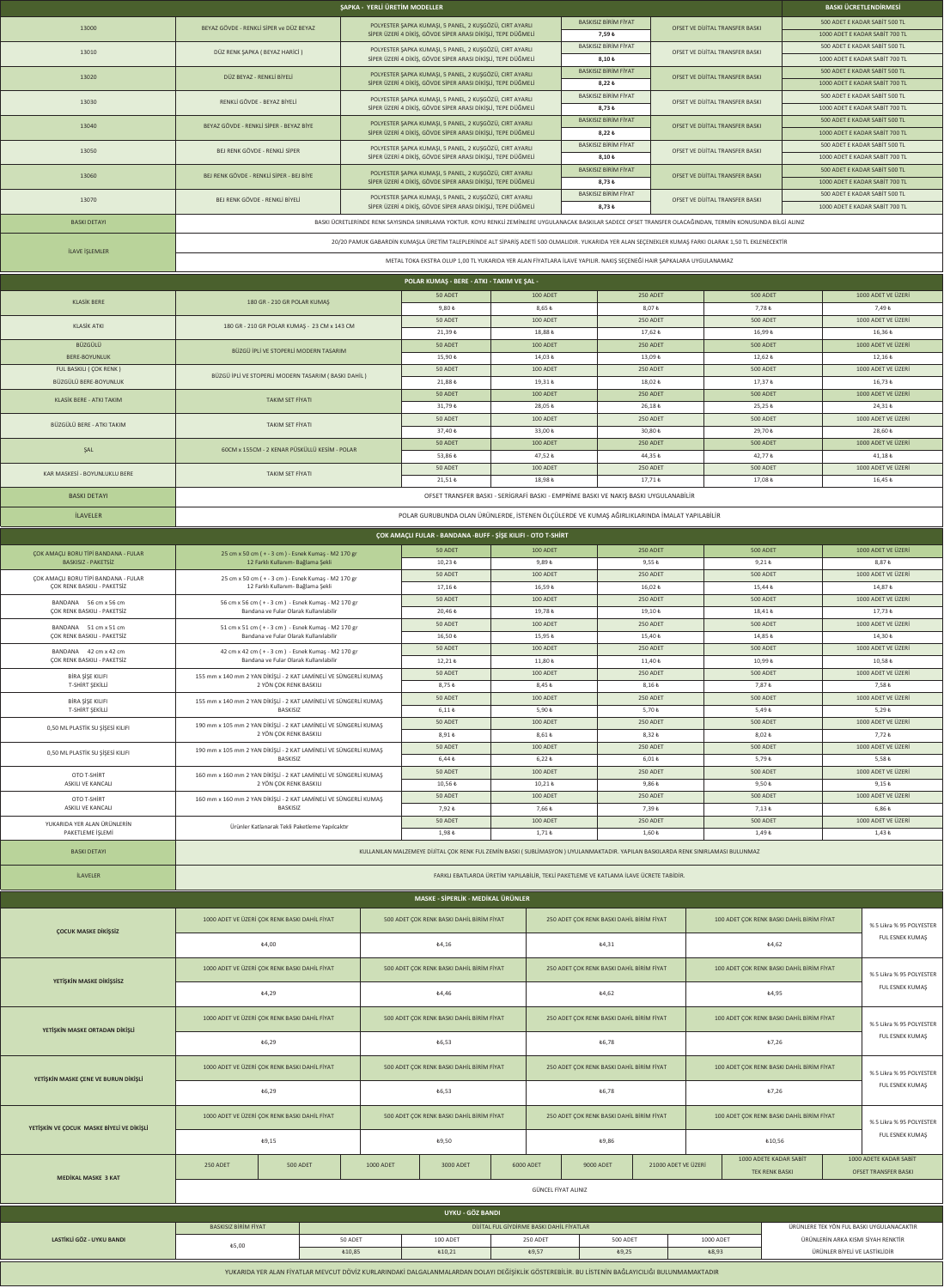#### **HAM BEZ ÇANTA FİYATLARI ( BASKISIZ ) - GÜNCEL**

|          |                                                                               |                      |               |                               |          |                                                                                                                             | KLASIK HAM BEZ ÇANTA - YATAY VEYA DIKEY - OMUZ ASKILI VEYA EL TUTMA SAPLI |               |                           |                      |               |                      |                                                                                                                                                                                                                                                                                                                                                                                                                                                                                                                                                      |                    |               |
|----------|-------------------------------------------------------------------------------|----------------------|---------------|-------------------------------|----------|-----------------------------------------------------------------------------------------------------------------------------|---------------------------------------------------------------------------|---------------|---------------------------|----------------------|---------------|----------------------|------------------------------------------------------------------------------------------------------------------------------------------------------------------------------------------------------------------------------------------------------------------------------------------------------------------------------------------------------------------------------------------------------------------------------------------------------------------------------------------------------------------------------------------------------|--------------------|---------------|
|          |                                                                               | 25 cm X 35 cm        |               |                               |          | 30 cm x 40 cm                                                                                                               |                                                                           |               |                           | 34 cm x 45 cm        |               |                      |                                                                                                                                                                                                                                                                                                                                                                                                                                                                                                                                                      | 40 cm x 50 cm      |               |
| 100 ADET | 250 ADET                                                                      | 500 ADET             | 1000 VE ÜZERİ | 100 ADET                      | 250 ADET | 500 ADET                                                                                                                    | 1000 VE ÜZERİ                                                             | 100 ADET      | 250 ADET                  | 500 ADET             | 1000 VE ÜZERİ | 100 ADET             | 250 ADET                                                                                                                                                                                                                                                                                                                                                                                                                                                                                                                                             | 500 ADET           | 1000 VE ÜZERİ |
| ₺7,10    | ₺6,39                                                                         | ₺6,15                | ₺5,91         | ₺8,15                         | ₺7,34    | ₺7,06                                                                                                                       | ₺6,79                                                                     | ₺9,08         | ₺8,17                     | ₺7,87                | ₺7,56         | ₺10,40               | ₺9,36                                                                                                                                                                                                                                                                                                                                                                                                                                                                                                                                                | ₺9,01              | ₺8,66         |
|          |                                                                               |                      |               |                               |          | DİPTEN KÖRÜKLÜ HAM BEZ ÇANTA - YATAY VEYA DİKEY - OMUZ ASKILI VEYA EL TUTMA SAPLI                                           |                                                                           |               |                           |                      |               |                      |                                                                                                                                                                                                                                                                                                                                                                                                                                                                                                                                                      |                    |               |
|          |                                                                               | 25 cm X 35 cm X 8 cm |               |                               |          | 30 cm x 40 cm X 8 cm                                                                                                        |                                                                           |               |                           | 34 cm x 45 cm X 8 cm |               |                      |                                                                                                                                                                                                                                                                                                                                                                                                                                                                                                                                                      |                    |               |
| 100 ADET | 250 ADET                                                                      | 500 ADET             | 1000 VE ÜZERİ | 100 ADET                      | 250 ADET | 500 ADET                                                                                                                    | 1000 VE ÜZERİ                                                             | 100 ADET      | 250 ADET                  | 500 ADET             | 1000 VE ÜZERİ | 100 ADET             | 250 ADET                                                                                                                                                                                                                                                                                                                                                                                                                                                                                                                                             | 500 ADET           | 1000 VE ÜZERİ |
| ₺8,42    | ₺7,57                                                                         | ₺7,29                | ₺7,01         | ₺8,42                         | ₺7,57    | ₺7,29                                                                                                                       | ₺7,01                                                                     | ₺9,90         | ₺8,91                     | ₺8,58                | ₺8,25         | ₺11,55               | 40 cm x 50 cm X 8 cm<br>₺10,40<br>₺10,01<br>40 cm x 50 cm<br>250 ADET<br>500 ADET<br>₺12,56<br>₺12,10<br>40 cm x 50 cm<br>250 ADET<br>500 ADET<br>₺12,03<br>₺11,58<br>ÜRÜNLERDE 42-44 TEL % 100 PAMUK ve POLYESTER KARIŞIM HAM BEZ KUMAŞ KULLANILMAKTADIR. TALEPLERE GÖRE ÖZEL EBATLARDA ÜRETİM YAPILIR. EMPRİME, TRANSFER, SERİGRAFİ VE NAKIŞ BASKI UYGULANABİLİR<br>40 cm x 50 cm<br>250 ADET<br>500 ADET<br>₺6,83<br>₺6,58<br>40 cm x 50 cm<br>250 ADET<br>500 ADET<br>₺8,76<br>₺8,44<br>40 cm x 50 cm<br>250 ADET<br>500 ADET<br>₺10,10<br>₺9,72 |                    |               |
|          |                                                                               |                      |               |                               |          | KALP SEKİLLİ - BÜZGÜLÜ - STOPERLİ - HAM BEZ ÇANTA - YATAY VEYA DİKEY - OMUZ ASKILI VEYA EL TUTMA SAPLI                      |                                                                           |               |                           |                      |               |                      |                                                                                                                                                                                                                                                                                                                                                                                                                                                                                                                                                      |                    |               |
|          |                                                                               | 25 cm X 35 cm        |               |                               |          | 30 cm x 40 cm                                                                                                               |                                                                           |               |                           | 34 cm x 45 cm        |               |                      |                                                                                                                                                                                                                                                                                                                                                                                                                                                                                                                                                      |                    |               |
| 100 ADET | 250 ADET                                                                      | 500 ADET             | 1000 VE ÜZERİ | 100 ADET                      | 250 ADET | 500 ADET                                                                                                                    | 1000 VE ÜZERİ                                                             | 100 ADET      | 250 ADET                  | 500 ADET             | 1000 VE ÜZERİ | 100 ADET             |                                                                                                                                                                                                                                                                                                                                                                                                                                                                                                                                                      |                    | 1000 VE ÜZERİ |
| ₺10,30   | ₺9,27                                                                         | ₺8,92                | ₺8,58         | ₺11,48                        | ₺10,34   | ₺9,95                                                                                                                       | ₺9,57                                                                     | ₺12,80        | ₺11,52                    | ₺11,10               | ₺10,67        | ₺13,96               |                                                                                                                                                                                                                                                                                                                                                                                                                                                                                                                                                      |                    | <b>£11,63</b> |
|          |                                                                               |                      |               |                               |          | İP BÜZGÜLÜ HAM BEZ ÇANTA - YATAY VEYA DİKEY - BÜZGÜLER 2 YÖNDEDE BULUNMAKTADIR                                              |                                                                           |               |                           |                      |               |                      |                                                                                                                                                                                                                                                                                                                                                                                                                                                                                                                                                      |                    |               |
|          |                                                                               | 25 cm X 35 cm        |               |                               |          | 30 cm x 40 cm                                                                                                               |                                                                           |               |                           | 34 cm x 45 cm        |               |                      |                                                                                                                                                                                                                                                                                                                                                                                                                                                                                                                                                      |                    |               |
| 100 ADET | 250 ADET                                                                      | 500 ADET             | 1000 VE ÜZERİ | 100 ADET                      | 250 ADET | 500 ADET                                                                                                                    | 1000 VE ÜZERİ                                                             | 100 ADET      | 250 ADET                  | 500 ADET             | 1000 VE ÜZERİ | 100 ADET             |                                                                                                                                                                                                                                                                                                                                                                                                                                                                                                                                                      |                    | 1000 VE ÜZERİ |
| ₺9,97    | ₺8,97                                                                         | ₺8,64                | ₺8,31         | ₺11,06                        | ₺9,95    | ₺9,58                                                                                                                       | ₺9,21                                                                     | <b>£11,95</b> | ₺10,75                    | ₺10,35               | ₺9,96         | ₺13,37               |                                                                                                                                                                                                                                                                                                                                                                                                                                                                                                                                                      |                    | ₺11,14        |
|          |                                                                               |                      |               |                               |          |                                                                                                                             |                                                                           |               |                           |                      |               |                      |                                                                                                                                                                                                                                                                                                                                                                                                                                                                                                                                                      |                    |               |
|          |                                                                               |                      |               |                               |          |                                                                                                                             | NONWOVEN - TELA KUMAŞ GURUBU ÜRÜNLER                                      |               |                           |                      |               |                      |                                                                                                                                                                                                                                                                                                                                                                                                                                                                                                                                                      |                    |               |
|          |                                                                               |                      |               |                               |          | KLASİK NONWOVEN ÇANTA - KÖRÜKSÜZ - YATAY VE DİKEY - OMUZ ASKILI VEYA EL TUTMA SAPLI                                         |                                                                           |               |                           |                      |               |                      |                                                                                                                                                                                                                                                                                                                                                                                                                                                                                                                                                      |                    |               |
|          |                                                                               | 25 cm X 35 cm        |               |                               |          | 30 cm x 40 cm                                                                                                               |                                                                           |               |                           | 34 cm x 45 cm        |               |                      |                                                                                                                                                                                                                                                                                                                                                                                                                                                                                                                                                      |                    |               |
| 100 ADET | 250 ADET                                                                      | 500 ADET             | 1000 VE ÜZERİ | 100 ADET                      | 250 ADET | 500 ADET                                                                                                                    | 1000 VE ÜZERİ                                                             | 100 ADET      | 250 ADET                  | 500 ADET             | 1000 VE ÜZERİ | 100 ADET             |                                                                                                                                                                                                                                                                                                                                                                                                                                                                                                                                                      |                    | 1000 VE ÜZERİ |
| ₺5,61    | ₺5,05                                                                         | ₺4,86                | ₺4,68         | ₺6,14                         | ₺5,52    | ₺5,32                                                                                                                       | ₺5,12                                                                     | ₺6,77         | ₺6,09                     | ₺5,86                | ₺5,64         | ₺7,59                |                                                                                                                                                                                                                                                                                                                                                                                                                                                                                                                                                      |                    | ₺6,33         |
|          |                                                                               |                      |               |                               |          | KÖRÜKLÜ NONWOVEN ÇANTA - YATAY VE DİKEY - OMUZ ASKILI VEYA EL TUTMA SAPLI - KÖRÜKLER 7 CM OLARAK HESAPLANMIŞTIR             |                                                                           |               |                           |                      |               |                      |                                                                                                                                                                                                                                                                                                                                                                                                                                                                                                                                                      |                    |               |
|          |                                                                               | 25 cm X 35 cm        |               |                               |          | 30 cm x 40 cm                                                                                                               |                                                                           |               |                           | 34 cm x 45 cm        |               |                      |                                                                                                                                                                                                                                                                                                                                                                                                                                                                                                                                                      |                    |               |
| 100 ADET | 250 ADET                                                                      | 500 ADET             | 1000 VE ÜZERİ | 100 ADET                      | 250 ADET | 500 ADET                                                                                                                    | 1000 VE ÜZERİ                                                             | 100 ADET      | 250 ADET                  | 500 ADET             | 1000 VE ÜZERİ | 100 ADET             |                                                                                                                                                                                                                                                                                                                                                                                                                                                                                                                                                      |                    | 1000 VE ÜZERİ |
| ₺7,26    | ₺6,53                                                                         | ₺6,29                | ₺6,05         | ₺8,25                         | ₺7,43    | ₺7,15                                                                                                                       | ₺6,88                                                                     | ₺9,08         | ₺8,17                     | ₺7,87                | ₺7,56         | ₺9,74                |                                                                                                                                                                                                                                                                                                                                                                                                                                                                                                                                                      |                    | ₺8,11         |
|          |                                                                               |                      |               |                               |          | İP BÜZGÜLÜ HAM BEZ ÇANTA - YATAY VEYA DİKEY - BÜZGÜLER 2 YÖNDEDE BULUNMAKTADIR                                              |                                                                           |               |                           |                      |               |                      |                                                                                                                                                                                                                                                                                                                                                                                                                                                                                                                                                      |                    |               |
|          |                                                                               | 25 cm X 35 cm        |               |                               |          | 30 cm x 40 cm                                                                                                               |                                                                           |               |                           | 34 cm x 45 cm        |               |                      |                                                                                                                                                                                                                                                                                                                                                                                                                                                                                                                                                      |                    |               |
| 100 ADET | 250 ADET                                                                      | 500 ADET             | 1000 VE ÜZERİ | 100 ADET                      | 250 ADET | 500 ADET                                                                                                                    | 1000 VE ÜZERİ                                                             | 100 ADET      | 250 ADET                  | 500 ADET             | 1000 VE ÜZERİ | 100 ADET             |                                                                                                                                                                                                                                                                                                                                                                                                                                                                                                                                                      |                    | 1000 VE ÜZERİ |
| ₺7,92    | ₺7,13                                                                         | ₺6,86                | ₺6,60         | ₺8,75                         | ₺7,87    | ₺7,58                                                                                                                       | ₺7,29                                                                     | ₺9,74         | ₺8,76                     | ₺8,44                | ₺8,11         | ₺11,22               |                                                                                                                                                                                                                                                                                                                                                                                                                                                                                                                                                      |                    | ₺9,35         |
|          |                                                                               |                      |               |                               |          | ÖNLÜK - MİNDER - DAMACANA KILIFI MODELLERİ (GÜNCEL) (NONWOVEN - TELA) (MUTFAK - BOYAMA - MİTİNG - MİNDER - DAMACANA KILIFI) |                                                                           |               |                           |                      |               |                      |                                                                                                                                                                                                                                                                                                                                                                                                                                                                                                                                                      |                    |               |
|          | ÖNLÜK - ÇOCUK VE YETİŞKİN                                                     |                      |               | 100 ADET                      |          |                                                                                                                             | 250 ADET                                                                  |               | 500 ADET                  |                      |               | 1000 ADET            |                                                                                                                                                                                                                                                                                                                                                                                                                                                                                                                                                      | 2500 ADET VE ÜZERİ |               |
|          | MUTFAK ÖNLÜĞÜ CEPSİZ - 49 cm x 69 cm                                          |                      |               | 6,93 k                        |          |                                                                                                                             | $6,47 \text{ } \&$                                                        |               | $6,24 \text{ } \&$        |                      |               | $6,01 \; \text{&}$   |                                                                                                                                                                                                                                                                                                                                                                                                                                                                                                                                                      | 5,78 ₺             |               |
|          | MUTFAK ÖNLÜĞÜ KLASİK CEPLİ - 49 cm x 69 cm                                    |                      |               | 7,92 ₺                        |          |                                                                                                                             | 7,39 ₺                                                                    |               | $7,13 \; \text{t}$        |                      |               | $6,86 \text{ } \&$   |                                                                                                                                                                                                                                                                                                                                                                                                                                                                                                                                                      | $6,60 \text{ } \&$ |               |
|          | MUTFAK ÖNLÜĞÜ CEPSİZ - 59 cm x 79 cm                                          |                      |               | 7,76 ₺                        |          |                                                                                                                             | 7,24 ₺                                                                    |               | $6,98 \text{ } \text{\&}$ |                      |               | $6,72 \&$            |                                                                                                                                                                                                                                                                                                                                                                                                                                                                                                                                                      | $6,46 \text{ }$    |               |
|          | MUTFAK ÖNLÜĞÜ KLASİK CEPLİ - 59 cm x 79 cm<br>BEBEK MAMA ÖNLÜĞÜ 28 cm X 24 cm |                      |               | $9,08*$<br>$3,14 \text{ } \&$ |          |                                                                                                                             | 8,47 ₺<br>$2,93 \text{ } \&$                                              |               | 8,17 k<br>2,82 ₺          |                      |               | 7,87 ₺<br>2,72 ₺     |                                                                                                                                                                                                                                                                                                                                                                                                                                                                                                                                                      | 7,56 ₺<br>2,614    |               |
|          | GREV-MİTİNG ÖNLÜĞÜ 50 cm X 70 cm                                              |                      |               | 14,52 ₺                       |          |                                                                                                                             | 13,55 ₺                                                                   |               | 13,07 ₺                   |                      |               | 12,58 ₺              |                                                                                                                                                                                                                                                                                                                                                                                                                                                                                                                                                      | 12,10 ₺            |               |
|          | GREV-MİTİNG ÖNLÜĞÜ 58 cm X 78 cm                                              |                      |               | 17,49 ₺                       |          |                                                                                                                             | 16,32 ₺                                                                   |               | 15,74 ₺                   |                      | 15,16 ₺       |                      |                                                                                                                                                                                                                                                                                                                                                                                                                                                                                                                                                      | 14,58 ₺            |               |
|          | ÇOCUK BOYAMA 34 cm X 45 cm ( NONWOVEN )                                       |                      |               | 11,22 ₺                       |          |                                                                                                                             | 10,47 ₺                                                                   |               | 10,10 ₺                   |                      |               | $9,72 \&$            |                                                                                                                                                                                                                                                                                                                                                                                                                                                                                                                                                      | 9,35 k             |               |
|          | DAMACANA KILIFI ( NONWOVEN )                                                  |                      |               | 100 ADET                      |          |                                                                                                                             | 250 ADET                                                                  |               | <b>500 ADET</b>           |                      |               | 1000 ADET            |                                                                                                                                                                                                                                                                                                                                                                                                                                                                                                                                                      | 2500 ADET VE ÜZERİ |               |
|          | KLASİK DÜZ MODEL DAMACANA - SEBİL KILIFI                                      |                      |               | $9,74 \text{ } \&$            |          |                                                                                                                             | $9,09$ $\pm$                                                              |               | 8,76 ₺                    |                      |               | $8,44 \text{ } \pm $ |                                                                                                                                                                                                                                                                                                                                                                                                                                                                                                                                                      | $8,11 \text{ } \&$ |               |
|          | BİYELİ MODEL DAMACANA - SEBİL KILIFI                                          |                      |               | $9,74 \text{ } \&$            |          |                                                                                                                             | $9,09$ $\pm$                                                              |               | 8,76 ₺                    |                      |               | $8,44 \text{ } \&$   |                                                                                                                                                                                                                                                                                                                                                                                                                                                                                                                                                      | $8,11 \text{ } \&$ |               |
|          |                                                                               |                      |               |                               |          | Yukarıda Geçerli Olan Fiyatlar Baskısız Olup, Sipariş Adeti Ve Baskı Detayına Göre Ayrıca Hesaplanmaktadır                  |                                                                           |               |                           |                      |               |                      |                                                                                                                                                                                                                                                                                                                                                                                                                                                                                                                                                      |                    |               |
|          |                                                                               |                      |               |                               |          |                                                                                                                             |                                                                           |               |                           |                      |               |                      |                                                                                                                                                                                                                                                                                                                                                                                                                                                                                                                                                      |                    |               |

Nonwoven - Tela ve Elyaf Kumaşlarda, Serigrafi ve Ofset Baskı Teknikleri Uygulanmaktadır - Polyester Kumaşlarda İse Transfer Baskı - Sublimasyon Baskı - Emprime Ve Serigrafi Baskı Teknikleri Uygulanabilir

Tüm Ürünlerde İstenen Renk Kombinasyonları Yapılabildiği Gibi, Talebe Göre Özel Ölçülerde Üretim İmkanı Bulunmaktadır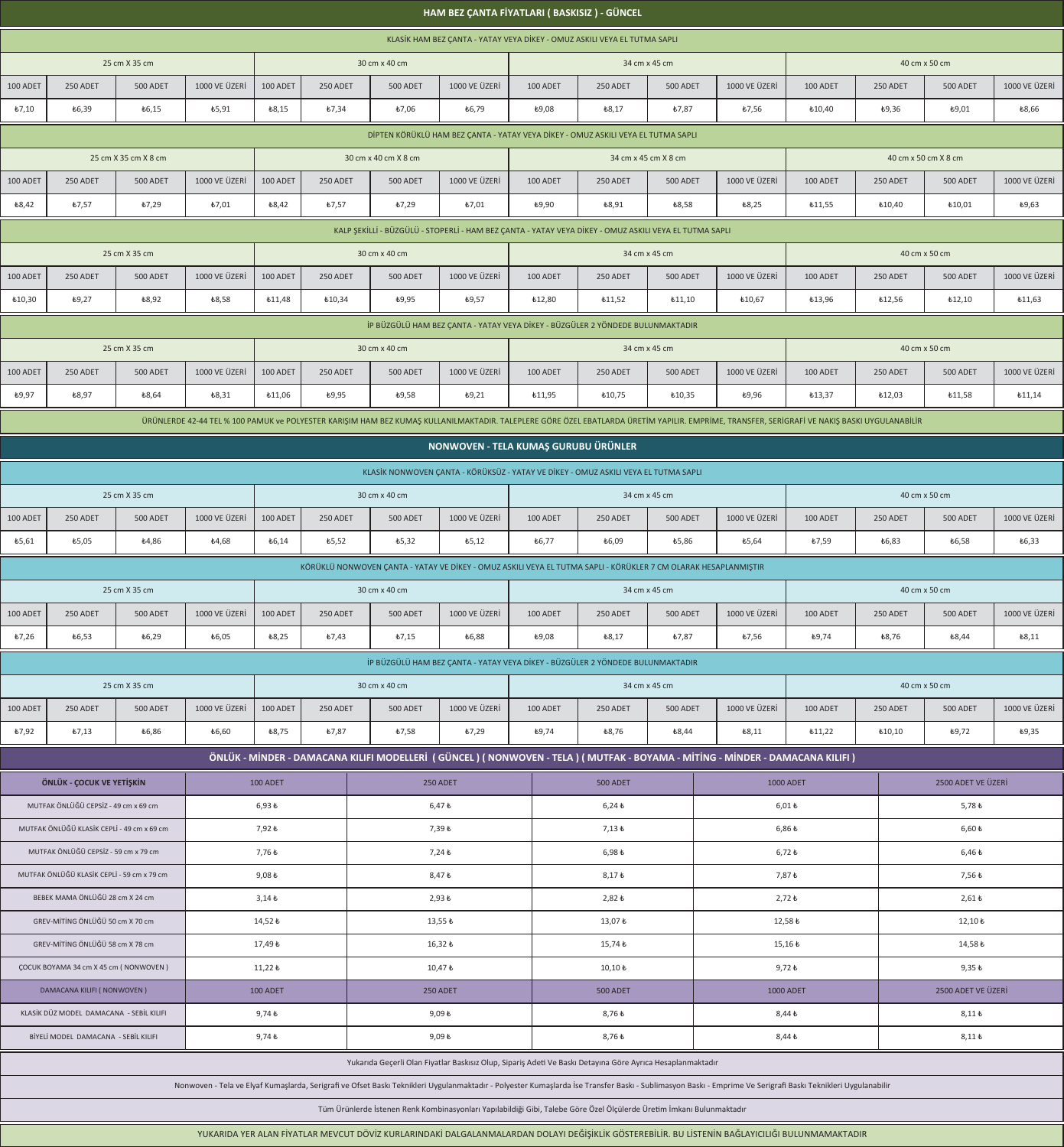| <b>AKSİYON YENİ KOD</b> | ÜRÜN ADI VE AÇIKLAMA                                                                                                    | SIRT ÇANTASI - OKUL ÇANTASI<br>1000 ADET VE ÜZERİ                  | <b>500 ADET</b>             | <b>250 ADET</b>              | 100 ADET                    | 50 ADET           |
|-------------------------|-------------------------------------------------------------------------------------------------------------------------|--------------------------------------------------------------------|-----------------------------|------------------------------|-----------------------------|-------------------|
| 14000                   | SIRT CANTASI - OKUL CANTASI                                                                                             | 66,70 ₺                                                            | 73,37 ₺                     | 80,04 ₺                      | 86,71 ₺                     | 100,05₺           |
| 14010                   | BİLGİSAYAR GÖZLÜ SIRT ÇANTASI                                                                                           | 92,00 ₺                                                            | 101,20₺                     | 110,40 ₺                     | 119,60 ₺                    | 138,00 ₺          |
| 14020                   | SIRT CANTASI - OKUL CANTASI                                                                                             | 57,50 ₺                                                            | 63,256                      | 69,00 ₺                      | 74,75 ₺                     | 86,25 ₺           |
| 14022                   | SIRT ÇANTASI - OKUL ÇANTASI                                                                                             | 52,90 ₺                                                            | 58,19 ₺                     | 63,48 ₺                      | 68,77 ₺                     | 79,35 ₺           |
| 14030                   | SIRT ÇANTASI - OKUL ÇANTASI                                                                                             | 52,90 ₺                                                            | 58,19 ₺                     | 63,48 ₺                      | 68,77 ₺                     | 79,35 ₺           |
| 14040                   | SIRT ÇANTASI - OKUL ÇANTASI + SIRTLIKTA CEP TELEFONLUK                                                                  | 59,80 ₺                                                            | 65,78 ₺                     | 71,76 ₺                      | 77,74 ₺                     | 89,70 ₺           |
| 14052                   | SIRT ÇANTASI - OKUL ÇANTASI                                                                                             | 55,20 ₺                                                            | 60,72 ₺                     | 66,24 ₺                      | 71,76 ₺                     | 82,80 ₺           |
| 14050                   | SIRT ÇANTASI - OKUL ÇANTASI                                                                                             | 52,90 ₺                                                            | 58,19 ₺                     | 63,48 ₺                      | 68,77 ₺                     | 79,35 ₺           |
| 14060                   | SIRT ÇANTASI - OKUL ÇANTASI                                                                                             | 62,10 ₺                                                            | 68,31 ₺                     | 74,52 ₺                      | 80,73 ₺                     | 93,15 ₺           |
| 14070                   | SIRT ÇANTASI - OKUL ÇANTASI                                                                                             | 82,80 ₺                                                            | 91,08 $\pm$                 | 99,36も                       | 107,64 ₺                    | 124,20 ₺          |
| 14072                   | SIRT ÇANTASI - OKUL ÇANTASI                                                                                             | 64,40 ₺                                                            | 70,84 ₺                     | 77,28 ₺                      | 83,72 ₺                     | 96,60 ₺           |
| 14090                   | SIRT ÇANTASI - OKUL ÇANTASI                                                                                             | 64,40 ₺                                                            | 70,84 ₺                     | 77,28 ₺                      | 83,72 ₺                     | 96,60 ₺           |
| 14150                   | SIRT CANTASI - OKUL CANTASI                                                                                             | 66,70 ₺                                                            | 73,37 ₺                     | 80,04 ₺                      | 86,71 ₺                     | 100,05 ₺          |
| 14350                   | SIRT ÇANTASI - OKUL ÇANTASI                                                                                             | 55,20 ₺                                                            | 60,72 ₺                     | 66,24 ₺                      | 71,76 ₺                     | 82,80 ₺           |
| 14380                   | BİLGİSAYAR GÖZLÜ SIRT ÇANTASI                                                                                           | 112,70 ₺                                                           | 123,97 ₺                    | 135,24 ₺                     | 146,51 ₺                    | 169,05 ₺          |
| 14382                   | BİLGİSAYAR GÖZLÜ SIRT ÇANTASI                                                                                           | $62,10*$                                                           | 68,31 ₺                     | 74,52 ₺                      | 80,73 ₺                     | 93,15 ₺           |
| 14400                   | BİLGİSAYAR GÖZLÜ SIRT ÇANTASI                                                                                           | 82,80 ₺                                                            | 91,08 ₺                     | 99,36 ₺                      | 107,64 ₺                    | 124,20 ₺          |
| 14410                   | BİLGİSAYAR GÖZLÜ SIRT ÇANTASI                                                                                           | 87,40 ₺                                                            | 96,14 ₺                     | 104,88 ₺                     | $113,62*$                   | 131,10₺           |
| 14450                   | BİLGİSAYAR GÖZLÜ SIRT ÇANTASI                                                                                           | 66,70 ₺                                                            | 73,37 ₺                     | 80,04 ₺                      | 86,71 ₺                     | 100,05 ₺          |
| 14480                   | SIRT ÇANTASI - OKUL ÇANTASI                                                                                             | 78,20 ₺                                                            | 86,02 ₺                     | 93,84 ₺                      | 101,66 ₺                    | 117,30 ₺          |
| 14485                   | SIRT ÇANTASI - OKUL ÇANTASI - BAYAN ÇANTASI                                                                             | 69,00 ₺                                                            | 75,90 ₺                     | 82,80 ₺                      | 89,70 ₺                     | 103,50 ₺          |
| 14487                   | SIRT - SPOR - BÜZGÜLÜ ÇANTA                                                                                             | 52,90 ₺                                                            | 58,19 ₺                     | 63,48 ₺                      | 68,77 ₺                     | 79,35 ₺           |
| 14520                   | SIRT ÇANTASI - OKUL ÇANTASI                                                                                             | 66,70 ₺<br>EVRAK - BİLGİSAYAR - HEYBE TİPİ VE POSTACI ÇANTALARI    | 73,37 ₺                     | 80,04 ₺                      | 86,71 ₺                     | 100,05 ₺          |
| <b>AKSİYON YENİ KOD</b> | ÜRÜN ADI VE AÇIKLAMA                                                                                                    | 1000 ADET VE ÜZERİ                                                 | <b>500 ADET</b>             | <b>250 ADET</b>              | 100 ADET                    | 50 ADET           |
| 14550                   | POSTACI ÇANTASI - HEYBE TİPİ ÇANTA                                                                                      | 46,00 ₺                                                            | 50,60 ₺                     | 55,20 ₺                      | 59,80 ₺                     | 69,00 ₺           |
| 14552                   | POSTACI ÇANTASI - HEYBE TİPİ ÇANTA                                                                                      | 73,60 ₺                                                            | 80,96 ₺                     | 88,32 ₺                      | 95,68 ₺                     | 110,40 ₺          |
| 14554                   | EVRAK VE OMUZ ÇANTASI                                                                                                   | 62,10 ₺                                                            | 68,31 ₺                     | 74,52 ₺                      | 80,73 ₺                     | 93,15 ₺           |
| 14570                   | POSTACI ÇANTASI - HEYBE TİPİ ÇANTA - İMPERTEKS KUMAŞ                                                                    | 52,90 ₺                                                            | 58,19 ₺                     | 63,48 ₺                      | 68,77 ₺                     | 79,35 ₺           |
| 14710                   | <b>EVRAK ÇANTASI</b>                                                                                                    | $62,10*$                                                           | 68,31 ₺                     | 74,52 ₺                      | 80,73 ₺                     | 93,15 ₺           |
| 14730                   | <b>EVRAK CANTASI</b>                                                                                                    | 66,70 ₺                                                            | 73,37 ₺                     | 80,04 ₺                      | 86,71も                      | 100,05₺           |
| 14810                   | EVRAK ÇANTASI - SUNİ DERİ                                                                                               | 73,60 ₺                                                            | 80,96 ₺                     | 88,32 ₺                      | 95,68 ₺                     | 110,40 ₺          |
| 14870                   | MİNİ EVRAK ÇANTASI                                                                                                      | 20,70 ₺                                                            | 22,77 ₺                     | 24,84 ₺                      | 26,91 ₺                     | 31,05 ₺           |
| 14890                   | <b>EVRAK ÇANTASI</b>                                                                                                    | 62,10 ₺                                                            | 68,31 ₺                     | 74,52 ₺                      | 80,73 ₺                     | 93,15 ₺           |
| 14950                   | EVRAK ÇANTASI EKONOMİK MODEL                                                                                            | 17,25 ₺                                                            | 18,98 ₺                     | 20,70 ₺                      | 22,43 ₺                     | 25,88 ₺           |
| 15010                   | EVRAK ÇANTASI                                                                                                           | 92,00 ₺                                                            | 101,20 ₺                    | 110,40 ₺                     | 119,60 ₺                    | 138,00 ₺          |
| 15030                   | EVRAK ÇANTASI                                                                                                           | 96,60 ₺                                                            | 106,26 ₺                    | 115,92 ₺                     | 125,58 ₺                    | 144,90 ₺          |
| 14405                   | EVRAK ÇANTASI VE MİNİ BİLGİSAYAR ÇANTASI                                                                                | 78,20 ₺                                                            | 86,02 ₺                     | 93,84 ₺                      | 101,66 ₺                    | 117,30 ₺          |
| 15350                   | EVRAK ÇANTASI                                                                                                           | 64,40 ₺                                                            | 70,84 ₺                     | 77,28₺                       | 83,72 ₺                     | 96,60 ₺           |
| 15370                   | EVRAK ÇANTASI                                                                                                           | 66,70 ₺                                                            | 73,37 ₺                     | 80,04 ₺                      | 86,71 ₺                     | 100,05 ₺          |
| 15390                   | <b>EVRAK ÇANTASI</b>                                                                                                    | 73,60 ₺                                                            | 80,96 ₺                     | 88,32 ₺                      | 95,68 ₺                     | 110,40 ₺          |
| 15490                   | EVRAK ÇANTASI                                                                                                           | 85,10 ₺                                                            | 93,61 ₺                     | 102,12 ₺                     | 110,63 ₺                    | 127,65 ₺          |
| 15510                   | EVRAK ÇANTASI                                                                                                           | 66,70 ₺                                                            | 73,37 ₺                     | 80,04 ₺                      | 86,71 ₺                     | 100,05 ₺          |
| 15530                   | EVRAK ÇANTASI                                                                                                           | 78,20 ₺                                                            | 86,02 ₺                     | 93,84 \$                     | 101,66 ₺                    | 117,30 ₺          |
| 15550                   | EVRAK ÇANTASI                                                                                                           | 73,60 ₺                                                            | 80,96 ₺                     | 88,32 ₺                      | 95,68 ₺                     | 110,40 ₺          |
| 15570                   | EVRAK ÇANTASI                                                                                                           | 87,40 ₺                                                            | 96,14 ₺                     | 104,88 ₺                     | 113,62 ₺                    | 131,10 ₺          |
| 15630                   | <b>EVRAK ÇANTASI</b>                                                                                                    | 96,60 ₺                                                            | 106,26₺                     | 115,92 ₺                     | 125,58 ₺                    | 144,90 ₺          |
| 15730                   | <b>EVRAK ÇANTASI</b>                                                                                                    | 108,10 ₺                                                           | 118,91 ₺                    | 129,72 ₺                     | 140,53 ₺                    | 162,15 ₺          |
| 15750                   | <b>EVRAK ÇANTASI</b>                                                                                                    | 96,60 ₺                                                            | 106,26 ₺                    | 115,92 ₺                     | 125,58 ₺                    | 144,90 ₺          |
| 15770                   | POSTACI ÇANTASI                                                                                                         | 57,50 ₺                                                            | 63,256                      | 69,00 ₺                      | 74,75 ₺                     | 86,25 ₺           |
| 15535                   | MİNİ EL VE ASKILI ÇANTA                                                                                                 | 55,20 ₺                                                            | 60,72 ₺                     | 66,24 ₺                      | 71,76 ₺                     | 82,80 ₺           |
| <b>AKSİYON YENİ KOD</b> | ÜRÜN ADI VE AÇIKLAMA                                                                                                    | İP BÜZGÜLÜ ÇANTA MODELLERİ<br>1000 ADET VE ÜZERİ                   | <b>500 ADET</b>             | <b>250 ADET</b>              | 100 ADET                    | 50 ADET           |
| 15780                   | BÜZGÜLÜ ÇANTA                                                                                                           | 36,80 ₺                                                            | 40,48 ₺                     | 44,16₺                       | 47,84 ₺                     | 55,20 ₺           |
| 15790                   | BÜZGÜLÜ ÇANTA                                                                                                           | 50,60 ₺                                                            | 55,66 ₺                     | 60,72 ₺                      | 65,78 ₺                     | 75,90 ₺           |
| 15810                   | BÜZGÜLÜ ÇANTA                                                                                                           | 29,90 ₺                                                            | 32,89 ₺                     | 35,88 ₺                      | 38,87 ₺                     | 44,85 ₺           |
| 15820                   | BÜZGÜLÜ ÇANTA 30 CM X 40 CM                                                                                             | 19,55 ₺                                                            | 21,51 ₺                     | 23,46 ₺                      | 25,42 ₺                     | 29,33 ₺           |
| 15830                   | BÜZGÜLÜ ÇANTA 35 CM X 45 CM                                                                                             | 21,85 ₺                                                            | 24,04 ₺                     | 26,22 ₺                      | 28,41 ₺                     | 32,78 ₺           |
| 15850                   | BÜZGÜLÜ ÇANTA 30 CM X 40 CM                                                                                             | 13,80 ₺                                                            | 15,18 ₺                     | 16,56 ₺                      | 17,94 ₺                     | 20,70 ₺           |
| 15870                   | BÜZGÜLÜ ÇANTA                                                                                                           | 59,80 ₺                                                            | 65,78 ₺                     | 71,76 ₺                      | 77,74 ₺                     | 89,70 ₺           |
| 15880                   | BÜZGÜLÜ ÇANTA                                                                                                           | 57,50 ₺                                                            | 63,256                      | 69,00 ₺                      | 74,75 ₺                     | 86,25 ₺           |
| 15890                   | BÜZGÜLÜ ÇANTA                                                                                                           | 52,90 ₺                                                            | 58,19 ₺                     | 63,48 ₺                      | 68,77 ₺                     | 79,35 ₺           |
| 15910                   | BÜZGÜLÜ ÇANTA                                                                                                           | 66,70 ₺                                                            | 73,37 ₺                     | 80,04 ₺                      | 86,71も                      | 100,05₺           |
| 15930                   | BÜZGÜLÜ ÇANTA                                                                                                           | 36,80 ₺                                                            | 40,48 ₺                     | 44,16 ₺                      | 47,84 \$                    | 55,20 ₺           |
|                         |                                                                                                                         | ANAOKULU - KREŞ ÇANTASI                                            |                             |                              |                             |                   |
| <b>AKSİYON YENİ KOD</b> | ÜRÜN ADI VE AÇIKLAMA                                                                                                    | 1000 ADET VE ÜZERİ                                                 | <b>500 ADET</b>             | <b>250 ADET</b>              | 100 ADET                    | 50 ADET           |
| 16000                   | ANAOKULU - KREŞ ÇANTASI                                                                                                 | 59,80 ₺                                                            | 65,78 ₺                     | 71,76 ₺                      | 77,74 ₺                     | 89,70 ₺           |
| 16010                   | ANAOKULU - KREŞ ÇANTASI                                                                                                 | 55,20 ₺                                                            | 60,72 ₺                     | 66,24 ₺                      | 71,76 ₺                     | 82,80 ₺           |
| 16020                   | ANAOKULU - KREŞ ÇANTASI                                                                                                 | 52,90 ₺                                                            | 58,19 ₺                     | 63,48 ₺                      | 68,77 ₺                     | 79,35 ₺           |
| 16030                   | ANAOKULU - KREŞ ÇANTASI                                                                                                 | 52,90 ₺                                                            | 58,19 ₺                     | 63,48 ₺                      | 68,77 ₺                     | 79,35 ₺           |
| 16040                   | ANAOKULU - KRES CANTASI                                                                                                 | 66,70 ₺                                                            | 73,37 ₺                     | 80,04 ₺                      | 86,71 ₺                     | 100,05 ₺          |
| 16045                   | ANAOKULU - KREŞ ÇANTASI                                                                                                 | 66,70 ₺                                                            | 73,37 ₺                     | 80,04 ₺                      | 86,71 ₺                     | 100,05 ₺          |
| 16050                   | ANAOKULU - KREŞ ÇANTASI                                                                                                 | 59,80 ₺                                                            | 65,78 ₺                     | 71,76 ₺                      | 77,74 ₺                     | 89,70 ₺           |
| 16060                   | ANAOKULU - KRES CANTASI                                                                                                 | 59,80 ₺                                                            | 65,78 ₺                     | 71,76 ₺                      | 77,74 ₺                     | 89,70 ₺           |
| 16070                   | ANAOKULU - KREŞ ÇANTASI                                                                                                 | 62,10 ₺<br><b>SPOR ÇANTA</b>                                       | 68,31 ₺                     | 74,52 ₺                      | 80,73 ₺                     | 93,15 ₺           |
| <b>AKSİYON YENİ KOD</b> | ÜRÜN ADI VE AÇIKLAMA                                                                                                    | 1000 ADET VE ÜZERİ                                                 | <b>500 ADET</b>             | <b>250 ADET</b>              | <b>100 ADET</b>             | 50 ADET           |
| 16100                   | SPOR ÇANTA - SEYEHAT ÇANTASI                                                                                            | 96,60 ₺                                                            | 106,26 ₺                    | 115,92 ₺                     | 125,58 ₺                    | 144,90 ₺          |
| 16102                   | SPOR ÇANTA - SEYEHAT ÇANTASI                                                                                            | 69,00 ₺                                                            | 75,90 ₺                     | 82,80 ₺                      | 89,70 ₺                     | 103,50 ₺          |
| 16112                   | SPOR ÇANTA - SEYEHAT ÇANTASI                                                                                            | 73,60 ₺                                                            | 80,96 ₺                     | 88,32 ₺                      | 95,68 ₺                     | 110,40 ₺          |
| 16140                   | SPOR ÇANTA - SEYEHAT ÇANTASI                                                                                            | $62,10*$                                                           | 68,31₺                      | 74,52 ₺                      | 80,73 ₺                     | 93,15 ₺           |
| 16150                   | SPOR ÇANTA - SEYEHAT ÇANTASI                                                                                            | 64,40 ₺                                                            | 70,84 ₺                     | 77,28 ₺                      | 83,72 ₺                     | 96,60 ₺           |
| 16160                   | SPOR ÇANTA - SEYEHAT ÇANTASI                                                                                            | 73,60 ₺                                                            | 80,96 ₺                     | 88,32 ₺                      | 95,68 ₺                     | 110,40 ₺          |
| 16162                   | SPOR ÇANTA - SEYEHAT ÇANTASI - KRAMPON ÇANTASI                                                                          | 39,10 ₺                                                            | 43,01 ₺                     | 46,92 ₺                      | 50,83 ₺                     | 58,65 ₺           |
| 16180                   | SPOR ÇANTA - SEYEHAT ÇANTASI                                                                                            | 41,40 ₺                                                            | 45,54 ₺                     | 49,68 ₺                      | 53,82 ₺                     | 62,10 k           |
| 16190                   | SPOR ÇANTA - SEYEHAT ÇANTASI                                                                                            | 50,60 ₺                                                            | 55,66 ₺                     | 60,72 ₺                      | 65,78 ₺                     | 75,90 ₺           |
| 16300                   | SPOR ÇANTA - SEYEHAT ÇANTASI                                                                                            | 50,60 ₺                                                            | 55,66 ₺                     | 60,72 ₺                      | 65,78 ₺                     | 75,90 ₺           |
| 16310                   | SPOR ÇANTA - SEYEHAT ÇANTASI                                                                                            | 82,80 ₺                                                            | 91,08 ₺                     | 99,36 ₺                      | 107,64 ₺                    | 124,20 ₺          |
| 16320                   | SPOR ÇANTA - SEYEHAT ÇANTASI                                                                                            | 96,60 ₺                                                            | 106,26 ₺                    | 115,92 ₺                     | 125,58 ₺                    | 144,90 ₺          |
| 16330                   | KATLANIR PRATİK SPOR ÇANTA                                                                                              | 39,10 ₺                                                            | 43,01 ₺                     | 46,92 ₺                      | 50,83 ₺                     | 58,65 ₺           |
| 16325                   | SPOR VE SEYAHAT ÇANTASI                                                                                                 | 43,70 ₺                                                            | 48,07 ₺                     | 52,44 ₺                      | 56,81 ₺                     | 65,55 ₺           |
| 16342                   | MİNİ SPOR VE OMUZ ÇANTASI                                                                                               | 36,80 ₺                                                            | 40,48 ₺                     | 44,16 ₺                      | 47,84 ₺                     | 55,20 ₺           |
| <b>AKSİYON YENİ KOD</b> | ÜRÜN ADI VE AÇIKLAMA                                                                                                    | <b>TERMOS ÇANTA</b><br>1000 ADET VE ÜZERİ                          | <b>500 ADET</b>             | <b>250 ADET</b>              | 100 ADET                    | 50 ADET           |
| 16340<br>16355          | EKSTRA ASTARLI TERMOS ÖZELLİKLİ ÇANTA (25 x 18 x 20)<br>TERMOS ÖZELLİKLİ ÇANTA - UST KALİTE KUMAŞ VE METALİZE KAPLAMALI |                                                                    |                             | FİYAT ALINIZ<br>FİYAT ALINIZ |                             |                   |
| 16360                   | EKSTRA ASTARLI TERMOS ÖZELLİKLİ ÇANTA (25 x 18 x 26)                                                                    |                                                                    |                             | FİYAT ALINIZ                 |                             |                   |
| 16380<br>16390          | TERMOS ÖZELLİKLİ ÇANTA (20 x 15 x 25)<br>TERMOS ÖZELLİKLİ ÇANTA (11 x 19 x 26)                                          |                                                                    |                             | <b>FİYAT ALINIZ</b>          |                             |                   |
|                         |                                                                                                                         |                                                                    |                             | FİYAT ALINIZ                 |                             |                   |
| 16410<br>16430          | TERMOS ÖZELLİKLİ ÇANTA (14 x 24 x 26)<br>TERMOS ÖZELLİKLİ ÇANTA (18 x 20 x 25)                                          |                                                                    |                             | FİYAT ALINIZ<br>FİYAT ALINIZ |                             |                   |
| 16450                   | TERMOS ÖZELLİKLİ ÇANTA (18 x 20 x 25)                                                                                   | PLAJ ÇANTASI - BAYAN ÇANTASI                                       |                             | <b>FİYAT ALINIZ</b>          |                             |                   |
| <b>AKSİYON YENİ KOD</b> | ÜRÜN ADI VE AÇIKLAMA                                                                                                    | 1000 ADET VE ÜZERİ                                                 | <b>500 ADET</b>             | <b>250 ADET</b>              | 100 ADET                    | 50 ADET           |
| 16500                   | PLAJ ÇANTASI (30 x 40)                                                                                                  | 29,90 ₺                                                            | 32,89 ₺                     | 35,88 ₺                      | 38,87 ₺                     | 44,85 ₺           |
| 16502                   | PLAJ ÇANTASI - KETEN DESEN KUMAŞ                                                                                        | 36,80 ₺                                                            | 40,48 ₺                     | 44,16₺                       | 47,84 ₺                     | 55,20 ₺           |
| 16503                   | PLAJ ÇANTASI - KETEN DESEN KUMAŞ                                                                                        | 36,80 ₺                                                            | 40,48 ₺                     | 44,16₺                       | 47,84 ₺                     | 55,20 ₺           |
| 16520                   | PLAJ ÇANTASI (28 x 33)                                                                                                  | 25,30 ₺                                                            | 27,83 ₺                     | 30,36 ₺                      | 32,89 ₺                     | 37,95 ₺           |
| 16530                   | PLAJ ÇANTASI (30 x 40)                                                                                                  | 39,10 ₺                                                            | 43,01 ₺                     | 46,92 ₺                      | 50,83 ₺                     | 58,65 ₺           |
| 16540                   | PLAJ ÇANTASI (30 x 40)                                                                                                  | 27,60 ₺                                                            | 30,36 ₺                     | 33,12₺                       | 35,88 ₺                     | 41,40 ₺           |
| 16550                   | PLAJ ÇANTASI + İLAVE MALZEME ÇANTALI (30 x 40)                                                                          | 32,20 ₺                                                            | 35,42 ₺                     | 38,64 \$                     | 41,86 ₺                     | 48,30 ₺           |
| 16560                   | PLAJ ÇANTASI (30 x 40)                                                                                                  | 27,60 ₺                                                            | 30,36 ₺                     | 33,12 ₺                      | 35,88 ₺                     | 41,40 ₺           |
| 16570                   | PLAJ ÇANTASI (30 x 40)                                                                                                  | 27,60 ₺                                                            | 30,36 ₺                     | 33,12 ₺                      | 35,88 ₺                     | 41,40 ₺           |
| 16580                   | PLAJ ÇANTASI (30 x 40)                                                                                                  | 46,00 ₺                                                            | 50,60 ₺                     | 55,20 ₺                      | 59,80 ₺                     | 69,00 ₺           |
| 16590                   | PLAJ ÇANTASI (30 x 40)                                                                                                  | 27,60 ₺                                                            | 30,36 ₺                     | 33,12 ₺                      | 35,88 ₺                     | 41,40 ₺           |
| 16600                   | PLAJ ÇANTASI (30 x 40)                                                                                                  | 36,80 ₺                                                            | 40,48 ₺                     | 44,16₺                       | 47,84 ₺                     | 55,20 ₺           |
| 16620                   | PLAJ ÇANTASI (30 x 40 x 10)                                                                                             | 59,80 ₺                                                            | 65,78 ₺                     | 71,76 ₺                      | 77,74 ₺                     | 89,70 ₺           |
| 16630                   | PLAJ ÇANTASI (30 x 40 x 9)                                                                                              | 41,40 ₺                                                            | 45,54 ₺                     | 49,68 ₺                      | 53,82 ₺                     | 62,10 k           |
| 16640                   | PLAJ ÇANTASI (30 x 40)                                                                                                  | 34,50 ₺                                                            | 37,95 ₺                     | 41,40 ₺                      | 44,85 ₺                     | 51,75 ₺           |
| 16650                   | PLAJ ÇANTASI + İLAVE MALZEME ÇANTALI (30 x 40)                                                                          | 39,10 ₺                                                            | 43,01₺                      | 46,92 ₺                      | 50,83 ₺                     | 58,65 ₺           |
| 16660                   | PLAJ ÇANTASI (30 x 40 x 10)                                                                                             | $62,10*$                                                           | 68,31 ₺                     | 74,52 ₺                      | 80,73 ₺                     | 93,15 ₺           |
| 16680                   | PLAJ ÇANTASI (30 x 40)                                                                                                  | 41,40 ₺                                                            | 45,54 ₺                     | 49,68 ₺                      | 53,82 ₺                     | 62,10 k           |
| <b>AKSİYON YENİ KOD</b> | ÜRÜN ADI VE AÇIKLAMA                                                                                                    | MAKYAJ - BAYAN ÇANTASI<br>1000 ADET VE ÜZERİ                       | <b>500 ADET</b>             | <b>250 ADET</b>              | 100 ADET                    | 50 ADET           |
| 16700                   | MAKYAJ ÇANTASI - İMPERTEKS                                                                                              | 10,35 ₺                                                            | 11,39 ₺                     | 12,42 ₺                      | 13,46 ₺                     | 15,53 ₺           |
| 16702                   | MAKYAJ ÇANTASI - İÇ BÖLÜM 2 GÖZLÜ - KETEN DESEN KUMAŞ - UFAK BOY                                                        | $8,05 \; \text{*}$                                                 | 8,86 ₺                      | $9,66 \text{ } \frac{1}{2}$  | 10,47 ₺                     | 12,08 ₺           |
| 16703                   | MAKYAJ ÇANTASI - İÇ BÖLÜM 2 GÖZLÜ - KETEN DESEN KUMAŞ - ORTA BOY                                                        | 10,35 ₺                                                            | 11,39 ₺                     | 12,42 ₺                      | 13,46 ₺                     | 15,53 ₺           |
| 16720                   | MAKYAJ ÇANTASI - İMPERTEKS KUMAŞ                                                                                        | 16,10 ₺                                                            | 17,71 ₺                     | 19,32 ₺                      | 20,93 ₺                     | 24,15 ₺           |
| 16740                   | MAKYAJ ÇANTASI - İMPERTEKS KUMAŞ                                                                                        | 18,40 ₺                                                            | 20,24 ₺                     | 22,08 ₺                      | 23,92 ₺                     | 27,60 ₺           |
| 16742                   | MAKYAJ ÇANTASI - İMPERTEKS KUMAŞ                                                                                        | 11,50 ₺                                                            | 12,65 ₺                     | 13,80 ₺                      | 14,95 ₺                     | 17,25 ₺           |
| 16760                   | MAKYAJ ÇANTASI - İMPERTEKS KUMAŞ                                                                                        | 13,80 ₺                                                            | 15,18 ₺                     | 16,56₺                       | 17,94 ₺                     | 20,70 ₺           |
| 16770                   | MAKYAJ ÇANTASI - İMPERTEKS KUMAŞ                                                                                        | $8,05 \; \text{&}$                                                 | 8,86 ₺                      | $9,66 \text{ } \frac{1}{2}$  | 10,47 ₺                     | 12,08 ₺           |
| 16790                   | MAKYAJ ÇANTASI - İMPERTEKS KUMAŞ                                                                                        | 18,40 ₺                                                            | 20,24 ₺                     | 22,08 ₺                      | 23,92 ₺                     | 27,60 ₺           |
| 16810                   | MAKYAJ ÇANTASI - İMPERTEKS KUMAŞ                                                                                        | 16,10 ₺                                                            | 17,71 ₺                     | 19,32 ₺                      | 20,93 ₺                     | 24,15 ₺           |
| 16820                   | MAKYAJ ÇANTASI - İMPERTEKS KUMAŞ                                                                                        | 20,70 ₺                                                            | 22,77 ₺                     | 24,84 \$                     | 26,91 ₺                     | 31,05 ₺           |
| 16840                   | MAKYAJ ÇANTASI - İMPERTEKS KUMAŞ                                                                                        | 16,10 ₺                                                            | $17,71 \text{ } \&$         | 19,32 ₺                      | 20,93 ₺                     | 24,15 ₺           |
| 16850                   | MAKYAJ ÇANTASI - İMPERTEKS KUMAŞ (SUNİ DERİ)                                                                            | 9,20 $\pm$                                                         | 10,12 ₺                     | 11,04 ₺                      | 11,96 ₺                     | 13,80 ₺           |
| 16870                   | MAKYAJ CANTASI - İMPERTEKS KUMAŞ                                                                                        | 16,10 ₺                                                            | $17,71*$                    | 19,32 ₺                      | 20,93 ₺                     | 24,15 ₺           |
| 16880                   | MAKYAJ ÇANTASI - İMPERTEKS KUMAŞ                                                                                        | 13,80 ₺                                                            | 15,18 ₺                     | 16,56 ₺                      | 17,94 ₺                     | 20,70 ₺           |
| 16900                   | MAKYAJ ÇANTASI - İMPERTEKS KUMAŞ                                                                                        | 11,50 ₺                                                            | 12,65 ₺                     | 13,80 ₺                      | 14,95 ₺                     | 17,25 ₺           |
| 16910                   | MAKYAJ ÇANTASI - İMPERTEKS KUMAŞ                                                                                        | 5,75 ₺                                                             | $6,33 \;$ $\&$              | 6,90 ₺                       | 7,48 ₺                      | 8,63 ₺            |
| 16910                   | MAKYAJ ÇANTASI - SUNİ DERI                                                                                              | $8,05 \; \text{*}$                                                 | 8,86 ₺                      | $9,66 \text{ } \frac{1}{2}$  | 10,47 ₺                     | 12,08 ₺           |
| 16930                   | MAKYAJ ÇANTASI - İMPERTEKS KUMAŞ                                                                                        | 7,48 ₺                                                             | $8,22 \;$ b                 | 8,97 ₺                       | 9,72 $\pm$                  | $11,21*$          |
| 16930                   | MAKYAJ ÇANTASI - SUNİ DERİ                                                                                              | 9,20 $\pm$                                                         | $10,12 \;$ b                | 11,04 ₺                      | 11,96 ₺                     | 13,80 ₺           |
| 16950                   | MAKYAJ CANTASI - İMPERTEKS KUMAŞ                                                                                        | 11,50 ₺                                                            | 12,65 ₺                     | 13,80 ₺                      | 14,95 ₺                     | 17,25 ₺           |
| 16950                   | MAKYAJ ÇANTASI - SUNİ DERİ                                                                                              | $13,23 \text{ } \frac{1}{2}$                                       | 14,55 ₺                     | 15,87 ₺                      | 17,19 ₺                     | 19,84 ₺           |
| 16970                   | MAKYAJ ÇANTASI - İMPERTEKS KUMAŞ                                                                                        | 17,25 ₺                                                            | 18,98 ₺                     | 20,70 ₺                      | 22,43 ₺                     | 25,88 ₺           |
| 16980                   | MAKYAJ ÇANTASI - İMPERTEKS KUMAŞ                                                                                        | 4,60 ₺                                                             | $5,06 \text{ } \frac{1}{2}$ | $5,52*$                      | 5,98 ₺                      | 6,90 k            |
| <b>AKSİYON YENİ KOD</b> | ÜRÜN ADI VE AÇIKLAMA                                                                                                    | ÇEŞİTLİ ÇANTALAR<br>1000 ADET VE ÜZERİ                             | <b>500 ADET</b>             | <b>250 ADET</b>              | <b>100 ADET</b>             | 50 ADET           |
| 17000                   | <b>BEL ÇANTASI - FREEBAG</b>                                                                                            | 43,70 ₺                                                            | 48,07 ₺                     | 52,44 ₺                      | 56,81 ₺                     | 65,55 ₺           |
| 17002                   | EL ÇANTASI - PORTFÖY ÇANTASI - MAKYAJ ÇANTASI                                                                           | 16,10 ₺                                                            | $17,71 \text{ } \&$         | 19,32 ₺                      | 20,93 ₺                     | 24,15 ₺           |
| 17010                   | BEL ÇANTASI - FREEBAG                                                                                                   | 27,60 ₺                                                            | 30,36 ₺                     | 33,12 ₺                      | 35,88 ₺                     | 41,40 ₺           |
| 17200                   | <b>BEL CANTASI - FREEBAG</b>                                                                                            | 39,10 ₺                                                            | 43,01 ₺                     | 46,92 ₺                      | 50,83 ₺                     | 58,65 ₺           |
| 17300                   | <b>BEL ÇANTASI - FREEBAG</b>                                                                                            | 39,10 ₺                                                            | 43,01 ₺                     | 46,92 ₺                      | 50,83 ₺                     | 58,65 ₺           |
| 17400                   | <b>BEL ÇANTASI - FREEBAG</b>                                                                                            | 36,80 ₺                                                            | 40,48 ₺                     | 44,16 ₺                      | 47,84 ₺                     | 55,20 ₺           |
| 17500                   | <b>BEL CANTASI - FREEBAG</b>                                                                                            | 41,40 ₺                                                            | 45,54 ₺                     | 49,68 ₺                      | 53,82 ₺                     | 62,10 ₺           |
| 17600                   | <b>BEL CANTASI - FREEBAG</b>                                                                                            | 29,90 ₺                                                            | 32,89 ₺                     | 35,88 ₺                      | 38,87 ₺                     | 44,85 ₺           |
| 17700                   | BEL ÇANTASI - FREEBAG                                                                                                   | 25,30 ₺                                                            | 27,83 ₺                     | 30,36 ₺                      | 32,89 ₺                     | 37,95 ₺           |
| 17800                   | <b>BEL ÇANTASI - FREEBAG</b>                                                                                            | 36,80 ₺                                                            | 40,48 ₺                     | 44,16 ₺                      | 47,84 ₺                     | 55,20 ₺           |
| 17900                   | BEL ÇANTASI - FREEBAG                                                                                                   | 48,30 ₺                                                            | 53,13 ₺                     | 57,96 ₺                      | 62,79 ₺                     | 72,45 ₺           |
| 18110                   | OMUZ ASKILI HEYBE TİPİ MİNİ ÇANTA                                                                                       | 29,90 ₺                                                            | 32,89 ₺                     | 35,88 ₺                      | 38,87 ₺                     | 44,85 ₺           |
| 18112                   | SECCADE CANTASI - TAKKE VE TESBİH SETİ                                                                                  | 112,70 ₺                                                           | 123,97 \$                   | 135,24 ₺                     | 146,51 ₺                    | 169,05 ₺          |
| <b>AKSİYON YENİ KOD</b> | ÜRÜN ADI VE AÇIKLAMA                                                                                                    | KUMAŞ KALEMLİK - PLASTİK KALEMLİK VE SETLERİ<br>1000 ADET VE ÜZERİ | <b>500 ADET</b>             | <b>250 ADET</b>              | <b>100 ADET</b>             | 50 ADET           |
| 18190                   | KALEMLİK - KANVAS KUMAŞ                                                                                                 | 5,296                                                              | $5,82 \; \text{*}$          | 6,356                        | 6,8816                      | 7,94 ₺            |
| 18191                   | KALEMLİK - KETEN DESEN İMPERTEKS KUMAŞ                                                                                  | $6,90 \text{ } \frac{1}{2}$                                        | 7,59 ₺                      | 8,28 ₺                       | 8,97 ₺                      | 10,35 ₺           |
| 18200                   | KALEMLİK - İMPERTEKS KUMAŞ                                                                                              | 6,90 ₺                                                             | 7,59 ₺                      | 8,28 ₺                       | 8,97 ₺                      | 10,35 ₺           |
| 18240                   | KALEMLİK - İMPERTEKS KUMAŞ                                                                                              | 6,90 k                                                             | 7,59 ₺                      | 8,28 ₺                       | 8,97 ₺                      | 10,35 ₺           |
| 18250                   | KALEMLİK - İMPERTEKS KUMAŞ - NATUREL KALEM - SİLGİ - KALEMTRAŞ                                                          | 9,20 ₺                                                             | 10,12 ₺                     | 11,04 ₺                      | 11,96 ₺                     | 13,80 ₺           |
| 18260                   | KALEMLİK - İMPERTEKS KUMAŞ                                                                                              | $8,63*$                                                            | $9,49*$                     | 10,35 ₺                      | $11,21 \text{ } \&$         | 12,94 ₺           |
| 18270                   | KALEMLİK - İMPERTEKS KUMAŞ - NATUREL KALEM - SİLGİ - KALEMTRAŞ                                                          | 10,93 ₺                                                            | 12,02 ₺                     | 13,114                       | 14,20 ₺                     | 16,39 ₺           |
| 18271                   | KALEMLİK - LASTİKLİ VE KETEN DESEN İMPERTEKS KUMAŞ                                                                      | $8,05*$                                                            | 8,86 ₺                      | $9,66 \text{ } \frac{1}{2}$  | 10,47 ₺                     | 12,08 ₺           |
| 18273                   | KALEMLİK -KETEN DESEN İMPERTEKS KUMAŞ                                                                                   | $6,44 \text{ } \frac{1}{2}$                                        | 7,08 ₺                      | 7,73 ₺                       | 8,376                       | $9,66 \text{ k}$  |
| 18280                   | KALEMLİK - İMPERTEKS KUMAŞ                                                                                              | 9,20 k                                                             | 10,12 ₺                     | 11,04 ₺                      | 11,96 ₺                     | 13,80 ₺           |
| 18360                   | KALEMLİK - İMPERTEKS KUMAŞ                                                                                              | $5,18*$                                                            | $5,69+$                     | 6,214                        | 6,736                       | 7,76 ₺            |
| 18370                   | KALEMLİK - İMPERTEKS KUMAŞ - NATUREL KALEM - SİLGİ - KALEMTRAŞ                                                          | 7,48₺                                                              | $8,22 \; \text{*}$          | 8,97 ₺                       | $9,72*$                     | $11,21*$          |
| 18400                   | KALEMLİK - İMPERTEKS KUMAŞ                                                                                              | 8,05 ₺                                                             | 8,86 ₺                      | $9,66 \text{ } \frac{1}{2}$  | 10,47 ₺                     | 12,08 ₺           |
| 18410                   | KALEMLİK - İMPERTEKS KUMAŞ - NATUREL KALEM - SİLGİ - KALEMTRAŞ                                                          | 10,35 ₺                                                            | 11,39 ₺                     | 12,42 ₺                      | 13,46 ₺                     | 15,53 ₺           |
| 18420                   | KALEMLİK - İMPERTEKS KUMAŞ                                                                                              | 6,90 ₺                                                             | 7,59 ₺                      | 8,28 ₺                       | 8,97 ₺                      | 10,35 ₺           |
| 18430                   | KALEMLİK - İMPERTEKS KUMAŞ - NATUREL KALEM - SİLGİ - KALEMTRAŞ                                                          | 10,35 ₺                                                            | 11,39 ₺                     | $12,42 \; \text{*}$          | 13,46 ₺                     | 15,53 ₺           |
| 18440                   | KALEMLİK - İMPERTEKS KUMAŞ                                                                                              | 5,75 k                                                             | 6,3316                      | 6,90 k                       | 7,48 ₺                      | $8,63 \text{ } k$ |
| 18450                   | KALEMLİK - İMPERTEKS KUMAŞ - NATUREL KALEM - SİLGİ - KALEMTRAŞ                                                          | $8,05 \; \text{&}$                                                 | 8,86 ₺                      | $9,66 \text{ } \frac{1}{2}$  | 10,47 ₺                     | 12,08 ₺           |
| 18460                   | KALEMLİK - İMPERTEKS KUMAŞ                                                                                              | 6,676                                                              | 7,34 ₺                      | 8,00 ₺                       | 8,67 ₺                      | 10,01 ₺           |
| 18470                   | KALEMLİK - İMPERTEKS KUMAŞ - NATUREL KALEM - SİLGİ - KALEMTRAŞ                                                          | 6,676                                                              | 7,34 ₺                      | 8,00 ₺                       | $8,67*$                     | 10,01₺            |
| 18480                   | KALEMLİK - İMPERTEKS KUMAŞ (TEK FERMUARLI)                                                                              | 8,05 ₺                                                             | 8,86 ₺                      | $9,66 \text{ } \frac{1}{2}$  | 10,47 ₺                     | 12,08 ₺           |
| 18490                   | KALEMLİK - İMPERTEKS KUMAŞ - NATUREL KALEM - SİLGİ - KALEMTRAŞ                                                          | 10,35 ₺                                                            | 11,39 ₺                     | 12,42 ₺                      | 13,46 ₺                     | 15,53 ₺           |
| 18500                   | KALEMLİK - İMPERTEKS KUMAŞ                                                                                              | AAS                                                                | 7,59 ₺                      | 8,28 ₺                       | 8,97 ₺                      | 10,35 ₺           |
| 18510                   | KALEMLİK - İMPERTEKS KUMAŞ - NATUREL KALEM - SİLGİ - KALEMTRAŞ                                                          | 9,20 $\pm$                                                         | $10,12 \;$ b                | $11,04*$                     | 11,96 ₺                     | 13,80 ₺           |
| 18552                   | KALEMLİK - HAM BEZ KUMAŞ - NATUREL KALEM - SİLGİ - KALEMTRAŞ                                                            | 6,676                                                              | 7,34 ₺                      | $8,00*$                      | $8,67*$                     | 10,01₺            |
| 18554                   | KALEMLİK - HAM BEZ KUMAŞ -FERMUARLI                                                                                     | 4,376                                                              | 4,814                       | $5,24*$                      | $5,68*$                     | 6,566             |
| 18560                   | KALEMLİK - İMPERTEKS KUMAŞ - SUNİ DERİ                                                                                  | 4,60 ₺                                                             | $5,06 \text{ } \frac{1}{2}$ | $5,52*$                      | $5,98 \text{ } \frac{1}{2}$ | 6,90 ₺            |
| 18570                   | ŞEFFAF JELATİN -KARTON- PLASTİK CETVEL- NATUREL KALEM - SİLGİ - KALEMTRAŞ                                               | 4,49 ₺                                                             | 4,935                       | $5,38*$                      | $5,83 \text{ } \frac{1}{2}$ | 6,736             |
| 18580                   | ŞEFFAF JELATİN -KARTON-NATUREL KALEM - SİLGİ - KALEMTRAŞ                                                                | 3,576                                                              | $3,92 \; \text{*}$          | 4,28 ₺                       | 4,63 ₺                      | 5,35 k            |
| 18670                   | KALEMLİK - İMPERTEKS KUMAŞ - SUNİ DERİ AYNI FİYAT                                                                       | $5,52 \; \&$                                                       | $6,07$ $*$                  | $6,62 \;$ b                  | $7,18*$                     | $8,28*$           |
| 18680                   | KALEMLİK - İMPERTEKS KUMAŞ - NATUREL KALEM - SİLGİ - KALEMTRAŞ                                                          | 7,82 ₺                                                             | $8,60*$                     | $9,38*$                      | 10,17 ₺                     | 11,73 ₺           |
| 18690                   | KALEMLİK - FERMUARLI - İMPERTEKS KUMAŞ                                                                                  | $6,33 \; \text{*}$                                                 | $6,96 \text{ } \frac{1}{2}$ | 7,59₺                        | $8,22 \; \text{*}$          | 9,49 k            |
| 18690                   | KALEMLİK - FERMUARLI - SUNİ DERİ                                                                                        | 8,05 ₺                                                             | 8,86 ₺                      | $9,66 \text{ } \frac{1}{2}$  | 10,47 ₺                     | 12,08₺            |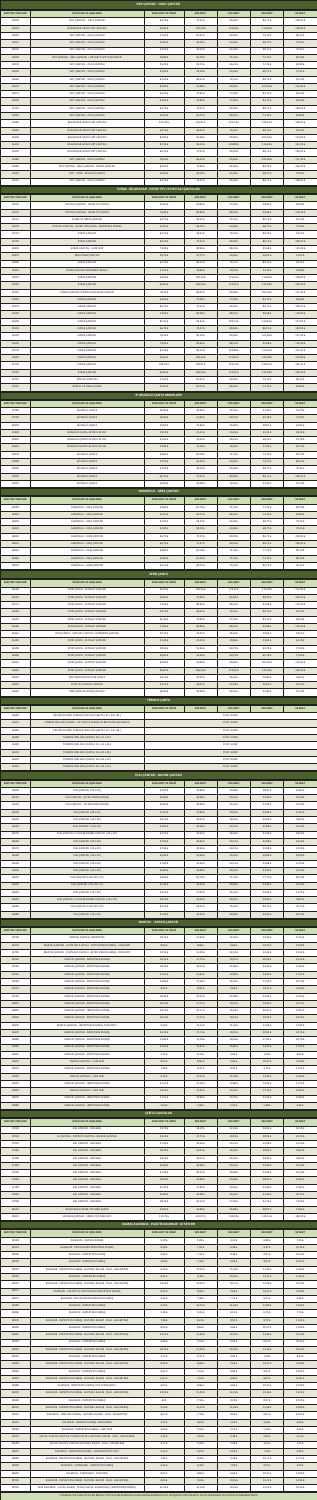#### KIRTASİYE VE OFİS ÜRÜNLERİ

| <b>AKSİYON YENİ KOD</b>                                                         | ÜRÜN ADI - AÇIKLAMA                                                                    | <b>AKSİYON BİRİM FİYAT</b> | <b>EKSTRA ACIKLAMA</b> |  |  |  |  |  |
|---------------------------------------------------------------------------------|----------------------------------------------------------------------------------------|----------------------------|------------------------|--|--|--|--|--|
| 18750                                                                           | OVAL SİLGİ 50 x 25 x 10 mm ( STOKLAR İLE SINIRLIDIR ) ( ANLIK FİYAT ALIN )             | $1,29 \text{ t}$           | <b>STOK SORUNUZ</b>    |  |  |  |  |  |
| 18760                                                                           | DİKDÖRTGEN SİLGİ 40 x 18 x 12 mm                                                       | 0,8915                     | <b>STOK SORUNUZ</b>    |  |  |  |  |  |
| 18770                                                                           | SİLGİ 30 x 20 x 10 mm Beyaz                                                            | 0,74k                      | <b>STOK SORUNUZ</b>    |  |  |  |  |  |
| 18780                                                                           | YAPRAK SEKİLLİ 3 BOYUTLU YESİL RENK SİLGİ ( STOK İLE SINIRLIDIR ) ( ANLIK FİYAT ALIN ) | $1,43 \; \texttt{k}$       | <b>STOK SORUNUZ</b>    |  |  |  |  |  |
| 18790                                                                           | KRAFT SARGILI DİKDÖRTGEN SİLGİ 40 x 18 x 12 mm                                         | 1,37 k                     | <b>STOK SORUNUZ</b>    |  |  |  |  |  |
| 18800                                                                           | KALEMTIRAS YUVARLAK ( FİYAT AL )                                                       | 0,86も                      | <b>STOK SORUNUZ</b>    |  |  |  |  |  |
| 18810                                                                           | KALEMTRAŞ KÖŞELİ (İTHAL)                                                               | $0,86 \; \text{t}$         | <b>STOK SORUNUZ</b>    |  |  |  |  |  |
| 18812                                                                           | UFAK KALEMTRAŞ KÖŞELİ ( ÜRETİM )                                                       | 0,8615                     | <b>STOK SORUNUZ</b>    |  |  |  |  |  |
| 18820                                                                           | CETVEL 15 CM- 10.000 ADET VE ÜZERE ÖZEL RENK ÜRETİM YAPILIR                            | 1,14k                      | <b>STOK SORUNUZ</b>    |  |  |  |  |  |
| 18850                                                                           | YUVARLAK EMOJİ SİLGİ CAP 32 MM KALINLIK 10 MM SARI - BEYAZ                             | 0,8915                     | <b>STOK SORUNUZ</b>    |  |  |  |  |  |
| 11372                                                                           | KIRTASİYE SETİ - CANTALI - 63 PARCA ( STOK SONU OLUP STOK SAYISI İLE SINIRLIDIR        | 100,10₺                    | <b>STOK SORUNUZ</b>    |  |  |  |  |  |
| ÜRÜNLER GENEL OLARAK STOKLUDUR. STOKTA OLMAYAN ÜRÜNLER İMALAT PROGRAMINA ALINIR |                                                                                        |                            |                        |  |  |  |  |  |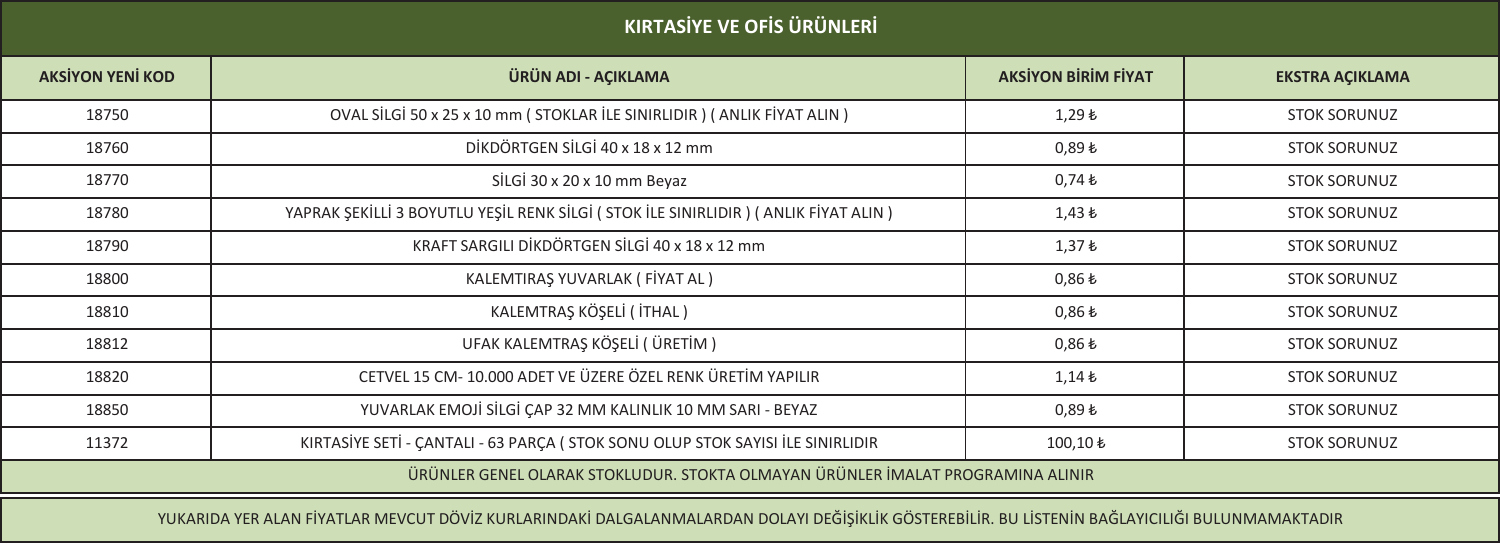8,90 ₺ 8,27 ₺ 8,27 ₺ 8,27 ₺ KÖbEL7 SAKSILI D7K7M SET7 KUTULU 9,54 ༥ 8,90 ༥ 8,Ϯϳ ༥ 8,Ϯϳ ༥ UV - TAMPON - SER7GRAF7 BASKI  $6,48$  &  $6,05$  &  $5,62$  & KÖŞELİ SAKSILI DİKİM SETİ ÇANTALI ( YENİ ÜRÜN ) 9,18 ₿ 9,18 ₿ 8,57 ₺ 3,59 ₺ 1,996 ₺ UV - TAMPON - SERİGRAFİ BASKI YUVARLAK SAKSILI DİKİM SETİ ÇANTALI ( YENİ ÜRÜN ) 9,18 ₺ │ 8,57 ₺ │ 6,87 ₺ │ 1,96 ₺ 5000 Adet Ve Üzeri Taleplerde İstenen renklerde Üretim Yapılabilir. Ürünlerimiz Stoklu Olup, Stokta olmaması Durumlarında İmalat Süresi Verilmektedir UV - TAMPON - SERİGRAFİ BASKI UV - TAMPON - SERİGRAFİ BASKI **THE GREENLOVE SAKSILI EKIM SETI ( GÜNCEL )** ÜRÜN KODU | AÇIKLAMA 1000 ADET | 250 ADET | 500 ADET | 1000 ADET VE ÜZER 11860 5.62 ₺ UV - TAMPON - SERIGRAFI BASKI **UYGULANAB7>7R BASKILAR** 11890  $11870$ 11880 58400 MINI SAKSILI BITKI DIKIM SETI. CANTALI ( YENI ÜRÜN ) 7,96 ₺ YUVARLAK SAKSILI DİKİM SETİ KUTULU 9,54 ₺

**TOHUMLU, SAKSILI DOĞA ÜRÜNLERİ ( GÜNCEL )** 

14,40 ₺ TAMPON - SERİGRAFI - STİCKER TAMPON - SERİGRAFI MINI EMOJI ÇIM ADAM SERISI ( 9 FARKLI FIGÜR İÇERIR ) ( ÜRÜN KUTULARI 25 ADET OLUP KARMA IFADELERDEN OLUŞMAKTADIR ) 7,20 k STİCKER BASKI **7THAL B7TK7 7K7M SETLER7 ( GÜNCEL ) ÜRÜN KODU** ITHAL OLAN BU ÜRÜN GURUBUMUZDA STOKLAR ADETLER İLE SINIRLIDIR 7 Farklı Bitki Tohumu Arasından Seçim Yapılabilir. Çam Ağacı, Latin Çiçeği, Fesleğen, Kadife Çiçeği, Araanfil Çiçeği, Akşam Sefası, Kahkaha Çiçeği VE SEBZE TOHUM GURUBU 58385 TÜM ÜRÜNLERE STİCKER BASKI UYGULANABİLİR VE BAZI ÜRÜNLERDE TAMPON - SERİGRAFİ VE UV BASKI UYGULANABİLİR FANUSLU ÇİM ADAM 58380 **AÇIKLAMA** ÇİM ADAM - FANUSLU VE KUTU İÇERİSİNDE KONSERVE KUTULU BİTKİ DİKİM SETI 100 ADET VE ÜZERİ **VE ELELELELELELELELELELELE KILDI UYGULANABİLİR BASKILAR**  $15.84 \text{ } \frac{1}{2}$ 

TAMPON BASKI - UV BASKI TAMPON BASKI - UV BASKI YARIM BOY TOHUMLU KALEM SEFFAF KAPSÜLLÜ 1,20 1,20 ± 1,20 ± 1,20 ± 1,20 TAMPON BASKI - UV BASKI 10702 10680 ϭϬϳϳ0 TAMPON BASKI - UV BASKI TOHUMLU KRAFT TÜKENMEZ KALEM- KRAFT KUTULU- KARAÇAM TOHUMU ( YAPRAK KL7PSL7 - 7NCE MODEL ) TOHUMLU KRAFT TÜKENMEZ KALEM- KRAFT KUTULU- ϳ FARKLI RENK VE TOHUM SEÇENE)7 ( DÜZ KL7PS ) ϭϬϳϭ0 2,24 ༥ ϭϬϳϮ0 TOHUMLU KRAFT TÜKENMEZ KALEM- KRAFT KUTULU- KARAÇAM TOHUMU ( YAPRAK KL7PSL7 - GEN7b MODEL ) 3,29 ༥ TAMPON BASKI - UV BASKI 10740 TOHUMLU KRAFT TÜKENMEZ KALEM- KRAFT KUTULU- KARAÇAM TOHUMU ( DÜZ KLIPSLI - INCE MODEL ) 2,45 ₺<br>2,45 ₺ TAMPON BASKI - UV BASKI 10690 bEFFAF TAM KAPSÜLLÜ - TOHUMLU KURSUN KALEM - KRAFT KUTULU - 6 FARKLI TOHUM SEÇENEĞİ **AÇIKLAMA** YEb7L TAM KAPSÜLLÜ TOHUMLU KURbUN KALEM - KRAFT KUTULU - 6 FARKLI TOHUM SEÇENE)7 ϭϬϲϳ0 1,82 ༥ **TOHUMLU KURbUN KALEM - TOHUMLU TÜKENMEZ KALEM - TOHUM PAKET7 ( GÜNCEL )** ÜRÜN KODU | UYGULANABİLİR BASKILAR**DU ALMAN BASKILAR BASKILAR BASKILAR BASKILAR** TAMPON BASKI - UV BASKI TOHUMLU KRAFT GÖVDELİ, KAPAKLI TÜKENMEZ KALEM- KRAFT KUTULU- KARAÇAM TOHUMU 3,39 ₺ 3,89 ₺ TAMPON BASKI - UV BASKI TAMPON BASKI - UV BASKI **OGTZ** YEŞİL MAT KAPSÜLLÜ - TOHUMLU KURŞUN KALEM - KRAFT KUTULU - 6 FARKLI TOHUM SEÇENEĞİ **1,64 1,64** € 1,64 € 1,64 € 1,64 € 1,64 € 1,64 € 1,64 € 1,64 € 1,64 € 1,64 € 1,64 € 1,64 € 1,64 € 1,64 € 1,64 € 1,64 € 1,64 € 1, YESİL MAT KAPSÜLLÜ - TOHUMLU SİYAH LATALI KURSUN KALEM - KRAFT KUTULU - 6 FARKLI TOHUM SEÇENEĞİ TARAFT KUTULU - 2,42 ₺ TAMPON BASKI - UV BASKI 10674 LATALI YEŞİL TAM KAPSÜLLÜ TOHUMLU KALEM ( KRAFT KUTULU ) 2,60 ₺ ϭϬϳϬ3 LATALI bEFFAF TAM KAPSÜLLÜ TOHUMLU KALEM ( KRAFT KUTULU ) 2,42 ༥ TAMPON BASKI - UV BASKI TAMPON BASKI - UV BASKI TAMPON BASKI - UV BASKI TAMPON BASKI - UV BASKI  $2,45 \pm$ KISA YESİL KAPSÜLLÜ - TOHUMLU KURSUN KALEM - KRAFT KUTULU - 6 FARKLI TOHUM SECENEĞİ NARAFT TOHUM SELEMELEDI ADA TOHUMLU, SİLGİLİ, PLASTİK APARATLI, KURŞUN KALEM - UÇ KORUMALI 2,39 ₺ 2,39 ₺ 10772 TO THE SAMPON BASKI - UV BASKI KRAFT KUTUDA 6 ADET YARIM BOY TOHUMLU KALEM **1999 - TAMPON BASKI - UV BASKI - UV BASKI** 

ÜRÜNLER ÜZERİNE TAMPON BASKI VE UV BASKI UYGULANMAKTADIR

ÜRÜNER KRAFT AMBALAJ İÇERİSİNDEDİR. YÜKSEK ADETLİ TALEPLERDE İSTENEN ÖZEL TOHUMLARDA UYGULANABİLİR

| OTO KOKUSU - CAM ŞİŞEDE BAMBU KAPAK OTO VE ORTAM KOKUSU   |                              |                                                                                                                                   |                                                                             |                               |  |                                   |                                             |  |  |  |  |
|-----------------------------------------------------------|------------------------------|-----------------------------------------------------------------------------------------------------------------------------------|-----------------------------------------------------------------------------|-------------------------------|--|-----------------------------------|---------------------------------------------|--|--|--|--|
| <b>ÜRÜN KODU</b>                                          |                              |                                                                                                                                   | <b>BASKISIZ BIRIM FIYAT</b>                                                 | <b>UYGULANABİLİR BASKILAR</b> |  |                                   |                                             |  |  |  |  |
| 32500                                                     |                              | $8,67$ $*$                                                                                                                        | UV BASKI (TEK RENK - COK RENK)                                              |                               |  |                                   |                                             |  |  |  |  |
|                                                           | <b>100 ADETE KADAR SABIT</b> | <b>250 ADETE KADAR SABIT</b>                                                                                                      | <b>500 ADETE KADAR SABIT</b>                                                | 1000 ADETE KADAR SABİT        |  | 1000 ADET ÜZERİ SABİT BİRİM FİYAT |                                             |  |  |  |  |
| BASKI ÜCRETLENDİRMESİ                                     | ₺400,00                      | ₺500,00                                                                                                                           | ₺600,00                                                                     | ₺800,00                       |  | ₺0,70                             | FİYATLAR TEK TARAF BASKILAR İÇİN GEÇERLİDİR |  |  |  |  |
| ODA KOKUSU - CAM ŞİŞEDE BAMBU ÇUBUKLU ODA KOKUSU (100 ml) |                              |                                                                                                                                   |                                                                             |                               |  |                                   |                                             |  |  |  |  |
| <b>ÜRÜN KODU</b>                                          |                              |                                                                                                                                   | <b>AÇIKLAMA</b>                                                             |                               |  | <b>BASKISIZ BIRIM FIYAT</b>       | UYGULANABİLİR BASKILAR                      |  |  |  |  |
| 32600                                                     |                              |                                                                                                                                   | 100 ml, PAÇULİ, PUDRA, KİRAZ ÇİÇEĞİ, BEYAZ ÇİÇEKLER, LİMON, MANGO, BASKISIZ |                               |  | 40,37 ₺                           | UV BASKI (TEK RENK - ÇOK RENK)              |  |  |  |  |
|                                                           | 100 ADETE KADAR SABİT        | 250 ADETE KADAR SABİT                                                                                                             | <b>500 ADETE KADAR SABIT</b>                                                | 1000 ADETE KADAR SABİT        |  | 1000 ADET ÜZERİ SABİT BİRİM FİYAT |                                             |  |  |  |  |
| BASKI ÜCRETLENDİRMESİ                                     | ₺500,00                      | ₺650,00                                                                                                                           | ₺800,00                                                                     | ₺1.000,00                     |  | ₺1,00                             | FİYATLAR TEK TARAF BASKILAR İÇİN GEÇERLİDİR |  |  |  |  |
|                                                           |                              |                                                                                                                                   | KOLANYA VE DEZENFEKTAN MODELLERİ BASKILI FİYATLANDIRMA                      |                               |  |                                   |                                             |  |  |  |  |
| <b>ÜRÜN KODU</b>                                          |                              |                                                                                                                                   | <b>AÇIKLAMA</b>                                                             |                               |  | <b>BASKISIZ BIRIM FIYAT</b>       | <b>UYGULANABİLİR BASKILAR</b>               |  |  |  |  |
|                                                           |                              | KALEM SEKLINDE CAM SISEDE SIPREY KOLONYA (12 ML)                                                                                  |                                                                             |                               |  | $4,43 \t{t}$                      | UV BASKI (TEK RENK - COK RENK)              |  |  |  |  |
|                                                           | <b>100 ADETE KADAR SABIT</b> | <b>250 ADETE KADAR SABIT</b>                                                                                                      | <b>500 ADETE KADAR SABIT</b>                                                | 1000 ADETE KADAR SABİT        |  | 1000 ADET ÜZERİ SABİT BİRİM FİYAT |                                             |  |  |  |  |
| BASKI ÜCRETLENDİRMESİ                                     | ₺200,00                      | ₺300,00                                                                                                                           | ₺400,00                                                                     | ₺500,00                       |  | ₺0,50                             | FİYATLAR TEK TARAF BASKILAR İÇİN GEÇERLİDİR |  |  |  |  |
|                                                           |                              | 50 ML PLASTİK SPREYLİ ŞİŞE DE KOLONYA                                                                                             |                                                                             |                               |  | 7,01 ₺                            | UV BASKI (TEK RENK - COK RENK)              |  |  |  |  |
| BASKI ÜCRETLENDİRMESİ                                     | <b>100 ADETE KADAR SABIT</b> | <b>250 ADETE KADAR SABIT</b>                                                                                                      | <b>500 ADETE KADAR SABIT</b>                                                | 1000 ADETE KADAR SABİT        |  | 1000 ADET ÜZERİ SABİT BİRİM FİYAT |                                             |  |  |  |  |
| TEK YÖN STİCKER                                           | ₺400,00                      | ₺500,00                                                                                                                           | ₺600,00                                                                     | ₺800,00                       |  | ₺0,70                             | FİYATLAR TEK TARAF BASKILAR İÇİN GEÇERLİDİR |  |  |  |  |
|                                                           |                              | 1000 ML JEL DEZENFEKTAN - ESANS İÇERİR - 80 DERECE ALKOL İÇERİR (ÖZEL POMPALI ŞİŞE TASARIMI - TEKRAR DOLDURULARAK KULLANILABİLİR) |                                                                             |                               |  | 60,06 ₺                           | UV BASKI (TEK RENK - COK RENK)              |  |  |  |  |
| BASKI ÜCRETLENDİRMESİ                                     | 100 ADETE KADAR SABİT        | <b>250 ADETE KADAR SABIT</b>                                                                                                      | <b>500 ADETE KADAR SABIT</b>                                                | 1000 ADETE KADAR SABİT        |  | 1000 ADET ÜZERİ SABİT BİRİM FİYAT |                                             |  |  |  |  |
| TEK YÖN STİCKER                                           | ₺500,00                      | ₺600,00                                                                                                                           | ₺700,00                                                                     | ₺900,00                       |  | ₺0,80                             | FİYATLAR TEK TARAF BASKILAR İÇİN GEÇERLİDİR |  |  |  |  |
|                                                           |                              | 400 ML JEL DEZENFEKTAN - ESANS İÇERİR - 80 DERECE ALKOL İÇERİR (ÖZEL ŞİŞE TASARIMI - TEKRAR DOLDURULARAK KULLANILABİLİR )         |                                                                             |                               |  | 35,88 ₺                           | UV BASKI (TEK RENK - ÇOK RENK)              |  |  |  |  |
| BASKI ÜCRETLENDİRMESİ                                     | <b>100 ADETE KADAR SABIT</b> | <b>250 ADETE KADAR SABİT</b>                                                                                                      | <b>500 ADETE KADAR SABIT</b>                                                | 1000 ADETE KADAR SABİT        |  | 1000 ADET ÜZERİ SABİT BİRİM FİYAT |                                             |  |  |  |  |
| TEK YÖN STİCKER                                           | ₺400,00                      | ₺500,00                                                                                                                           | ₺600,00                                                                     | ₺800,00                       |  | ₺0,70                             | FİYATLAR TEK TARAF BASKILAR İÇİN GEÇERLİDİR |  |  |  |  |
|                                                           |                              | 100 ML JEL DEZENFEKTAN - ESANS İÇERİR - 80 DERECE ALKOL İÇERİR (ÖZEL ŞİŞE TASARIMI - TEKRAR DOLDURULARAK KULLANILABİLİR)          |                                                                             |                               |  | 14,95 ₺                           | UV BASKI (TEK RENK - COK RENK)              |  |  |  |  |
| BASKI ÜCRETLENDİRMESİ                                     | <b>100 ADETE KADAR SABİT</b> | <b>250 ADETE KADAR SABIT</b>                                                                                                      | <b>500 ADETE KADAR SABIT</b>                                                | 1000 ADETE KADAR SABİT        |  | 1000 ADET ÜZERİ SABİT BİRİM FİYAT | FİYATLAR TEK TARAF BASKILAR İÇİN GEÇERLİDİR |  |  |  |  |
| TEK YÖN STİCKER                                           | ₺400,00                      | ₺0,70                                                                                                                             |                                                                             |                               |  |                                   |                                             |  |  |  |  |
|                                                           |                              |                                                                                                                                   | BAY VE BAYAN PARFÜM ÇEŞİTLERİ (50 ML)                                       |                               |  |                                   |                                             |  |  |  |  |
| <b>ÜRÜN KODU</b>                                          |                              | <b>BASKISIZ BİRİM FİYAT</b>                                                                                                       | <b>UYGULANABİLİR BASKILAR</b>                                               |                               |  |                                   |                                             |  |  |  |  |
| 32605                                                     |                              |                                                                                                                                   | 2 FARKLI BAYAN - 2 FARLI ERKEK ESANS SEÇENEĞİ BULUNMAKTADIR                 |                               |  | 59,85 ₺                           | UV BASKI (TEK RENK - COK RENK)              |  |  |  |  |
| BASKI ÜCRETLENDİRMESİ                                     | <b>100 ADETE KADAR SABIT</b> | 250 ADETE KADAR SABİT                                                                                                             | 500 ADETE KADAR SABİT                                                       | 1000 ADETE KADAR SABİT        |  | 1000 ADET ÜZERİ SABİT BİRİM FİYAT |                                             |  |  |  |  |
|                                                           | ₺400,00                      | ₺500,00                                                                                                                           | ₺600,00                                                                     | ₺800,00                       |  | ₺0,70                             | FİYATLAR TEK TARAF BASKILAR İÇİN GEÇERLİDİR |  |  |  |  |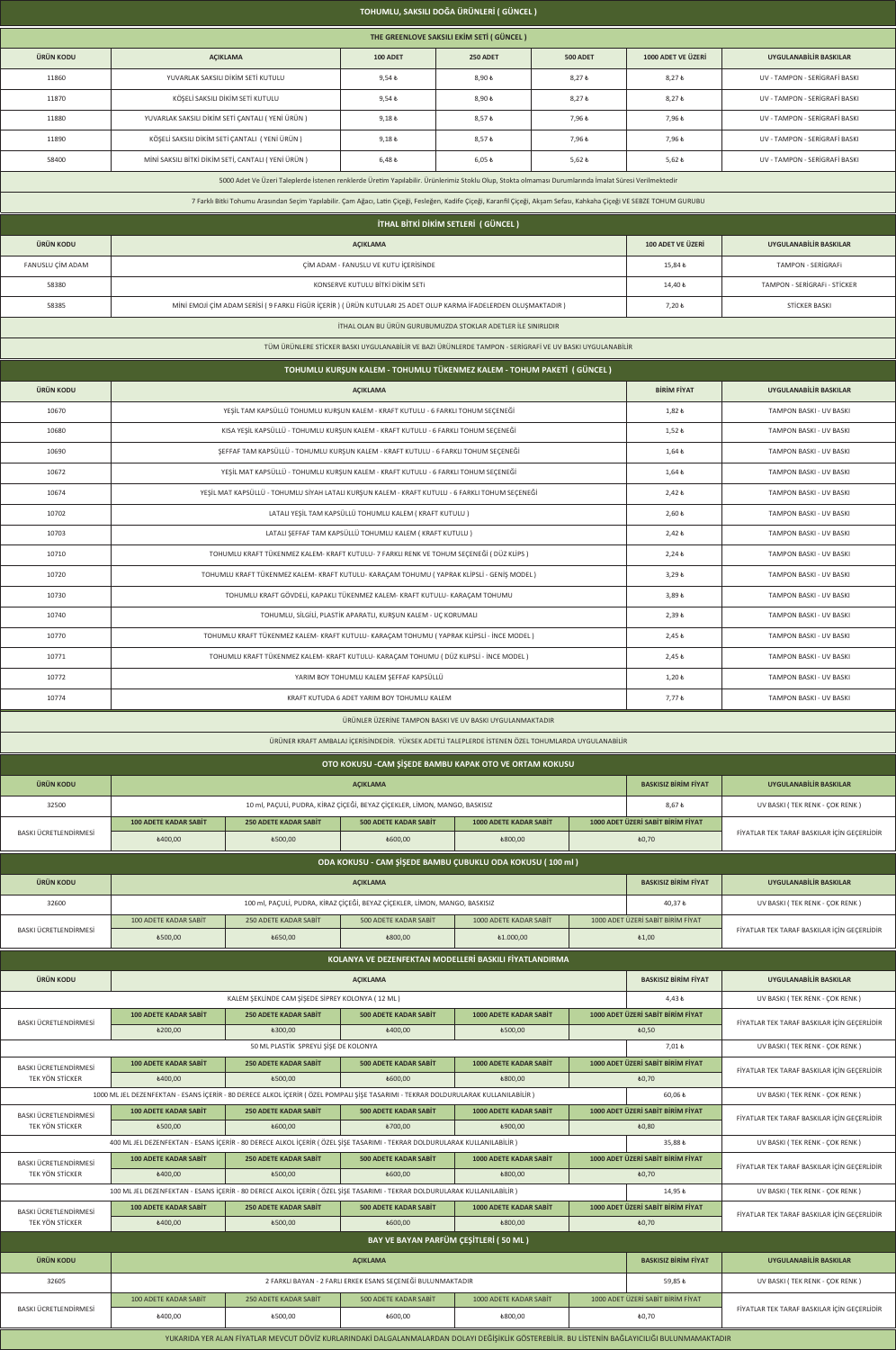| <b>KODU</b> |                         | <b>ÜRÜN ADI</b>                                         | <b>ÜRÜN EBADI</b>        | <b>BLOK EBADI</b><br><b>REKLAM ALANI</b>                 |             | <b>REKLAM ALANI</b><br><b>BASKISIZ - FİYAT</b> | <b>NOT</b>           |
|-------------|-------------------------|---------------------------------------------------------|--------------------------|----------------------------------------------------------|-------------|------------------------------------------------|----------------------|
| 93000       | $\mathbf{1}$            | MİNK GEMİCİ TEK PARÇA SPİRALLİ - REKLAM BASKISIZ        | 24*52                    | 24*34                                                    | $24*18$     | ₺11,21                                         | ALT SİPARİŞ 100 ADET |
| 93005       | $\overline{2}$          | KÜÇÜK GEMİCİ TEK PARÇA SPİRALLİ - REKLAM BASKISIZ       | $27,5*60,5$              | $27.5 * 40.5$                                            | $27,5*20$   | ₺14,04                                         | ALT SİPARİŞ 100 ADET |
| 93010       | $\overline{\mathbf{3}}$ | KÜÇÜK GEMİCİ 3 PARCA SPİRALLİ - REKLAM BASKISIZ         | $27,5*65$                | $27.5 * 13.5$                                            | $27,5 * 20$ | ₺20,12                                         | ALT SIPARIS 100 ADET |
| 93015       | $\overline{4}$          | ORTA GEMİCİ TEK PARÇA SPİRALLİ - REKLAM BASKISIZ        | $31 * 65$                | $31 * 43,5$                                              | $31 * 21,5$ | ₺15,93                                         | ALT SİPARİŞ 100 ADET |
| 93020       | 5                       | ORTA GEMİCİ ÜÇ PARÇA SPİRALLİ - REKLAM BASKISIZ         | $31 * 70$                | $31 * 14,5$                                              | $31 * 21,5$ | ₺23,36                                         | ALT SİPARİŞ 100 ADET |
| 93025       | 6                       | BÜYÜK GEMİCİ SARI TEK PARÇA SPİRALLİ - REKLAM BASKISIZ  | $33 * 71$                | $33 * 48$                                                | $33 * 23$   | <b>£17,82</b>                                  | ALT SİPARİŞ 100 ADET |
| 93030       | $\overline{7}$          | BÜYÜK GEMİCİ GRİ TEK PARÇA SPİRALLİ - REKLAM BASKISIZ   | 33 * 71                  | $33 * 48$                                                | $33 * 23$   | ₺17,82                                         | ALT SİPARİŞ 100 ADET |
| 93035       | 8                       | BÜYÜK GEMİCİ YEŞİL TEK PARÇA SPİRALLİ - REKLAM BASKISIZ | $33 * 71$                | $33 * 48$                                                | $33 * 23$   | \$17,82                                        | ALT SİPARİŞ 100 ADET |
| 93040       | $\overline{9}$          | BÜYÜK GEMİCİ MAVİ TEK PARÇA SPİRALLİ - REKLAM BASKISIZ  | $33 * 71$                | $33 * 48$                                                | $33 * 23$   | ₺17,82                                         | ALT SİPARİŞ 100 ADET |
| 93045       | 10                      | BÜYÜK GEMİCİ SARI ÜÇ PARÇA SPİRALLİ - REKLAM BASKISIZ   | $33 * 77,5$              | $33 * 16$                                                | $33 * 23$   | ₺25,38                                         | ALT SİPARİŞ 100 ADET |
| 93050       | 11                      | BÜYÜK GEMİCİ GRİ ÜÇ PARÇA SPİRALLİ - REKLAM BASKISIZ    | $33 * 77,5$              | $33 * 16$                                                | $33 * 23$   | ₺25,38                                         | ALT SİPARİŞ 100 ADET |
| 93055       | 12                      | BÜYÜK GEMİCİ YEŞİL ÜÇ PARÇA SPİRALLİ - REKLAM BASKISIZ  | $33 * 77.5$              | $33 * 16$                                                | $33 * 23$   | ₺25,38                                         | ALT SİPARİŞ 100 ADET |
| 93060       | 13                      | BÜYÜK GEMİCİ MAVİ ÜÇ PARÇA SPİRALLİ - REKLAM BASKISIZ   | $33 * 77,5$              | $33 * 16$<br>$33 * 23$                                   |             | ₺25,38                                         | ALT SİPARİŞ 100 ADET |
| 93065       | 14                      | BÜYÜK GEMİCİ EKSTRA 3 PARÇA SPİRALLİ - REKLAM BASKISIZ  | 33 * 77,5                | $33 * 16$<br>$33 * 23$                                   |             | ₺25,38                                         | ALT SIPARIS 100 ADET |
| 93070       | 15                      | 5 AYLIK GEMİCİ ÜÇ PARÇA SPİRALLİ - REKLAM BASKISIZ      | $33 * 77,5$              | $33 * 16$                                                | $33 * 23$   | ₺25,38                                         | ALT SİPARİŞ 100 ADET |
| 93075       | 17                      | 7 AYLIK GEMİCİ TEK PARÇA SPİRALLİ - REKLAM BASKISIZ     | $33 * 57$                | $33 * 34$                                                | $33 * 23$   | ₺13,50                                         | ALT SİPARİŞ 100 ADET |
| 93080       | 19                      | MEMO GEMİCİ TEK PARÇA SPİRALLİ - REKLAM BASKISIZ        | $27,5*60,5$              | $27.5 * 40.5$                                            | $27,5 * 20$ | ₺14,04                                         | ALT SİPARİŞ 100 ADET |
| 93085       | 20                      | EKONOMÍK GEMÍCÍ TEK PARÇA SPÍRALLÍ - REKLAM BASKISIZ    | $33 * 47,5$              | $33 * 24,5$                                              | $33 * 23$   | \$11,48                                        | ALT SİPARİŞ 100 ADET |
| 93090       | 21                      | JUMBO GEMICI 3 PARCA SPIRALLI - REKLAM BASKISIZ         | 39 * 87                  | $39 * 18,5$                                              | 39 * 25     | ₺40,77                                         | ALT SİPARİŞ 100 ADET |
| 93095       | 23                      | JUMBO KUSE GEMICI 3 PARCA SPIRALLI - REKLAM BASKISIZ    | $33 * 92,5$              | $33 * 23$                                                | $33 * 23$   | ₺45,63                                         | ALT SIPARIS 100 ADET |
| 93100       | 25                      | ORTA KUSE GEMICI 3 PARCA SPİRALLİ - REKLAM BASKISIZ     | $31 * 70$                | $31 * 14,5$                                              | $31 * 21,5$ | ₺29,97                                         | ALT SİPARİŞ 100 ADET |
| 93105       | 26                      | ORTA KUSE GEMICI 4 PARCA SPİRALLİ - REKLAM BASKISIZ     | $31 * 86$                | $31 * 14,5$                                              | $31 * 21,5$ | ₺37,40                                         | ALT SİPARİŞ 100 ADET |
| 93110       | 27                      | TASLAMALI GEMİCİ 3 PARÇA SPİRALLİ - REKLAM BASKISIZ     | $33 * 78$                | $33 * 16$                                                | $33 * 23$   | ₺56,97                                         | ALT SİPARİŞ 100 ADET |
| 93115       | 30                      | ATATÜRK GEMİCİ 3 PARÇA SPİRALLİ - REKLAM BASKISIZ       | $33 * 77,5$              | $33 * 16$                                                | $33 * 23$   | ₺26,73                                         | ALT SİPARİŞ 100 ADET |
|             |                         | GEMICI TAŞIYICI REKLAM BASKISI                          |                          | 4 RENK OFSET BASKI+ P.LAK (1000 ADETE KADAR SABIT ÜCRET) |             | ₺526,50                                        | ALT SIPARIS 100 ADET |
|             |                         | <b>GEMICI ARA BASKI</b>                                 |                          | <b>4 RENK OFSET BASKI</b>                                |             | ₺904,50                                        | ALT SIPARIS 100 ADET |
|             |                         | <b>GEMİCİ TAŞIYICI TASLAMA</b>                          |                          | <b>TASLAMA BASKI</b>                                     |             | ₺1.201,50                                      | ALT SIPARIS 100 ADET |
|             |                         | SIVAMA 1 PARCA                                          |                          | PARCALARDAN 1 INE                                        |             | ₺2,43                                          | ALT SİPARİŞ 100 ADET |
|             |                         | SIVAMA KOMPLE                                           |                          | TÜM PARÇALARA                                            |             | ₺8,51                                          | ALT SİPARİŞ 100 ADET |
|             |                         | <b>GEMICI AKSESUAR</b>                                  |                          | KAPSÜL                                                   |             | ₺0,68                                          | ALT SIPARIS 100 ADET |
|             |                         | <b>GEMICI AKSESUAR</b>                                  |                          | GÖSTERGE                                                 |             | ₺0,88                                          | ALT SİPARİŞ 100 ADET |
|             |                         |                                                         | <b>PİRAMİT TAKVİMLER</b> |                                                          |             |                                                |                      |

**GEMICI TAKVIMI** 

|    | <b>KODU</b> | ÜRÜN ADI                             | <b>ÜRÜN EBADI</b> | <b>BLOK EBADI</b>                                      | <b>REKLAM ALANI</b>                      | <b>REKLAM ALANI</b>     | <b>NOT</b>           |
|----|-------------|--------------------------------------|-------------------|--------------------------------------------------------|------------------------------------------|-------------------------|----------------------|
|    |             |                                      |                   |                                                        |                                          | <b>BASKISIZ - FİYAT</b> |                      |
| 41 | 93175       | EVVEL ZAMAN İÇİNDE - KARTON TAŞIYICI | $24 * 17$         | $24 * 13$                                              | $24 * 4$                                 | \$12,42                 | ALT SİPARİŞ 100 ADET |
| 42 | 93180       | CİÇEKLER - KARTON TAŞIYICI           | $24 * 17$         | $24 * 13$                                              | $24 * 4$                                 | \$12,42                 | ALT SİPARİŞ 100 ADET |
| 41 | 93185       | EVVEL ZAMAN İÇİNDE - SERT TAŞIYICI   | $24 * 17$         | $24 * 13$                                              | $24 * 4$                                 | ₺28,62                  | ALT SİPARİŞ 100 ADET |
| 42 | 93190       | CİCEKLER - SERT TAŞIYICI             | $24 * 17$         | $24 * 13$                                              | $24 * 4$                                 | ₺28,62                  | ALT SİPARİŞ 100 ADET |
| 43 | 93195       | DÜNYA - KARTON TAŞIYICI              | $21 * 17$         | $21 * 13$                                              | $21 * 4$                                 | \$12,29                 | ALT SİPARİŞ 100 ADET |
| 44 | 93200       | BİR ZAMANLAR - KARTON TAŞIYICI       | $21 * 17$         | $21 * 13$                                              | $21 * 4$                                 | \$12,29                 | ALT SIPARIS 100 ADET |
| 45 | 93205       | ATA - KARTON TASIYICI                | $21 * 17$         | $21 * 13$                                              | $21 * 4$                                 | \$12,29                 | ALT SİPARİŞ 100 ADET |
| 46 | 93210       | SOKAK - KARTON TAŞIYICI              | $21 * 17$         | $21 * 13$                                              | $21 * 4$                                 | ₺12,29                  | ALT SİPARİŞ 100 ADET |
| 47 | 93215       | <b>GRAVÜR - KARTON TASIYICI</b>      | $21 * 17$         | $21 * 13$                                              | $21 * 4$                                 | \$12,29                 | ALT SİPARİŞ 100 ADET |
| 43 | 93220       | DÜNYA - SERT TAŞIYICI                | $21 * 17$         | $21 * 13$                                              | $21 * 4$                                 | ₺26,60                  | ALT SİPARİŞ 100 ADET |
| 44 | 93225       | BİR ZAMANLAR - SERT TAŞIYICI         | $21 * 17$         | $21 * 13$                                              | $21 * 4$                                 | ₺26,60                  | ALT SİPARİŞ 100 ADET |
| 45 | 93230       | ATA - SERT TAŞIYICI                  | $21 * 17$         | $21 * 13$                                              | $21 * 4$                                 | ₺26,60                  | ALT SİPARİŞ 100 ADET |
| 46 | 93235       | SOKAK - SERT TASIYICI                | $21 * 17$         | $21 * 13$                                              | $21 * 4$                                 | <b>\$26.60</b>          | ALT SIPARIS 100 ADET |
| 47 | 93240       | GRAVÜR - SERT TAŞIYICI               | $21 * 17$         | $21 * 13$                                              | $21 * 4$                                 | ₺26,60                  | ALT SİPARİŞ 100 ADET |
| 48 | 93245       | BİR NEFES - KARTON TAŞIYICI          | $16 * 15,5$       | $16 * 12$                                              | $16 * 3.5$                               | ₺9,32                   | ALT SIPARIS 100 ADET |
| 49 | 93250       | <b>İSTANBUL KARTON TAŞIYICI</b>      | $16 * 15,5$       | $16 * 12$                                              | $16 * 3.5$                               | ₺9,32                   | ALT SİPARİŞ 100 ADET |
| 48 | 93255       | BİR NEFES - SERT TAŞIYICI            | $16 * 15,5$       | $16 * 12$                                              | $16 * 3.5$                               | \$21,33                 | ALT SIPARIS 100 ADET |
| 49 | 93260       | İSTANBUL - SERT TAŞIYICI             | $16 * 15,5$       | $16 * 12$                                              | $16 * 3.5$                               | <b>£21,33</b>           | ALT SIPARIS 100 ADET |
| 50 | 93265       | İSLER GÜÇLER - KARTON TAŞICIYI       | $12*19,5$         | $12*16$                                                | $12*3,5$                                 | ₺8,78                   | ALT SİPARİŞ 100 ADET |
| 51 | 93270       | OFİS - KARTON TAŞIYICI               | $12*19,5$         | $12*16$                                                | $12*3,5$                                 | ₺8,78                   | ALT SİPARİŞ 100 ADET |
| 50 | 93275       | İSLER GÜÇLER - SERT TAŞIYICI         | $12*19,5$         | $12*16$                                                | $12*3,5$                                 | ₺19,58                  | ALT SİPARİŞ 100 ADET |
| 51 | 93280       | OFİS - SERT TAŞIYICI                 | $12*19,5$         | $12*16$                                                | $12*3,5$                                 | \$19,58                 | ALT SİPARİŞ 100 ADET |
|    |             |                                      |                   |                                                        | KARTON TASIYICIYA 4 RENK OFSET + SELEFON |                         | ₺769.50              |
|    |             | PRAMÍT TAKVÍM REKLAM BASKISI         |                   | SERT TASIYICILI İSE SERT TAŞIYICIYA 4 RENK OFSET BASKI |                                          |                         | \$1.431,00           |
|    |             |                                      |                   | <b>TASLAMALI İSE SICAK BASKI</b>                       |                                          | <b>SICAK BASKI</b>      | KLİSE                |
|    |             |                                      |                   | FİYAT ALINIZ                                           |                                          |                         |                      |

| ÖZEL BASKILI PİRAMİT TAKVİMLER - SİZE ÖZEL 12 ADET FOTOĞRAFLI ÖZEL TAKVİM ÇALIŞMASI |                                                                                                |                                                                          |                                                      |                                                        |                           |            |                                                        |                 |            |                     |                  |                       |
|-------------------------------------------------------------------------------------|------------------------------------------------------------------------------------------------|--------------------------------------------------------------------------|------------------------------------------------------|--------------------------------------------------------|---------------------------|------------|--------------------------------------------------------|-----------------|------------|---------------------|------------------|-----------------------|
|                                                                                     | ÜRÜN EBADI<br>KODU - AÇIKLAMA<br>500 ADET<br><b>1000 ADET</b><br><b>2000 ADET</b><br>3000 ADET |                                                                          |                                                      |                                                        |                           |            |                                                        |                 |            |                     | <b>4000 ADET</b> |                       |
| 41                                                                                  | 93385                                                                                          | EVVEL ZAMAN İÇİNDE - KARTON TAŞIYICI                                     | $24*17$                                              | ₺10.150,00                                             | ₺16.402,50                |            | ₺29.120,00                                             |                 |            | ₺42.445,00          |                  | ₺55.510,00            |
| 42                                                                                  | 93390                                                                                          | ÇİÇEKLER - KARTON TAŞIYICI                                               | $24*17$                                              | ₺10.150,00                                             | \$16.402,50               |            | ₺29.120,00                                             |                 |            | ₺42.445,00          |                  | ₺55.510,00            |
| 41                                                                                  | 93395                                                                                          | EVVEL ZAMAN İÇİNDE - SERT TAŞIYICI                                       | $24*17$                                              | ₺18.550,00                                             | ₺32.602,50                |            | ₺60.320,00                                             |                 |            | ₺89.245,00          |                  | \$117.910,00          |
| 42                                                                                  | 93400                                                                                          | ÇİÇEKLER - SERT TAŞIYICI                                                 | 24*17                                                | ₺18.550,00                                             | ₺32.602,50                |            | ₺60.320,00<br>₺89.245,00                               |                 |            |                     |                  | \$117.910,00          |
| 43                                                                                  | 93405                                                                                          | DÜNYA - KARTON TAŞIYICI                                                  | $21*17$                                              | ₺9.380,00                                              | ₺15.052,50                |            | ₺26.650,00                                             |                 |            | ₺38.870,00          |                  | ₺50.700,00            |
| 44                                                                                  | 93410                                                                                          | BİR ZAMANLAR - KARTON TAŞIYICI                                           | $21*17$                                              | ₺9.380,00                                              | ₺15.052,50                |            | ₺26.650,00                                             |                 |            | ₺38.870,00          |                  | ₺50.700,00            |
| 45                                                                                  | 93415                                                                                          | ATA - KARTON TAŞIYICI                                                    | $21*17$                                              | ₺9.380,00                                              | ₺15.052,50                |            | ₺26.650,00                                             |                 |            | ₺38.870,00          |                  | ₺50.700,00            |
| 46                                                                                  | 93420                                                                                          | SOKAK - KARTON TAŞIYICI                                                  | $21*17$                                              | ₺9.380,00                                              | ₺15.052,50                |            | ₺26.650,00                                             |                 |            | ₺38.870,00          |                  | ₺50.700,00            |
| 47                                                                                  | 93425                                                                                          | GRAVÜR - KARTON TAŞIYICI                                                 | $21*17$                                              | ₺9.380,00                                              | ₺15.052,50                |            | ₺26.650,00                                             |                 |            | ₺38.870,00          |                  | ₺50.700,00            |
| 43                                                                                  | 93430                                                                                          | DÜNYA - SERT TAŞIYICI                                                    | $21*17$                                              | ₺16.800,00                                             | \$29.362,50               |            | ₺54.210,00                                             |                 |            | ₺80.210,00          |                  | ₺105.820,00           |
| 44                                                                                  | 93435                                                                                          | BİR ZAMANLAR - SERT TAŞIYICI                                             | $21*17$                                              | ₺16.800,00                                             | ₺29.362,50                |            | ₺54.210,00                                             |                 |            | ₺80.210,00          |                  | ₺105.820,00           |
| 45                                                                                  | 93440                                                                                          | ATA - SERT TAŞIYICI                                                      | $21*17$                                              | ₺16.800,00                                             | \$29.362,50               |            | ₺54.210,00                                             |                 |            | ₺80.210,00          |                  | ₺105.820,00           |
| 46                                                                                  | 93445                                                                                          | SOKAK - SERT TAŞIYICI                                                    | $21*17$                                              | ₺16.800,00                                             | \$29.362,50               |            | ₺54.210,00                                             |                 |            | ₺80.210,00          |                  | ₺105.820,00           |
| 47                                                                                  | 93450                                                                                          | GRAVÜR - SERT TAŞIYICI                                                   | $21*17$                                              | ₺16.800,00                                             | ₺29.362,50                |            | ₺54.210,00                                             |                 |            | ₺80.210,00          |                  | ₺105.820,00           |
| 48                                                                                  | 93455                                                                                          | BİR NEFES - KARTON TAŞIYICI                                              | $16*15,5$                                            | ₺7.350,00                                              | ₺11.407,50                |            | ₺19.565,00                                             |                 |            | ₺28.210,00          |                  | ₺36.790,00            |
| 49                                                                                  | 93460                                                                                          | İSTANBUL - KARTON TAŞIYICI                                               | $16*15,5$                                            | ₺19.565,00                                             |                           |            | ₺28.210,00                                             |                 | ₺36.790,00 |                     |                  |                       |
| 48                                                                                  | 93455                                                                                          | BİR NEFES - SERT TAŞIYICI                                                | $16*15,5$<br>₺13.580,00<br>₺23.422,50<br>₺42.705,00  |                                                        |                           |            |                                                        |                 | ₺62.920,00 |                     | ₺83.070,00       |                       |
| 49                                                                                  | 93460                                                                                          | İSTANBUL - SERT TAŞIYICI                                                 | $16*15,5$<br>₺13.580,00<br>\$23.422,50<br>₺42.705,00 |                                                        |                           |            |                                                        |                 |            | ₺62.920,00          |                  | ₺83.070,00            |
| 50                                                                                  | 93475                                                                                          | İSLER GÜÇLER - KARTON TAŞIYICI                                           | 12*19,5<br>₺6.230,00<br>₺10.125,00<br>₺17.940,00     |                                                        |                           |            |                                                        | ₺26.195,00      |            |                     | ₺34.385,00       |                       |
| 51                                                                                  | 93480                                                                                          | OFİS - KARTON TAŞIYICI                                                   | $12*19,5$<br>₺6.230,00<br>₺10.125,00                 |                                                        | ₺17.940,00                |            | ₺26.195,00                                             |                 | ₺34.385,00 |                     |                  |                       |
| 50                                                                                  | 93485                                                                                          | İŞLER GÜÇLER - SERT TAŞIYICI                                             | 12*19,5                                              | ₺12.880,00<br>₺42.640,00<br>₺22.950,00                 |                           | ₺63.245,00 |                                                        |                 |            | ₺83.785,00          |                  |                       |
| 51                                                                                  | 93490                                                                                          | OFİS - SERT TAŞIYICI                                                     | $12*19,5$                                            | ₺12.880,00<br>₺22.950,00<br>₺42.640,00                 |                           |            |                                                        |                 | ₺63.245,00 |                     |                  | ₺83.785,00            |
| 52                                                                                  | 93495                                                                                          | ÜRÜN EBADI<br>250 ADET<br>500 ADET<br>1000 ADET<br>MASA TAKVİMLİ PİRAMİT |                                                      |                                                        |                           |            |                                                        |                 | 2000 ADET  |                     | 3000 ADET        |                       |
|                                                                                     |                                                                                                | SERT TAŞIYICILI                                                          | $21 * 23$                                            | ₺10.500,00                                             | \$18.427,50               |            | ₺33.930,00                                             |                 |            | ₺66.040,00          |                  | ₺98.150,00            |
|                                                                                     |                                                                                                |                                                                          |                                                      |                                                        |                           |            | KARTON TAŞIYICIYA 4 RENK OFSET + SELEFON               |                 |            |                     |                  | ₺769,50               |
|                                                                                     |                                                                                                | PRAMIT TAKVIM REKLAM BASKISI                                             |                                                      |                                                        |                           |            | SERT TAŞIYICILI İSE SERT TAŞIYICIYA 4 RENK OFSET BASKI |                 |            |                     |                  | \$1.431,00            |
|                                                                                     |                                                                                                |                                                                          |                                                      |                                                        | TASLAMALI İSE SICAK BASKI |            |                                                        |                 |            | <b>SICAK BASKI</b>  |                  | <b>KLIŞE</b>          |
|                                                                                     |                                                                                                |                                                                          |                                                      |                                                        |                           |            |                                                        |                 |            | FİYAT ALINIZ        |                  | FİYAT ALINIZ          |
|                                                                                     |                                                                                                |                                                                          |                                                      | SÜMENLER (BASKI DAHIL FİYAT)                           |                           |            |                                                        |                 |            |                     |                  |                       |
|                                                                                     |                                                                                                | ÜRÜN ADI VE AÇIKLAMA                                                     |                                                      | <b>ÜRÜN EBADI</b>                                      | 100 ADET                  |            | <b>200 ADET</b>                                        | <b>400 ADET</b> |            | <b>500 ADET</b>     |                  | <b>1000 ADET</b>      |
| 61                                                                                  | 93600                                                                                          | SÜMEN (SADECE BLOK) BÜYÜK A-B-C-D                                        |                                                      | 41 * 28                                                | ₺3.847,50                 |            | ₺6.630,00                                              | ₺12.415,00      |            | \$14.750,00         |                  | ₺28.750,00            |
| 61                                                                                  | 93605                                                                                          | SÜMEN (SADECE BLOK) BÜYÜK A-B-C-D                                        |                                                      | 44 * 31                                                | ₺4.320,00                 |            | ₺7.475,00                                              | ₺14.105,00      |            | ₺16.750,00          |                  | ₺32.750,00            |
| 61                                                                                  | 93610                                                                                          | SÜMEN (SADECE BLOK) BÜYÜK A-B-C-D                                        |                                                      | 49 * 34                                                | ₺4.792,50                 |            | ₺8.450,00                                              | ₺16.055,00      |            | ₺19.062,50          |                  | ₺37.375,00            |
|                                                                                     |                                                                                                |                                                                          |                                                      | MASA TAKVİMİ - ALT ADET 100 ADET                       |                           |            |                                                        |                 |            |                     |                  |                       |
|                                                                                     | <b>KODU</b>                                                                                    | ÜRÜN ADI VE AÇIKLAMA                                                     |                                                      | <b>ÜRÜN EBADI</b>                                      |                           |            | <b>BLOK EBADI</b>                                      |                 |            | <b>REKLAM ALANI</b> |                  | <b>BASKISIZ FİYAT</b> |
| 71                                                                                  | 93615                                                                                          | MASA TAKVİMİ KÜÇÜK BOY KARTON KAPAK                                      |                                                      | $31 * 11$                                              |                           |            | $31 * 11$                                              |                 |            | $31 * 3,5$          |                  | ₺22,82                |
| 72                                                                                  | 93620                                                                                          | MASA TAKVIMI ORTA BOY KARTON KAPAK                                       |                                                      | $31 * 14,5$                                            |                           |            | $31 * 14,5$                                            |                 |            | $20 * 4$            |                  | ₺25,52                |
| 73                                                                                  | 93625                                                                                          | MASA TAKVİMİ BÜYÜK BOY KARTON KAPAK                                      |                                                      | $33 * 16$                                              |                           |            | $33 * 16$                                              |                 |            | $24 * 2,5$          |                  | ₺27,68                |
|                                                                                     |                                                                                                |                                                                          |                                                      | KARTON KAPAĞA OFSET BASKI 1000 ADETE KADAR SABİT ÜCRET |                           |            |                                                        |                 |            |                     |                  | ₺526,50               |
|                                                                                     |                                                                                                |                                                                          |                                                      |                                                        |                           |            |                                                        |                 |            |                     |                  | ₺796,50               |
| SAYFALARA REKLAM BASKI 1000 ADETE KADAR SABİT (RENK BAŞINA)                         |                                                                                                |                                                                          |                                                      |                                                        |                           |            |                                                        |                 |            |                     |                  |                       |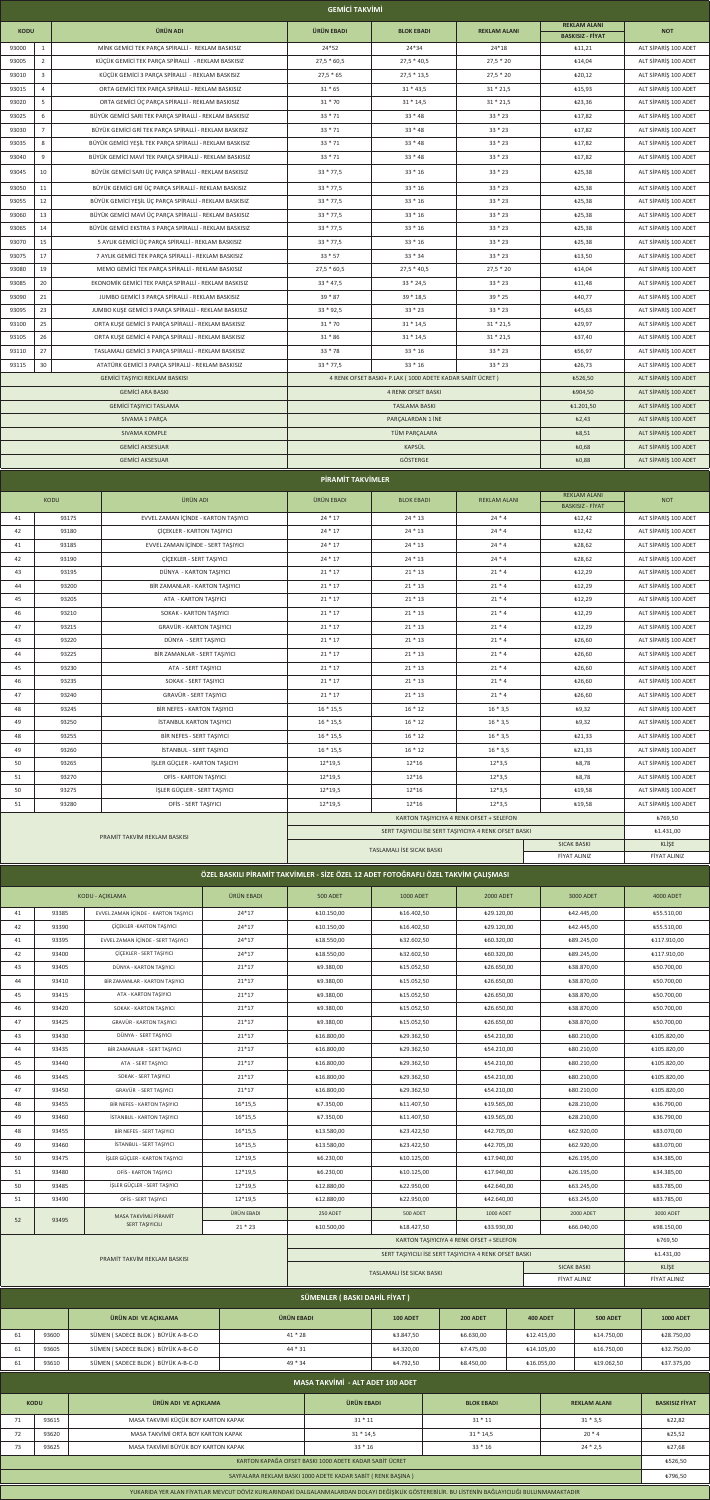AHŞAP CETVEL BASKI ÜCRETLENDİRMESİ COK RENK UV BASKI TEKNIĞI UYGULANIR- RENK SAYISI FARKETMEZ BASKI BIRIM FIYATI ₹0,60 1000 ADET ALTI İŞLERDE BASKI BİRİM FİYATI DIŞINDA 200 TL SABİT KALIP ÜCRETİ İLAVE OLARAK ALINMAKTADIR  $\blacksquare$ 2000 ADET ÜZERI SIPARIŞLERDE UYGULANACAK BASKI IÇIN ÜCRET TALEP EDİLMEZ - TEK RENK VEYA ÇOK RENK OLMASI FARKETMEZ **LAZER KAZIMA BASKI - TEK YÖN TEK BASKILARDA GEÇERL7D7R**

| TAMPON BASKI UCRETI - TEK RENK - TEK YON                                                                   |                                          |                                                 |                                               |  |                                                                                                                        |                                                                                                                                                                                                                |  |  |
|------------------------------------------------------------------------------------------------------------|------------------------------------------|-------------------------------------------------|-----------------------------------------------|--|------------------------------------------------------------------------------------------------------------------------|----------------------------------------------------------------------------------------------------------------------------------------------------------------------------------------------------------------|--|--|
| PLASTIK KALEM VE ÇEŞİTLERİ                                                                                 | 50 ADET- 950 ADET ARASI BİRİM            |                                                 | 1.000 ADET - 5.000 ADET ARASI BİRİM           |  | 6.000 ADET VE ÜZERİ BİRİM                                                                                              | Kutulu Ve Ambalajlı İşlerde Ekstra 0,10 TL İlave Alınır                                                                                                                                                        |  |  |
|                                                                                                            | ₺0,180<br>50 ADET - 950 ADET ARASI BİRİM |                                                 | ₺0,260<br>1.000 ADET - 5.000 ADET ARASI BİRİM |  | ₺0,240<br>6.000 ADET VE ÜZERİ BİRİM                                                                                    | 1000 ADET ALTI İŞLERDE SABİT 200 TL KALIP BEDELİ ALINIR                                                                                                                                                        |  |  |
| KURŞUN KALEM ÇEŞİTLERİ                                                                                     | ₺0,180                                   |                                                 | <b>£0,160</b>                                 |  | ₺0,140                                                                                                                 | Kutulu Ve Ambalailı İslerde Ekstra 0.10 TL İlave Alınır<br>1000 ADET ALTI İŞLERDE SABİT 200 TL KALIP BEDELİ ALINIR                                                                                             |  |  |
| METAL KALEM ÇEŞİTLERİ                                                                                      | 50 ADET- 950 ADET ARASI BİRİM<br>₺0,220  |                                                 | 1.000 ADET - 5.000 ADET ARASI BİRİM<br>₺0,200 |  | 6.000 ADET VE ÜZERİ BİRİM<br>₺0,180                                                                                    | Kutulu Ve Ambalajlı İşlerde Ekstra 0,10 TL İlave Alınır<br>1000 ADET ALTI İŞLERDE SABİT 200 TL KALIP BEDELİ ALINIR                                                                                             |  |  |
| PENLIGHT                                                                                                   | 50 ADET - 950 ADET ARASI BİRİM           |                                                 | 1.000 ADET - 5.000 ADET ARASI BİRİM           |  | 6.000 ADET VE ÜZERİ BİRİM                                                                                              | Kutulu Ve Ambalajlı İşlerde Ekstra 0,10 TL İlave Alınır                                                                                                                                                        |  |  |
|                                                                                                            | ₺0,480<br>50 ADET- 950 ADET ARASI BİRİM  |                                                 | ₺0,460                                        |  | ₺0,440<br>6.000 ADET VE ÜZERİ BİRİM                                                                                    | 1000 ADET ALTI İŞLERDE SABİT 200 TL KALIP BEDELİ ALINIR                                                                                                                                                        |  |  |
| TERMOS VE TERMOS BARDAK MODELLERÍ                                                                          | ₺1,000                                   |                                                 | 1.000 ADET - 5.000 ADET ARASI BİRİM<br>₺0,900 |  | ₺0,800                                                                                                                 | Kutulu Ve Ambalajlı İşlerde Ekstra 0,10 TL İlave Alınır<br>1000 ADET ALTI İŞLERDE SABİT 200 TL KALIP BEDELİ ALINIR                                                                                             |  |  |
| AYNA VE BENZERİ ÜRÜNLER                                                                                    | 50 ADET - 950 ADET ARASI BİRİM           |                                                 | 1.000 ADET - 5.000 ADET ARASI BİRİM           |  | 6.000 ADET VE ÜZERİ BİRİM                                                                                              | Kutulu Ve Ambalajlı İşlerde Ekstra 0,10 TL İlave Alınır                                                                                                                                                        |  |  |
|                                                                                                            | ₺0,480<br>50 ADET- 950 ADET ARASI BİRİM  |                                                 | ₺0,460<br>1.000 ADET - 5.000 ADET ARASI BİRİM |  | ₺0,440<br>6.000 ADET VE ÜZERİ BİRİM                                                                                    | 1000 ADET ALTI İŞLERDE SABİT 200 TL KALIP BEDELİ ALINIR<br>Kutulu Ve Ambalajlı İşlerde Ekstra 0,10 TL İlave Alınır                                                                                             |  |  |
| ANAHTARLIK VE BENZERİ ÜRÜNLER                                                                              | ₺0,480                                   |                                                 | ₺0,460                                        |  | ₺0,440                                                                                                                 | 1000 ADET ALTI İŞLERDE SABİT 200 TL KALIP BEDELİ ALINIR                                                                                                                                                        |  |  |
| KALEMLİK (DERİ - PLASTİK)                                                                                  | 50 ADET - 950 ADET ARASI BİRİM<br>₺0,800 |                                                 | 1.000 ADET - 5.000 ADET ARASI BİRİM<br>₺0.700 |  | 6.000 ADET VE ÜZERİ BİRİM<br>₺0,600                                                                                    | Kutulu Ve Ambalajlı İşlerde Ekstra 0,10 TL İlave Alınır<br>1000 ADET ALTI İŞLERDE SABİT 200 TL KALIP BEDELİ ALINIR                                                                                             |  |  |
| METAL ÇAKI VE BENZERİ ÜRÜNLER                                                                              | 50 ADET- 950 ADET ARASI BİRİM            |                                                 | 1.000 ADET - 5.000 ADET ARASI BİRİM           |  | 6.000 ADET VE ÜZERİ BİRİM                                                                                              | Kutulu Ve Ambalajlı İşlerde Ekstra 0,10 TL İlave Alınır                                                                                                                                                        |  |  |
|                                                                                                            | ₺0,600<br>50 ADET - 950 ADET ARASI BİRİM |                                                 | ₺0,550<br>1.000 ADET - 5.000 ADET ARASI BİRİM |  | ₺0,500<br>6.000 ADET VE ÜZERİ BİRİM                                                                                    | 1000 ADET ALTI İŞLERDE SABİT 200 TL KALIP BEDELİ ALINIR                                                                                                                                                        |  |  |
| ÇAKMAK VE ÇEŞİTLERİ                                                                                        | ₺0,280                                   |                                                 | ₺0,220                                        |  | ₺0,200                                                                                                                 | Kutulu Ve Ambalajlı İşlerde Ekstra 0,10 TL İlave Alınır<br>1000 ADET ALTI İŞLERDE SABİT 200 TL KALIP BEDELİ ALINIR                                                                                             |  |  |
| 15 CM PLASTİK CETVEL                                                                                       | 50 ADET- 950 ADET ARASI BİRİM            |                                                 | 1.000 ADET - 5.000 ADET ARASI BİRİM           |  | 6.000 ADET VE ÜZERİ BİRİM                                                                                              | Kutulu Ve Ambalajlı İşlerde Ekstra 0,10 TL İlave Alınır<br>1000 ADET ALTI İŞLERDE SABİT 200 TL KALIP BEDELİ ALINIR                                                                                             |  |  |
|                                                                                                            | ₺0,600<br>50 ADET - 950 ADET ARASI BİRİM |                                                 | ₺0,550<br>1.000 ADET - 5.000 ADET ARASI BİRİM |  | ₺0,500<br>6.000 ADET VE ÜZERİ BİRİM                                                                                    | Kutulu Ve Ambalajlı İşlerde Ekstra 0,10 TL İlave Alınır                                                                                                                                                        |  |  |
| SİLGİ VE ÇEŞİTLERİ                                                                                         | ₺0,200                                   |                                                 | ₺0,180                                        |  | ₺0,160                                                                                                                 | 1000 ADET ALTI İŞLERDE SABİT 200 TL KALIP BEDELİ ALINIR                                                                                                                                                        |  |  |
| PAPATYA FOSFORLU KALEM                                                                                     | 50 ADET- 950 ADET ARASI BİRİM<br>₺0,600  |                                                 | 1.000 ADET - 5.000 ADET ARASI BİRİM<br>₺0,500 |  | 6.000 ADET VE ÜZERİ BİRİM<br>₺0,450                                                                                    | Kutulu Ve Ambalajlı İşlerde Ekstra 0,10 TL İlave Alınır<br>1000 ADET ALTI İŞLERDE SABİT 200 TL KALIP BEDELİ ALINIR                                                                                             |  |  |
| KRAFT DEFTER KAPAK - DERİ DEFTER KAPAK                                                                     | 50 ADET - 950 ADET ARASI BİRİM           |                                                 | 1.000 ADET - 5.000 ADET ARASI BİRİM           |  | 6.000 ADET VE ÜZERİ BİRİM                                                                                              | Kutulu Ve Ambalajlı İşlerde Ekstra 0,10 TL İlave Alınır                                                                                                                                                        |  |  |
|                                                                                                            | ₺0,800<br>50 ADET- 950 ADET ARASI BİRİM  |                                                 | ₺0,700<br>1.000 ADET - 5.000 ADET ARASI BİRİM |  | ₺0,600<br>6.000 ADET VE ÜZERİ BİRİM                                                                                    | 1000 ADET ALTI İŞLERDE SABİT 200 TL KALIP BEDELİ ALINIR                                                                                                                                                        |  |  |
| POWERBANK ÇEŞİTLERİ                                                                                        | ₺0,800                                   |                                                 | ₺0,700                                        |  | ₺0,600                                                                                                                 | Kutulu Ve Ambalajlı İşlerde Ekstra 0,10 TL İlave Alınır<br>1000 ADET ALTI İŞLERDE SABİT 200 TL KALIP BEDELİ ALINIR                                                                                             |  |  |
| TOHUMLU KALEM KUTUSU - KRAFT KILIF                                                                         | 50 ADET - 950 ADET ARASI BİRİM<br>₺0,500 |                                                 | 1.000 ADET - 5.000 ADET ARASI BİRİM<br>₺0,400 |  | 6.000 ADET VE ÜZERİ BİRİM<br>₺0,350                                                                                    | Kutulu Ve Ambalajlı İşlerde Ekstra 0,10 TL İlave Alınır<br>1000 ADET ALTI İŞLERDE SABİT 200 TL KALIP BEDELİ ALINIR                                                                                             |  |  |
|                                                                                                            |                                          |                                                 |                                               |  |                                                                                                                        |                                                                                                                                                                                                                |  |  |
| UV BASKI - ÇOK RENK DİJİTAL TEK YÖN                                                                        |                                          |                                                 |                                               |  |                                                                                                                        |                                                                                                                                                                                                                |  |  |
| PLASTİK KALEM VE ÇEŞİTLERİ                                                                                 | 50 ADET- 950 ADET ARASI BİRİM<br>₺0,280  |                                                 | 1.000 ADET - 5.000 ADET ARASI BİRİM<br>₺0,260 |  | 6.000 ADET VE ÜZERİ BİRİM<br>₺0,240                                                                                    | Kutulu Ve Ambalajlı İşlerde Ekstra 0,10 TL İlave Alınır<br>1000 Adet Altı İşlerde Sabit 200 TL Kalıp Ücreti Alınır                                                                                             |  |  |
| KURŞUN KALEM ÇEŞİTLERİ                                                                                     | 50 ADET - 950 ADET ARASI BİRİM           |                                                 | 1.000 ADET - 5.000 ADET ARASI BİRİM           |  | 6.000 ADET VE ÜZERİ BİRİM                                                                                              | Kutulu Ve Ambalajlı İşlerde Ekstra 0,10 TL İlave Alınır                                                                                                                                                        |  |  |
|                                                                                                            | ₺0,260<br>50 ADET- 950 ADET ARASI BİRİM  |                                                 | ₺0,240<br>1.000 ADET - 5.000 ADET ARASI BİRİM |  | ₺0,220<br>6.000 ADET VE ÜZERİ BİRİM                                                                                    | 1000 Adet Altı İşlerde Sabit 200 TL Kalıp Ücreti Alınır<br>Kutulu Ve Ambalajlı İşlerde Ekstra 0,10 TL İlave Alınır                                                                                             |  |  |
| METAL KALEM ÇEŞİTLERİ                                                                                      | ₺0,380                                   |                                                 | ₺0,360                                        |  | ₺0,340                                                                                                                 | 1000 Adet Altı İşlerde Sabit 200 TL Kalıp Ücreti Alınır                                                                                                                                                        |  |  |
| PENLIGHT                                                                                                   | 50 ADET - 950 ADET ARASI BİRİM           |                                                 | 1.000 ADET - 5.000 ADET ARASI BİRİM           |  | 6.000 ADET VE ÜZERİ BİRİM                                                                                              | Kutulu Ve Ambalajlı İşlerde Ekstra 0,10 TL İlave Alınır                                                                                                                                                        |  |  |
|                                                                                                            | ₺0,460<br>50 ADET- 950 ADET ARASI BİRİM  |                                                 | ₺0,440<br>1.000 ADET - 5.000 ADET ARASI BİRİM |  | ₺0,400<br>6.000 ADET VE ÜZERİ BİRİM                                                                                    | 1000 Adet Altı İşlerde Sabit 200 TL Kalıp Ücreti Alınır<br>Kutulu Ve Ambalajlı İşlerde Ekstra 0,10 TL İlave Alınır                                                                                             |  |  |
| TERMOS VE TERMOS BARDAK MODELLERÍ                                                                          | ₺3,000                                   |                                                 | ₺2,500                                        |  | ₺2,000                                                                                                                 | 1000 Adet Altı İşlerde Sabit 200 TL Kalıp Ücreti Alınır                                                                                                                                                        |  |  |
| AYNA VE BENZERİ ÜRÜNLER                                                                                    | 50 ADET - 950 ADET ARASI BİRİM<br>₺1,000 |                                                 | 1.000 ADET - 5.000 ADET ARASI BİRİM<br>₺0,900 |  | 6.000 ADET VE ÜZERİ BİRİM<br>₺0,700                                                                                    | Kutulu Ve Ambalajlı İşlerde Ekstra 0,10 TL İlave Alınır<br>1000 Adet Altı İşlerde Sabit 200 TL Kalıp Ücreti Alınır                                                                                             |  |  |
| ANAHTARI IK VE BENZERÎ ÜRÜNI FR                                                                            | 50 ADET- 950 ADET ARASI BİRİM            |                                                 | 1.000 ADET - 5.000 ADET ARASI BİRİM           |  | 6.000 ADET VE ÜZERİ BİRİM                                                                                              | Kutulu Ve Ambalajlı İşlerde Ekstra 0,10 TL İlave Alınır                                                                                                                                                        |  |  |
|                                                                                                            | ₺0.600<br>50 ADET - 950 ADET ARASI BİRİM |                                                 | ₺0.500<br>1.000 ADET - 5.000 ADET ARASI BİRİM |  | ₺0,460<br>6.000 ADET VE ÜZERİ BİRİM                                                                                    | 1000 Adet Altı İşlerde Sabit 200 TL Kalıp Ücreti Alınır<br>Kutulu Ve Ambalajlı İşlerde Ekstra 0,10 TL İlave Alınır                                                                                             |  |  |
| MASA ÜZERİ DERİ VE PLASTİK KALEMLİK                                                                        | ₺2,200                                   |                                                 | ₺2,000                                        |  | ₺1,800                                                                                                                 | 1000 Adet Altı İşlerde Sabit 200 TL Kalıp Ücreti Alınır                                                                                                                                                        |  |  |
| METAL ÇAKI VE BENZERİ ÜRÜNLER                                                                              | 50 ADET- 950 ADET ARASI BİRİM            |                                                 | 1.000 ADET - 5.000 ADET ARASI BİRİM           |  | 6.000 ADET VE ÜZERİ BİRİM                                                                                              | Kutulu Ve Ambalajlı İşlerde Ekstra 0,10 TL İlave Alınır<br>1000 Adet Altı İşlerde Sabit 200 TL Kalıp Ücreti Alınır                                                                                             |  |  |
|                                                                                                            | ₺0,900<br>50 ADET - 950 ADET ARASI BİRİM |                                                 | ₺0,700<br>1.000 ADET - 5.000 ADET ARASI BİRİM |  | ₺0,600<br>6.000 ADET VE ÜZERİ BİRİM                                                                                    | Kutulu Ve Ambalajlı İşlerde Ekstra 0,10 TL İlave Alınır                                                                                                                                                        |  |  |
| <b>CAKMAK VE CESİTLERİ</b>                                                                                 | ₺0,350                                   |                                                 | ₺0,300                                        |  | ₺0,250                                                                                                                 | 1000 Adet Altı İşlerde Sabit 200 TL Kalıp Ücreti Alınır                                                                                                                                                        |  |  |
| <b>15 CM PLASTİK CETVEL</b>                                                                                | 50 ADET- 950 ADET ARASI BİRİM<br>₺0,600  |                                                 | 1.000 ADET - 5.000 ADET ARASI BİRİM<br>₺0,500 |  | 6.000 ADET VE ÜZERİ BİRİM<br>₺0,400                                                                                    | Kutulu Ve Ambalajlı İşlerde Ekstra 0,10 TL İlave Alınır<br>1000 Adet Altı İşlerde Sabit 200 TL Kalıp Ücreti Alınır                                                                                             |  |  |
| SİLGİ VE ÇEŞİTLERİ                                                                                         | 50 ADET - 950 ADET ARASI BİRİM           |                                                 | 1.000 ADET - 5.000 ADET ARASI BİRİM           |  | 6.000 ADET VE ÜZERİ BİRİM                                                                                              | Kutulu Ve Ambalajlı İşlerde Ekstra 0,10 TL İlave Alınır                                                                                                                                                        |  |  |
|                                                                                                            | ₺0,260<br>50 ADET- 950 ADET ARASI BİRİM  |                                                 | ₺0,240<br>1.000 ADET - 5.000 ADET ARASI BİRİM |  | ₺0,220<br>6.000 ADET VE ÜZERİ BİRİM                                                                                    | 1000 Adet Altı İşlerde Sabit 200 TL Kalıp Ücreti Alınır<br>Kutulu Ve Ambalajlı İşlerde Ekstra 0,10 TL İlave Alınır                                                                                             |  |  |
| PAPATYA FOSFORLU KALEM                                                                                     | ₺0,900                                   |                                                 | ₺0,700                                        |  | ₺0,600                                                                                                                 | 1000 Adet Altı İşlerde Sabit 200 TL Kalıp Ücreti Alınır                                                                                                                                                        |  |  |
| KRAFT DEFTER KAPAK - DERİ DEFTER KAPAK (Max 9 x 14)                                                        | 50 ADET - 950 ADET ARASI BİRİM<br>₺2,000 |                                                 | 1.000 ADET - 5.000 ADET ARASI BİRİM<br>₺1,800 |  | 6.000 ADET VE ÜZERİ BİRİM<br>₺1,500                                                                                    | Kutulu Ve Ambalajlı İşlerde Ekstra 0,10 TL İlave Alınır<br>1000 Adet Altı İşlerde Sabit 200 TL Kalıp Ücreti Alınır                                                                                             |  |  |
| POWERBANK ÇEŞİTLERİ                                                                                        | 50 ADET- 950 ADET ARASI BİRİM            |                                                 | 1.000 ADET - 5.000 ADET ARASI BİRİM           |  | 6.000 ADET VE ÜZERİ BİRİM                                                                                              | Kutulu Ve Ambalajlı İşlerde Ekstra 0,10 TL İlave Alınır                                                                                                                                                        |  |  |
|                                                                                                            | ₺2,000<br>50 ADET - 950 ADET ARASI BİRİM |                                                 | ₺1,800<br>1.000 ADET - 5.000 ADET ARASI BİRİM |  | ₺1,500<br>6.000 ADET VE ÜZERİ BİRİM                                                                                    | 1000 Adet Altı İşlerde Sabit 200 TL Kalıp Ücreti Alınır<br>Kutulu Ve Ambalajlı İşlerde Ekstra 0,10 TL İlave Alınır                                                                                             |  |  |
| <b>KART USB</b>                                                                                            | ₺1,600                                   |                                                 | ₺1,400                                        |  | ₺1,200                                                                                                                 | 1000 Adet Altı İşlerde Sabit 200 TL Kalıp Ücreti Alınır                                                                                                                                                        |  |  |
| KRAFT DEFTER KAPAK - DERİ DEFTER KAPAK (Max 13 x 21)                                                       | 50 ADET- 950 ADET ARASI BİRİM            |                                                 | 1.000 ADET - 5.000 ADET ARASI BİRİM           |  | 6.000 ADET VE ÜZERİ BİRİM                                                                                              | Kutulu Ve Ambalajlı İşlerde Ekstra 0,10 TL İlave Alınır                                                                                                                                                        |  |  |
|                                                                                                            | ₺2,400<br>50 ADET - 950 ADET ARASI BİRİM |                                                 | ₺2,200<br>1.000 ADET - 5.000 ADET ARASI BİRİM |  | ₺2,000<br>6.000 ADET VE ÜZERİ BİRİM                                                                                    | 1000 Adet Altı İşlerde Sabit 200 TL Kalıp Ücreti Alınır<br>Kutulu Ve Ambalajlı İşlerde Ekstra 0,10 TL İlave Alınır                                                                                             |  |  |
| DIŞA BASKILI DUVAR SAATİ                                                                                   | ₺10,000                                  |                                                 | ₺8,000                                        |  | ₺6,000                                                                                                                 | 1000 Adet Altı İşlerde Sabit 200 TL Kalıp Ücreti Alınır                                                                                                                                                        |  |  |
| SAKSI MODELLERİ BASKI ÜCRETLENDİRMESİ TEK YÖN                                                              | 50 ADET- 950 ADET ARASI BİRİM<br>₺1,200  |                                                 | 1.000 ADET - 5.000 ADET ARASI BİRİM<br>₺1,000 |  | 6.000 ADET VE ÜZERİ BİRİM<br>₺1,000                                                                                    | Kutulu Ve Ambalajlı İşlerde Ekstra 0,10 TL İlave Alınır<br>1000 Adet Altı İşlerde Sabit 200 TL Kalıp Ücreti Alınır                                                                                             |  |  |
|                                                                                                            |                                          |                                                 |                                               |  | ZEMİNLİ BASKILARDA YUKARIDA YER ALAN FİYATLAR DEĞİŞİKLİK GÖZTEREBİLİR. BU KONUDA MÜŞTERİ TEMSİLCİLERİNDEN BİLGİ ALINIZ |                                                                                                                                                                                                                |  |  |
|                                                                                                            |                                          |                                                 |                                               |  |                                                                                                                        |                                                                                                                                                                                                                |  |  |
| AHŞAP TELEFON STANTI VE BARDAK ALTI SETİ BASKI ÜCRETLENDİRMESİ                                             |                                          |                                                 |                                               |  |                                                                                                                        |                                                                                                                                                                                                                |  |  |
| TEK RENK TAMPON BASKI - HER BİR PARÇA AYRI HESAPLANIR<br>ÇOK RENK UV BASKI - HER BİR PARÇA AYRI HESAPLANIR |                                          | <b>BASKI BİRİM FİYATI</b><br>BASKI BİRİM FİYATI | ₺0,50<br>₺0,80                                |  |                                                                                                                        | 1000 ADET ALTI İŞLERDE BASKI BİRİM FİYATI DIŞINDA 200 TL SABİT KALIP ÜCRETİ İLAVE OLARAK ALINMAKTADIR<br>1000 ADET ALTI İŞLERDE BASKI BİRİM FİYATI DIŞINDA 300 TL SABİT KALIP ÜCRETİ İLAVE OLARAK ALINMAKTADIR |  |  |
|                                                                                                            |                                          |                                                 |                                               |  |                                                                                                                        |                                                                                                                                                                                                                |  |  |

| <b>KATEGORI 1</b>                               | 50 ADET - 500 ADET ARASI | 1000 ADET - 5000 ADET ARASI | 6000 ADET VE ÜZERİ     | Kutulu Ve Ambalajlı Ürünlerde Ekstra 0,10 TL Alınır |              |  |  |
|-------------------------------------------------|--------------------------|-----------------------------|------------------------|-----------------------------------------------------|--------------|--|--|
|                                                 | <b>£0.55</b>             | ₺0.45                       | ₺0.40                  | 1000 Adet Altı İşlerde 100 TL Kalıp Ücreti Alınır   |              |  |  |
| <b>KATEGORI 2</b>                               | 50 ADET - 500 ADET ARASI | 1000 ADET - 5000 ADET ARASI | 6000 ADET VE ÜZERİ     | Kutulu Ve Ambalajlı Ürünlerde Ekstra 0,10 TL Alınır |              |  |  |
|                                                 | <b>ŧ0.75</b>             | ₺0.65                       | ₺0.55                  | 1000 Adet Altı İşlerde 100 TL Kalıp Ücreti Alınır   |              |  |  |
| <b>KATEGORI3</b>                                | 50 ADET - 500 ADET ARASI | 1000 ADET - 5000 ADET ARASI | 6000 ADET VE ÜZERİ     | Kutulu Ve Ambalajlı Ürünlerde Ekstra 0,10 TL Alınır |              |  |  |
|                                                 | <b>£1.80</b>             | ₺1.60                       | ₺1.40                  | 1000 Adet Altı İşlerde 100 TL Kalıp Ücreti Alınır   |              |  |  |
| DEFTER - POWERBANK VE BENZERİ TEK İSİM BASKILAR | 1 ADET                   | 5 ADET 25 ADET ARASI        | 30 ADET 100 ADET ARASI | 150 ADET VE ÜZERİ                                   | ÜRÜNE GÖRE   |  |  |
|                                                 | ₺25,00                   | ₺3.50                       | ₺3.00                  | ₺2.50                                               | FİYAT ALINIZ |  |  |
| KALEM VE BENZERÎ TEK ÎSÎM BASKILAR              | 1 ADET                   | 5 ADET 25 ADET ARASI        | 30 ADET 100 ADET ARASI | 150 ADET VE ÜZERİ                                   | ÜRÜNE GÖRE   |  |  |
|                                                 | ₺20,00                   | ₺2.00                       | ₺1.80                  | ₺1.40                                               | FİYAT ALINIZ |  |  |
|                                                 |                          |                             |                        |                                                     |              |  |  |

|                                        |                                                                                                                               |                           | DAMLA ETİKET-DOMEKS BASKI (Tek Renk Yada Çok Renk Ayrımı Yapılmaz) |                          |                          |                                                                                           |                       |                                              |                                                                                         |                                          |                                                         |                               |                                                     |                               |
|----------------------------------------|-------------------------------------------------------------------------------------------------------------------------------|---------------------------|--------------------------------------------------------------------|--------------------------|--------------------------|-------------------------------------------------------------------------------------------|-----------------------|----------------------------------------------|-----------------------------------------------------------------------------------------|------------------------------------------|---------------------------------------------------------|-------------------------------|-----------------------------------------------------|-------------------------------|
|                                        |                                                                                                                               |                           |                                                                    | BASKI MALİYETİ HESAPLAMA |                          |                                                                                           |                       | Baskı Montajı Tarafimızdan Yapılacak İse     |                                                                                         |                                          |                                                         |                               |                                                     |                               |
| ÇOK RENK DAMLA ETİKET                  |                                                                                                                               |                           | En (cm) X Boy (cm) X 0,20 TL X ADET = SONUÇ                        |                          |                          |                                                                                           | Montaj Başına 0,10 TL |                                              |                                                                                         |                                          | 1000 ADET ALTI İŞLERDE DE 1000 ADET ÜCRETİ ALINMAKTADIR |                               |                                                     |                               |
| <b>SICAK BASKI</b>                     |                                                                                                                               |                           |                                                                    |                          |                          |                                                                                           |                       |                                              |                                                                                         |                                          |                                                         |                               |                                                     |                               |
| Defter - Ajanda - Organizer Ve Benzeri |                                                                                                                               |                           | 100 Adete Kadar Sabit                                              |                          |                          | 250 Adete Kadar Sabit                                                                     |                       | 500 Adete Kadar Sabit                        |                                                                                         |                                          | 1000 Adet e Kadar Sabit                                 |                               |                                                     | 1000 Adet Üzeri Birim Fiyat   |
| Anahtarlık Standart Ebat               |                                                                                                                               |                           | ₺450,00                                                            |                          |                          | ₺500,00                                                                                   |                       | ₺600,00                                      |                                                                                         |                                          | ₺650,00                                                 |                               |                                                     | ₺0,60                         |
| 9 x 14 Ajanda - Defter Standart Ebat   |                                                                                                                               |                           | ₺500,00                                                            |                          |                          | ₺600,00                                                                                   |                       | ₺700,00                                      |                                                                                         |                                          | ₺800,00                                                 |                               |                                                     | ₺0,80                         |
| 13 x 21 Ajanda - Defter Standart Ebat  |                                                                                                                               |                           | ₺500,00                                                            |                          |                          | ₺600,00                                                                                   |                       | ₺700,00                                      |                                                                                         |                                          | ₺800,00                                                 |                               |                                                     | ₺0,80                         |
|                                        |                                                                                                                               |                           | 100 Adete Kadar Sabit                                              |                          |                          | 250 Adete Kadar Sabit                                                                     |                       | 500 Adete Kadar Sabit                        |                                                                                         |                                          | 1000 Adete Kadar Sabit                                  |                               |                                                     | 1000 Adet Üzeri Birim Fiyat   |
| Deri Anahtalık Baskısı                 |                                                                                                                               |                           | ₺450,00                                                            |                          |                          | ₺500,00                                                                                   |                       | ₺600,00                                      |                                                                                         |                                          | ₺650,00                                                 |                               |                                                     | ₺0,60                         |
|                                        |                                                                                                                               |                           | DİĞER BASKI SEÇENEKLERİ VE ÜCRETLENDİRMESİ                         |                          |                          |                                                                                           |                       |                                              |                                                                                         |                                          |                                                         |                               |                                                     |                               |
|                                        |                                                                                                                               |                           | SİPARİŞ ADETİ                                                      | ÖLÇÜ 1 CM                | ÖLÇÜ 2 CM                | <b>TOPLAM TUTAR</b>                                                                       |                       |                                              | ALT SİPARİŞ ADETİ 100 OLARAK HESAPLANIR                                                 |                                          |                                                         |                               | UYGULAMA ALANLARI                                   |                               |
| <b>OFSET TRANSFER BASKI</b>            | <b>PRESLEME YOK</b>                                                                                                           |                           | $\mathbb O$                                                        | $\mathbb O$              | $\mathbb O$              | ₺300,00                                                                                   |                       |                                              | SABİT 200 TL KALIP ÜCRETİ FİYATLARA DAHİLDİR                                            |                                          |                                                         |                               |                                                     | PAMUKLU VE POLYESTER KUMAŞLAR |
|                                        | PRESLEME VAR                                                                                                                  |                           | SİPARİŞ ADETİ                                                      | ÖLÇÜ 1 CM                | ÖLÇÜ 2 CM                |                                                                                           | <b>TOPLAM TUTAR</b>   |                                              | ALT SİPARİŞ ADETİ 100 OLARAK HESAPLANIR                                                 |                                          |                                                         |                               | AÇIK YADA KOYU RENK ZEMİNLER                        |                               |
|                                        |                                                                                                                               |                           | $\mathbb O$                                                        | $\mathbb O$              | $\circ$                  |                                                                                           | ₺300,00               |                                              | SABİT 200 TL KALIP ÜCRETİ FİYATLARA DAHİLDİR                                            |                                          |                                                         |                               | 130 DERECE SICAKLIK UYGULANIR                       |                               |
|                                        | PRESLEME YOK                                                                                                                  |                           | SİPARİŞ ADETİ                                                      | ÖLÇÜ 1 CM                | ÖLÇÜ 2 CM                | <b>TOPLAM TUTAR</b>                                                                       |                       | ALT SİPARİŞ ADETİ 100 OLARAK HESAPLANIR      |                                                                                         |                                          |                                                         | UYGULAMA ALANLARI             |                                                     |                               |
| DİJİTAL TRANSFER BASKI                 |                                                                                                                               |                           | $\mathbb O$                                                        | $\circ$<br>ÖLÇÜ 1 CM     | $\mathbb O$<br>ÖLÇÜ 2 CM | ₺100,00                                                                                   |                       |                                              | SABİT 200 TL KALIP ÜCRETİ FİYATLARA DAHİLDİR<br>ALT SİPARİŞ ADETİ 100 OLARAK HESAPLANIR |                                          |                                                         |                               |                                                     | PAMUKLU VE POLYESTER KUMAŞLAR |
|                                        | PRESLEME VAR                                                                                                                  |                           | SİPARİŞ ADETİ<br>$\mathbb O$                                       | $\mathbb O$              | $\mathsf 0$              | <b>TOPLAM TUTAR</b><br>₺100,00                                                            |                       |                                              | SABİT 200 TL KALIP ÜCRETİ FİYATLARA DAHİLDİR                                            |                                          |                                                         |                               | AÇIK RENK ZEMİNLER<br>180 DERECE SICAKLIK UYGULANIR |                               |
|                                        |                                                                                                                               |                           | SİPARİŞ ADETİ                                                      | ÖLÇÜ 1 CM                | ÖLÇÜ 2 CM                |                                                                                           | <b>TOPLAM TUTAR</b>   |                                              | ALT SİPARİŞ ADETİ 100 OLARAK HESAPLANIR                                                 |                                          | <b>UYGULAMA ALANLARI</b>                                |                               |                                                     |                               |
|                                        | <b>PRESLEME YOK</b>                                                                                                           |                           | $\mathbb O$                                                        | $\circ$                  | $\Omega$                 | ₺200,00                                                                                   |                       |                                              | SABİT 200 TL KALIP ÜCRETİ FİYATLARA DAHİLDİR                                            |                                          |                                                         |                               |                                                     | PAMUKLU VE POLYESTER KUMAŞLAR |
| DİJİTAL ŞEKERLİ BASKI                  |                                                                                                                               |                           | SİPARİŞ ADET                                                       | ÖLÇÜ 1 CM                | ÖLÇÜ 2 CM                |                                                                                           | <b>TOPLAM TUTAR</b>   |                                              | ALT SİPARİŞ ADETİ 100 OLARAK HESAPLANIR                                                 |                                          |                                                         |                               | AÇIK YADA KOYU RENK ZEMİNLER                        |                               |
|                                        | PRESLEME VAR                                                                                                                  |                           | $\mathbb O$                                                        | $\circ$                  | 0                        |                                                                                           | ₺200,00               |                                              | SABİT 200 TL KALIP ÜCRETİ FİYATLARA DAHİLDİR                                            |                                          |                                                         |                               | 130 DERECE SICAKLIK UYGULANIR                       |                               |
|                                        |                                                                                                                               |                           | SİPARİŞ ADETİ                                                      | ÖLÇÜ 1 CM                | ÖLÇÜ 2 CM                | <b>TOPLAM TUTAR</b>                                                                       |                       | ALT SİPARİŞ ADETİ 100 OLARAK HESAPLANIR      |                                                                                         |                                          |                                                         | UYGULAMA ALANLARI             |                                                     |                               |
|                                        | PRESLEME YOK                                                                                                                  |                           | $\mathbb O$                                                        | $\mathbb O$              | $\mathbb O$              | ₺100,00                                                                                   |                       |                                              | SABİT 200 TL KALIP ÜCRETİ FİYATLARA DAHİLDİR                                            |                                          |                                                         |                               |                                                     | PAMUKLU VE POLYESTER KUMAŞLAR |
| <b>SUBLİMASYON BASKI</b>               |                                                                                                                               |                           | SİPARİŞ ADETİ                                                      | ÖLÇÜ 1 CM                | ÖLÇÜ 2 CM                | <b>TOPLAM TUTAR</b>                                                                       |                       | ALT SİPARİŞ ADETİ 100 OLARAK HESAPLANIR      |                                                                                         |                                          |                                                         |                               | AÇIK RENK ZEMİNLER                                  |                               |
|                                        | PRESLEME VAR                                                                                                                  |                           | $\mathbb O$                                                        | $\mathbb O$              | $\mathbb O$              | ₺100,00                                                                                   |                       | SABİT 200 TL KALIP ÜCRETİ FİYATLARA DAHİLDİR |                                                                                         |                                          |                                                         | 180 DERECE SICAKLIK UYGULANIR |                                                     |                               |
|                                        |                                                                                                                               |                           | 1000 ADET E KADAR SABİT 300 TL                                     |                          |                          | 10 cm x 10 cm ARALIĞI BASKI BİRİM FİYATI                                                  |                       |                                              | 20 cm x 20 cm ARALIĞI BASKI BİRİM FİYATI                                                | 30 cm x 30 cm ARALIĞI BASKI BİRİM FİYATI |                                                         |                               |                                                     |                               |
| <b>SERİGRAFİ BASKI</b>                 |                                                                                                                               | KALIP ÜCRETİ ALINMAKTADIR |                                                                    |                          |                          | 0,70 k                                                                                    |                       |                                              | 0,80 k                                                                                  |                                          |                                                         | 1,00 k                        |                                                     |                               |
| <b>EMPRİME BASKI</b>                   |                                                                                                                               |                           |                                                                    |                          |                          | DESEN, RENK SAYISI, BASKI EBATI BÜYÜKLÜĞÜ VE SİPARİŞ ADETİNE GÖRE MALİYET ÇIKARILMAKTADIR |                       |                                              |                                                                                         |                                          |                                                         |                               | TÜM RENK KUMAŞLARA UYGULANABİLİR                    |                               |
| <b>NAKIŞ</b>                           | DESEN, RENK SAYISI, BASKI EBATI BÜYÜKLÜĞÜ VE SİPARİŞ ADETİNE GÖRE MALİYET ÇIKARILMAKTADIR<br>TÜM RENK KUMAŞLARA UYGULANABİLİR |                           |                                                                    |                          |                          |                                                                                           |                       |                                              |                                                                                         |                                          |                                                         |                               |                                                     |                               |
|                                        |                                                                                                                               |                           | <b>BEYAZ RENK</b><br>ELYAF KUMAŞLARDA UYGULANIR                    |                          |                          | 25 CM X 35 CM E KADAR                                                                     |                       |                                              | 35 CM X 45 CM E KADAR                                                                   |                                          |                                                         |                               | 50 - 60 CM X 70 - 80 CM E KADAR                     |                               |
| OFSET BASKI (ELYAF ÜZERİ)              |                                                                                                                               |                           | 1000 Adet Altı İşlerde                                             |                          | 1000 Adet Kadar Sabit    | 2000 Adet Ve Üzeri Birim                                                                  |                       | 1000 Adete Kadar Sabit                       | 2000 Adet Ve Üzeri                                                                      |                                          | 1000 Adete Kadar Sabit                                  |                               |                                                     | 2000 Adet Ve Üzeri            |
|                                        |                                                                                                                               |                           | 1000 Adet Ücreti Alınmaktadır                                      |                          | 900,00 ₺                 | $0,80 \text{ } \text{\&}$                                                                 |                       | 1.000,00 ₺                                   | 0,90 k                                                                                  |                                          | 1.100,00 ₺                                              |                               |                                                     | 1,00 k                        |
|                                        |                                                                                                                               |                           | FOREWER TRANSFER KAĞITI - AÇIK ZEMİN EBAT A-3                      |                          |                          |                                                                                           |                       |                                              |                                                                                         |                                          |                                                         |                               |                                                     |                               |
|                                        |                                                                                                                               |                           |                                                                    | 50 - 100 Adet Arası      |                          | 150 - 250 Adet Arası                                                                      |                       |                                              |                                                                                         | 300 - 500 Adet Arası                     |                                                         |                               |                                                     | 600 Adet Ve Üzeri             |
| DİJİTAL TRANSFER KAĞIDI                |                                                                                                                               |                           | Baskısız                                                           | Baskılı                  |                          | Baskısız                                                                                  | Baskılı               |                                              | Baskısız                                                                                |                                          | Baskılı                                                 |                               | Baskısız                                            | Baskılı                       |
|                                        |                                                                                                                               |                           | 10,87 ₺                                                            | 12,82 ₺                  |                          | 10,57 ₺                                                                                   | 12,52 ₺               |                                              | 10,47 ₺                                                                                 |                                          | 12,42 ₺                                                 |                               | 10,37 ₺                                             | 12,32 ₺                       |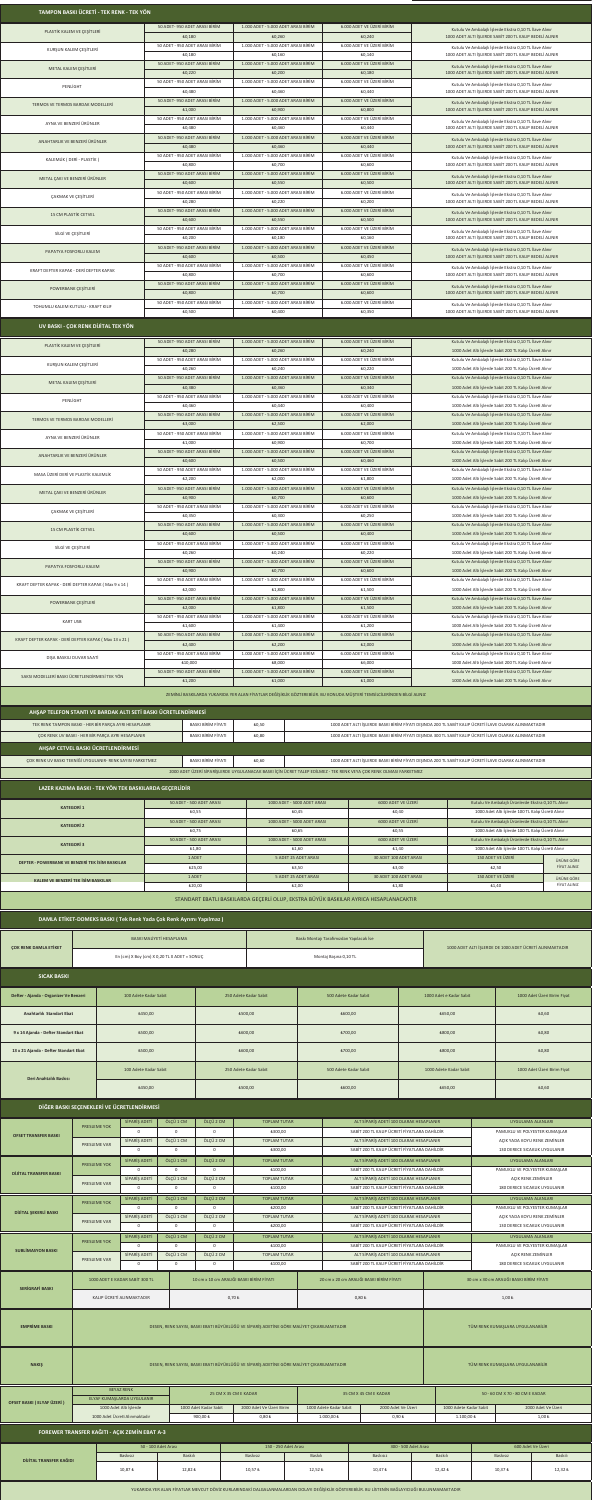# **AKSİYON PROMOSYON TEKSTİL ELEKTRONİK KIRTASİYE SAN. VE TİC. LTD. STİ.**

#### Merkez Mahallesi Posta Caddesi Emek Han Numara 109/3 Kat 1 Güngören 7STANBUL

## Telefon 0212 502 92 10 ( pbx ) 11-18 - 01 Faks 0212 644 42 21

Güngören Vergi Dairesi - Vergi Numarası 035 039 57 24 - Ticaret Sicil No 655715

www.aksiyonpromosyon.com - www.promosyon.al - www.thegreenlove.com.tr - www.parkproduct.com

info@aksiyonpromosyon.com - info@thegreenlove.com.tr